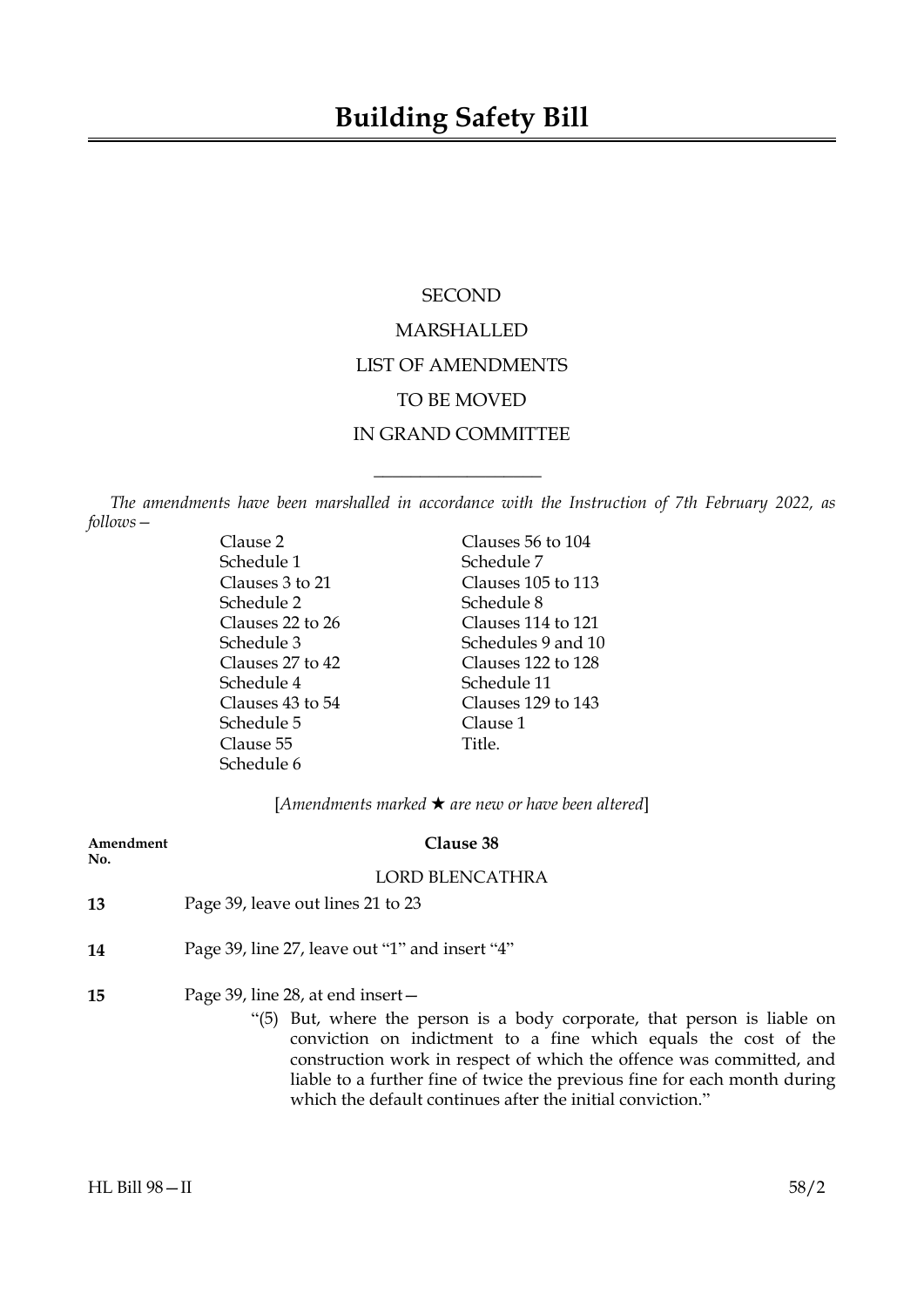# **Clause 41**

# BARONESS PINNOCK LORD STUNELL

**15A**★ Page 41, line 29, at end insert —

" $(4A)$  Conditions under subsection  $(4)(b)$  must specify standard qualifications and compulsory and regular training for registered building inspectors."

#### *Member's explanatory statement*

*This amendment makes provision for standard qualifications and compulsory and regular training for registered building inspectors.*

### BARONESS PINNOCK

**16** Page 43, line 2, at end insert—

"(2A) The code must set out standards for maintaining the independence and impartiality of registered building inspectors, including prohibiting any conflict of interest between inspectors and employers, or owners of any relevant buildings."

### *Member's explanatory statement*

*This amendment would make provision about the independence and impartiality of registered building inspectors.*

#### BARONESS PINNOCK LORD STUNELL

- **16A**★ Page 46, line 26, at end insert
	- "(3A) Conditions under subsection (3)(b) must specify standard qualifications and compulsory and regular training for building control approvers."

### *Member's explanatory statement*

*This amendment makes provision for standard qualifications and compulsory and regular training for building control approvers.*

### LORD GREENHALGH

**17** Page 51, line 21, at beginning insert "Section 58Z7A of this Act (sharing of information between regulatory authorities) and"

#### *Member's explanatory statement*

*This amendment and the next amendment, which are consequential on the Minister's amendment at page 56, line 22, provide that new section 58Z7A of the Building Act 1984 applies to a person to whom the regulator has delegated registration functions under new Part 2A of that Act as it applies to the regulator.*

**18** Page 51, line 22, leave out "applies" and insert "apply"

### *Member's explanatory statement*

*This amendment is consequential on the previous amendment in the name of the Minister.*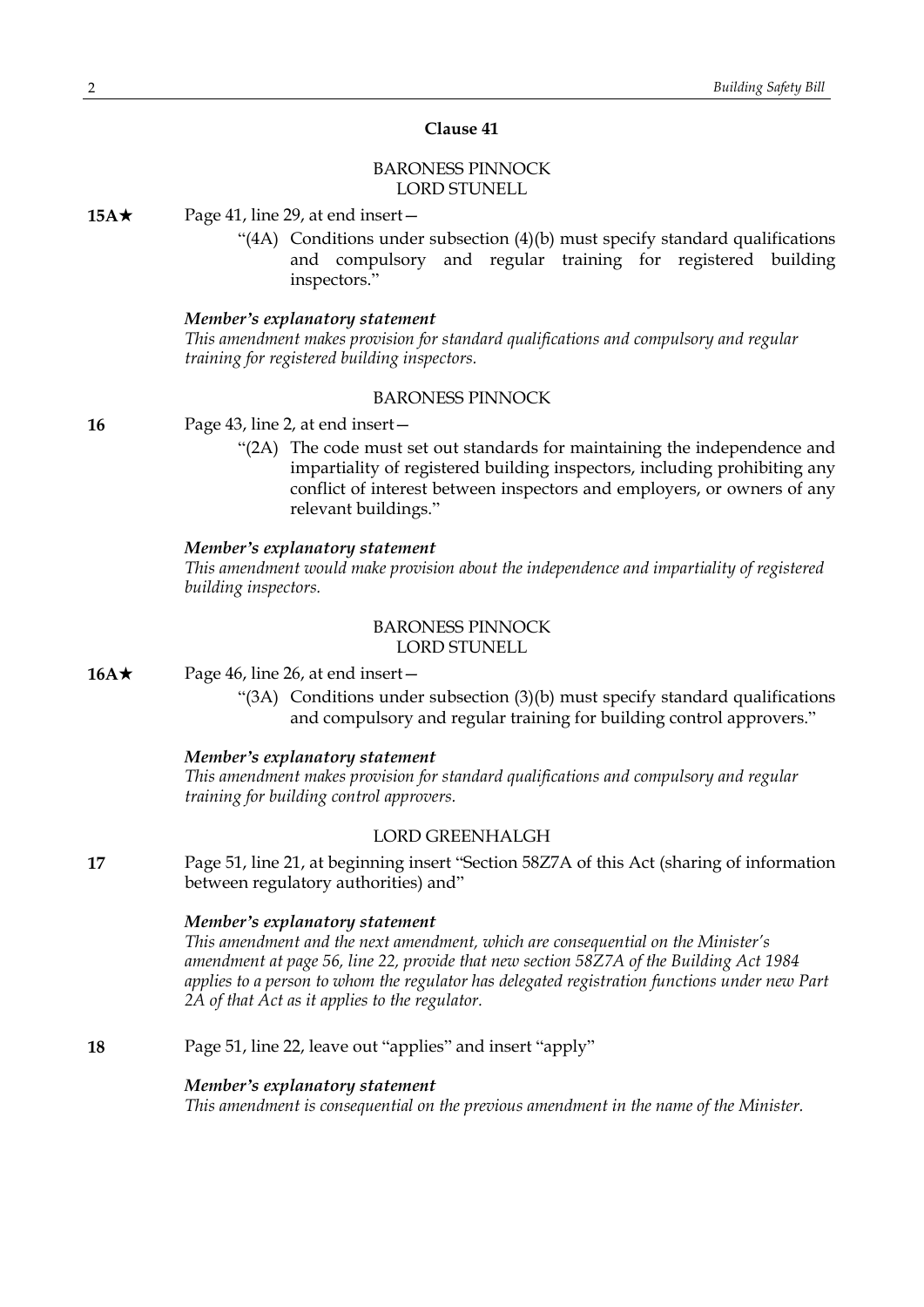**19** Page 51, line 25, leave out from beginning to "as" in line 26 and insert "The following provisions of this Act apply"

#### *Member's explanatory statement*

*This amendment is a drafting change, with the omitted reference (to section 91B of the Building Act 1984) being inserted by the second amendment in the name of the Minister at page 51, line 28.*

#### **20** Page 51, line 28, at end insert "—

( ) section 58Z7A (sharing of information between regulatory authorities);"

#### *Member's explanatory statement*

*This amendment, which is consequential on the Minister's amendment at page 56, line 22, provides that new section 58Z7A of the Building Act 1984 applies to a person to whom the Welsh Ministers have delegated registration functions under new Part 2A of that Act as it applies to the Welsh Ministers.*

#### **21** Page 51, line 28, at end insert "—

- ( ) section 91B (cooperation and sharing of information between Welsh Ministers and other authorities);
- ( ) section 131A (application to the Crown)."

#### *Member's explanatory statement*

*This amendment, which is consequential on the first new Clause in the name of the Minister after Clause 57, enables a person to whom the Welsh Ministers have delegated registration functions (under new Part 2A of the Building Act 1984) to apply to the High Court under new section 131A(5) for a declaration that an act or omission of the Crown is unlawful.*

**22** Page 56, line 22, at end insert—

*"Information sharing*

# **58Z7A Sharing of information between regulatory authorities**

- (1) The regulator may disclose information held in connection with a function under this Part to the Welsh Ministers for the purposes of—
	- (a) a function of the regulator under this Part, or
	- (b) a function of the Welsh Ministers under this Part.
- (2) The Welsh Ministers may disclose information held in connection with a function under this Part to the regulator for the purposes of—
	- (a) a function of the Welsh Ministers under this Part, or
	- (b) a function of the regulator under this Part.
- (3) Except as provided by subsection (4), the disclosure of information under this section does not breach—
	- (a) any obligation of confidence owed by the person making the disclosure, or
	- (b) any other restriction on the disclosure of information (however imposed).
- (4) This section does not authorise a disclosure of information if the disclosure would contravene the data protection legislation (but in determining whether a disclosure would do so, take into account the powers conferred by this section)."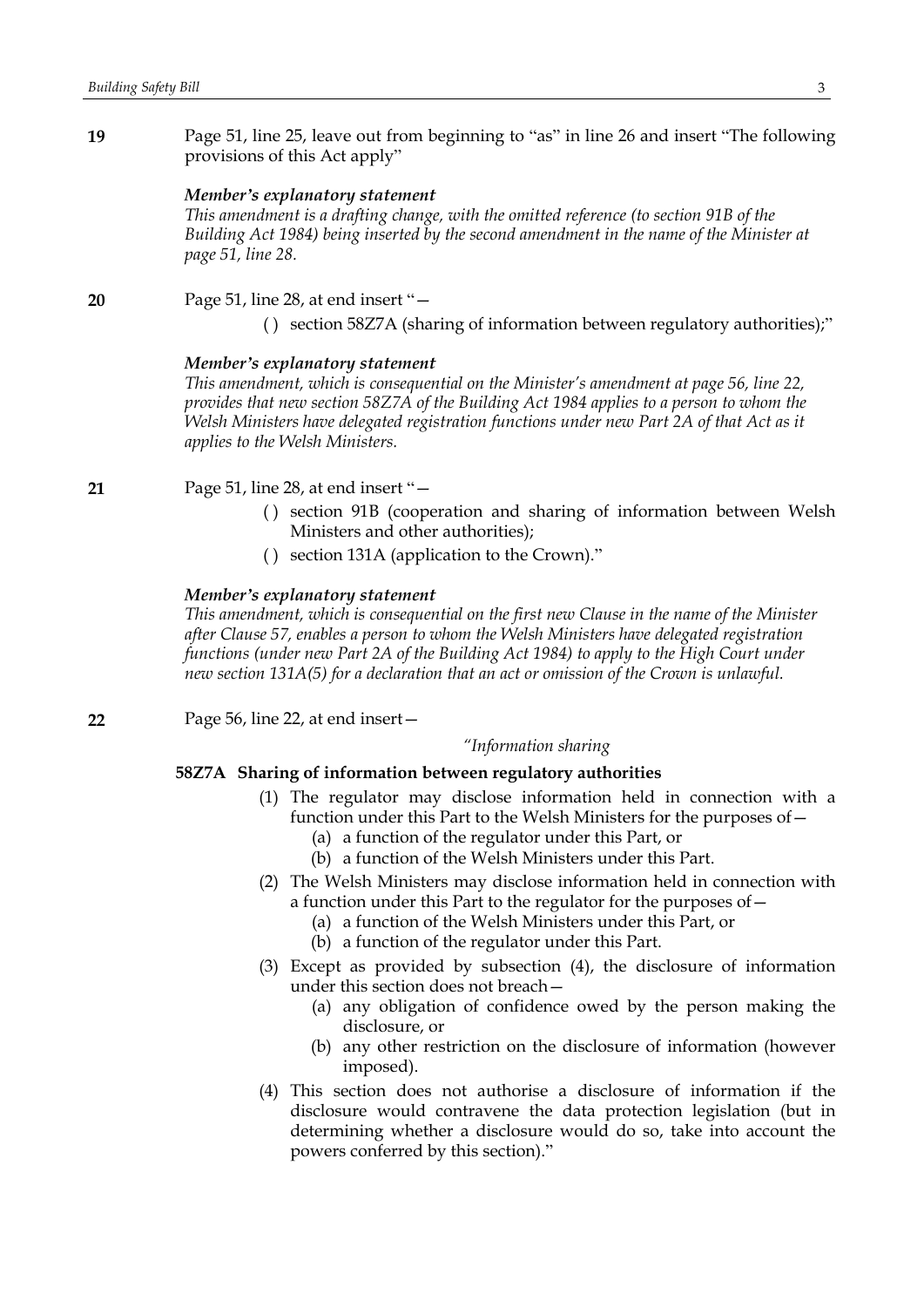#### *Member's explanatory statement*

*This amendment provides that regulatory authorities under new Part 2A of the Building Act 1984 (the regulator in relation to England and the Welsh Ministers in relation to Wales) can share information with each other for the purposes of their respective functions under that Part.*

# **Clause 52**

### LORD GREENHALGH

**23** Page 77, line 9, leave out "public body's final certificates" and insert "plans certificates, final certificates"

#### *Member's explanatory statement*

*This amendment is a drafting change.*

### **Schedule 5**

### LORD YOUNG OF COOKHAM LORD BLENCATHRA

- **24** Page 166, line 16, at end insert—
	- "32A After section 36 insert—

### **"36A Removal or alteration of offending work in contravention of Fire Safety Regulations**

- (1) If any work contravenes any fire safety requirements in the building regulations, or breaches any fire safety duty in any relevant enactment, the appropriate national authority or building control authority, without prejudice to their right to take proceedings for a fine in respect of the contravention, may by notice require the person responsible for the work by a date specified in the notice to—
	- (a) pull down and rebuild the work,
	- (b) remove and replace the work, or
	- (c) effect such alterations in it as may be necessary to make it comply with the applicable building regulations.
- (2) If a person to whom a notice has been given under subsection (1) above (called a "section 36A notice") is unable to do the work specified in the notice because the person has no power to carry out the required work to the building and the building manager will not facilitate the required work within a reasonable period—
	- (a) the appropriate national authority or the building control authority may order that person instead to pay to it the amount of the expenses reasonably to be incurred to perform the work specified in the notice;
	- (b) the appropriate national authority or the building control authority shall hold the amount so received to be used by the building manager to carry out the work specified in the section 36A notice; or
	- (c) the appropriate national authority or the building control authority shall serve a section 36A notice on the building manager and subsections (3), (5) and (6) of this section shall apply.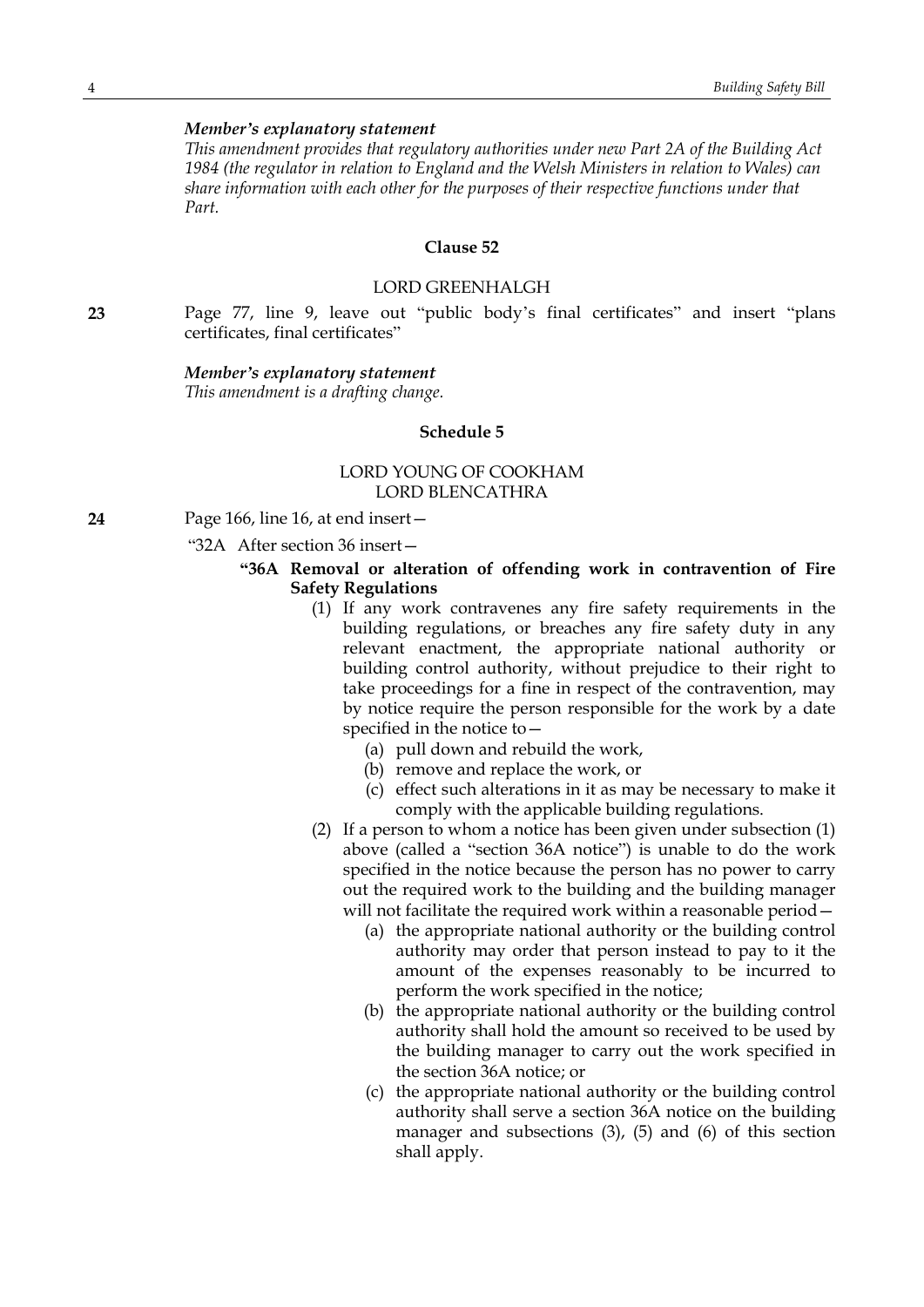### **Schedule 5** *- continued*

- (3) If a person to whom a section 36A notice has been given fails to comply with the notice before the expiration of the date specified in the notice the appropriate national authority or building control authority may—
	- (a) pull down and rebuild the work,
	- (b) remove and replace the work, or
	- (c) effect such alterations in it as may be necessary to make it comply with the building regulations, and recover—
		- (i) from the person responsible for the work the expenses reasonably incurred by the authority in doing so;
		- (ii) from the Scheme in whole or in part, on an interim or final basis, the expenses reasonably incurred or to be incurred by the authority in doing so; or
		- (iii) from the person responsible for the work any amount paid to the appropriate national authority or building control authority by the Scheme which if recovered shall be paid to the Scheme.
- (4) A section 36A notice shall not be given—
	- (a) in respect of work completed before 1 June 1992 or such earlier date as the appropriate national authority may specify in regulations, or
	- (b) in the case of work completed after the coming into force of this section, more than 10 years from the date of completion of the work in question.
- (5) Work specified in the section 36A notice shall be carried out so as  $t_0$ —
	- (a) reduce, insofar as reasonably practicable, the risk of noise, cold, damp and other hazards to residents while the work is carried out; and
	- (b) maintain, insofar as reasonably practicable, the design, character and amenity of the structure as it existed prior to the notice being issued.
- (6) Where the person responsible for the work has been taking reasonable steps to complete the work but is unable to do so before the expiry of the date specified in the section 36A notice that person may apply to the person who issued the notice to request an extension of time which is reasonable in the circumstances.
- (7) Where a section 36A notice has been issued the person responsible for the work shall—
	- (a) be liable for the costs of interim mitigation or safety measures and reimbursement of or compensation for increases in insurance premiums, in either case as may be specified in regulations made by the relevant national authority; and
	- (b) reimburse qualifying tenants for any such costs that they have been or are required to pay, the amount of such reimbursement if not agreed to be determined by the appropriate tribunal.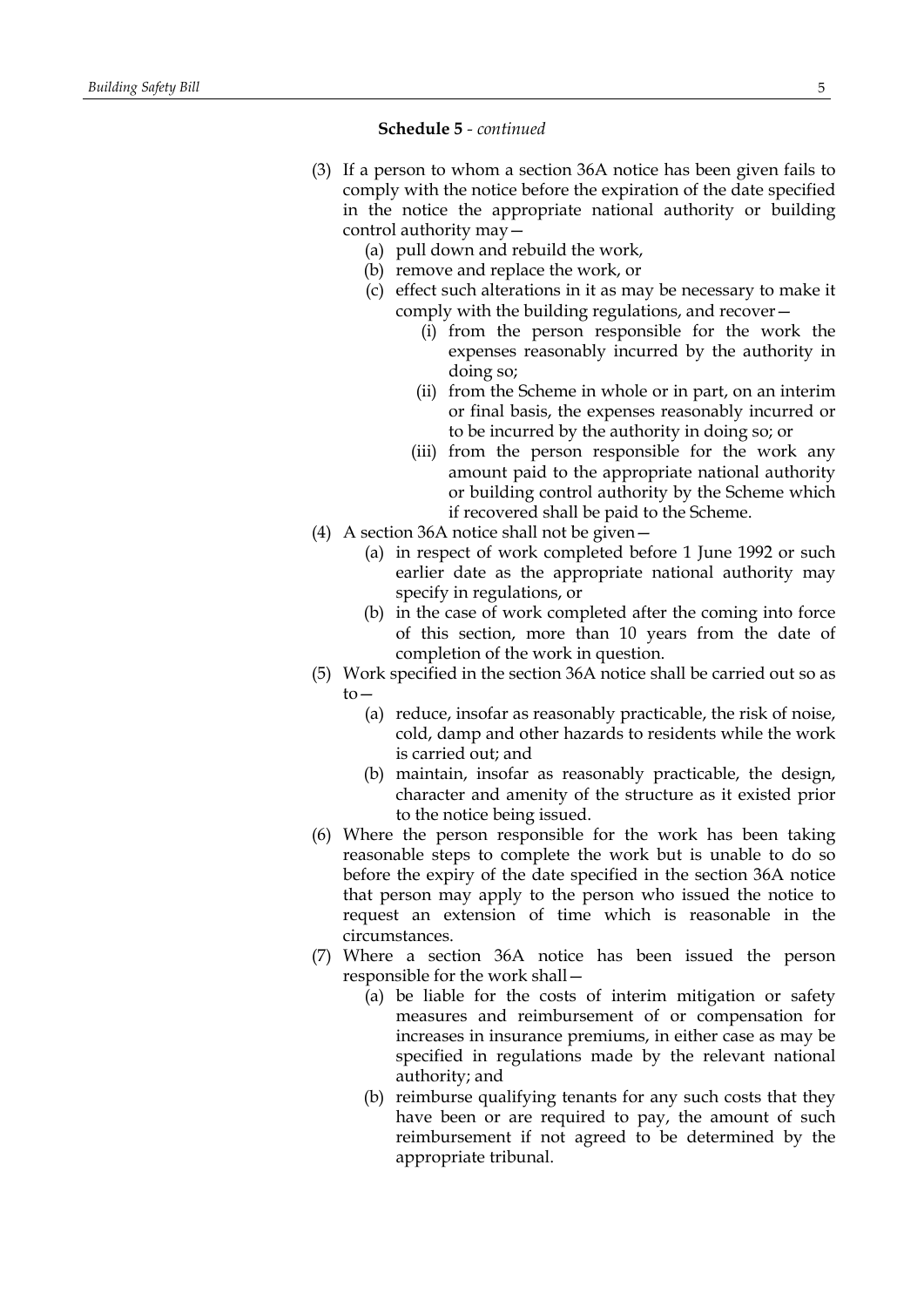#### **Schedule 5** *- continued*

- (8) Where the person responsible for the work has not complied with the section 36A notice before the expiry of that notice, or before the expiry of the extension of that notice under subsection (6), the appropriate national authority or the building control authority may—
	- (a) order that person to pay to it the amount of the expenses reasonably to be incurred to perform the work specified in the notice; and
	- (b) require that person to pay a penalty in respect of that failure to comply.
- (9) Notice of a penalty under subsection (8) must be in writing and specify the date before which the penalty is required to be paid.
- (10) In fixing a penalty under subsection (8) the appropriate national authority or building control authority must have regard to the length of time that has elapsed since the person on whom the penalty is imposed has known that the work was in breach during which the person has not remediated the work, the seriousness of the infringement concerned, and the desirability of deterring both the person on whom the penalty is imposed and others from failing to comply with notices under section 36A, and—
	- (a) no penalty fixed under this section may exceed 10% of the turnover of the person responsible for the work (determined in accordance with such provisions as may be specified in regulations made by the appropriate national authority);
	- (b) any sums received by a national authority in relation to a penalty are to be paid into the Consolidated Fund;
	- (c) any sums received by a building control authority are to be set off against any expenses paid by that authority under this section, with any remaining balance paid into the Consolidated Fund.
- (11) For the purposes of this section "the appropriate tribunal" is  $-$ 
	- (a) in respect of a long lease of premises in England, the Firsttier Tribunal; and
	- (b) in respect of a long lease of premises in Wales, a leasehold valuation tribunal.
- (12) Any person subject to a section 36A notice may not pass on to any qualifying tenant any expense, in whole or in part, arising from—
	- (a) the costs of compliance with any such notice; or
	- (b) the costs of any penalty for failing to comply with such a notice.
- (13) The prohibition in subsection (12) shall have effect regardless of any provision to the contrary in any agreement made before or after the coming into force of this section.
- (14) In this section—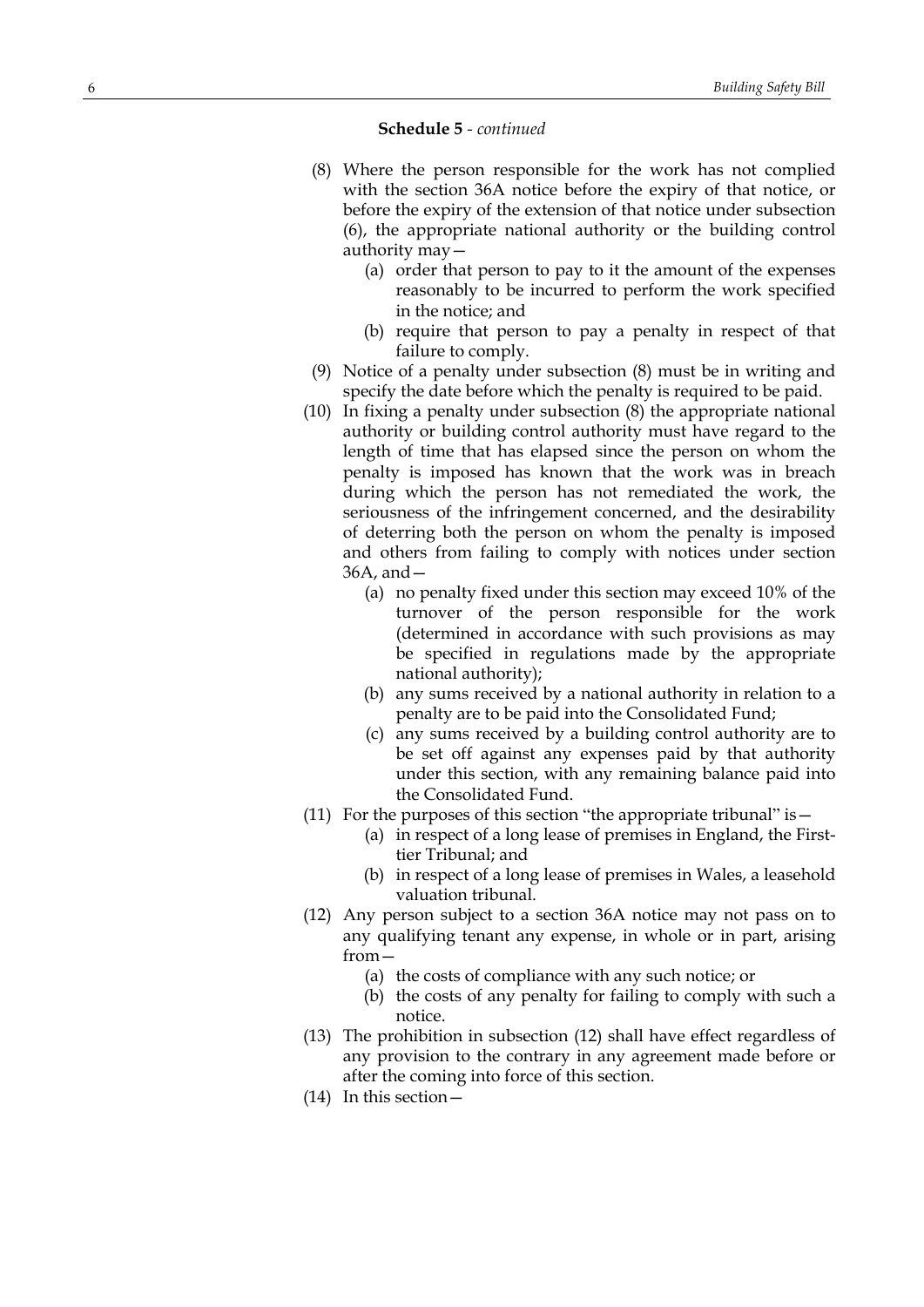### **Schedule 5** *- continued*

"building manager" means the responsible person in relation to the building in question, as defined in Regulation 3 of the Regulatory Reform (Fire Safety) Order 2005 (S.I. 2005/1541) or any such other person that has the power to carry out the required work;

"fire safety requirements" means any requirement in Part B of Schedule 1 to the building regulations in force as at the date of the initial notice or full plans application;

"initial notice" has the same meaning as in section 47 of this Act;

"full plans application" means the date of any application under section 16 of this Act or an application for building control approval under paragraph 1B of Schedule 1 to this Act, as the case may be;

"long lease" has the same meaning as in sections 76 and 77 of the Commonhold and Leasehold Reform Act 2002;

"parent undertaking" has the same meaning as in section 1162 of the Companies Act 2006;

"person responsible for the work" means a person responsible for or a person responsible for commissioning the construction, erection or refurbishment of the work and, where that person is a company, any parent undertaking of that person;

"qualifying tenant" means any tenant under a long lease;

"relevant enactment" means section 1 or section 2A of the Defective Premises Act 1972.

# **36B Disputes over section 36A notices given by building control authorities**

- (1) The appropriate national authority must make arrangements with a body to establish a committee called the Technical Committee which, if established in accordance with the arrangements, has the functions given by this section.
- (2) If a question arises between the target of a section 36A notice and a national authority or building control authority as to whether work contravenes the fire safety requirements of the building regulations in force at a particular time, the Technical Committee has jurisdiction to decide that question.
- (3) The Technical Committee's decision is binding on the building control authority and any potential target of a section 36A notice who was given an opportunity to make representations, unless the matter is referred to arbitration under section 36C.
- (4) The Technical Committee does not have jurisdiction to decide a question that has already been decided by a court.
- (5) A certificate by the appropriate national authority that a specified committee has been established in accordance with arrangements under subsection (1) is conclusive evidence of that fact in relation to the period for which the certificate is in force.
- (6) Arrangements under subection  $(1)$  must, in particular, include
	- (a) a presumption that the proceedings of the Technical Committee will normally be held in public;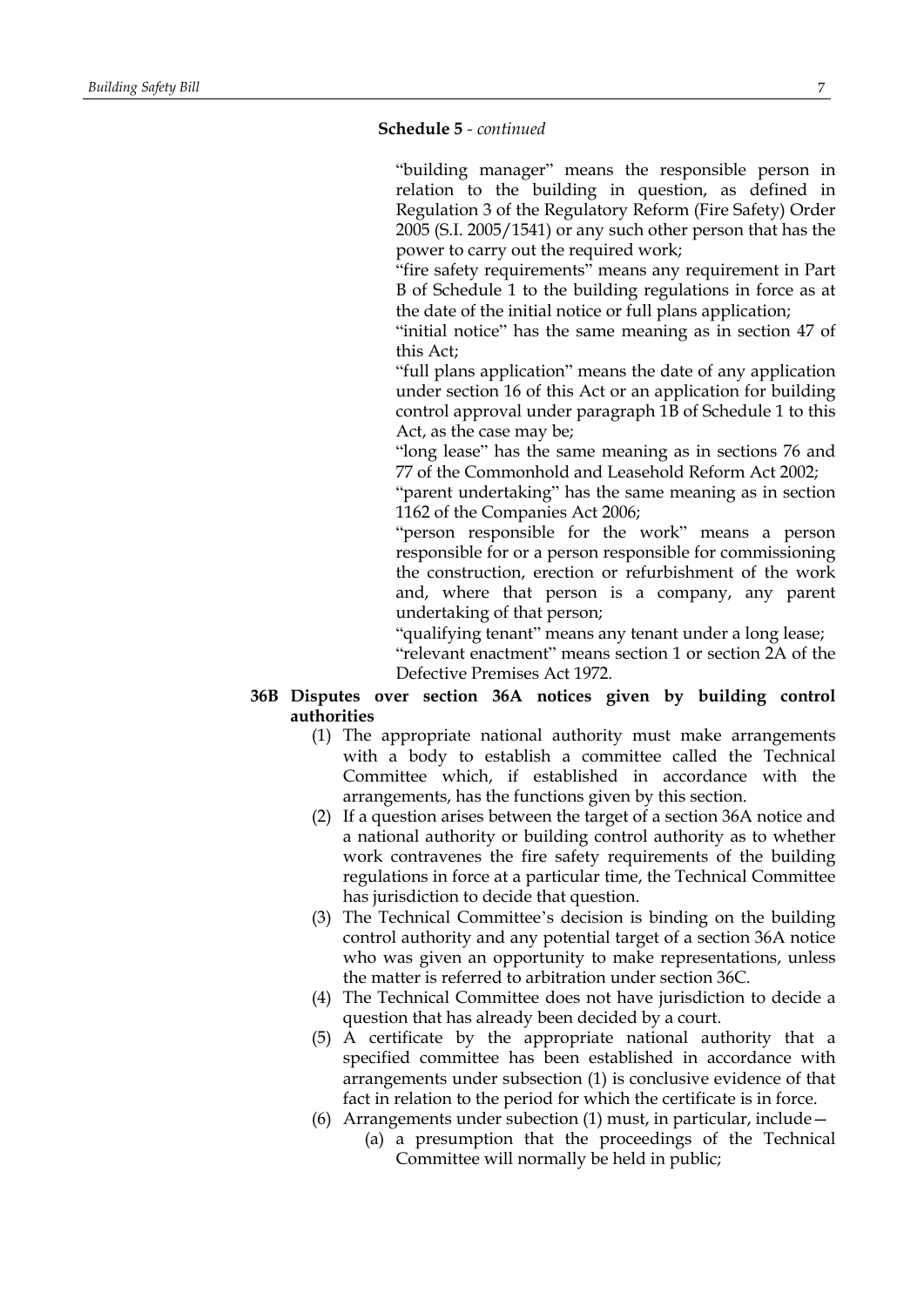**Schedule 5** *- continued*

- (b) a requirement that the decisions of the Technical Committee are freely available to the public;
- (c) that members appointed to the Technical Committee have appropriate skills to assess issues raised by section 36A notices; and
- (d) that members of the Technical Committee are independent of—
	- (i) any party involved in the reference to the Technical Committee; and
	- (ii) any other member of the Technical Committee, or panel of the Technical Committee, hearing that particular reference.
- (7) Arrangements under subsection (1) may, in particular, include requirements about—
	- (a) the composition of the Technical Committee or the appointment of its members;
	- (b) the right of the Technical Committee to form separate panels to give decisions on its behalf;
	- (c) the Technical Committee's procedure or how its procedure is to be determined (including requirements for its procedures to be approved by the appropriate national authority); or
	- (d) review by the Technical Committee of its own decisions, including by a panel constituted of different members.
- (8) The Technical Committee's procedure may, in particular, include provision imposing time limits for making an application for a decision or the taking of other steps.

### **36C Challenging decisions of the Technical Committee**

- (1) If the Technical Committee has decided any question under section 36B(2), any person on whom the decision is binding may, if dissatisfied with the decision refer the question to arbitration.
- (2) But a person may not refer the question to arbitration until any review process has been exhausted.
- (3) Any arbitration under subsection  $(1)$  -
	- (a) shall be commenced by the person seeking arbitration requesting the President of the Chartered Institute of Arbitrators to appoint a single arbitrator to hear the dispute;
	- (b) shall be conducted in accordance with the rules of the Chartered Institute of Arbitrators; and
	- (c) shall not have the power to award any costs against the Technical Committee.
- (4) The Technical Committee need not, but may if so advised, participate in any arbitration proceeding under this section.
- (5) The relevant national authority or relevant building control authority must be given notice of any arbitration proceedings under this section and must be joined as a party to the proceedings if it so requests.
- (6) Arbitrations under this section are statutory arbitrations in accordance with the terms of the Arbitration Act 1996.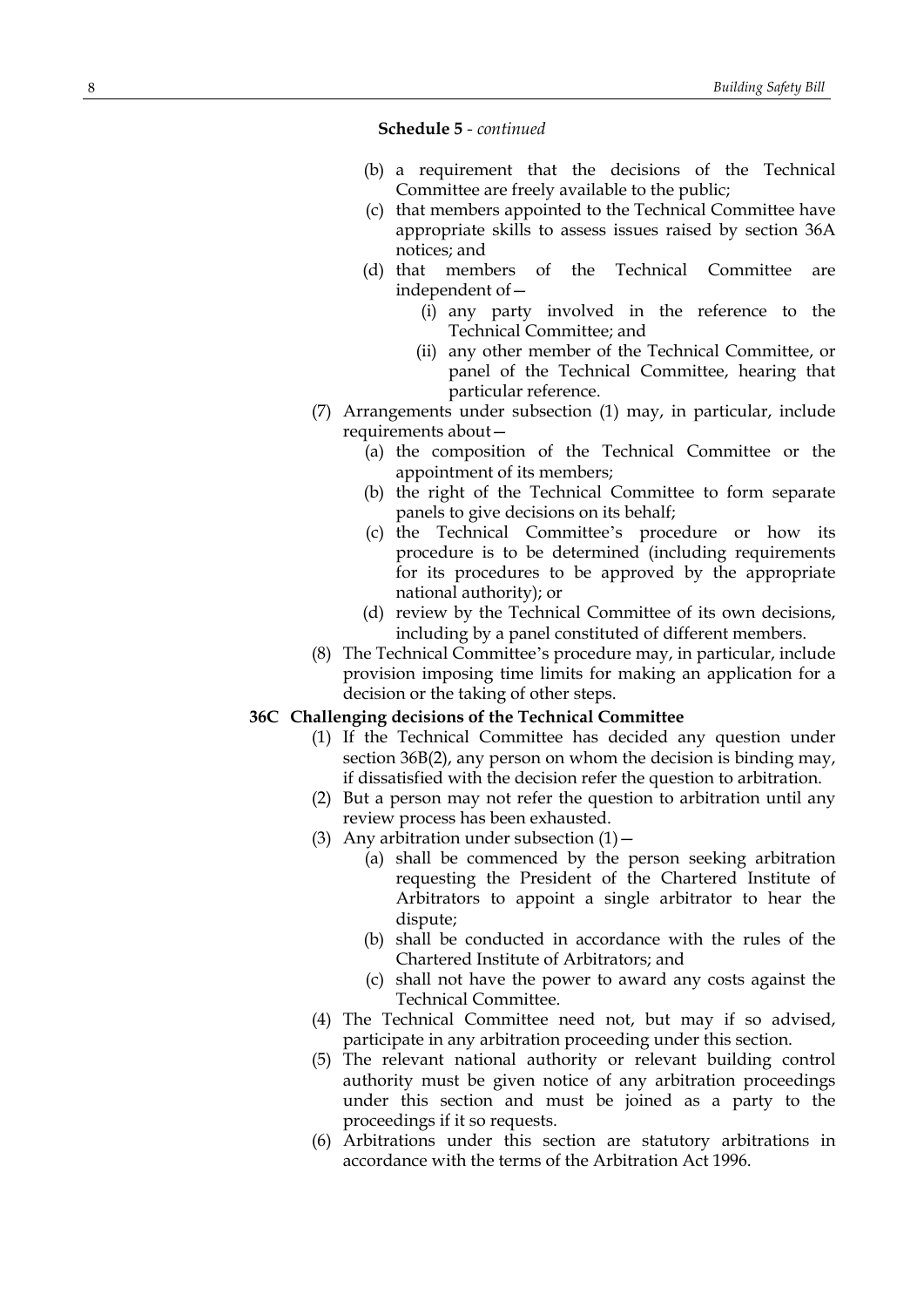### **Schedule 5** *- continued*

(7) The relevant national authority may amend the identity of the arbitral body named in subsection (3) by regulation.

### **36D Notification by person with an interest in the building**

- (1) Any person with a property interest in a building may give notice to the appropriate national authority or building control authority that that person has reason to believe that a building has been constructed in a manner that contravenes any fire safety requirements in the building regulations.
- (2) Where a notice under subsection (1) has been given the appropriate national authority or building control authority must, before the end of the period of 90 days beginning with the day on which it receives the notice, publish a response stating how it proposes to deal with the notice, and in particular -
	- (a) whether it has decided to take any action, or to take no action, in response to the notice, and
	- (b) if it has decided to take action, what action it proposes to take.
- (3) The appropriate national authority must make regulations regarding notices under this section, in particular regarding —
	- (a) the manner of giving notice;
	- (b) the calculation of time; and
	- (c) the designation of a proper officer or proper officers to receive the notices;

and any notice under subsection (1) given in accordance with regulations made under this section shall be deemed valid.

(4) In this section, "property interest" means an estate in fee simple or a term of years absolute (whether legal or equitable).

### **36E Duty to provide information**

- (1) Where an appropriate national authority or building control authority has received a notice under section 36D, or acting on its own initiative has reason to believe that a building has been constructed in a manner that contravenes any fire safety requirements in the building regulations, the relevant authority may by notice—
	- (a) require the person the relevant authority reasonably believes to be the person responsible for the work by a date specified in the notice to provide copies of all such plans, documents or other information as the authority may reasonably require at a time and place, and in a form and manner, and to a person specified in the notice;
	- (b) require any person to attend at a time and place specified in the notice to give evidence to the relevant authority or a person nominated by the relevant authority for the purpose;
	- (c) require any person to supply the relevant authority with such estimates, forecasts, returns or other information as may be specified or described in the notice and at a time and place, and in a form and manner, and to a person so specified.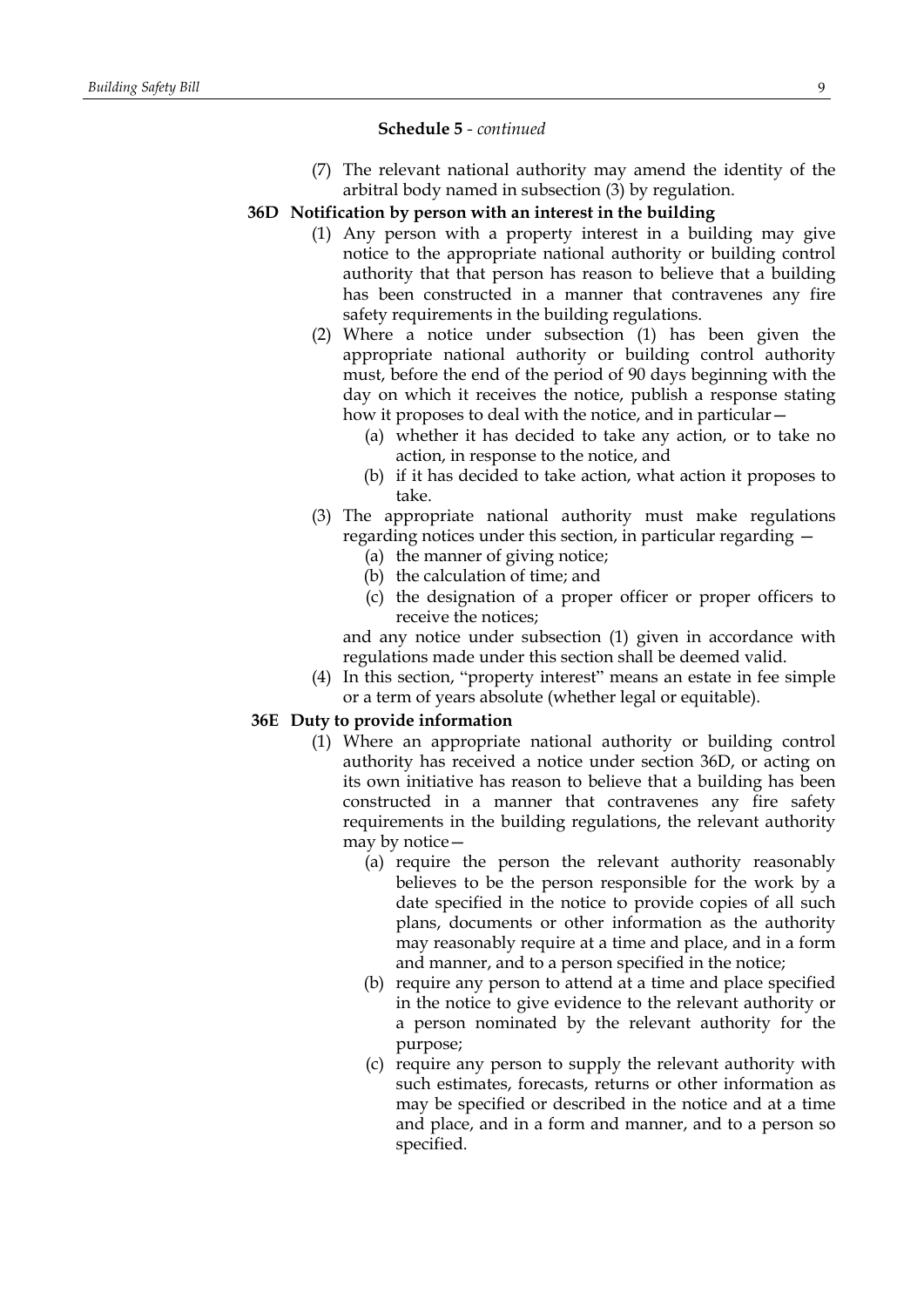#### **Schedule 5** *- continued*

- (2) A notice under this section shall include information about the possible consequences of not complying with the notice.
- (3) The person to whom any document is produced in accordance with a notice under this section may, for the purpose of this Part, copy the document so produced.
- (4) No person shall be required under this section—
	- (a) to give any evidence or produce any documents which he or she could not be compelled to give or produce in civil proceedings before a court; or
	- (b) to supply any information which he or she could not be compelled to supply in evidence in such proceedings.
- (5) In this section "court" means the High Court of England and Wales.

### **36F Fees to be paid to relevant authority**

- (1) The appropriate national authority may by regulations make provision for the payment of fees to the appropriate national authority or building control authority in respect of—
	- (a) any notice given under section 36A; or
	- (b) any decision by the Technical Committee under section 36B.
- (2) Regulations under this section may in particular—
	- (a) make provision as to when a fee or charge payable under the regulations is to be paid;
	- (b) make provision as to who is to pay a fee or charge payable under the regulations;
	- (c) make provision as to how a fee or charge payable under the regulations is to be calculated (including who is to make the calculation);
	- (d) prescribe circumstances in which a fee or charge payable under the regulations is to be remitted or refunded (wholly or in part);
	- (e) prescribe circumstances in which no fee or charge is to be paid; or
	- (f) make provision as to the effect of paying or failing to pay a fee or charge in accordance with the regulations.
- (3) Regulations under this section may—
	- (a) contain incidental, supplementary, consequential, transitional and transitory provision and savings;
	- (b) in the case of regulations made by virtue of subsection  $(2)(f)$  or subsection  $(3)(a)$ , amend, repeal or revoke any provision made by or under this Act or by or under any other Act.
- (4) A relevant national authority or building control authority determining the amount of fees or charges in pursuance of provision made by regulations under subsection (1) must secure that, taking one financial year with another, the income from the fees or charges does not exceed the cost to the relevant authority of performing the function or doing the thing (as the case may be).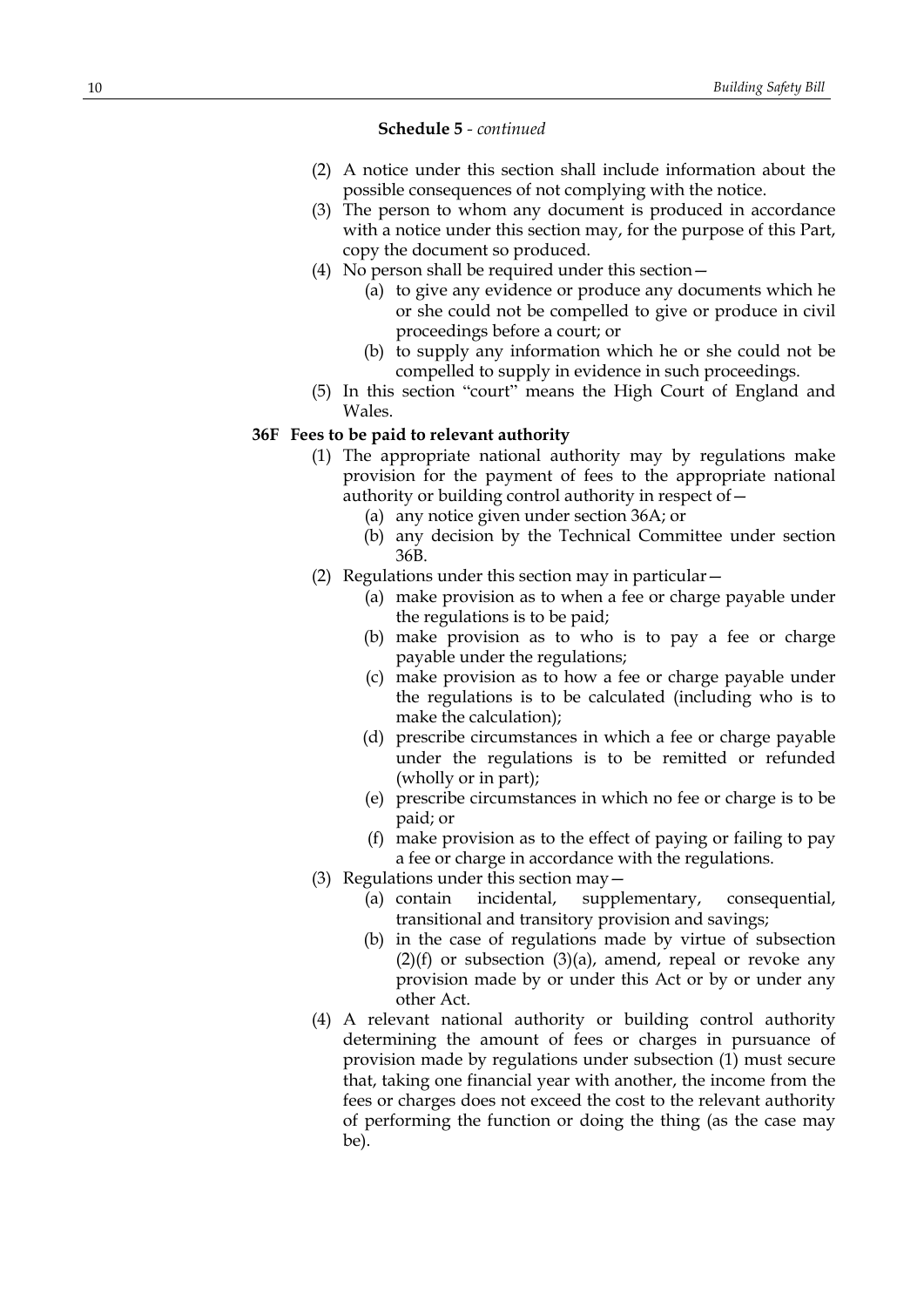### **Schedule 5** *- continued*

(5) For the purposes of this section, a financial year is the period of 12 months beginning with 1 April.

# **36G Penalties: failure to comply with information requirements**

- (1) Where the appropriate national authority or building control authority considers that a person has, without reasonable excuse, failed to comply with a requirement imposed on the person under section 36E (Duty to provide information), it may impose a penalty of such amount as it considers appropriate.
- (2) The amount may be—
	- (a) a fixed amount at level 5 on the standard scale,
	- (b) an amount calculated by reference to a daily rate, or
	- (c) any combination of a fixed amount and an amount calculated by reference to a daily rate.
- (3) In relation to a penalty imposed under subsection  $(1)$  -
	- (a) in the case of an amount calculated by reference to a daily rate, the daily rate may not exceed level 4 on the standard scale;
	- (b) in the case of a fixed amount and an amount calculated by reference to a daily rate, the aggregate amount may be at level 5 on the standard scale.
- (4) In imposing a penalty by reference to a daily rate—
	- (a) no account is to be taken of any days before the service of the notice under section 36E, and
	- (b) unless the authority determines an earlier date (whether before or after the penalty is imposed), the amount payable ceases to accumulate the day on which the requirement concerned is satisfied.

# **36H Power to make fire safety remediation regulations**

- (1) The appropriate national authority may, for any of the purposes of securing the health, safety, welfare and convenience of persons in or about buildings and of others who may be affected by buildings or matters connected with buildings, make regulations with respect to the matters mentioned in subsection (2) below.
- (2) Those matters are—
	- (a) when a section 36A notice may be made only by either the appropriate national authority or a building control authority;
	- (b) where there is more than one person responsible for the work, the designation of a lead person responsible and the contribution to be made by other responsible persons;
	- (c) where money is paid under section 36A(2) to the relevant authority, the manner in which that authority shall hold that money and the conditions applied to it.
- (3) Regulations made under subsection (1) above are known as fire safety remediation regulations.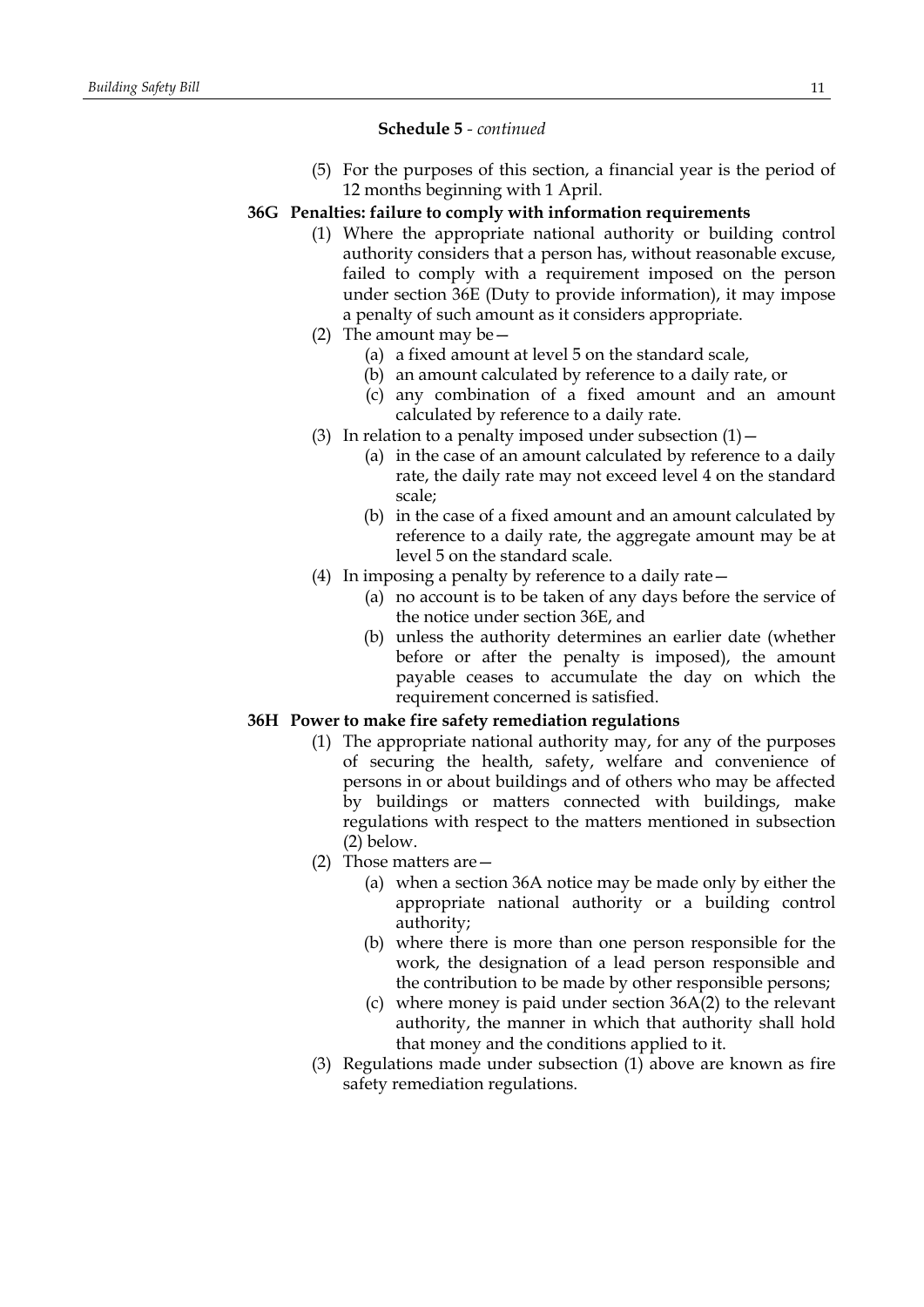### **Schedule 5** *- continued*

(4) The power to make fire safety remediation regulations is exercisable by statutory instrument, which is subject to annulment in pursuance of a resolution of either House of Parliament."

### *Member's explanatory statement*

*This probing amendment is consequential on the Building Indemnity Scheme, expanding and improving existing enforcement powers under the Building Act 1984.*

# LORD GREENHALGH

**25** Page 166, line 28, leave out paragraphs 38 and 39 and insert—

"38 Omit sections 44 and 45 (and the heading before section 44)."

#### *Member's explanatory statement*

*This amendment is consequential on the first new Clause after Clause 57 in the name of the Minister.*

- **26** Page 168, line 11, at end insert—
	- "47A In section 56(3) for the words from ", public body's final certificates" to the end substitute "and public body's final certificates.""

### *Member's explanatory statement*

*This amendment is consequential on the repeal of section 16 of the Building Act 1984 provided for by paragraph 20 of Schedule 5.*

**27** Page 170, leave out lines 34 and 35

### *Member's explanatory statement*

*This amendment removes the definition of "the data protection legislation" from new section* 91B of the Building Act 1984 with a view to this being inserted into section 126 of that Act *(see the Minister's amendment at page 176, line 8).*

**28** Page 175, line 32, at end insert— "(ea) section 105C;"

### *Member's explanatory statement*

*See the statement relating to the first amendment to Clause 57 in the name of the Minister. This amendment provides that references in inserted section 105C of the Building Act 1984 to work include a material change of use and may include any other specified matter.*

**29** Page 176, line 8, at end insert— ""the data protection legislation" has the same meaning as in the Data Protection Act 2018 (see section 3 of that Act);";"

### *Member's explanatory statement*

*This amendment, which is consequential on the Minister's amendment at page 56, line 22, inserts a definition of "the data protection legislation" into section 126 of the Building Act 1984 (general interpretation).*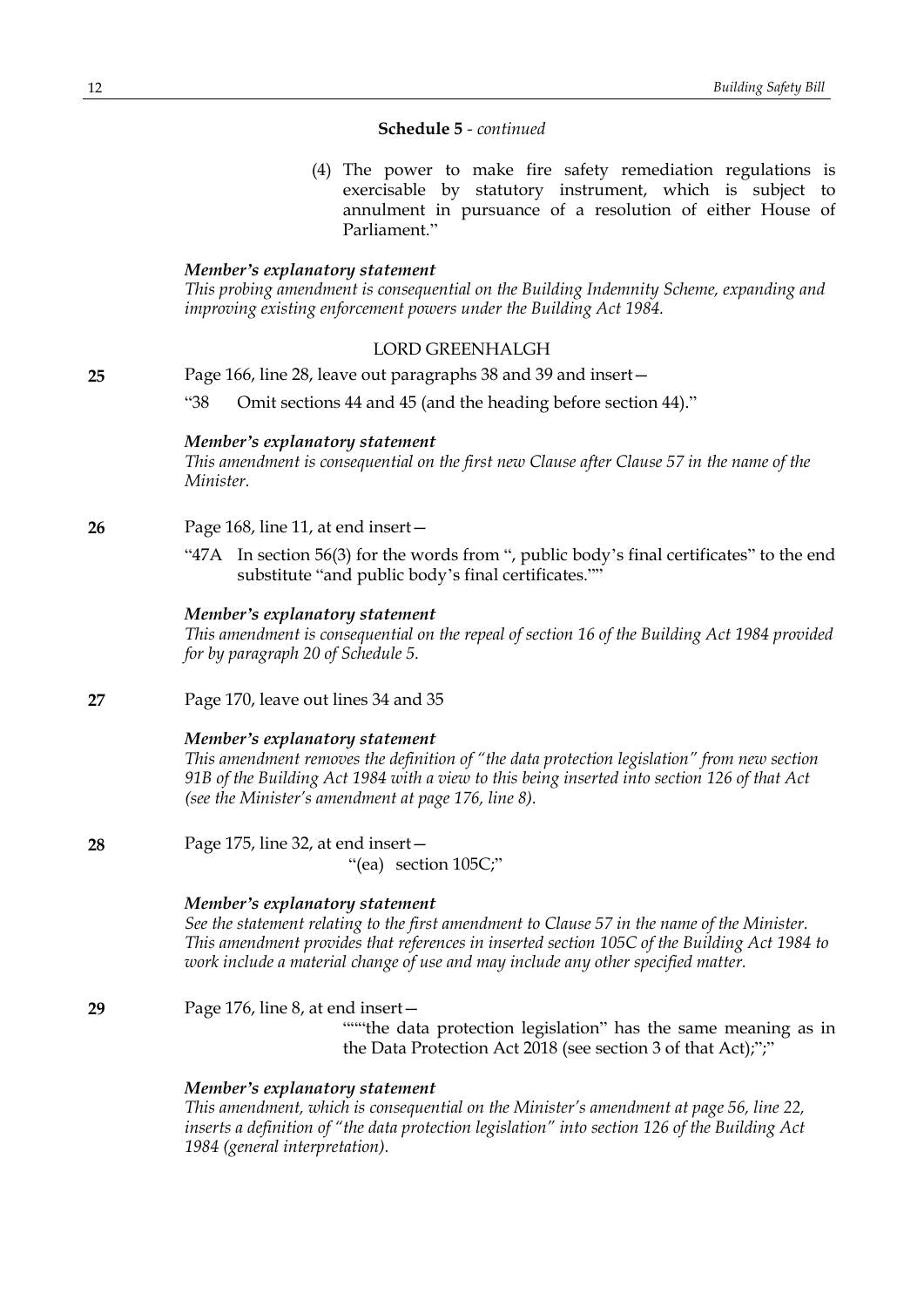**30** Page 178, line 10, leave out paragraph 89 and insert—

- "89 (1) The Sustainable and Secure Buildings Act 2004 is amended as follows.
	- (2) In section 3 omit subsections (8) and (9).
	- (3) In section 4 omit subsection (4)."

#### *Member's explanatory statement*

*This amendment is consequential on the amendment of paragraphs 38 and 39 of Schedule 5.*

### **Clause 57**

### LORD GREENHALGH

**31** Page 79, line 4, leave out from "on" to end of line 5 and insert "certain applications for building control approval etc"

#### *Member's explanatory statement*

*This amendment and other amendments of this clause extend the power to impose a levy to work other than higher-risk building work, if it relates to residential or mixed-use buildings, and to initial notices, amendment notices and public body's notices (as well as applications for building control approval).*

**32** Page 79, line 7, after "applications" insert "or notices"

# *Member's explanatory statement*

*See the statement relating to the first amendment to this clause in the name of the Minister.*

**33** Page 79, line 8, after "applications" insert "or notices"

# *Member's explanatory statement*

*See the statement relating to the first amendment to this clause in the name of the Minister.*

# LORD BLENCATHRA

**34** Page 79, line 21, at end insert—

- "(3A) For the purposes of subsection (3)(a), the amount of the levy may be  $-$ 
	- (a) no more than £500 million for each property for which the person in specified in subsection (3)(b) is responsible, or
	- (b) no more than 10% of the annual profits of that person."

# BARONESS HAYMAN OF ULLOCK BARONESS PINNOCK THE LORD BISHOP OF ST ALBANS

- **35** Page 79, line 23, at end insert—
	- "(4A) The regulations must exempt any relevant application made by or on behalf of a registered social landlord for the provision of social housing as defined under section 68 of the Housing and Regeneration Act 2008.
		- (4B) A "relevant application" under subsection (5) means an application of a description specified in regulations made by the Secretary of State."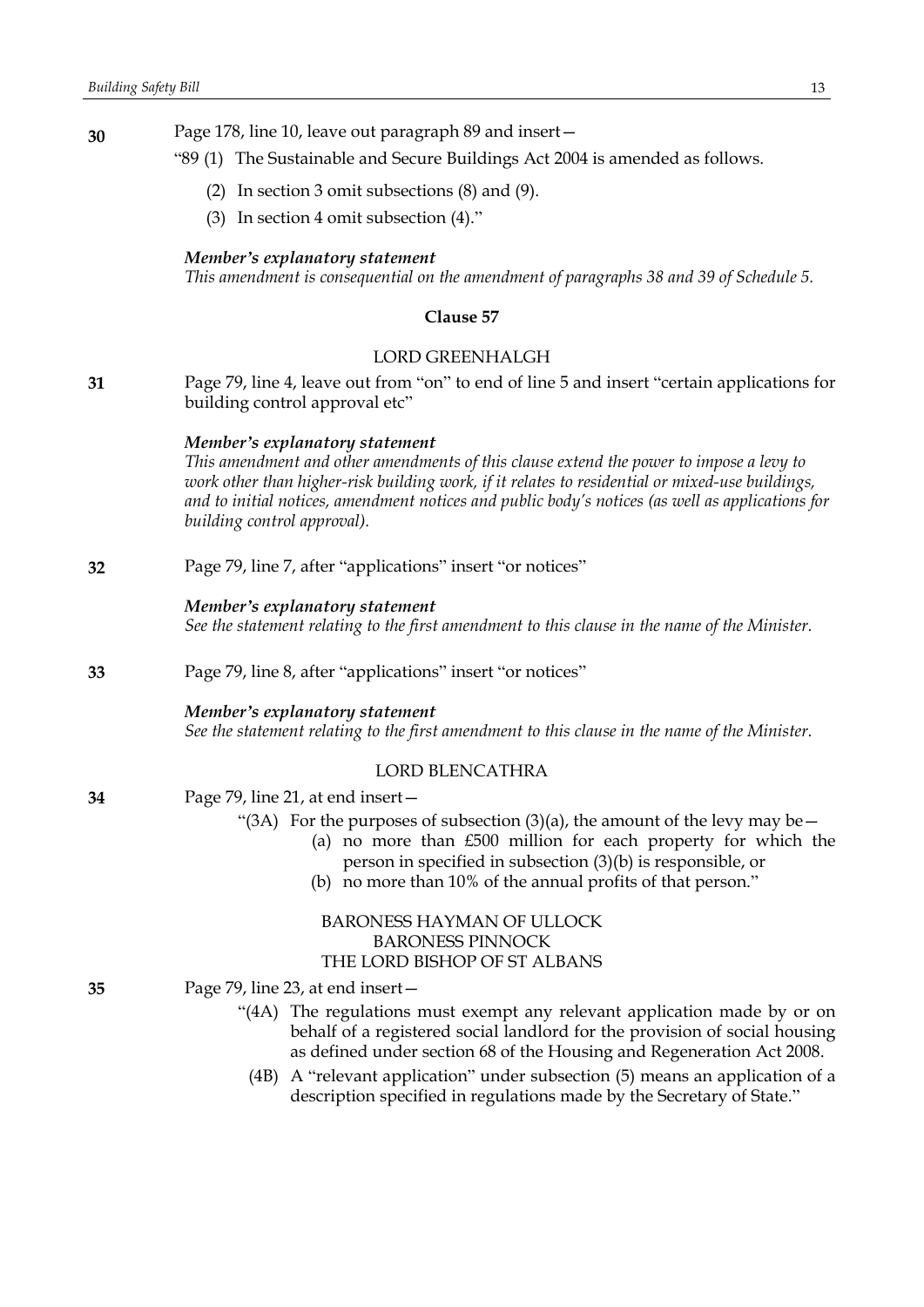# **Clause 57** *- continued*

# LORD GREENHALGH

**36** Page 79, line 24, leave out from "that" to end of line 31 and insert ", unless the building control authority is given a notification under subsection (5A) in relation to a relevant application or notice (or a relevant application or notice of a specified description), the authority—

- (a) may not take a specified step in relation to the application or notice (for example, may not grant an application, accept a notice or give a specified certificate in relation to works connected with the application or notice), or
- (b) must take a specified step in relation to the application or notice (for example, must reject a notice).
- (5A) A notification under this section is a notification given by the Secretary of State or designated person—
	- (a) that the levy payable in respect of the application or notice has been paid, or
	- (b) that no levy is payable in respect of the application or notice."

# *Member's explanatory statement*

*See the statement relating to the first amendment to this Clause in the name of the Minister.*

**37** Page 79, line 37, at end insert—

"(7A) In this section "relevant application or notice" means—

- (a) an application for building control approval,
- (b) an initial notice,
- (c) an amendment notice, or
- (d) a public body's notice,

relating to a relevant building or proposed relevant building (including any such application or notice relating to work that causes a building to become a relevant building or causes a relevant building to cease to be such a building)."

#### *Member's explanatory statement*

*See the statement relating to the first amendment to this Clause in the name of the Minister.*

**38** Page 79, line 38, at end insert—

""amendment notice", "initial notice" and "public body's notice" have the same meaning as in Part 2 (see section 58);"

#### *Member's explanatory statement*

*See the statement relating to the first amendment to this Clause in the name of the Minister.*

### LORD BLENCATHRA

**39** Page 80, line 2, at end insert—

""person" includes bodies corporate including a holding company or special purpose vehicle;"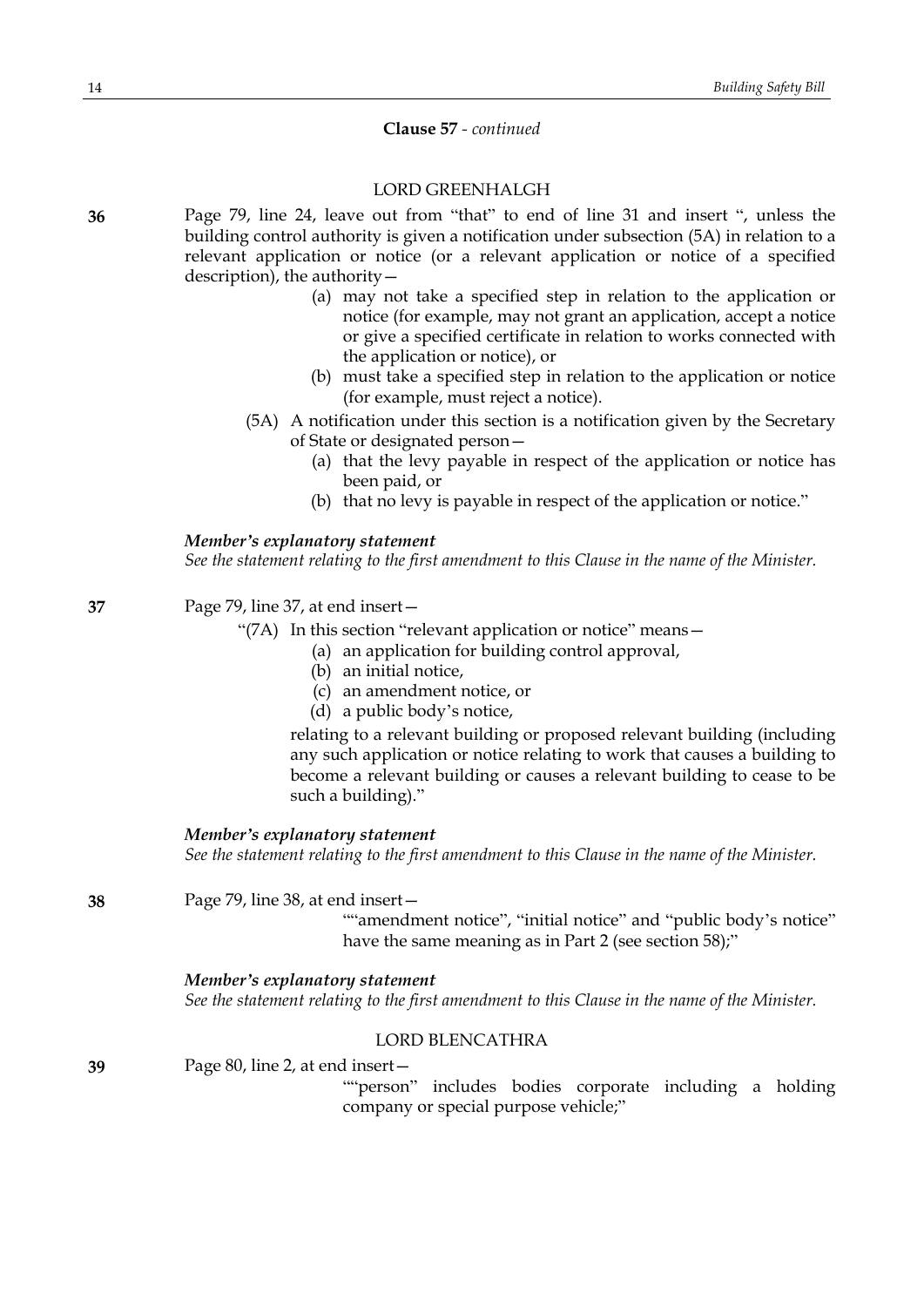### **Clause 57** *- continued*

### LORD GREENHALGH

**40** Page 80, leave out lines 3 to 5 and insert—

""relevant building" means a building in England consisting of or containing—

- (a) one or more dwellings, or
- (b) other accommodation,

(and "accommodation" here includes temporary accommodation, for example in a hotel or hospital);"

#### *Member's explanatory statement*

*See the statement relating to the first amendment to this Clause in the name of the Minister.*

#### **After Clause 57**

#### LORD GREENHALGH

**41** Insert the following new Clause—

#### **"Crown application**

In Part 5 of the Building Act 1984 before section 132 insert—

#### **"131A Crown application**

- (1) The following provisions bind the Crown—
	- (a) Part 1 except sections 35B to 37, 39A and 40;
		- (b) Part 2;
		- (c) Part 2A except sections 58I to 58K, 58U, 58V and 58Z4 to 58Z6;
		- (d) Part 4 so far as it relates to a provision within any of the preceding paragraphs.
- (2) No contravention by the Crown of a provision within subsection  $(1)(a)$ to (d) makes the Crown criminally liable.
- (3) Subsection (2) does not affect the criminal liability of persons in the service of the Crown.
- (4) Subsection (5) applies where—
	- (a) a contravention of a provision within subsection  $(1)(a)$  or  $(b)$ , or of Part 4 so far as it relates to such a provision, occurs in relation to a building or proposed building for which a local authority is the building control authority, or
	- (b) a contravention of a provision within subsection  $(1)(c)$ , or of Part 4 so far as it relates to such a provision, occurs in relation to Wales,

and the Crown would, but for subsection (2), be criminally liable under this Act in respect of the contravention.

- (5) The High Court may, on the application of  $-$ 
	- (a) the local authority (in a case within subsection  $(4)(a)$ ), or
	- (b) the Welsh Ministers (in a case within subsection  $(4)(b)$ ),

declare unlawful the act or omission constituting the contravention.

(6) In this section a reference to a provision includes any instrument made under it.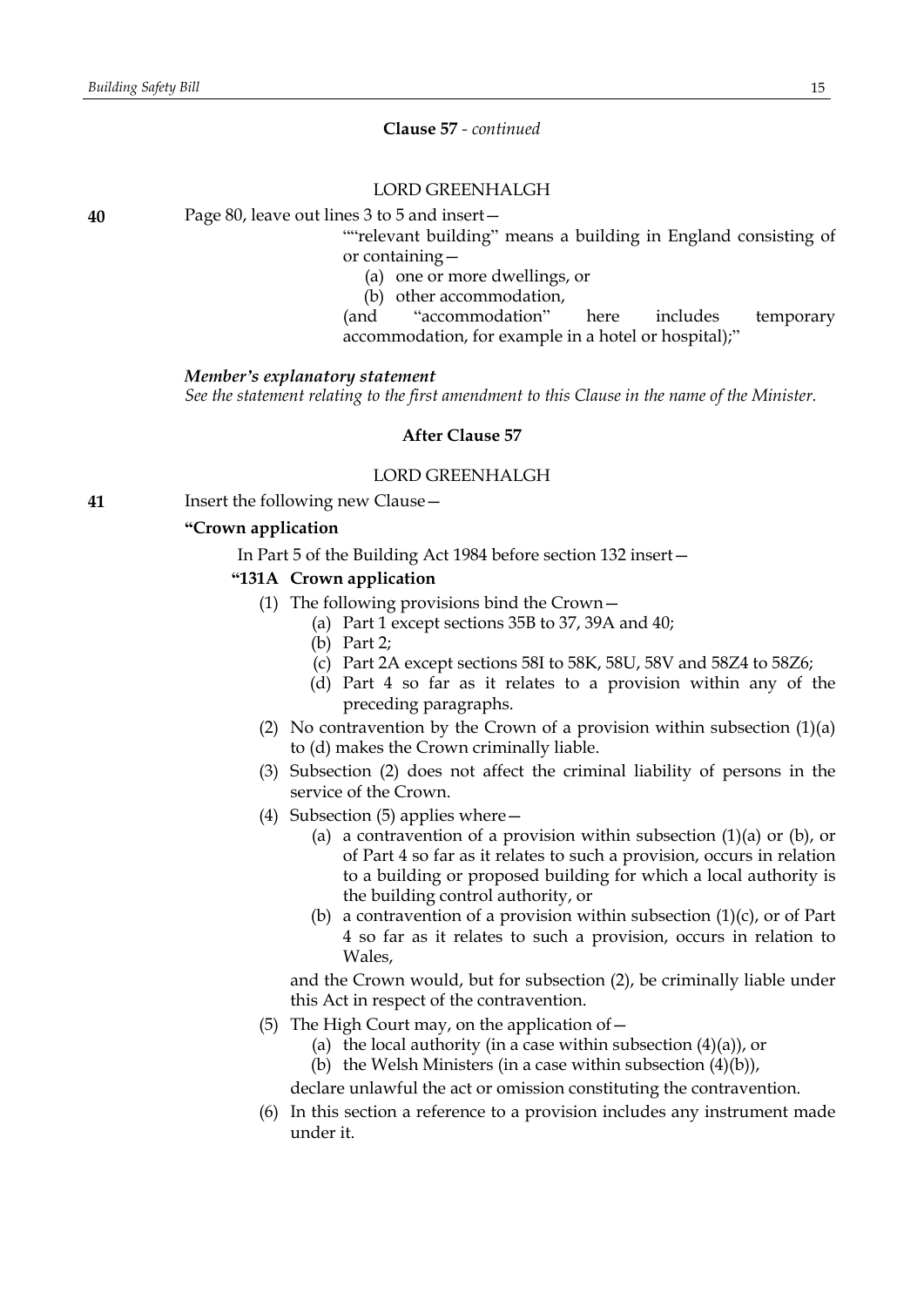### **After Clause 57** *- continued*

(7) For the application to the Crown of Part 3, and Part 4 so far as it relates to that Part, see section 87."

### *Member's explanatory statement*

*This new Clause makes provision about the application of Parts 1 to 2A of the Building Act 1984, and Part 4 of that Act so far as relating to those Parts, to the Crown.*

**42** Insert the following new Clause—

### **"Application to Parliament**

- (1) The Building Act 1984 is amended as follows.
- (2) In section 95 (power to enter premises) after subsection (4) insert—
	- "(5) This section does not apply in relation to the Parliamentary Estate (as defined by section 131B)."
- (3) After section 131A (inserted by section (*Crown application*)) insert—

### **"131B Parts 1 and 2 etc: application to Parliament**

- (1) In their application in relation to the Parliamentary Estate, Parts 1 and 2, and Part 4 so far as it relates to those Parts, have effect with the following modifications—
	- (a) sections 35B to 37, 39A and 40 (enforcement etc) do not apply;
	- (b) any reference to the owner or occupier of a building or of any premises is be read as a reference to—
		- (i) the Corporate Officer of the House of Lords,
		- (ii) the Corporate Officer of the House of Commons, or (as the case may be)
		- (iii) the Corporate Officers acting jointly.
- (2) In the following provisions—

"Corporate Officer" means—

- (a) the Corporate Officer of the House of Lords,
- (b) the Corporate Officer of the House of Commons, or
- (c) the Corporate Officers acting jointly;

"relevant provision" means—

- (a) any provision of, or of an instrument made under, Part 1 or 2, or
- (b) any provision of Part 4 or of an instrument made under Part 4, so far as the provision relates to Part 1 or 2.
- (3) No contravention by a Corporate Officer of a relevant provision makes the Corporate Officer criminally liable.
- (4) Subsection (3) does not affect the criminal liability of relevant members of the House of Lords staff or of the House of Commons staff (as defined by sections 194 and 195 of the Employment Rights Act 1996).
- (5) Where a contravention of a relevant provision occurs which, but for subsection (3), would result in a Corporate Officer being criminally liable, the High Court may, on the application of the local authority, declare unlawful the act or omission constituting the contravention.
- (6) In this section "the Parliamentary Estate" means any building or other premises occupied for the purposes of either House of Parliament.""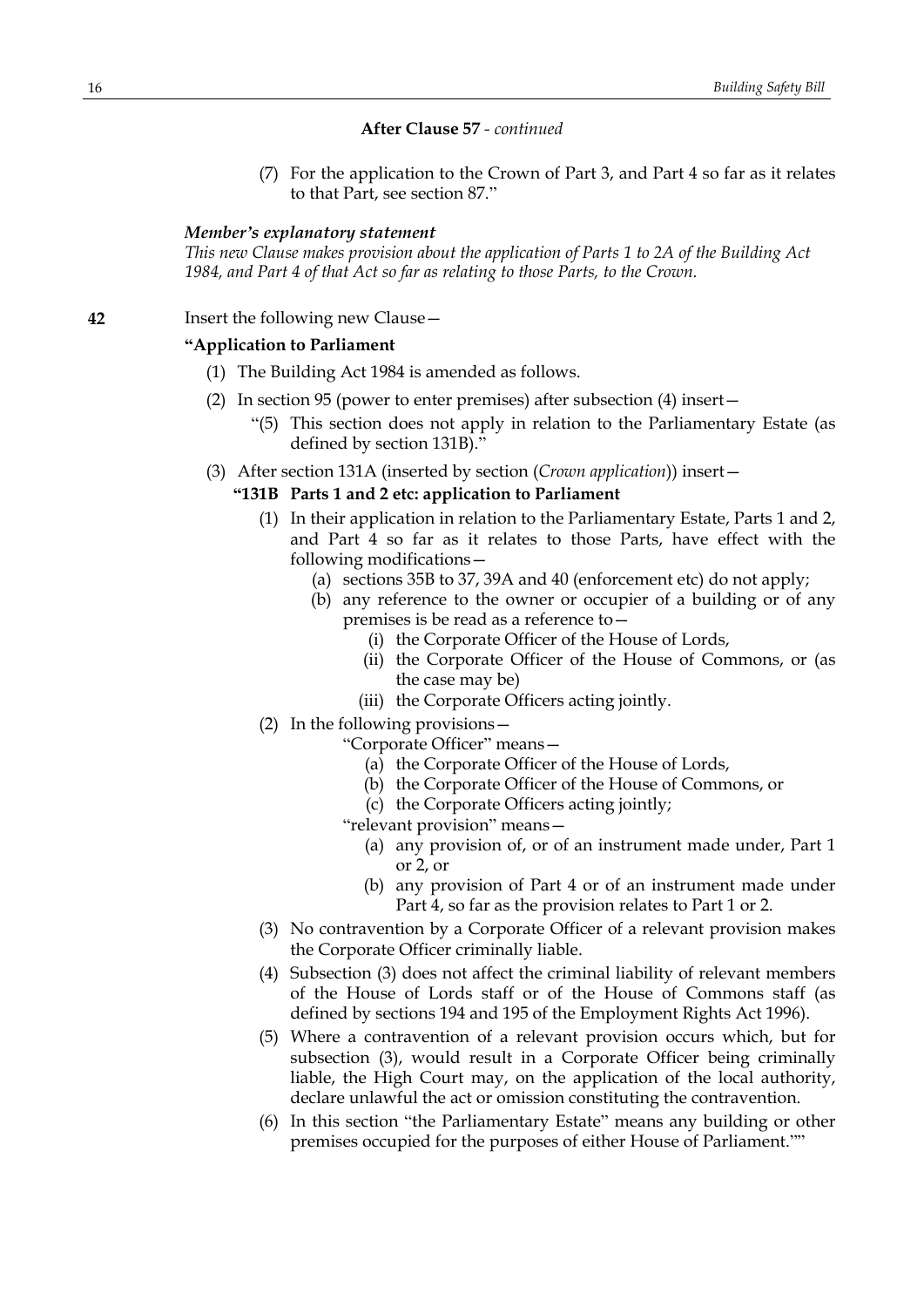#### *Member's explanatory statement*

*This new Clause makes provision about the application of the Building Act 1984 to Parliament.*

### BARONESS HAYMAN OF ULLOCK BARONESS PINNOCK

**43** Insert the following new Clause—

### "**Building Safety Regulations for multi-occupancy dwellings**

The Secretary of State must by regulations amend paragraph 1 of Schedule 1 to the Building Act 1984 so that it applies to all buildings that comprise more than one dwelling."

# **Clause 62**

### LORD BLENCATHRA

#### **44** Page 83, line 5, at end insert—

"or is below 18 metres and poses a risk by reason of its construction material or lack of adequate fire escapes or fire detection systems as may be specified in regulations made by the Secretary of State."

### **After Clause 72**

#### LORD BEST BARONESS NEVILLE-ROLFE

### **45** Insert the following new Clause—

### **"Appointment of third parties**

- (1) This section applies where—
	- (a) a RTM company within the meaning of section 113, Commonhold and Leasehold Reform Act 2002,
	- (b) a body corporate of whatever description where the majority of the shares are held by leaseholders of dwellings, or
	- (c) a body corporate of whatever description which is limited by guarantee and the members of that company are also leaseholders of dwellings,

is either the accountable person or principal accountable person.

- (2) Where this section applies, notwithstanding any provisions of the Memorandum or Articles of Association or any rule of law to the contrary, the company may appoint a third party to discharge all the functions of the accountable person or the principal accountable person who will assume all duties, powers, liabilities and penalties under this Act in place of the company, and this Act is to have effect as though references to the accountable person or principal accountable person were references to the third party appointed under this section.
- (3) If such a person is appointed then the company is empowered to re-charge and apportion the costs charged by such a person as if they were a service charge under the leases of the dwellings.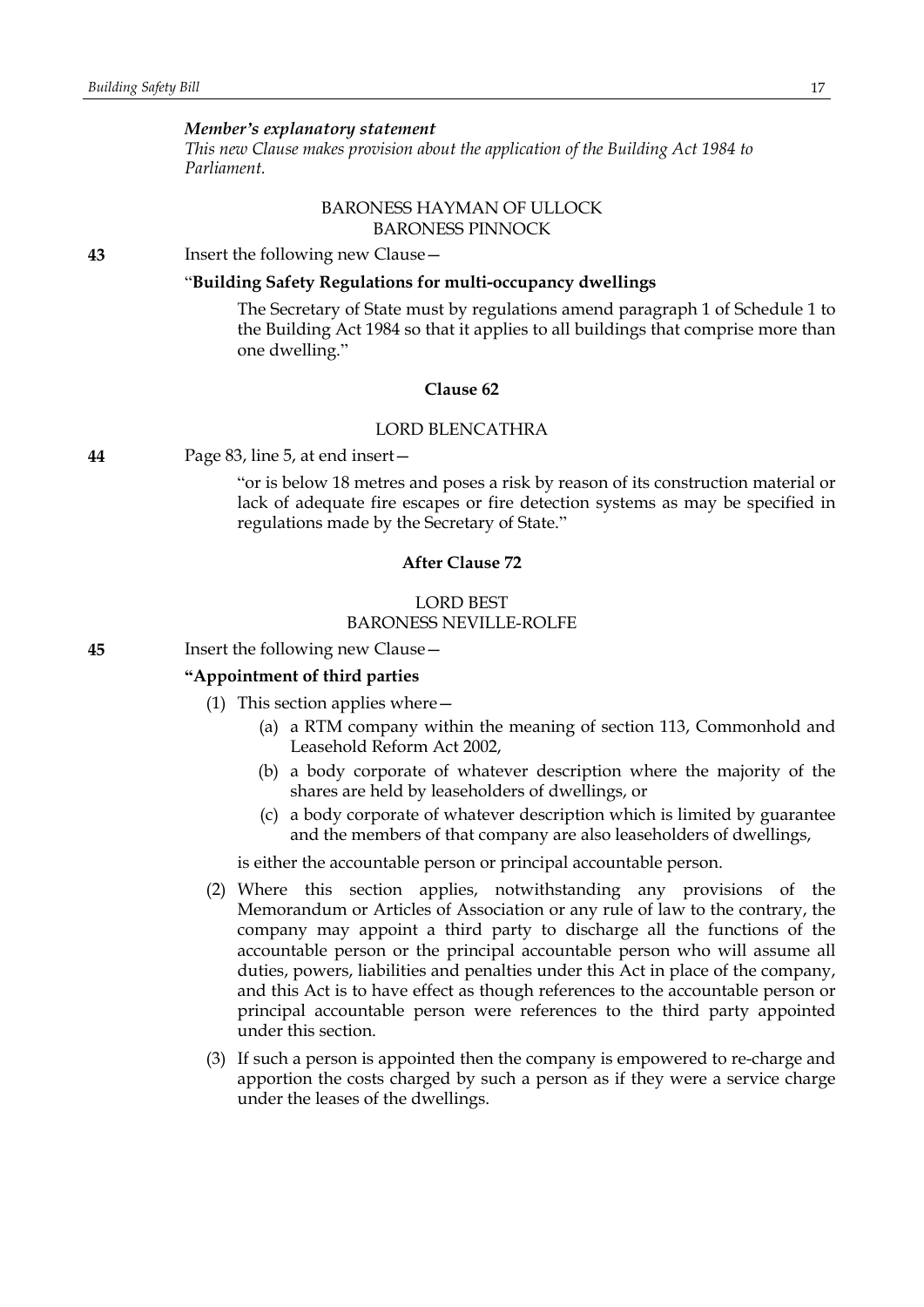# **After Clause 72** *- continued*

- (4) Such charges will, for all purposes, be deemed to be service charges within the meaning of section 18 of the Landlord and Tenant Act 1985, save that the provisions of sections 20 and 20ZA of the Landlord and Tenant Act 1985 do not apply.
- (5) The Secretary of State may by regulations impose conditions which must be satisfied before an appointment can be made under subsection (2).
- (6) Without prejudice to the generality of subsection (5), those regulations may include—
	- (a) provision for a minimum level of professional qualification to be held by the third party,
	- (b) provision for minimum levels of professional indemnity provision."

### *Member's explanatory statement*

*This provision would enable leaseholder-owned or controlled companies to appoint an external professional to discharge the functions of the Accountable Person or Principal Accountable* Person and for the costs of the same to be recoverable (and regulated) as if they were a service *charge under the lease.*

### **Clause 93**

### LORD BLENCATHRA

- **46** Page 102, line 8, at end insert "after consulting the residents"
- **46A** Page 102, line 14, at end insert—
	- "(1A) Where some or all of the residents of the building have formed a residents association, the strategy must be prepared in conjunction with, and agreed by, the association."
- **47** Page 102, line 37, leave out subsection (5)
- **48** Page 103, line 8, at end insert—
	- "(c) make provision to allow residents to appeal to the regulator about any aspect of the strategy, and
	- (d) make provision for penalties to be imposed on any accountable person who has failed to properly consult residents."

### **After Clause 94**

### LORD BLENCATHRA

**49** Insert the following new Clause—

### **"Contravention of requests for further information**

- (1) This section applies where it appears to the resident that the accountable person has failed to provide the information requested under section 94 within a reasonable time.
- (2) The resident may give the accountable person an information notice.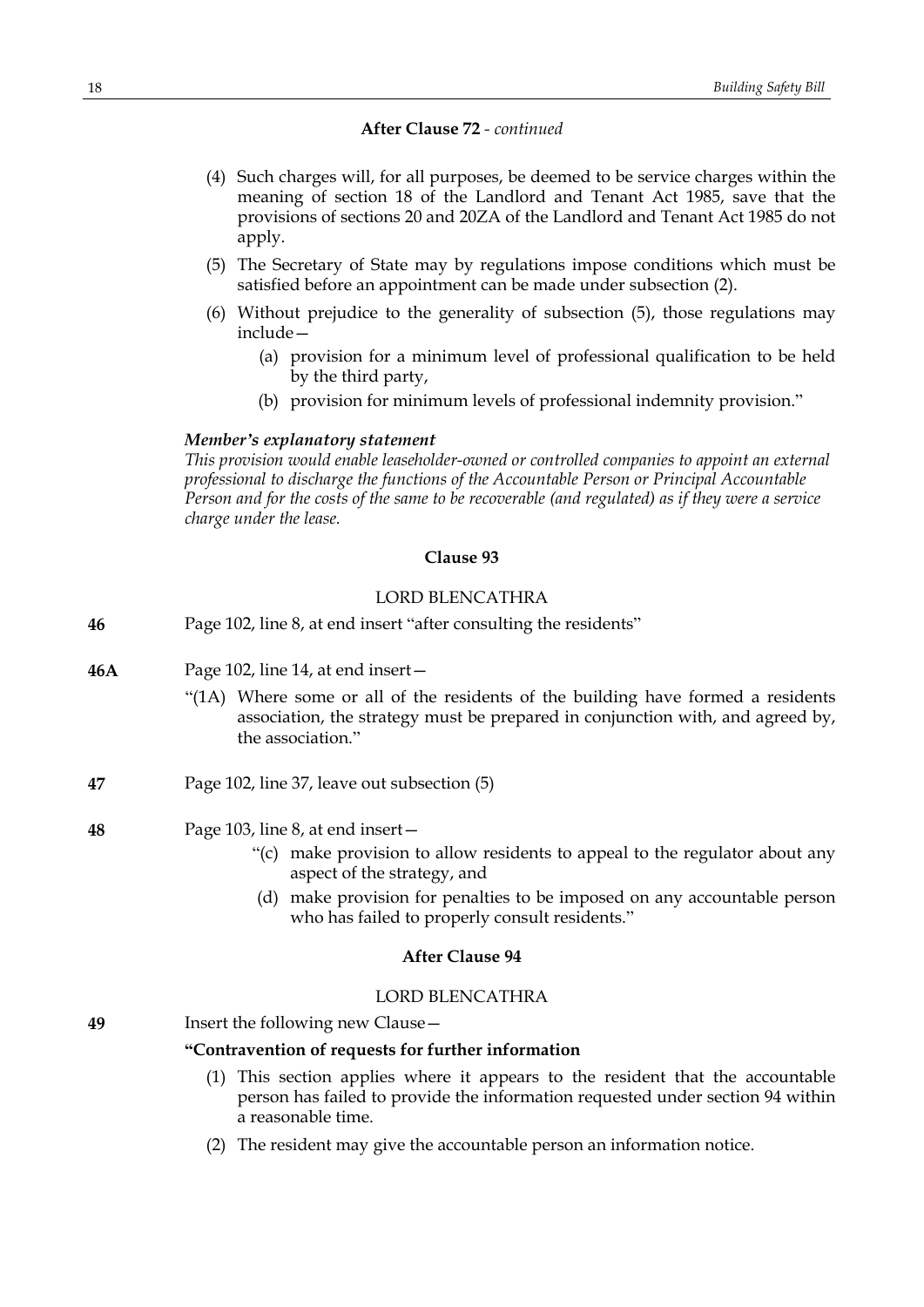### **After Clause 94** *- continued*

- (3) An "information notice" is a notice that—
	- (a) specifies the information that has been requested under section 94, and
	- (b) specifies a reasonable time for the accountable person to provide that information.
- (4) Where it appears to the resident that the accountable person has failed to provide the information within the time specified in the notice, the information notice may require the accountable person to pay a prescribed sum."

### **Clause 95**

#### LORD BLENCATHRA

**50** Page 104, line 14, at end insert—

"(d) providing penalties where a principal accountable person fails to set up a proper complaints procedure or fails to do so in a reasonable time."

### **After Clause 96**

THE LORD BISHOP OF ST ALBANS LORD BLENCATHRA LORD YOUNG OF COOKHAM

**50A** Insert the following new Clause -

### **"Landlord's duty to consult residents on building safety**

- (1) This section applies to any landlord with  $-$ 
	- (a) more than two qualifying tenants;
	- (b) more than two non-qualifying tenants; or
	- (c) any combination of more than two qualifying tenants and nonqualifying tenants.
- (2) A landlord of the type prescribed by subsection (1) owes a duty to consult with qualifying and non-qualifying tenants in relation to each of the following matters—
	- (a) where the building is a higher-risk building, but not in any other case, any resident engagement strategy under section 93 of this Act;
	- (b) the landlord's planned long-term maintenance or improvement of any common parts under the same landlord so as to avoid any building safety risk; and
	- (c) any other matters relating to building safety and specified in guidance issued by the Secretary of State.
- (3) The landlord discharges its duty of consultation under subsection (2) as follows—
	- (a) where there is no recognised tenants' association in existence before the coming into force of this section, creating a recognised tenants' association and consulting with it about building safety;
	- (b) where there is a recognised tenants' association before the coming into force of this section, consulting with that association about building safety; and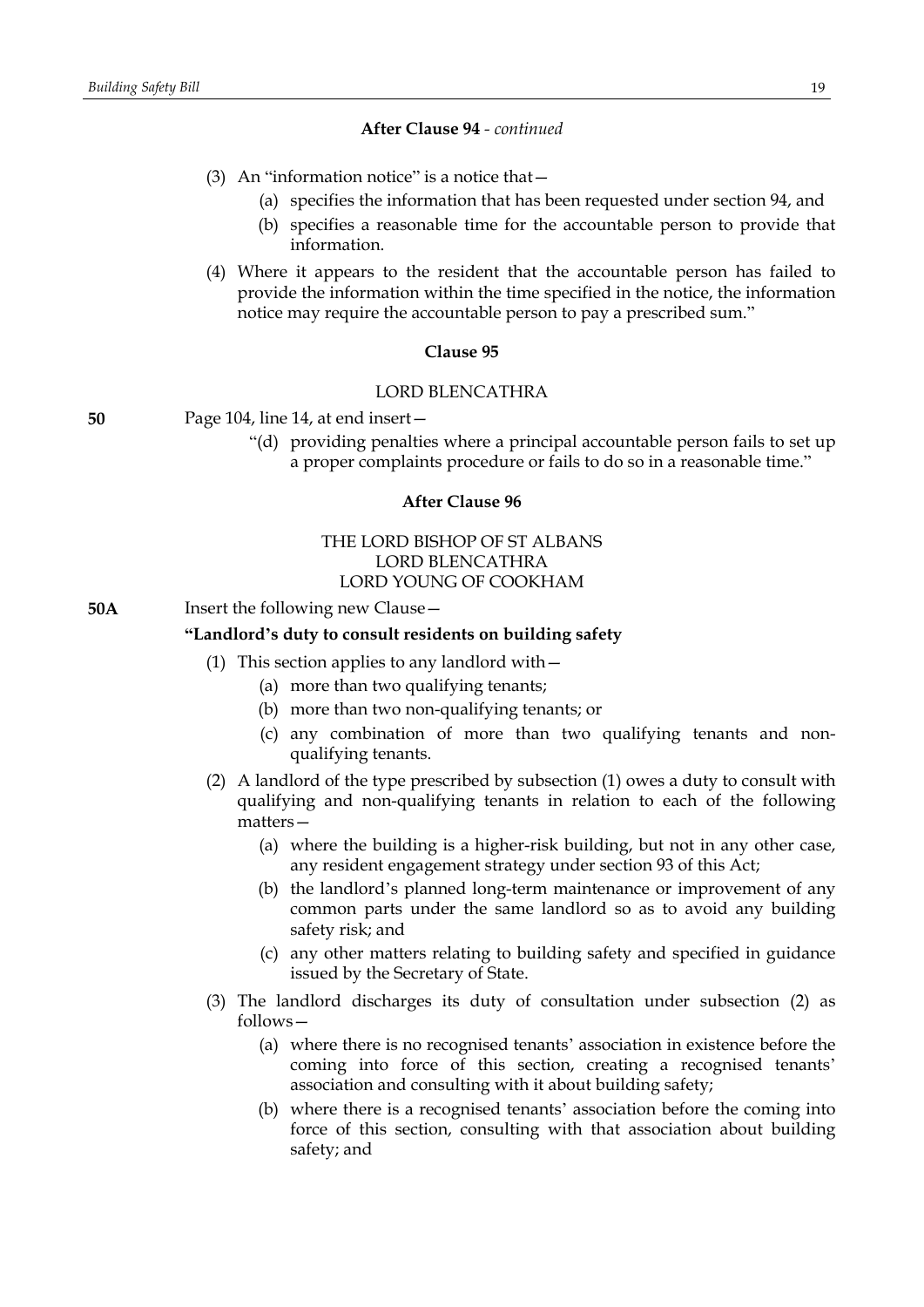### **After Clause 96** *- continued*

- (c) in either case, by complying with the building safety consultation requirements set out in guidance issued by the Secretary of State.
- (4) Where the matters on which the landlord is obliged to consult under subsection (2) relate predominately to service charges, the landlord is obliged only to consider the views of qualifying tenants.
- (5) The duties in subsections (2) and (3) apply to the landlord—
	- (a) whether or not the building is a higher-risk building;
	- (b) in addition to any duty under section 20 of the Landlord and Tenant Act 1985 (limitation of service charges: consultation requirements); and
	- (c) regardless of whether the landlord obtains dispensation from consultation under section 20ZA of the Landlord and Tenant Act 1985 (consultation requirements: supplementary).
- (6) For the purposes of this section—

"building safety risk" has the same meaning as in section 59;

"landlord" has the same meaning as in section 30 of the Landlord and Tenant Act 1985 (meaning of "flat", "landlord" and "tenant");

"non-qualifying tenant" means a tenant who is not a qualifying tenant;

"qualifying tenant" means a tenant who, under the terms of the lease, is required to contribute to the same costs as another tenant by the payment of a service charge;

"recognised tenants' association" has the same meaning as in section 29 of the Landlord and Tenant Act 1985 (tenants' associations: power to request information about tenants);

"service charge" has the same meaning as in section 18 of the Landlord and Tenant Act 1985 (meaning of "service charge" and "relevant costs"); "tenant" has the same meaning as in section 30 of the Landlord and Tenant Act 1985 (meaning of "flat", "landlord" and "tenant").

(7) This section comes into force on 1 January 2023."

### *Member's explanatory statement*

*This amendment would make it compulsory for all buildings with 2 or more leaseholders or other tenants under the same landlord to have a recognised tenants' association and for the landlord to consult that association on building safety.*

#### **Clause 97**

# LORD BLENCATHRA

**51** Page 105, line 31, leave out paragraphs (a) and (b) and insert "items as defined in regulations made by the Regulator or appropriate national authority."

# **Clause 98**

### LORD BLENCATHRA

**52** Page 106, line 28, leave out "county court" and insert "regulator"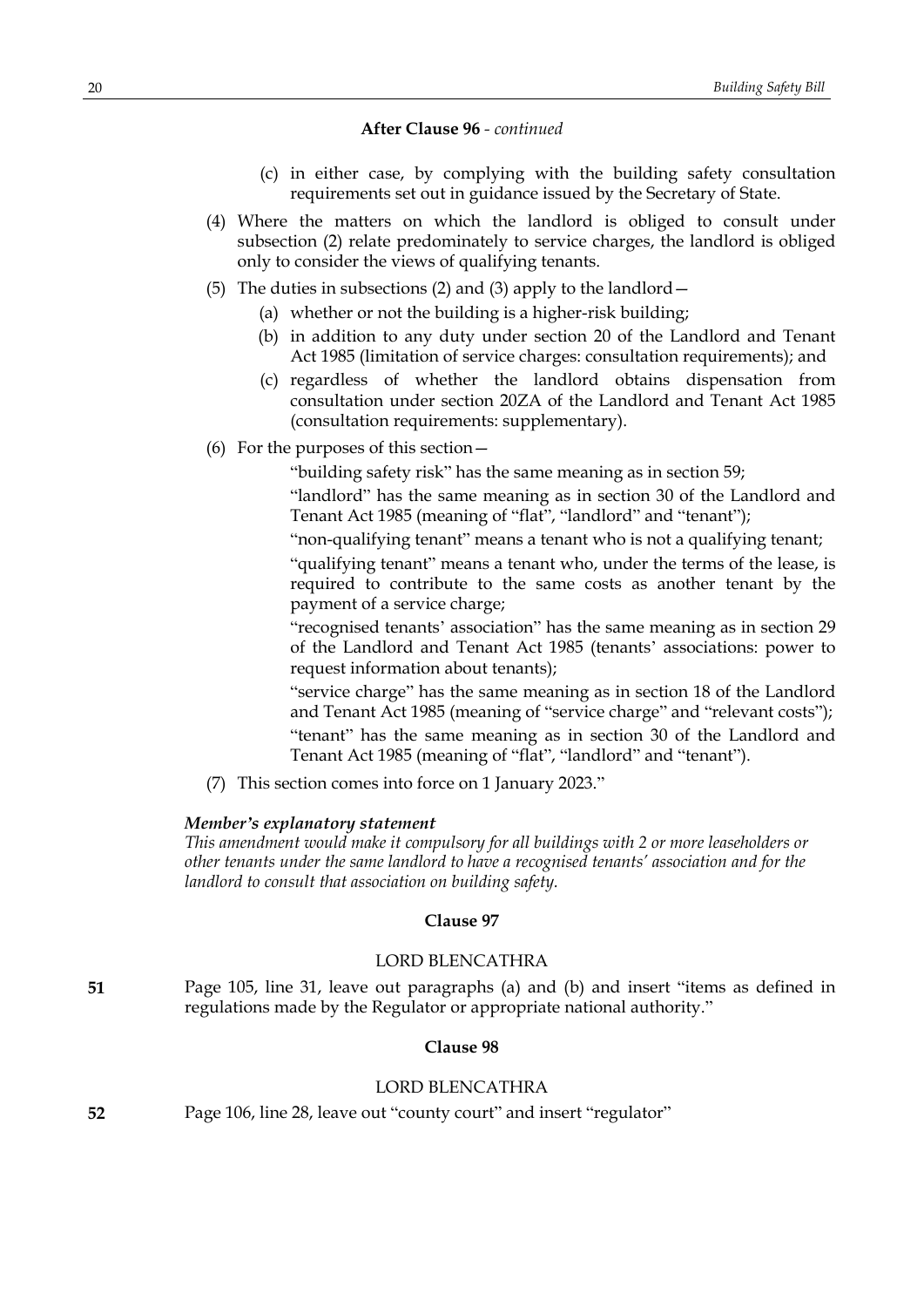# **Clause 98** *- continued*

| 53                     | Page 106, line 32, at end insert-                                                                                                                                                                                                                                                                                                                                                                                                          |  |
|------------------------|--------------------------------------------------------------------------------------------------------------------------------------------------------------------------------------------------------------------------------------------------------------------------------------------------------------------------------------------------------------------------------------------------------------------------------------------|--|
|                        | "(7A) The regulator may, on an application made by a resident who has been given a<br>contravention notice, give a final determination about the validity of the<br>contravention notice and any sums payable."                                                                                                                                                                                                                            |  |
|                        | Clause 99                                                                                                                                                                                                                                                                                                                                                                                                                                  |  |
| <b>LORD BLENCATHRA</b> |                                                                                                                                                                                                                                                                                                                                                                                                                                            |  |
| 54                     | Page 107, line 24, leave out "county court" and insert "regulator"                                                                                                                                                                                                                                                                                                                                                                         |  |
| 55                     | Page 107, line 32, leave out "county court" and insert "regulator"                                                                                                                                                                                                                                                                                                                                                                         |  |
| Schedule 8             |                                                                                                                                                                                                                                                                                                                                                                                                                                            |  |
|                        | LORD YOUNG OF COOKHAM                                                                                                                                                                                                                                                                                                                                                                                                                      |  |
| 56                     | Page 197, line 7, at end insert -                                                                                                                                                                                                                                                                                                                                                                                                          |  |
|                        | "(1A) Such a charge is for all purposes to be treated as a service charge within<br>the meaning of section 18 of the Landlord and Tenant Act 1985."                                                                                                                                                                                                                                                                                        |  |
|                        | Member's explanatory statement<br>This amendment, along with others to Schedule 8, preserves the existing Building Safety<br>Charge but treats it as a service charge due under the lease to be demanded and regulated in<br>the same manner as existing service charges. This is to ensure that there are not two parallel<br>sets of demands, accounts etc, one for the normal service charge and one for the building safety<br>charge. |  |
| 57                     | Page 198, line 6, leave out from beginning to end of line 10 on page 198                                                                                                                                                                                                                                                                                                                                                                   |  |
| 58                     | Page 200, line 1, leave out from beginning to end of line 29 on page 202                                                                                                                                                                                                                                                                                                                                                                   |  |
|                        | <b>LORD BLENCATHRA</b>                                                                                                                                                                                                                                                                                                                                                                                                                     |  |
| 59                     | Page 201, line 6, at end insert -<br>"(aa) only if they are below a maximum as specified in regulations<br>made by the Secretary of State, and"                                                                                                                                                                                                                                                                                            |  |
|                        | LORD YOUNG OF COOKHAM                                                                                                                                                                                                                                                                                                                                                                                                                      |  |
| 60                     | Page 203, line 16, leave out from beginning to end of line 18 on page 208                                                                                                                                                                                                                                                                                                                                                                  |  |
| Clause 116             |                                                                                                                                                                                                                                                                                                                                                                                                                                            |  |
|                        | <b>LORD GREENHALGH</b>                                                                                                                                                                                                                                                                                                                                                                                                                     |  |
| 61                     | Page 123, line 39, leave out subsection (2)                                                                                                                                                                                                                                                                                                                                                                                                |  |
|                        | Member's explanatory statement<br>This amendment removes the provision providing that Part 4 does not apply in relation to the<br>Palace of Westminster.                                                                                                                                                                                                                                                                                   |  |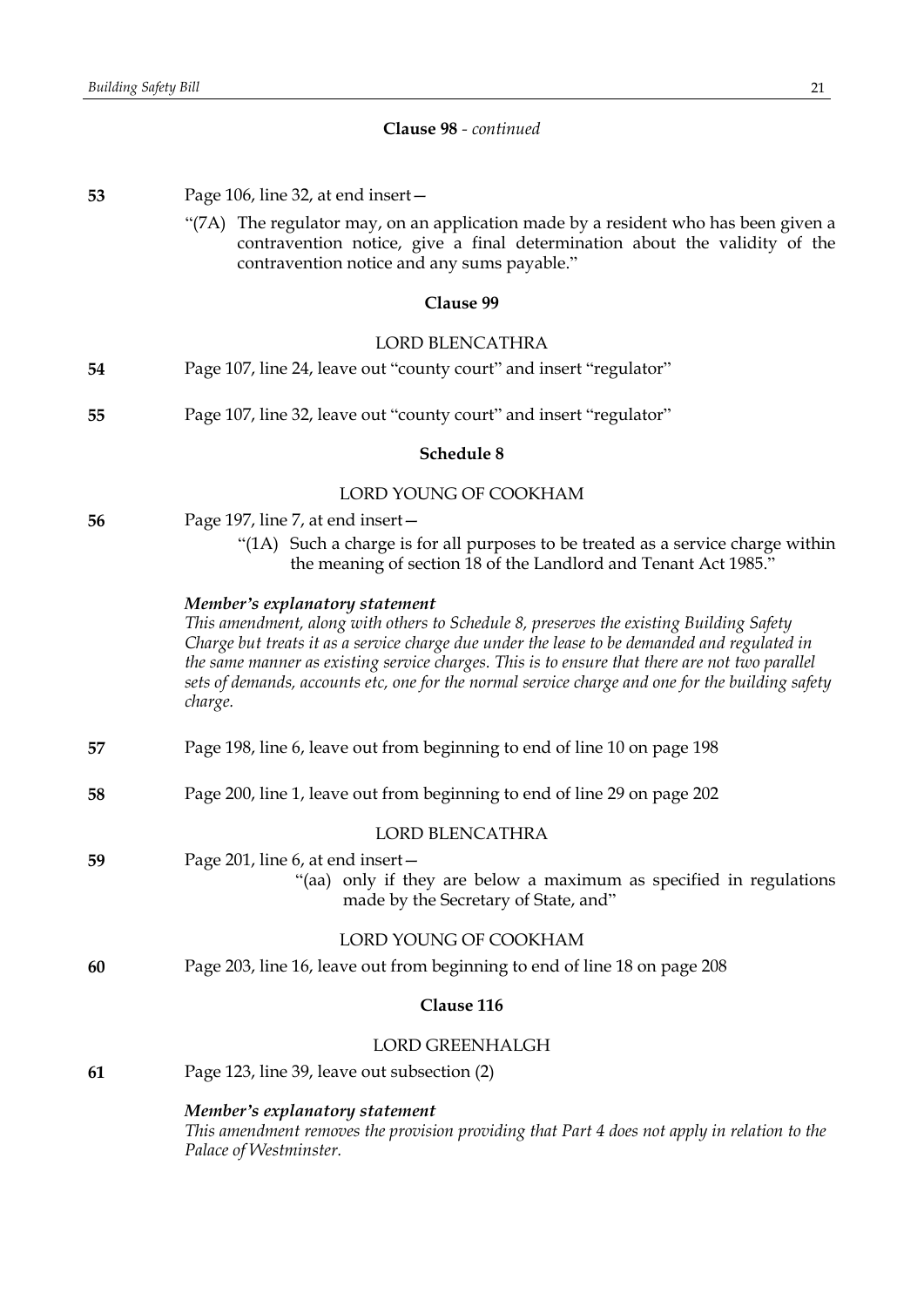# **Before Clause 117**

### LORD GREENHALGH

**62** Insert the following new Clause—

### **"Remediation of certain defects**

- (1) Sections (*Meaning of "relevant building"*) to (*Meeting remediation costs of insolvent landlord*) and Schedule (*Remediation costs under qualifying leases*) make provision in connection with the remediation of relevant defects in relevant buildings.
- (2) In those sections—
	- (a) sections (*Meaning of "relevant building"*) to (*Associated persons*) define "relevant building", "qualifying lease", "the qualifying time", "relevant defect" and "associate";
	- (b) section (*Remediation costs under qualifying leases*) and Schedule (*Remediation costs under qualifying leases*) contain protections for tenants under qualifying leases in respect of costs connected with relevant defects, and impose liabilities on certain landlords;
	- (c) section (*Remediation orders*) makes provision about remediation orders, under which a landlord in a relevant building is required to remedy certain relevant defects;
	- (d) section (*Remediation contribution orders*) makes provision about remediation contribution orders, under which an associate of a landlord in a relevant building is required to contribute towards the costs of remedying certain relevant defects;
	- (e) section (*Meeting remediation costs of insolvent landlord*) makes provision about cases where a company that is a landlord in a relevant building is being wound up, and confers on the court a power to require an associate of the company to contribute to its assets."

#### *Member's explanatory statement*

*This new Clause introduces provisions about the remediation of certain defects arising out of works carried out before commencement.*

### **63** Insert the following new Clause—

#### **"Meaning of "relevant building"**

- (1) This section applies for the purposes of sections (*Meaning of "qualifying lease"*) to (*Meeting remediation costs of insolvent landlord*) and Schedule (*Remediation costs under qualifying leases*).
- (2) "Relevant building" means a self-contained building, or self-contained part of a building, in England that contains at least two dwellings and—
	- (a) is at least 11 metres in height,
	- (b) has at least 5 storeys, or
	- (c) is of a description prescribed by regulations made by the Secretary of State.

This is subject to subsection (3).

(3) "Relevant building" does not include a self-contained building or selfcontained part of a building—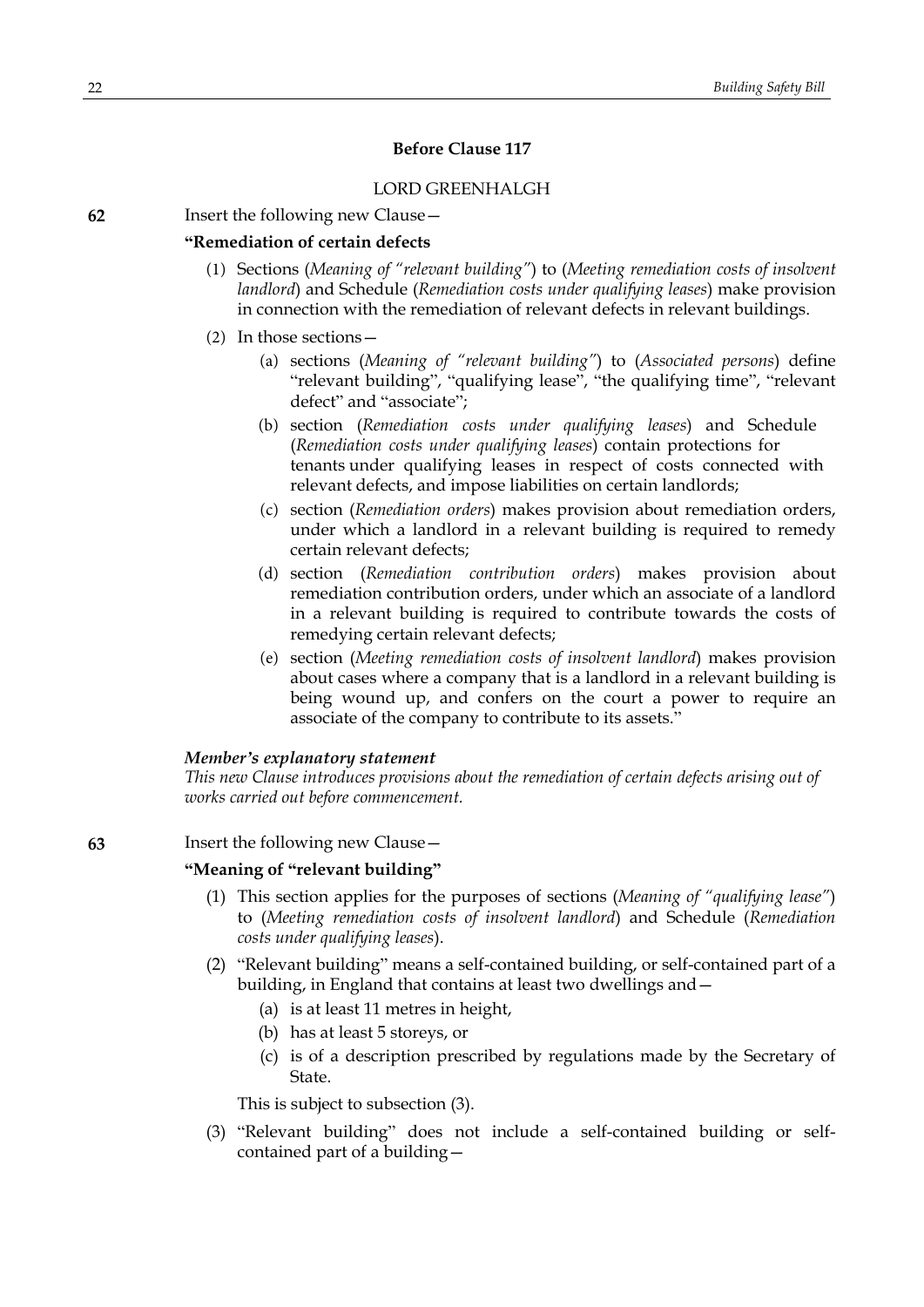- (a) in relation to which the right to collective enfranchisement (within the meaning of Chapter 1 of Part 1 of the Leasehold Reform, Housing and Urban Development Act 1993) has been exercised, or
- (b) which is on commonhold land.
- (4) For the purposes of this section a building is "self-contained" if it is structurally detached.
- (5) For the purposes of this section a part of a building is "self-contained" if  $-$ 
	- (a) the part constitutes a vertical division of the building,
	- (b) the structure of the building is such that the part could be redeveloped independently of the remainder of the building, and
	- (c) the relevant services provided for occupiers of that part—
		- (i) are provided independently of the relevant services provided for occupiers of the remainder of the building, or
		- (ii) could be so provided without involving the carrying out of any works likely to result in a significant interruption in the provision of any such services for occupiers of the remainder of the building.
- (6) In subsection (5) "relevant services" means services provided by means of pipes, cables or other fixed installations.
- (7) The Secretary of State may by regulations make provision supplementing this section, including in particular—
	- (a) provision defining "storey" for the purposes of this section;
	- (b) provision about how the height of a building is to be determined for those purposes."

### *Member's explanatory statement*

*This new Clause defines "relevant building" for the purposes of the provisions relating to the remediation of defects arising out of works carried out before commencement.*

### **64** Insert the following new Clause—

# **"Meaning of "qualifying lease"**

- (1) This section applies for the purposes of sections (*Remediation costs under qualifying leases*) to (*Meeting remediation costs of insolvent landlord*) and Schedule (*Remediation costs under qualifying leases*).
- (2) A lease is a "qualifying lease" if  $-$ 
	- (a) it is a long lease of a single dwelling in a relevant building,
	- (b) the tenant under the lease is liable to pay a service charge,
	- (c) the lease was granted before 14 February 2022, and
	- (d) at the beginning of 14 February 2022 ("the qualifying time")—
		- (i) the dwelling was a relevant tenant's only or principal home,
		- (ii) a relevant tenant did not own any other dwelling in the United Kingdom, or
		- (iii) a relevant tenant owned only one dwelling in the United Kingdom apart from their interest under the lease.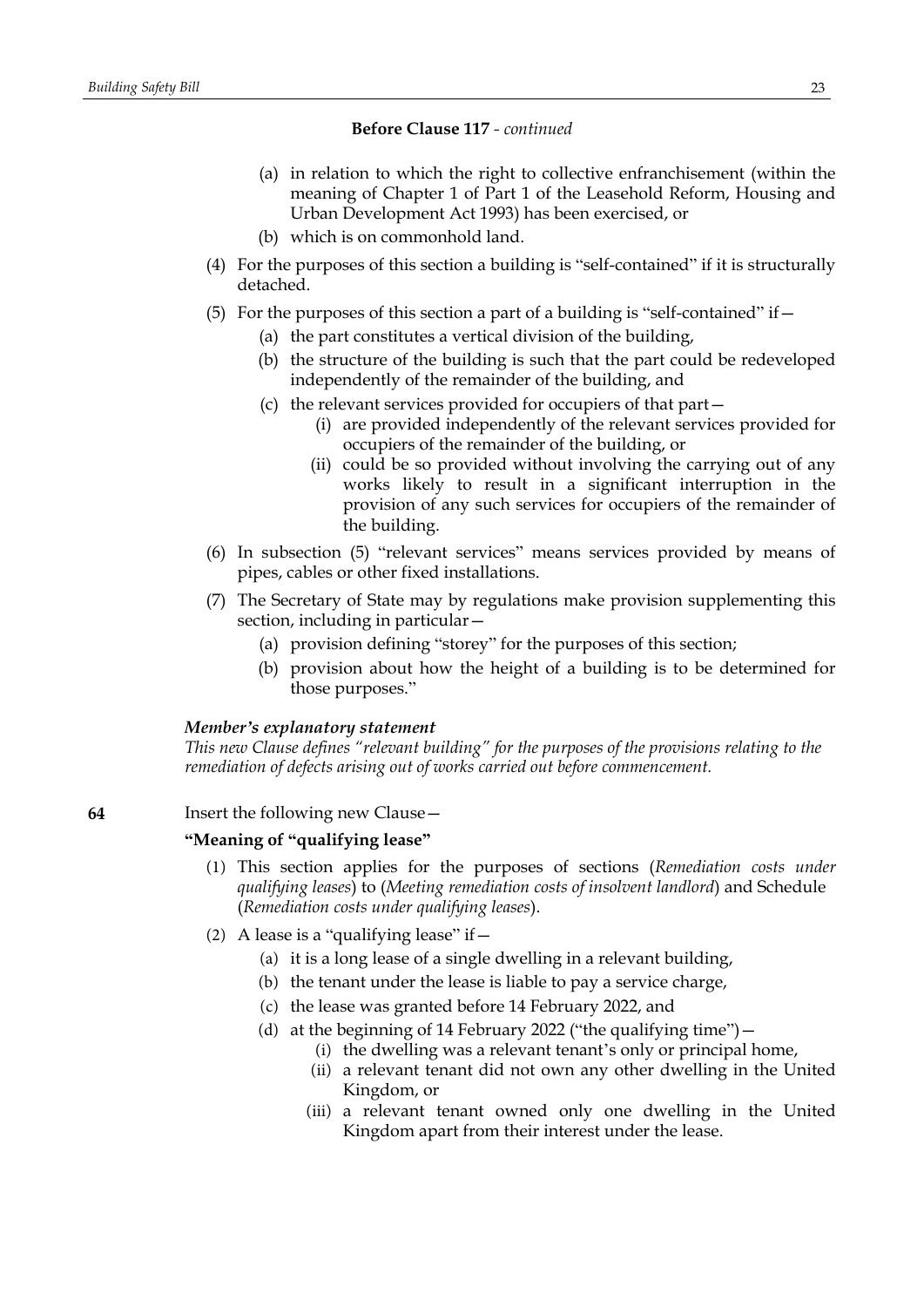- (3) Where a dwelling was at the qualifying time let under two or more leases to which subsection  $(2)(a)$  and  $(b)$  apply, any of those leases which is superior to any of the other leases is not a "qualifying lease".
- (4) For the purposes of this section—
	- (a) "long lease" means a lease granted for a term of years certain exceeding 21 years, whether or not it is (or may become) terminable before the end of that term by notice given by or to the tenant or by re-entry, forfeiture or otherwise;
	- (b) a person "owns" a dwelling if the person has a freehold interest in it or is a tenant under a long lease of it;
	- (c) "relevant tenant" means a person who, at the qualifying time, is the tenant, or any of the tenants, under the lease mentioned in subsection  $(2)$ ;
	- (d) "service charge" has the meaning given by section 18 of the Landlord and Tenant Act 1985."

### *Member's explanatory statement*

*This new Clause defines "qualifying lease" for the purposes of the provisions relating to the remediation of defects arising out of works carried out before commencement.*

#### LORD NASEBY

### *As an amendment to Amendment 64*

**65** In subsection (2), leave out paragraph (d)

### LORD GREENHALGH

**66** Insert the following new Clause—

# **"Meaning of "relevant defect"**

- (1) This section applies for the purposes of sections (*Remediation costs under qualifying leases*) to (*Meeting remediation costs of insolvent landlord*) and Schedule (*Remediation costs under qualifying leases*).
- (2) "Relevant defect" means a defect as regards a building that—
	- (a) arises as a result of anything done (or not done), including anything used (or not used), in connection with relevant works, and
	- (b) causes a building safety risk.
- (3) In subsection (2) "relevant works" means works relating to the building (including its initial construction) that were carried out—
	- (a) before completion, if completion occurred in the period of 30 years ending with the coming into force of this section, or
	- (b) by or on behalf of a relevant landlord or management company, after completion and within that period.
- (4) For the purposes of this section—
	- "building safety risk", in relation to a building, means a risk to the safety of people in or about the building arising from—
		- (a) the spread of fire, or
		- (b) the collapse of the building or any part of it;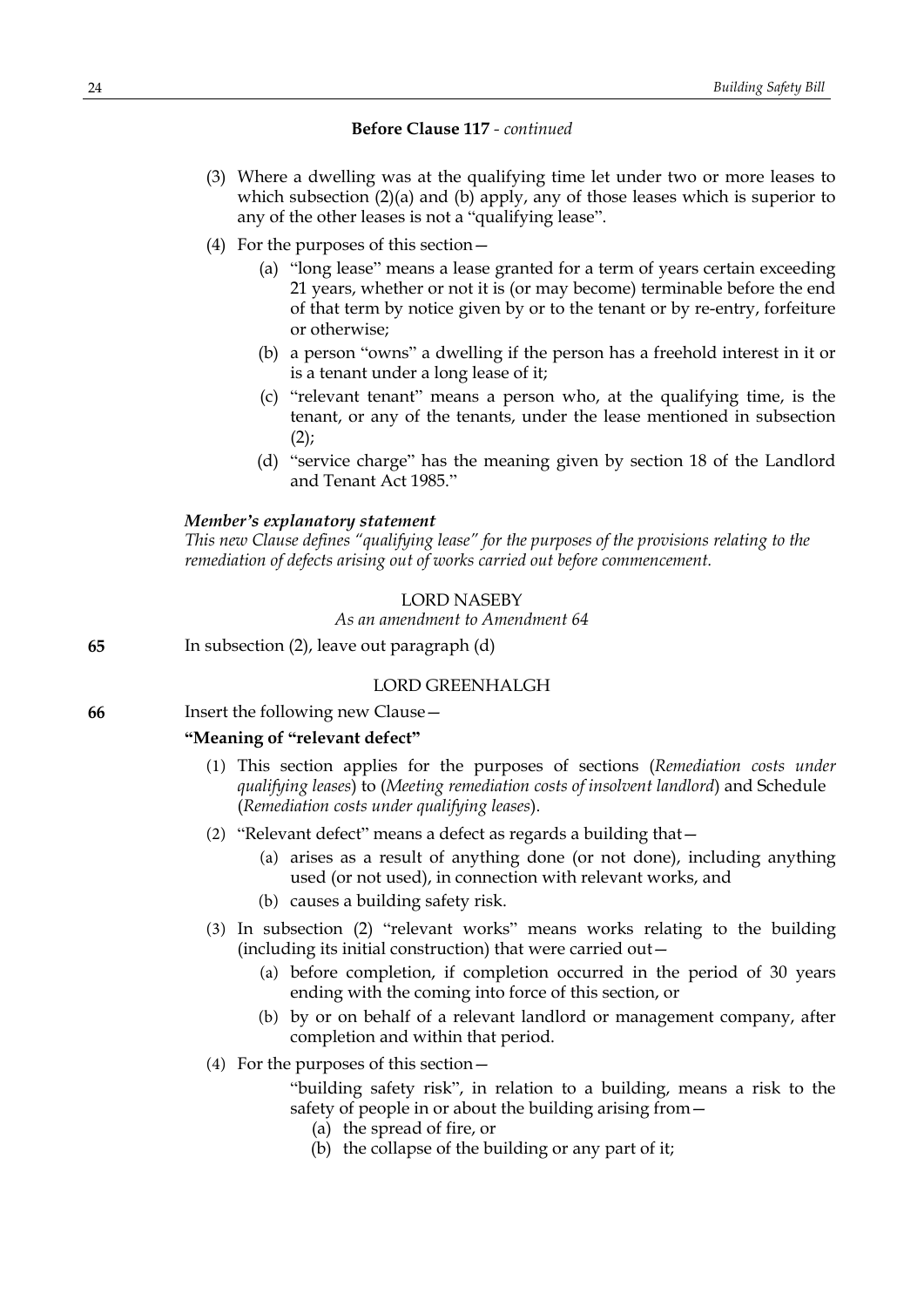"completion" and "management company" are defined by regulations made by the Secretary of State;

"relevant landlord" means a landlord under a lease of the building or any part of it."

#### *Member's explanatory statement*

*This new Clause defines "relevant defect" for the purposes of the provisions relating to the remediation of defects arising out of works carried out before commencement.*

### LORD BLENCATHRA

*As an amendment to Amendment 66*

- **66A** In subsection (2)(b), at end insert ", which may relate to but is not limited to—
	- (i) external cladding,
	- (ii) internal walls and the materials contained inside any walls;
	- (iii) fire doors;
	- (iv) balconies;
	- (v) a lack of sprinklers, fire detection and control systems;
	- (vi) inadequate escape routes."

### LORD GREENHALGH

**67** Insert the following new Clause—

#### **"Associated persons**

- (1) For the purposes of sections (*Remediation costs under qualifying leases*) to (*Meeting remediation costs of insolvent landlord*) and Schedule (*Remediation costs under qualifying leases*), a person (A) is associated with another person (B) in the circumstances mentioned in subsections (2) and (3).
- (2) If A is an individual, A is associated with any body corporate of which A was a director at any time in the period of 5 years ending at the qualifying time.
- (3) If A is a body corporate, it is associated with another body corporate  $(B)$  if  $-$ 
	- (a) at any time in the period of 5 years ending at the qualifying time, a person who was a director of A was also a director of B, or
	- (b) at the qualifying time, one of them controlled the other or a third body corporate controlled both of them.

Subsections (4) to (6) set out the cases in which a body corporate is regarded as controlling another body corporate.

- (4) A body corporate (X) controls a company (Y) if X possesses or is entitled to acquire—
	- (a) at least half of the issued share capital of Y,
	- (b) such rights as would entitle X to exercise at least half of the votes exercisable in general meetings of Y,
	- (c) such part of the issued share capital of Y as would entitle X to at least half of the amount distributed, if the whole of the income of Y were in fact distributed among the shareholders, or
	- (d) such rights as would, in the event of the winding up of Y or in any other circumstances, entitle it to receive at least half of the assets of Y which would then be available for distribution among the shareholders.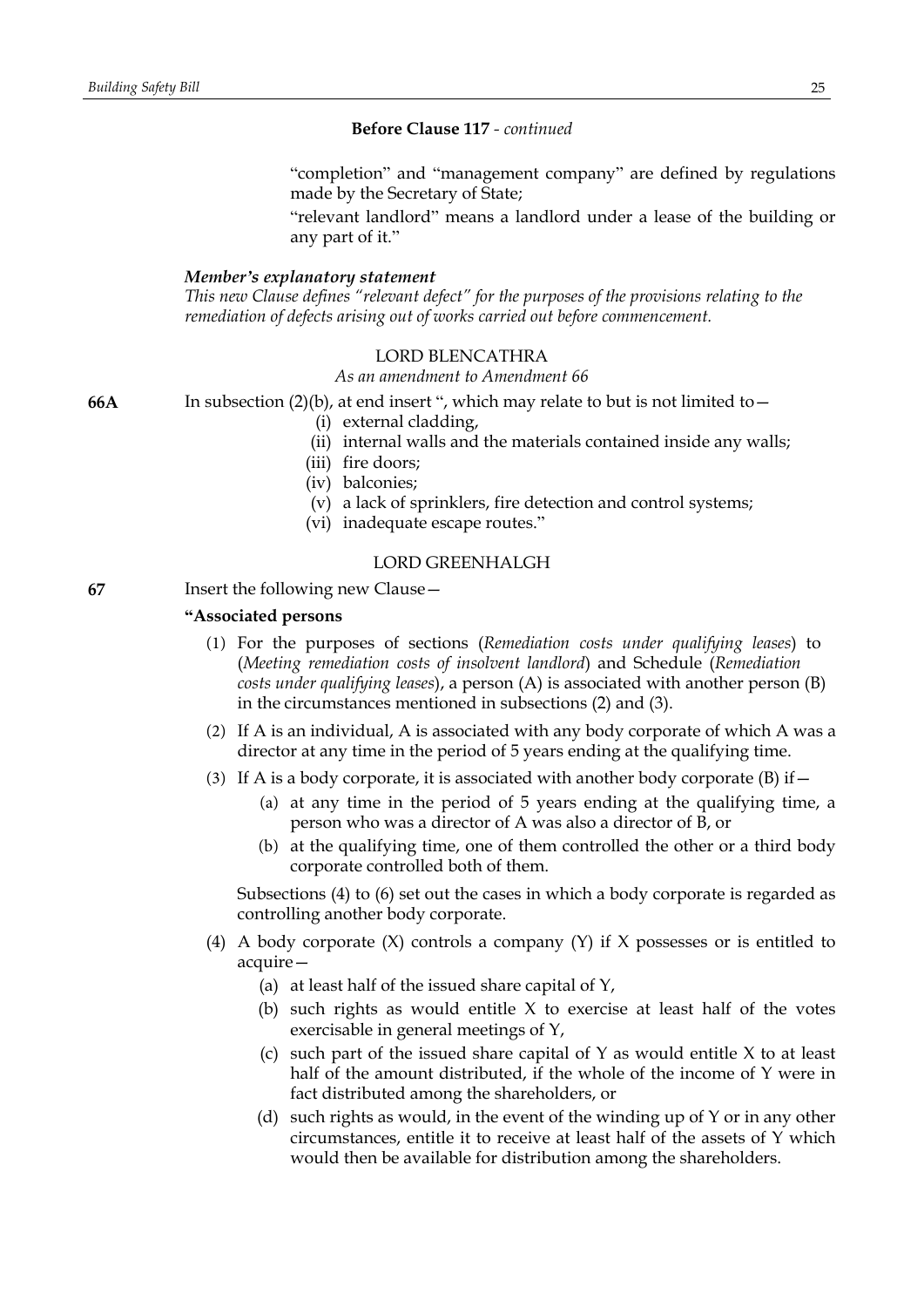- (5) A body corporate  $(X)$  controls a limited liability partnership  $(Y)$  if  $X$  -
	- (a) holds a majority of the voting rights in Y,
	- (b) is a member of Y and has a right to appoint or remove a majority of other members, or
	- (c) is a member of Y and controls alone, or pursuant to an agreement with other members, a majority of the voting rights in Y.
- (6) A body corporate  $(X)$  controls another body corporate  $(Y)$  if X has the power, directly or indirectly, to secure that the affairs of Y are conducted in accordance with X's wishes.
- (7) In subsection (5) a reference to "voting rights" is to the rights conferred on members in respect of their interest in a limited liability partnership to vote on those matters which are to be decided on by a vote of the members of the limited liability partnership.
- (8) In determining whether one body corporate (X) controls another, X is treated as possessing—
	- (a) any rights and powers possessed by a person as nominee for it, and
	- (b) any rights and powers possessed by a body corporate which it controls (including rights and powers which such a body corporate would be taken to possess by virtue of this paragraph)."

### *Member's explanatory statement*

*This new Clause defines "associated person" for the purposes of the provisions relating to the remediation of defects arising out of works carried out before commencement.*

### **68** Insert the following new Clause—

#### **"Remediation costs under qualifying leases**

Schedule (*Remediation costs under qualifying leases*)—

- (a) provides that certain service charge amounts relating to relevant defects in a relevant building are not payable, and
- (b) makes provision for the recovery of those amounts from persons who are landlords under leases of the building (or any part of it)."

#### *Member's explanatory statement*

*This new Clause introduces a new Schedule, containing protections for certain leaseholders and others, relating to certain remediation costs, and imposing corresponding liabilities on certain landlords.*

### **69** Insert the following new Clause—

# **"Remediation orders**

- (1) The Secretary of State may by regulations make provision for and in connection with remediation orders.
- (2) A "remediation order" is an order, made by the First-tier Tribunal, requiring a relevant landlord to remedy specified relevant defects in a specified relevant building by a specified time.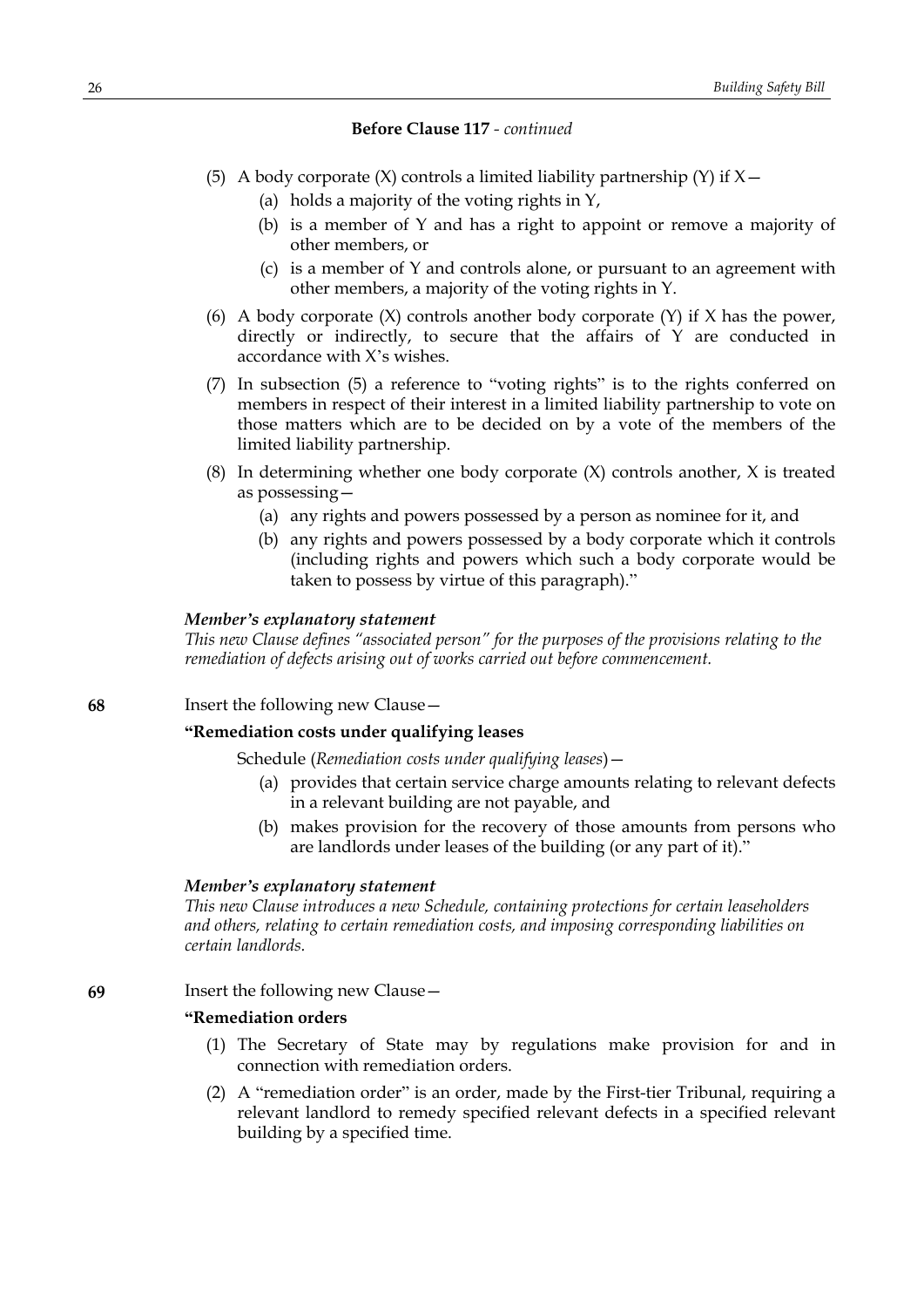- (3) In this section "relevant landlord", in relation to a relevant defect in a relevant building, means a landlord under a lease of the building or any part of it who is required, under the lease or by virtue of an enactment, to repair or maintain anything relating to the relevant defect.
- (4) The following persons may apply for a remediation order—
	- (a) the regulator (as defined by section 2);
	- (b) a local authority (as defined by section 29) for the area in which the relevant building is situated;
	- (c) a fire and rescue authority (as defined by section 29) for the area in which the relevant building is situated;
	- (d) any other person prescribed by the regulations.
- (5) In this section "specified" means specified in the order."

#### *Member's explanatory statement*

*This new Clause confers a power to make provision about remediation orders, which are orders requiring a landlord to remedy relevant defects.*

### **70** Insert the following new Clause—

### **"Remediation contribution orders**

- (1) The First-tier Tribunal may, on the application of an interested person, make a remediation contribution order in relation to a relevant building if it considers it just and equitable to do so.
- (2) "Remediation contribution order", in relation to a relevant building, means an order requiring a specified body corporate to make payments to a specified person, for the purpose of meeting costs incurred or to be incurred in remedying relevant defects (or specified relevant defects) relating to the relevant building.
- (3) A body corporate may be specified only if it is associated with a landlord under a lease of the relevant building or any part of it.
- (4) An order may—
	- (a) require the making of payments of a specified amount, or payments of a reasonable amount in respect of the remediation of specified relevant defects (or in respect of specified things done or to be done for the purpose of remedying relevant defects);
	- (b) require a payment to be made at a specified time, or to be made on demand following the occurrence of a specified event.
- (5) In this section—

"associated": see section (*Associated persons*);

"interested person", in relation to a relevant building, means—

- (a) the regulator (as defined by section 2),
- (b) a local authority (as defined by section 29) for the area in which the relevant building is situated,
- (c) a fire and rescue authority (as defined by section 29) for the area in which the relevant building is situated, or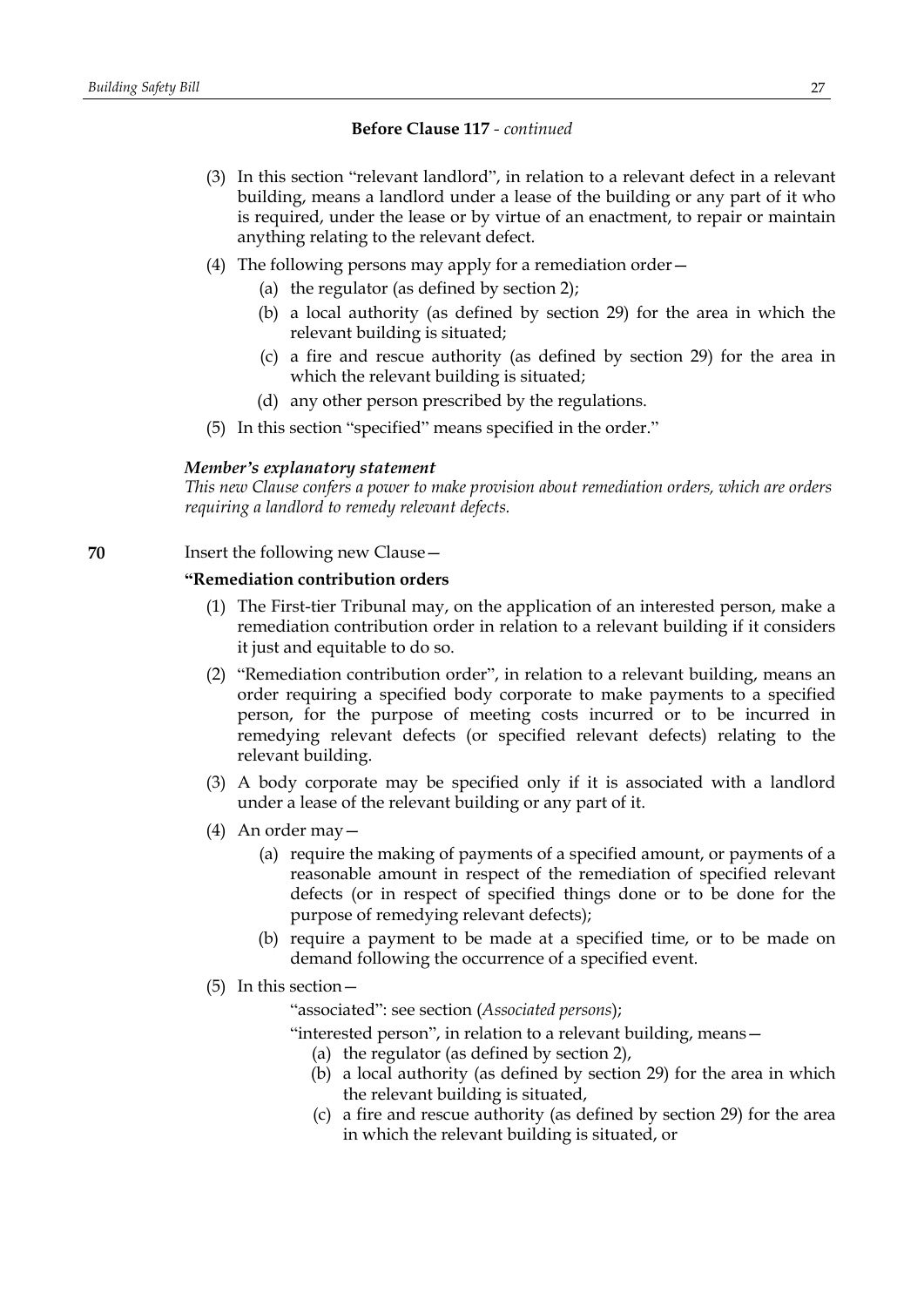(d) a person with a legal or equitable interest in the relevant building or any part of it;

"relevant building": see section (*Meaning of "relevant building"*); "relevant defect": see section (*Meaning of "relevant defect"*); "specified" means specified in the order."

#### *Member's explanatory statement*

*This new Clause confers power on the First-tier Tribunal to make an order requiring a person associated with certain landlords to contribute towards the costs of remedying certain defects in relevant buildings.*

**71** Insert the following new Clause—

### **"Meeting remediation costs of insolvent landlord**

- (1) This section applies if, in the course of the winding up of a company which is a landlord under a lease of a relevant building or any part of it, it appears—
	- (a) that there are relevant defects relating to the building, and
	- (b) that the company is under an obligation (howsoever imposed) to remedy any of the relevant defects or is liable to make a payment relating to any costs incurred or to be incurred in remedying any of the relevant defects.
- (2) The court may, on the application of the liquidator, by order require a body corporate associated with the company to make such contributions to the company's assets as the court considers to be just and equitable.
- (3) An order may be made where proceedings for the winding up of the company were commenced before (as well as after) the coming into force of this section.
- (4) In this section—

"associated": see section (*Associated persons*);

"the court" means a court having jurisdiction to wind up the company;

"relevant building": see section (*Meaning of "relevant building"*);

"relevant defect": see section (*Meaning of "relevant defect"*)."

### *Member's explanatory statement*

*This new Clause confers power on a court winding up a company to require a body corporate associated with the company to contribute to the assets of the company.*

**72** Insert the following new Clause—

# **"Building industry schemes**

- (1) The Secretary of State may by regulations—
	- (a) establish a scheme, and
	- (b) make provision about the scheme.
- (2) Regulations that establish a scheme must prescribe the descriptions of persons in the building industry who may be members of the scheme ("eligible persons").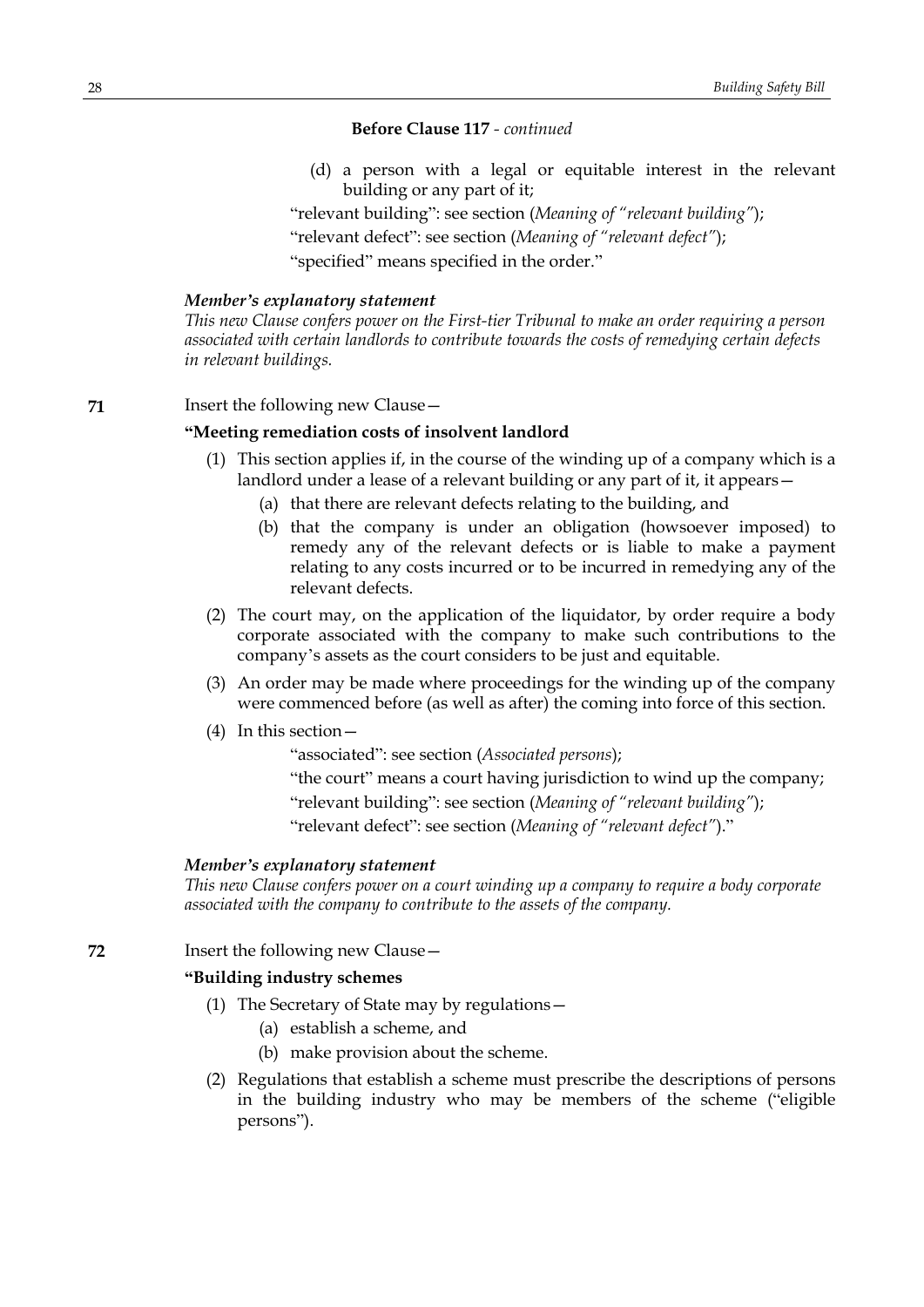- (3) Where a scheme is established, the Secretary of State must set and publish the criteria that an eligible person must meet in order to become, and remain, a member of the scheme ("membership criteria").
- (4) Membership criteria may be set for any purpose connected with—
	- (a) securing the safety of people in or about buildings in relation to risks arising from buildings, or
	- (b) improving the standard of buildings.
- (5) The Secretary of State must ensure that a list of members of a scheme is kept and published (and may publish a list of persons who are eligible persons but are not members of a scheme)."

#### *Member's explanatory statement*

*This new Clause confers power on the Secretary of State to establish one or more building industry schemes.*

### **73** Insert the following new Clause—

### **"Building industry schemes: supplementary**

- (1) This section supplements section (*Building industry schemes*).
- (2) Regulations may provide that a scheme is to be maintained by  $-$ 
	- (a) the Secretary of State, or
	- (b) a person designated by the Secretary of State (a "designated person"), acting on behalf of the Secretary of State.
- (3) Regulations may provide for the charging of fees, in connection with—
	- (a) an application for membership;
	- (b) renewal of membership;
	- (c) a review;
	- (d) any other prescribed matter.
- (4) The Secretary of State may publish a document setting out the procedure relating to any of the following—
	- (a) applications for membership of a scheme;
	- (b) the periodic renewal of membership;
	- (c) termination of a person's membership;
	- (d) the review of any decision relating to a person's membership;
	- (e) the suspension of a person from membership.
- (5) Membership criteria may be framed by reference to—
	- (a) standards, or a document, from time to time published by any person;
	- (b) the opinion of the Secretary of State, or a designated person, in relation to any matter.
- (6) Different membership criteria may be set for different purposes.
- (7) In section (*Building industry schemes*) and this section— "building" means a building in England;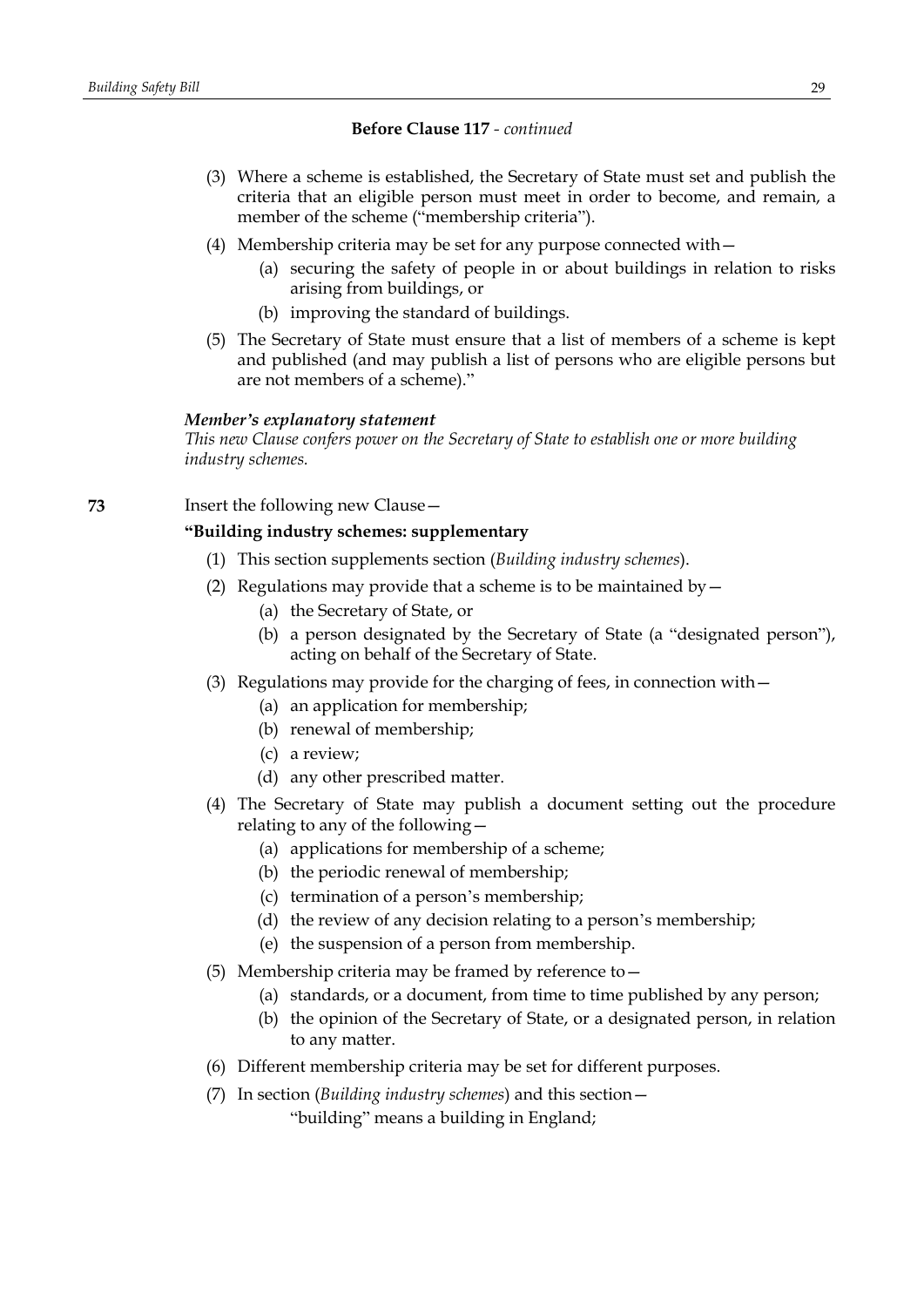"building industry": a reference to persons in the building industry is to persons carrying on, for business purposes, activities connected with the design, construction, management or maintenance of buildings, including persons carrying on activities in relation to construction products (within the meaning of paragraph 24 of Schedule 11) in England;

"prescribed" means prescribed by the regulations;

"regulations" means regulations under section (*Building industry schemes* ); "scheme" means a scheme established under section (*Building industry schemes*);

"standard"(except in subsection (5) of this section) is to be read in accordance with section 29."

### *Member's explanatory statement*

*This new Clause makes supplementary provision about building industry schemes.*

**74** Insert the following new Clause—

# **"Prohibition on development for prescribed persons**

- (1) The Secretary of State may by regulations prohibit a person of a prescribed description from carrying out development of land in England (or a prescribed description of such development).
- (2) A prohibition may be imposed for any purpose connected with—
	- (a) securing the safety of people in or about buildings in relation to risks arising from buildings, or
	- (b) improving the standard of buildings.
- (3) A prohibition under the regulations applies despite planning permission (or any prescribed description of planning permission) having been granted.
- (4) The regulations may provide that, in prescribed cases, no prescribed certificate under the 1990 Act may be granted (and any purported grant is of no effect).
- (5) The regulations may require a person of a prescribed description to give a notification relating to the proposed beginning of development (and may make provision about the content and form of a notification and the way in which it is to be given).
- (6) The regulations may contain exceptions.
- (7) The regulations may make provision about enforcement, including in particular provision applying (with or without modifications), in relation to a breach of the regulations, any provision of Part 7 of the 1990 Act (enforcement).
- (8) For the purposes of this section—
	- (a) "the 1990 Act" means the Town and Country Planning Act 1990;
	- (b) a reference to the "beginning" of development is to be read in accordance with section 56(2) of the 1990 Act;
	- (c) "building" means a building in England;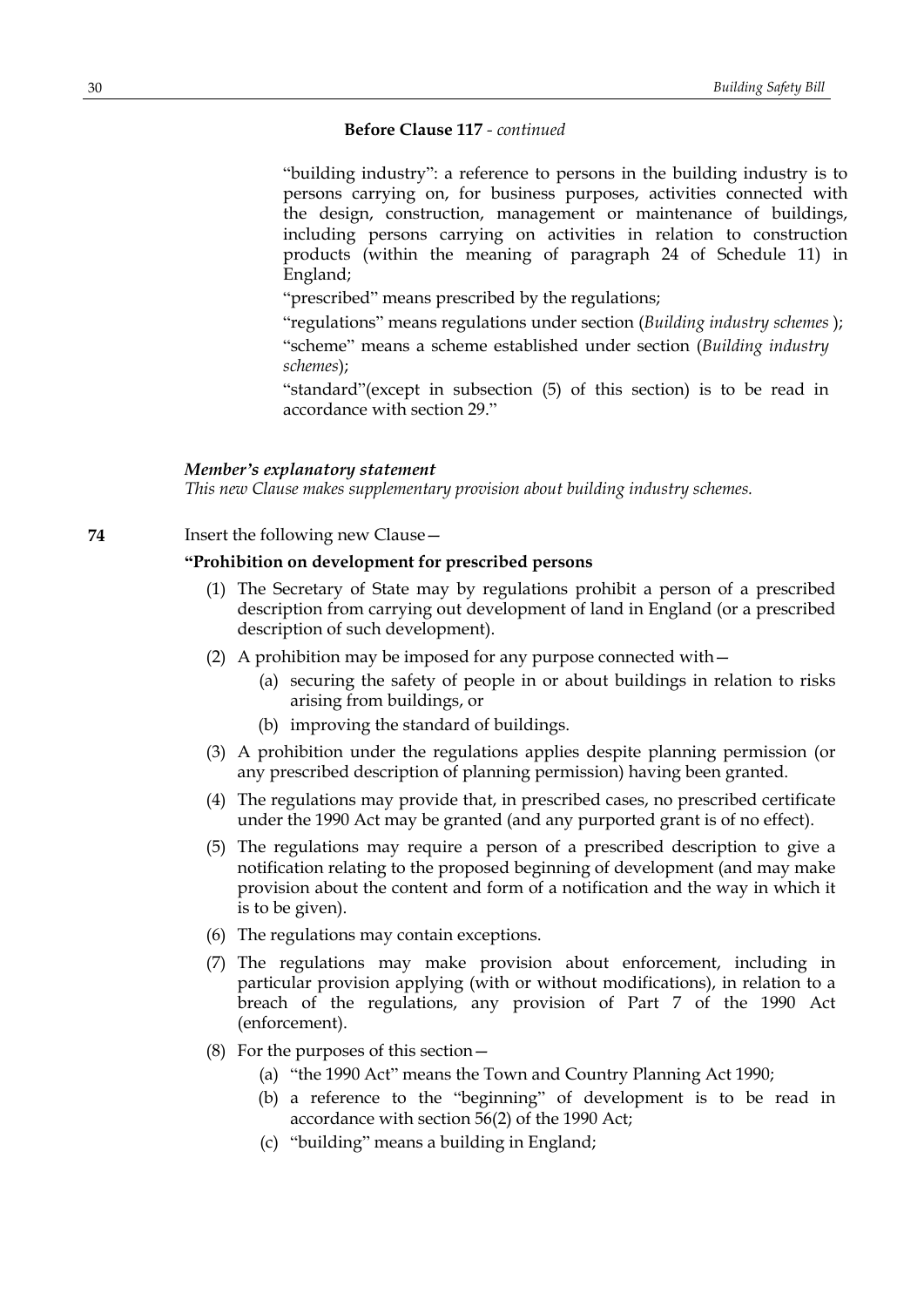- (d) "development" has the meaning given by section 55 of the 1990 Act;
- (e) "planning permission" has the meaning given by section 336 of the 1990 Act;
- (f) "prescribed" means prescribed by regulations under this section;
- (g) "standard" is to be read in accordance with section 29."

#### *Member's explanatory statement*

*This new Clause confers power on the Secretary of State to prohibit a prescribed person from carrying out development (or certain development).*

# **75** Insert the following new Clause—

### **"Building control prohibitions**

- (1) The Secretary of State may by regulations impose a building control prohibition, as regards buildings or proposed buildings, in relation to persons of a prescribed description.
- (2) A prohibition may be imposed for any purpose connected with—
	- (a) securing the safety of people in or about buildings in relation to risks arising from buildings, or
	- (b) improving the standard of buildings.
- (3) A "building control prohibition", in relation to a person, prohibits—
	- (a) the person from applying for building control approval or from depositing plans,
	- (b) the person from giving an initial notice (whether or not jointly with anyone else) or a public body's notice, public body's plans certificate or public body's final certificate,
	- (c) the granting of building control approval to the person,
	- (d) the passing of plans deposited by the person,
	- (e) the acceptance of an initial notice given by the person (whether or not jointly with anyone else) or a public body's notice, public body's plans certificate or public body's final certificate given by the person,
	- (f) the giving of a final certificate in relation to works carried out by the person,
	- (g) the person from giving a prescribed document,
	- (h) the giving of a prescribed document to the person or in respect of works carried out by the person, or
	- (i) the acceptance of any prescribed document given by the person or in respect of works carried out by the person.
- (4) A building control prohibition applies despite any provision made by or under the Building Act 1984.
- (5) The regulations may contain exceptions.
- (6) The regulations may provide that anything done in contravention of the regulations is of no effect.
- (7) Any reference in this section to a building or proposed building is to a building or proposed building in England.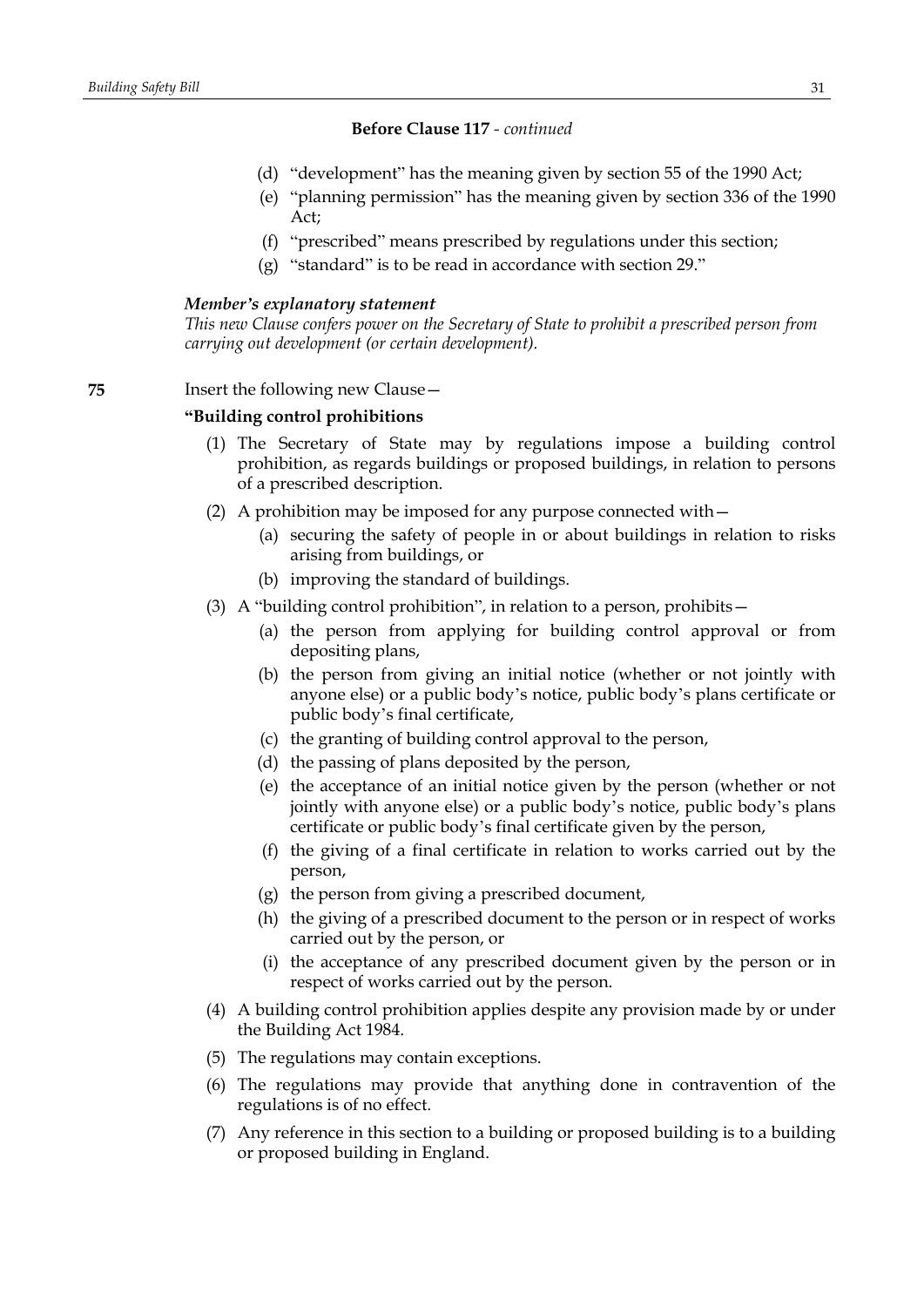(8) In this section—

"building" and "building control approval", and references to the deposit and passing of plans, are to be read in accordance with Part 1 of the Building Act 1984;

"initial notice", "final certificate", "public body's notice", "public body's plans certificate" and "public body's final certificate" have the same meaning as in Part 2 of that Act;

"prescribed" means prescribed by regulations under this section; "standard" is to be read in accordance with section 29."

#### *Member's explanatory statement*

*This new Clause confers power on the Secretary of State to impose building control prohibitions on prescribed persons.*

**76** Insert the following new Clause –

# **"Building liability orders**

- (1) The High Court may make a building liability order if it considers it just and equitable to do so.
- (2) A "building liability order" is an order providing that any relevant liability (or any relevant liability of a specified description) of a body corporate ("the original body") relating to a specified building is also—
	- (a) a liability of a specified body corporate, or
	- (b) a joint and several liability of two or more specified bodies corporate.
- (3) In this section "relevant liability" means a liability (whether arising before or after commencement) that relates to a building in England and is incurred—
	- (a) under the Defective Premises Act 1972 or section 38 of the Building Act 1984, or
	- (b) as a result of a building safety risk.
- (4) A body corporate may be specified only if it is, or has at any time in the relevant period been, an associate of the original body.
- (5) A building liability order—
	- (a) may be made in respect of a liability of a body corporate that has been dissolved (including where dissolution occurred before commencement);
	- (b) continues to have effect even if the body corporate is dissolved after the making of the order.
- (6) In this section—

"associate": see section (*Building liability orders: associates*);

"building safety risk", in relation to a building, means a risk to the safety of people in or about the building arising from the spread of fire or structural failure;

"commencement" means the time this section comes into force;

"the relevant period" means the period—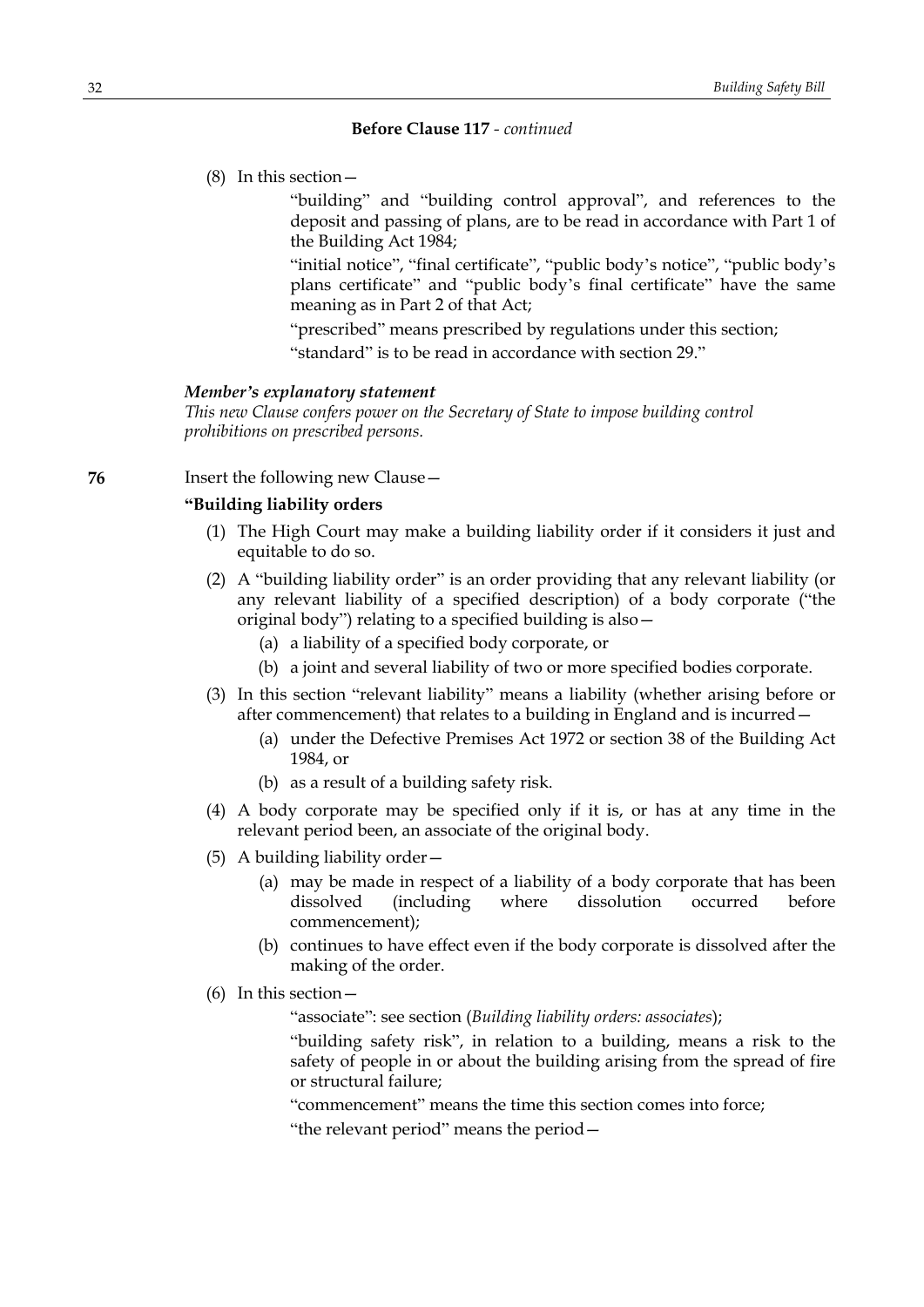- (a) beginning with the beginning of the carrying out of the works in relation to which the relevant liability was incurred, and
- (b) ending with the making of the order;

"specified" means specified in the building liability order."

### *Member's explanatory statement*

*This new Clause confers power on the court to make an order under which certain liabilities relating to buildings in England are imposed on a person associated with the person who is primarily liable.*

**77** Insert the following new Clause—

### **"Building liability orders: associates**

- (1) For the purposes of section (*Building liability orders*), a body corporate (A) is associated with another body corporate (B) if—
	- (a) one of them controls the other, or
	- (b) a third body corporate controls both of them.

Subsections (2) to (4) set out the cases in which a body corporate is regarded as controlling another body corporate.

- (2) A body corporate  $(X)$  controls a company  $(Y)$  if X possesses or is entitled to acquire—
	- (a) at least half of the issued share capital of Y,
	- (b) such rights as would entitle X to exercise at least half of the votes exercisable in general meetings of Y,
	- (c) such part of the issued share capital of  $Y$  as would entitle  $X$  to at least half of the amount distributed, if the whole of the income of Y were in fact distributed among the shareholders, or
	- (d) such rights as would, in the event of the winding up of Y or in any other circumstances, entitle it to receive at least half of the assets of Y which would then be available for distribution among the shareholders.
- (3) A body corporate  $(X)$  controls a limited liability partnership  $(Y)$  if  $X$  -
	- (a) holds a majority of the voting rights in Y,
	- (b) is a member of Y and has a right to appoint or remove a majority of other members, or
	- (c) is a member of Y and controls alone, or pursuant to an agreement with other members, a majority of the voting rights in Y.
- (4) A body corporate (X) controls another body corporate (Y) if X has the power, directly or indirectly, to secure that the affairs of Y are conducted in accordance with X's wishes.
- (5) In subsection (3) a reference to "voting rights" is to the rights conferred on members in respect of their interest in a limited liability partnership to vote on those matters which are to be decided on by a vote of the members of the limited liability partnership.
- (6) In determining under any of subsections (2) to (4) whether one body corporate  $(X)$  controls another, X is treated as possessing  $-$ 
	- (a) any rights and powers possessed by a person as nominee for it, and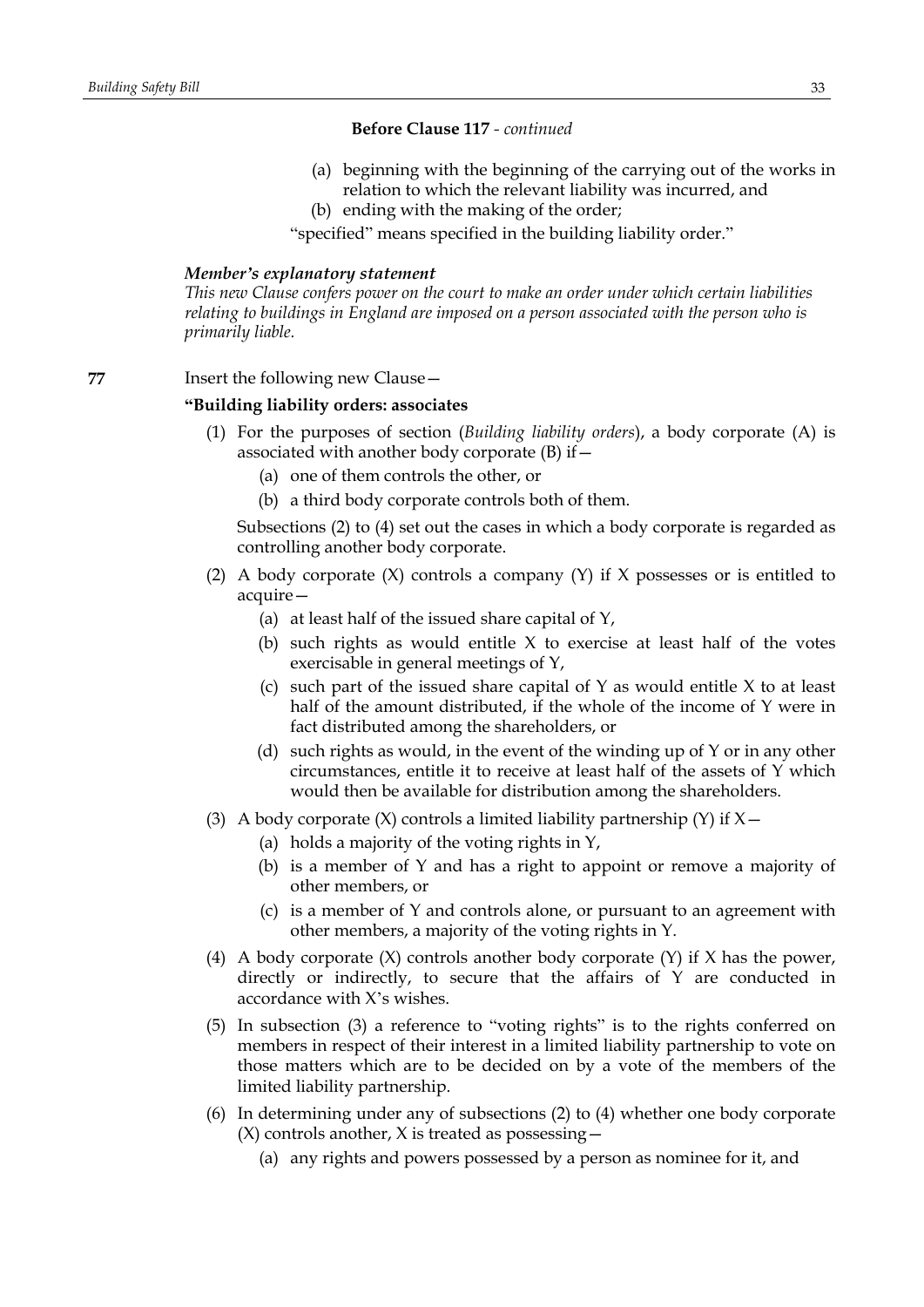(b) any rights and powers possessed by a body corporate which it controls (including rights and powers which such a body corporate would be taken to possess by virtue of this paragraph)."

#### *Member's explanatory statement*

*This new Clause sets out who is an associated person for the purposes of the preceding new Clause.*

# LORD BLENCATHRA

**78** Insert the following new Clause—

### **"Fire hazard remediation objectives**

- (1) In implementing the provisions of this Act, the regulator and Secretary of State must have regard to the following objectives—
	- (a) the perpetrator pays objective;
	- (b) the strict liability objective;
	- (c) the joint and several liability objective;
	- (d) the holding company pays objective;
	- (e) the subcontractor pays objective;
	- (f) the taxpayer as interim remedial works funder objective;
	- (g) the taxpayer as last resort objective;
	- (h) the no retention objective;
	- (i) the mandatory information objective;
	- (j) the managing agent cost control objective;
	- (k) the regulator assistance to leaseholders objective.
- (2) The perpetrator pays objective means that those who have built as the main contractor or a sub-contractor or supplied materials for the construction of any building which is now assessed as being not fit or safe for purpose because of a fire or other risk should be responsible for all aspects of the remedial works.
- (3) The strict liability objective means that responsibility for serious defects in the original construction or refurbishment of buildings should rest with those who designed, specified, constructed, or supervised the works or made false claims for construction products and they should be liable without any requirement for an individual assessment of their relative culpability.
- (4) The joint and several liability objective means that all and any companies or businesses involved in the flawed construction should each be liable for the full costs of remediation works and it should then be up to each company to seek redress from their co-constructors, contractors or suppliers.
- (5) The holding company pays objective means that any company which set up a subsidiary or special purpose vehicle in order to construct buildings should be liable for remedial works even if that subsidiary or special purpose vehicle has been wound up and irrespective of whether the holding corporation or special purpose vehicle is based in the United Kingdom or not.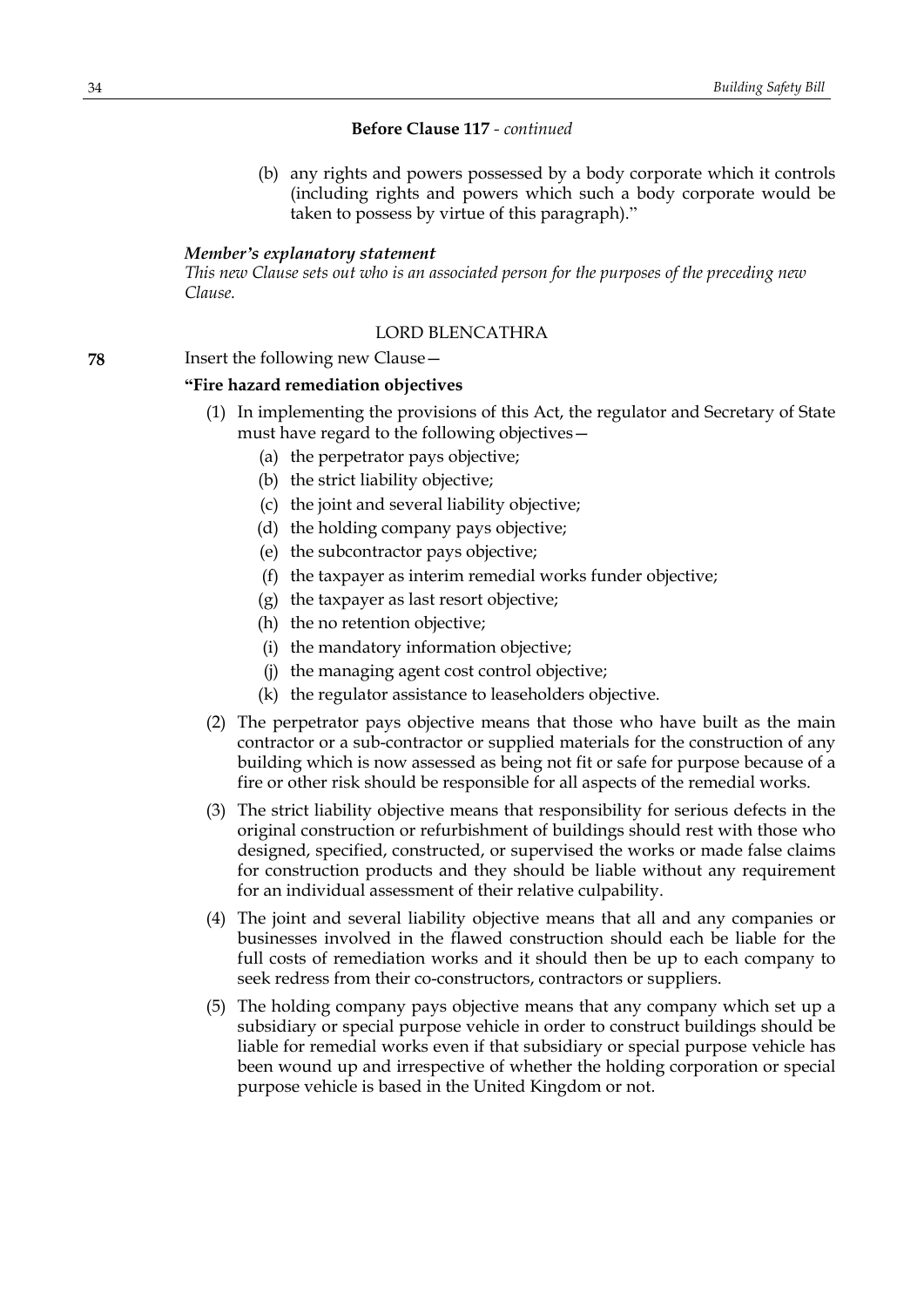- (6) The subcontractor pays objective means that a subcontractor should not be able to escape liability, as also referenced by subsection (4) merely because that company was not the main developer, and the construction contract was not in its name.
- (7) The taxpayer as interim remedial works funder objective means that in order to get remedial works underway as quickly as possible the government should, where desirable, provide funding for those works and recover it from those who are liable for the remediation later.
- (8) The taxpayer as last resort objective means that when it has not been possible to find or collect payments from construction companies, their sub-contractors and suppliers, and if there is no other source of funding, the government should be responsible for the remediation costs.
- (9) The no retention objective means that in situations where remediation is involved main contractors should not be able to hold back payments to their subcontractors or suppliers until such time as those subcontractors or suppliers undertake more work for the principal contractor.
- (10) The mandatory information objective means that if any freeholder, landlord, or managing agent of a property conducts any safety study whether fire or otherwise on the whole or any part of the property then it should be a requirement that that study is shared with all those with an interest in the property including leaseholders.
- (11) The managing agent cost control objective means that those who manage properties on behalf of freeholders or landlords should be prohibited from charging excessive fees for undertaking fire safety studies or applying for fire remedial work funding.
- (12) The regulator assistance to leaseholders objective means that the regulator should, where desirable, take up cases on behalf of leaseholders either individually or collectively who are in dispute with freeholders and landlords over the nature, extent and costs of any remedial works."

### **79** Insert the following new Clause—

### "**Fire Risk Assessment Authorities**

- (1) The relevant authority must establish a fire risk assessment authority ("FRAA") for its area.
- (2) The Secretary of State may establish an FRAA for the whole of the United Kingdom if all the relevant authorities agree.
- (3) The purpose of the FRAA is to determine whether a building, parts of a building or any of the components present a serious fire risk.
- (4) Regulations may set out the full purposes of the FRAA.
- (5) A serious fire risk is one where lives may be endangered or lost.
- (6) The Secretary of State must ensure that the FRAA is sufficiently resourced to perform all its functions and in particular—
	- (a) that members doing assessments are properly qualified;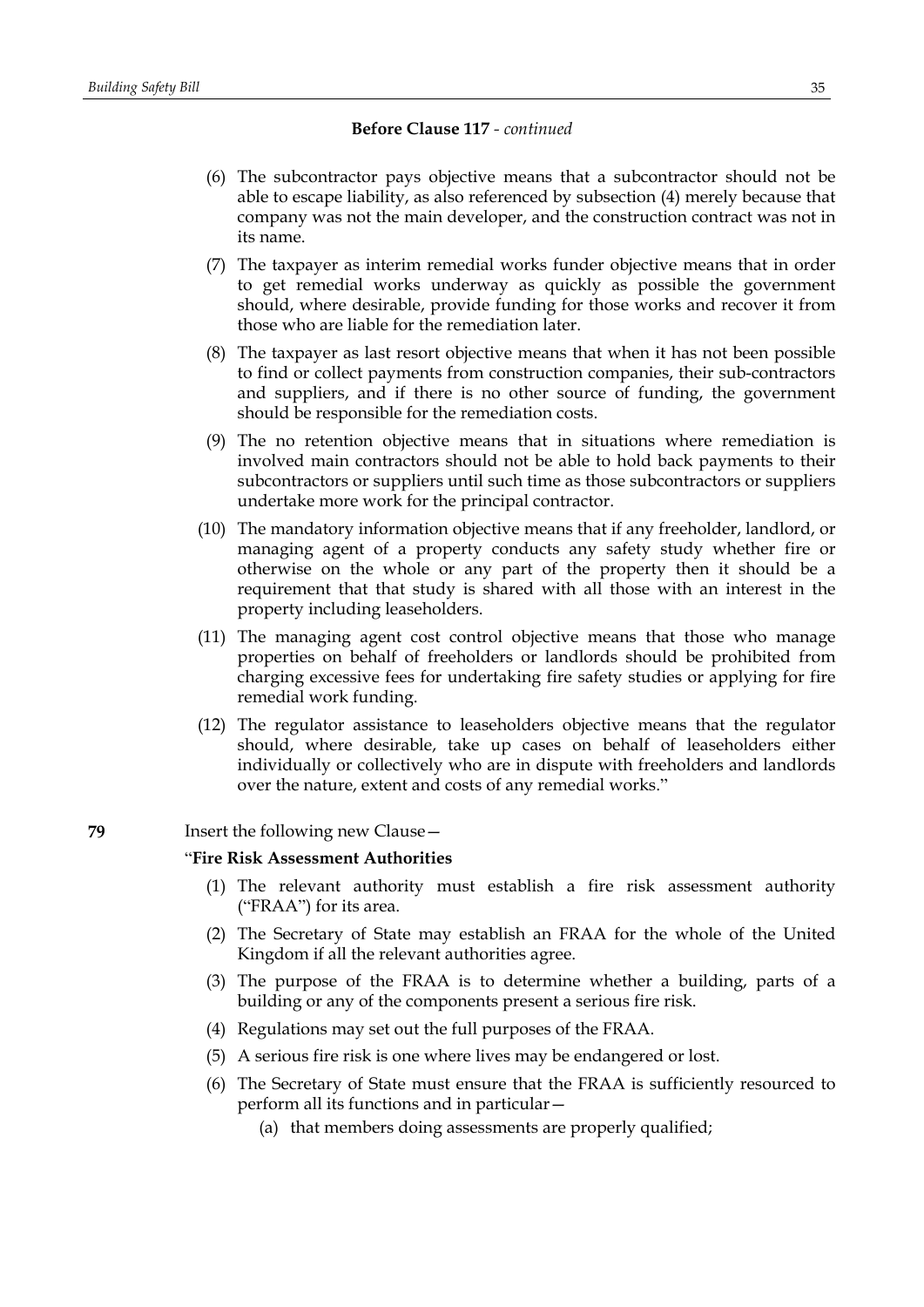- (b) that sufficient numbers are recruited to undertake all necessary assessments within a reasonable period of time;
- (c) that the FRAA has access to legal and administrative support;
- (d) that the FRAA is able to enter into contracts with any organisation or company in the furtherance of its aims;
- (e) that the FRAA may form sub-committees to perform its functions.
- (7) Regulations may set out the details of the requirements in subsection (6).
- (8) The Secretary of State may issue instructions to the FRAA in the performance of its duties but may not involve himself or herself in individual determinations of any risk in any building, part of a building or components of it.
- (9) The FRAA may create rules for its operation and dealings with all organisations with whom it deals.
- (10) The FRAA must make arrangements for these rules to be laid before Parliament.
- (11) The decision of the FRAA is binding except as provided for in section (*FRAA Appeal Board*).
- (12) Regulations under this section are to be made by statutory instrument, and a statutory instrument containing such regulations may not be made unless a draft of the instrument has been laid before, and approved by a resolution of, each House of Parliament.
- (12) In this Part, "relevant authority" means—
	- (a) in relation to England, the Secretary of State;
	- (b) in relation to Scotland, the Scottish Ministers;
	- (c) in relation to Wales, the Welsh Ministers;
	- (d) in relation to Northern Ireland, a Northern Ireland department."
- **80** Insert the following new Clause—

### **"FRAA Appeal Board**

- (1) The relevant authority must create an Appeal Board whose function is to hear appeals from the decisions of the FRAA on any matter.
- (2) Members are to be appointed by the Secretary of State and must be independent of any person represented on the FRAA.
- (3) Appeals may be permitted only where the appellant alleges that the FRAA was in error on a technical matter.
- (4) Appeals may not be permitted where the appellant does not dispute a technical finding but merely the decision on what action must be taken to remedy it.
- (5) The decision of the Appeal Board is final and no appeal to any other body is permissible.
- (6) Regulations may make further provision to supplement subsections (1) to (5).
- (7) Regulations under subsection (6) are subject to the affirmative procedure."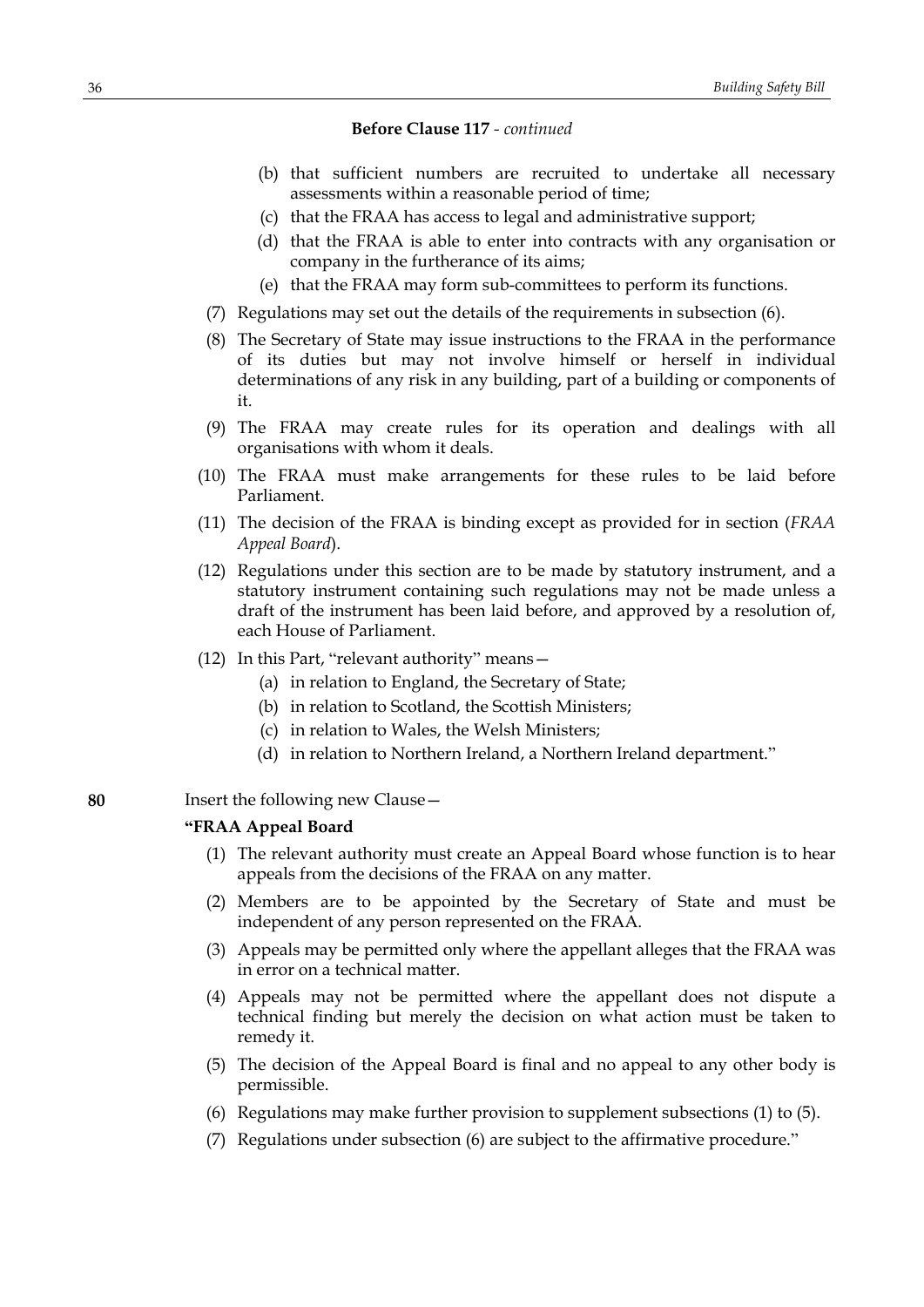**81** Insert the following new Clause—

#### **"FRAA notices**

- (1) Where the FRAA has made a determination under section (*Fire Risk Assessment Authorities*)(3) that a building, parts of a building or components of it are a serious fire risk and have safety defects then it may serve a notice (an "FRAA notice") on all those it considers responsible for the defect to remedy them forthwith.
- (2) The parties considered responsible may include, without prejudice to others—
	- (a) the principal developer, contractor or constructor;
	- (b) any subsidiary or special purpose vehicle created by the person or company mentioned in paragraph (a), even if it has since been dissolved;
	- (c) any architects or designers of the buildings;
	- (d) any subcontractors employed by those described in paragraphs (a) to  $(c)$ ;
	- (e) any suppliers of material or components of the building deemed defective by the FRAA.
- (3) The liability under subsection (2) is joint and several no matter what the extent of the involvement of the contractor or sub-contractor.
- (4) The liability under subsection (2) applies to any business including those not registered in the United Kingdom.
- (5) An FRAA notice may require the recipient to undertake remedial work which may include—
	- (a) demolition of the building or part of the building and rebuilding it to standards set by the FRAA or the building regulations currently in force;
	- (b) removal and replacement of the defective parts to standards set by the FRAA or the building regulations currently in force;
	- (c) alterations necessary to comply with current building regulations.
- (6) Fire risks and safety defects under subsection (1) may relate to but are not limited to—
	- (a) external cladding;
	- (b) internal walls and the materials inside any walls;
	- (c) fire doors;
	- (d) balconies;
	- (e) a lack of sprinklers, fire detection and control systems;
	- (f) inadequate escape routes.
- (7) A notice under subsection (5) may include a requirement for those described in subsection (2) to supply copies of all relevant plans, documents, correspondence or other information.
- (8) A notice under subsection (1) must include a completion date by which those described in subsection (2) must have completed the works to the defined standard.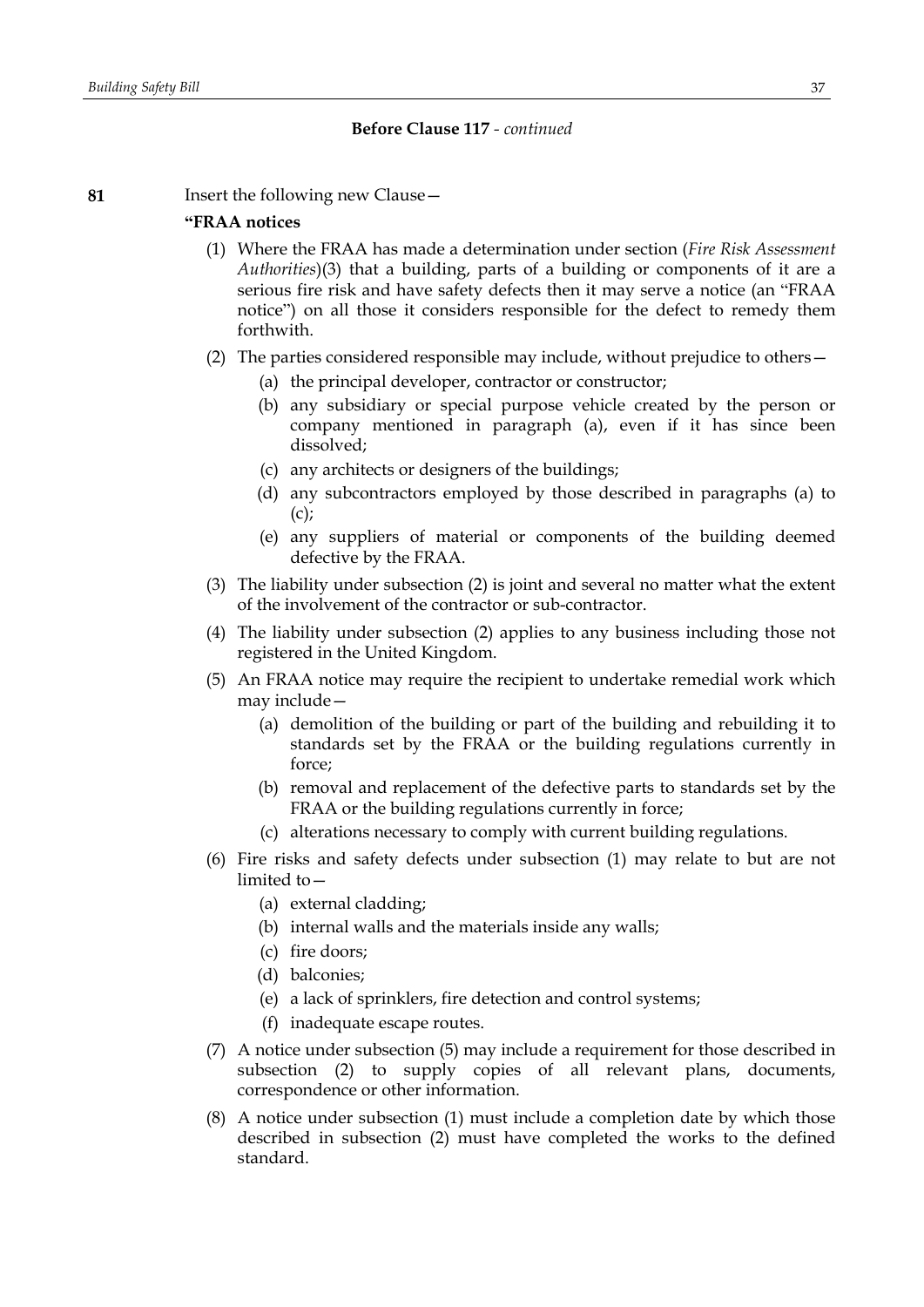- (9) A notice given under subsection (1) may include conditions to reduce, control or eliminate the risk of noise, cold, damp and other hazards whilst the work is being carried out.
- (10) Where a notice has been given under subsection (1) the persons or organisations mentioned in subsection (2)—
	- (a) are liable for the costs of mitigation or safety measures and reimbursement of, or compensation for, increases in insurance premiums as determined by the FRAA, and
	- (b) must reimburse qualifying tenants and leaseholders for any such costs that they have been required to pay, the amounts of which are to be determined by the FRAA.
- (11) The costs qualifying for reimbursement under subsection (10) must have been incurred since 14 June 2017.
- (12) Regulations may specify the details of all aspects of the provision in this section.
- (13) Regulations made under this section may amend any Act of Parliament.
- (14) Regulations under this section are to be made by statutory instrument, and a statutory instrument containing such regulations may not be made unless a draft of the instrument has been laid before, and approved by a resolution of, each House of Parliament."

### **82** Insert the following new Clause—

## **"Failure to comply with a Fire Regulation Assessment Authority notice**

- (1) Where a recipient of an FRAA notice fails to undertake the remedial work in the timeframe specified in that notice, the FRAA may—
	- (a) order the person or organisations listed in the notice to pay to the FRAA the expenses reasonably incurred to perform the work specified in the notice, and
	- (b) require the person or organisation to pay a penalty as determined by the FRAA.
- (2) A penalty notice must be in writing and specify a date by which payment for the works which were not undertaken and the penalty should be paid.
- (3) The maximum amount of expenses which may be levied by the FRAA for remedial work not undertaken by those identified in the FRAA notice may not exceed £500 million for any single building.
- (4) The maximum amount of any fine which may be levied by the FRAA for remedial work not undertaken by those identified in the FRAA notice may not exceed £100 million for any one building.
- (5) Those identified in the FRAA notice are jointly and severally liable for payment of expenses under subsection (3) and penalties under subsection (4).
- (6) A notice to pay for remedial work or penalties under subsection  $(1)(a)$  or  $(b)$  is appealable to the Appeal Board."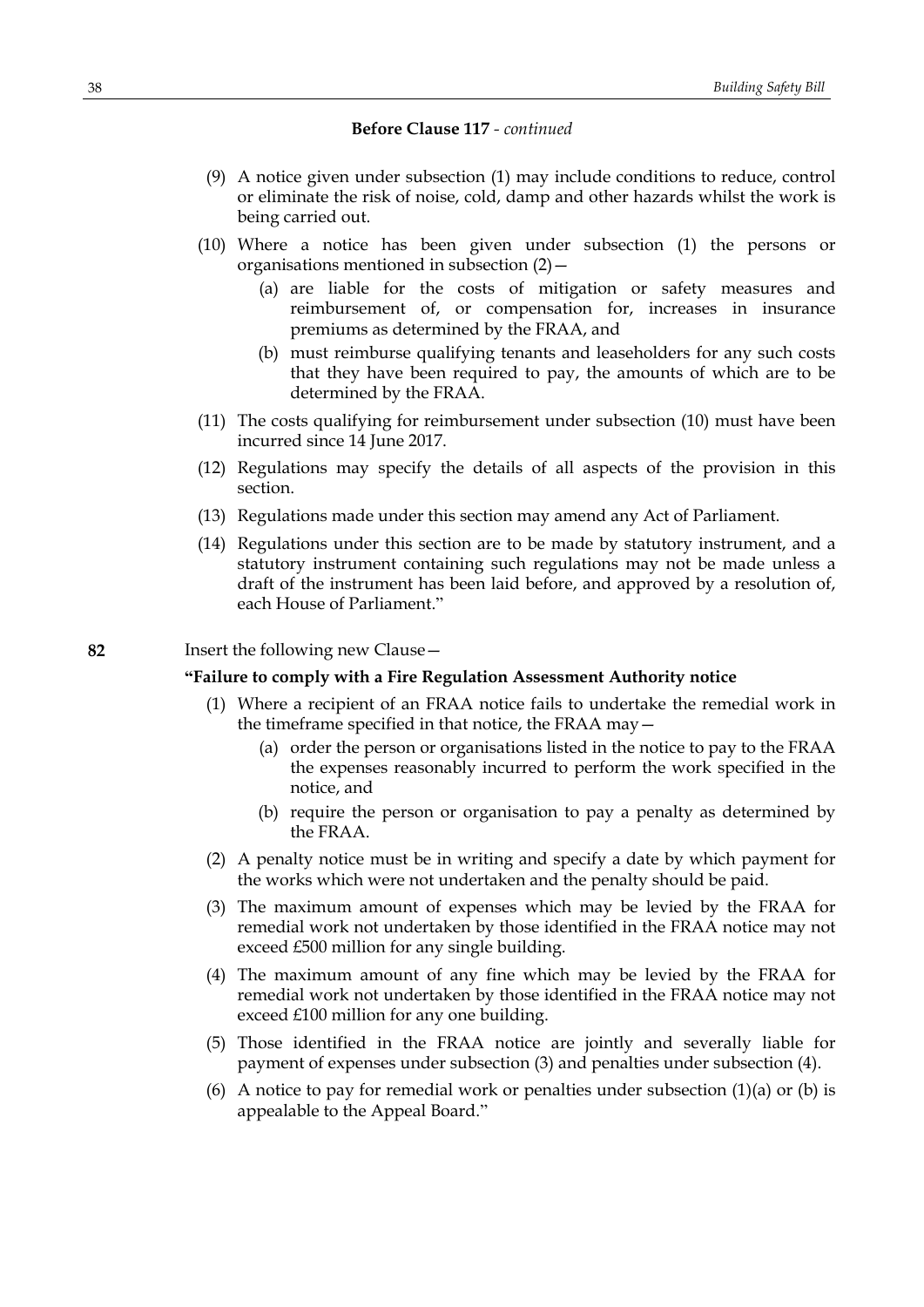**83** Insert the following new Clause—

#### **"Government to provide interim relief**

- (1) Regulations may specify the circumstances, terms and conditions under which the Secretary of State may advance monies to undertake the remedial works described in any FRAA notice.
- (2) The Secretary of State may make a determination on whether to advance monies following an application by the FRAA which must supply the Secretary of State with all relevant information to permit the Secretary of State to make a decision.
- (3) In deciding whether to advance monies under this section the Secretary of State must consider the desirability of completing the remedial work in a shorter period of time than if the Secretary of State were not to make the determination.
- (4) In making a determination the Secretary of State may attach conditions to the original FRAA notice but may not offer a lower sum of monies than the FRAA determined was required to undertake the remedial work.
- (5) Conditions under subsection (4) may include but are not limited to an instruction to the FRAA to pursue anyone mentioned in section (*FRAA notices*) (2) for the full costs of the work specified in the FRAA notice.
- (6) Those persons and organisations described in section (*FRAA notices*)(2) remain jointly and severally liable for the full costs and penalties as determined in the FRAA notice irrespective of the sum of monies the Secretary of State has advanced.
- (7) The decision of the Secretary of State is final and cannot be appealed against.
- (8) Regulations may make further provision on how this section is to operate.
- (9) Regulations under this section are to be made by statutory instrument, and a statutory instrument containing such regulations may not be made unless a draft of the instrument has been laid before, and approved by a resolution of, each House of Parliament."

**84** Insert the following new Clause—

#### **"Government to be payer of last resort**

- (1) Where the Secretary of State has concluded, on information from the FRAA or any other sources, that it will not be possible to make those described in section (*FRAA notices*)(2) pay all or part of the expenses specified in the FRAA notice, the Secretary of State may make a determination to provide the full amount of the monies required to undertake the remedial works.
- (2) In making such a determination the Secretary of State may attach conditions to the original FRAA notice but may not offer a lower sum of monies than the FRAA determined was required to undertake the remedial work.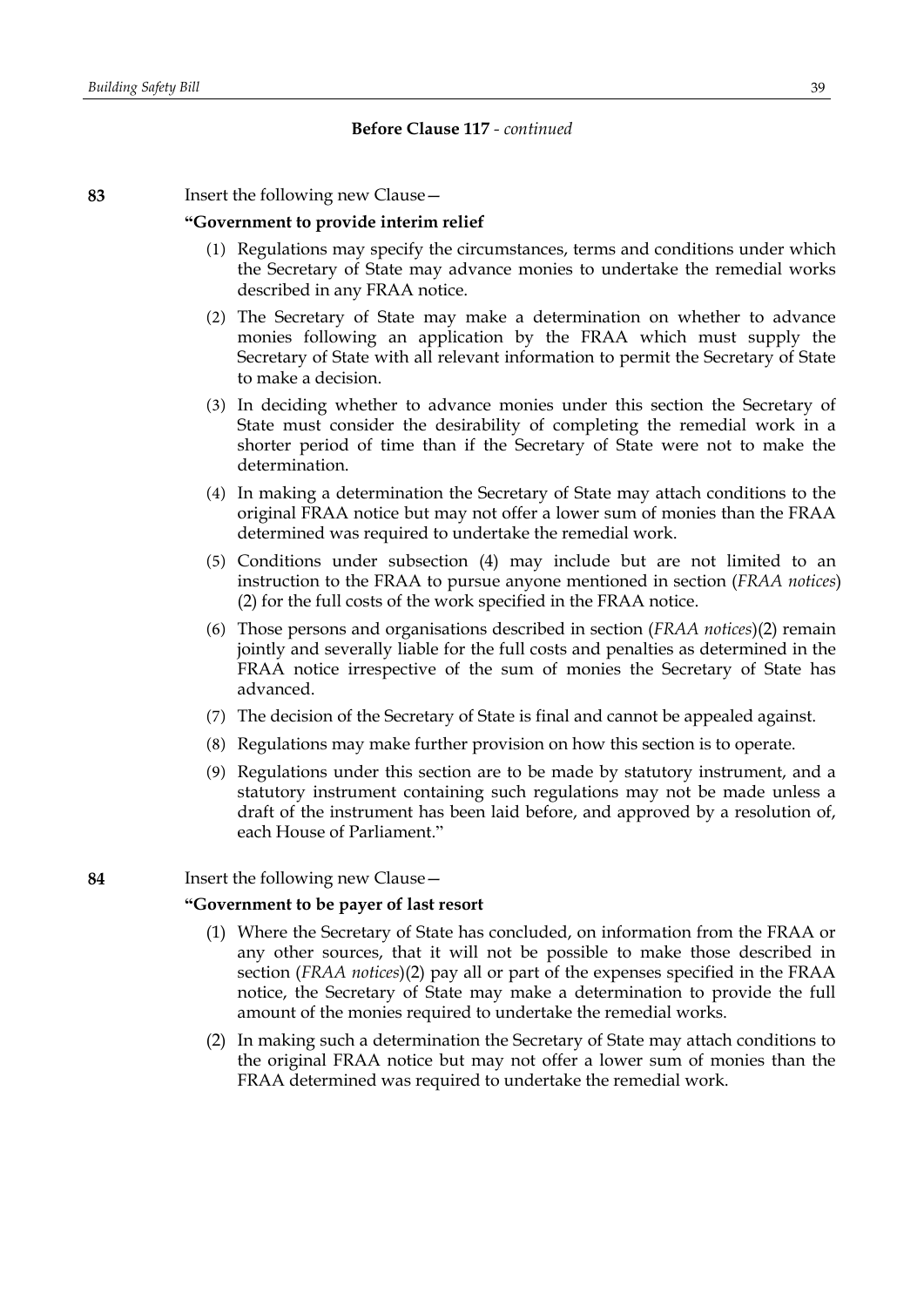- (3) Those persons and organisations described in section (*FRAA notices*)(2) remain jointly and severally liable for the full costs and penalties as determined in the FRAA notice irrespective of the sum of monies the Secretary of State has advanced.
- (4) The decision of the Secretary of State is final and cannot be appealed against.
- (5) The Secretary of State may pursue those described in section (*FRAA notices*)(2) for full reimbursement with no time limit on bringing proceedings.
- (6) Regulations may make further provision on how this section is to operate.
- (7) Regulations under this section are to be made by statutory instrument, and a statutory instrument containing such regulations may not be made unless a draft of the instrument has been laid before, and approved by a resolution of, each House of Parliament."

**85** Insert the following new Clause—

## **"Provision of information**

- (1) Regulations may provide for any information or survey relating to fire risk or any other safety matter on a premises, obtained by a freeholder, landlord, managing agent or other person or organisation with an interest in the property, to be shared with leaseholders or others with an interest in that same property.
- (2) The regulations may define—
	- (a) the types of risks covered;
	- (b) who is to be regarded as having an interest in the property;
	- (c) any charges which may be levied on those to whom the information is shared and who did not pay for the collection of the information or survey.
- (3) In all cases any information or survey details shall be available to any organisation as specified by the Secretary of State in regulations.
- (4) Regulations may provide for penalties on any organisation or person who was under an obligation to share information in subsection (1) but who failed to do so.
- (5) Regulations under this section are to be made by statutory instrument, and a statutory instrument containing such regulations may not be made unless a draft of the instrument has been laid before, and approved by a resolution of, each House of Parliament."

### **86** Insert the following new Clause—

#### **"Limitation on managing agent charges**

- (1) Regulations may set limits on the charges managing agents of properties may impose on leaseholders for undertaking fire risk assessments and applications for assistance.
- (2) In particular the regulations may include, but are not limited exclusively to  $-$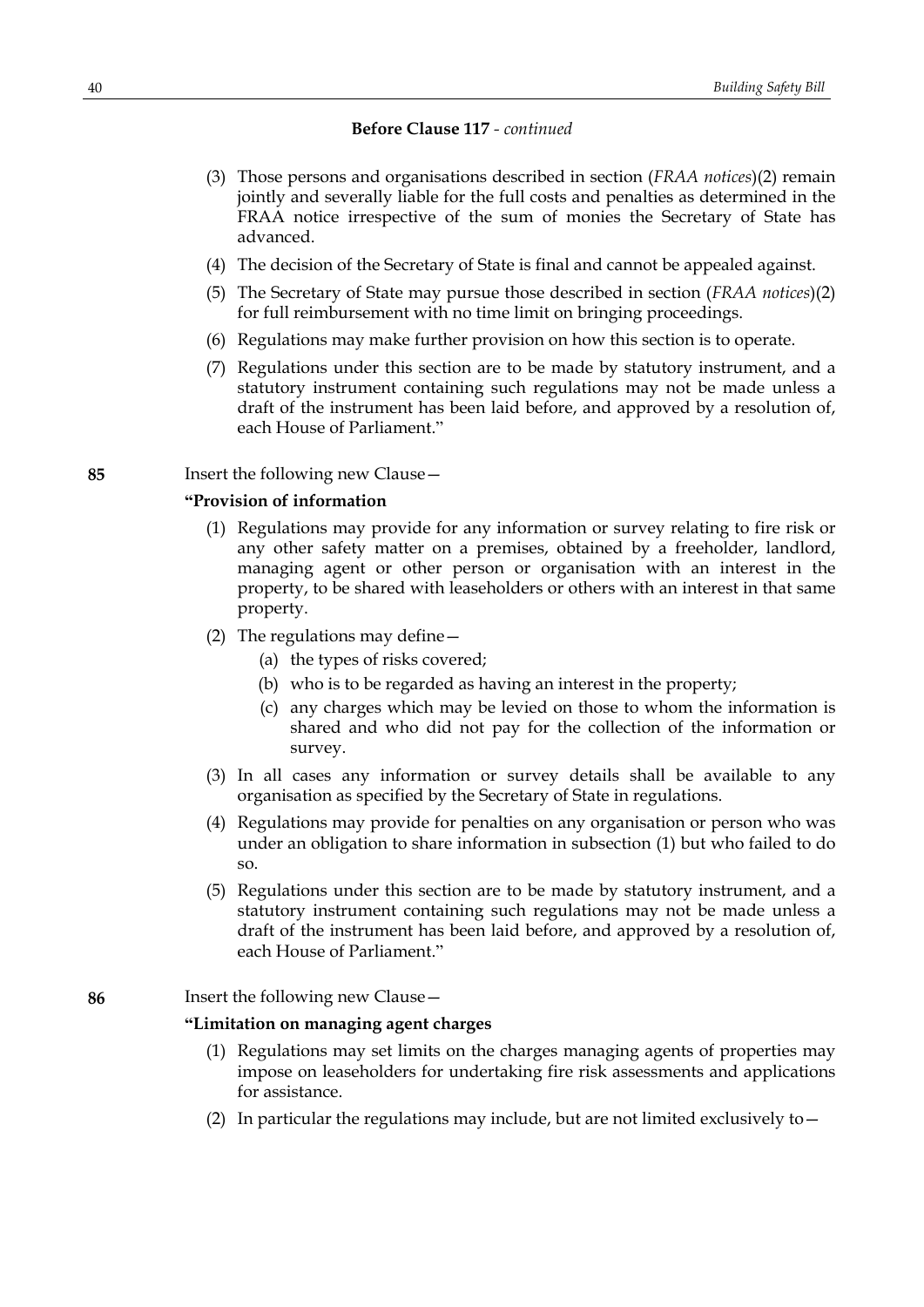- (a) setting limits on the charges managing agents may impose for fire risk assessments carried out by assessors appointed by the agents, freeholders or landlords;
- (b) setting limits on the charges managing agents may impose for making applications to the Building Safety Fund or any other source of funding for fire risk remedial works;
- (c) setting limits on the charges managing agents may impose for inviting tenders for fire risk remedial works;
- (d) preventing service charges being inflated by fire risk remedial works.
- (3) Any regulations made under this section may not seek to determine the level of service charges except in so far as to limit fire risk remedial works being improperly added to service charges.
- (4) Regulations may prohibit or set limits on managing agents from imposing a charge on leaseholders for their costs for them or lawyers employed by them in defending any action against them by leaseholders.
- (5) In particular, regulations under subsection (4) may set out—
	- (a) that any costs imposed on leaseholders can be set only by a court;
	- (b) that no charges can be imposed on leaseholders where the managing agents have lost a case or withdrawn it;
	- (c) that where leaseholders or others accuse a managing agent or their staff of a criminal offence then no charges may be imposed on the leaseholders for the defence of the managing company or their staff, irrespective of the criminal verdict.
- (6) A managing agent who breaches the regulations made under subsection (4) is guilty of an offence and liable to a minimum fine of twice the annual service charge for the whole property and a maximum of five times the fine for the whole property.
- (7) Regulations under this section are to be made by statutory instrument, and a statutory instrument containing such regulations may not be made unless a draft of the instrument has been laid before, and approved by a resolution of, each House of Parliament."

**87** Insert the following new Clause—

## **"Assistance to leaseholders**

- (1) Regulations may provide for the regulator, the Ombudsman or another organisation as specified by the Secretary of State to act on behalf of a leaseholder or group of leaseholders in taking action against a developer, contractor, landlord or freeholder in relation to complaints about fire hazard remediation.
- (2) The regulations may provide for the costs incurred by the organisation to be recovered from those of a description specified in regulations by the Secretary of State.
- (3) The forms of action mentioned in subsection (1) may include, but are not limited to—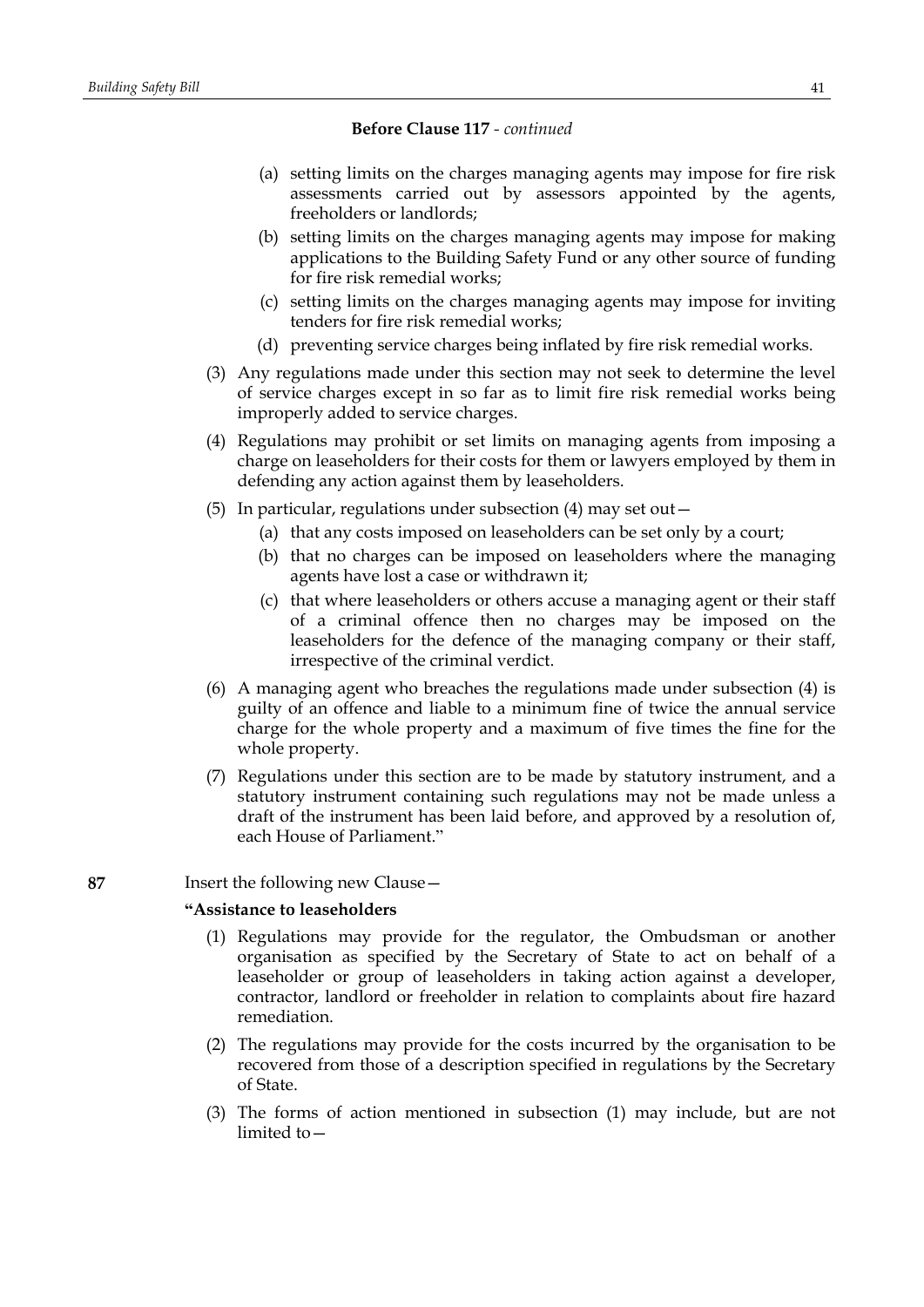- (a) legal action against any party with an interest or former interest in the property;
- (b) negotiations with any party with an interest in the building;
- (c) pursuing remedial works with developers or contractors;
- (d) reporting developers and contractors for failure to carry out remedial works.
- (4) Regulations may provide that any decision by the regulator, Ombudsman or another organisation specified by the Secretary of State not to act on behalf of a leaseholder or group of leaseholders is final.
- (5) Regulations under this section are to be made by statutory instrument, and a statutory instrument containing such regulations may not be made unless a draft of the instrument has been laid before, and approved by a resolution of, each House of Parliament."

### **After Clause 117**

## BARONESS HAYMAN OF ULLOCK

#### **88** Insert the following new Clause—

### **"Remediation costs and Building Works Agency**

- (1) The remediation costs condition is met when a landlord has carried out any fire safety works to an applicable building in consequence of any provision, duty or guidance arising from one or more of the following—
	- (a) the Housing Act 2004;
	- (b) the Regulatory Reform (Fire Safety Order) 2005;
	- (c) this Act;
	- (d) any direction of any public authority or regulatory body;
	- (e) such other circumstances or enactment as the Secretary of State may prescribe by regulations or in accordance with subsection (9).
- (2) Where the remediation costs condition applies, the costs incurred or anticipated by the landlord in connection with those matters may not be the subject of a demand for payment of service charges, administration charges or any other charge permitted or authorised by any provision of any long lease.
- (3) Any demand for payment which contravenes this section is of no effect and has no validity in law.
- (4) Any covenant or agreement, whether contained in a lease or in an agreement collateral to such a lease, is void in so far as it purports to authorise any forfeiture or impose on the tenant any penalty, disability or obligation in the event of the tenant refusing, failing or declining to make a payment to which this section applies.
- (5) The remediation costs condition does not apply where the landlord is a company in which the majority of the shares are held by leaseholders or where the landlord is an RTM company.
- (6) Within six months of the day on which this section comes into force, the Secretary of State must create an agency referred to as the Building Works Agency.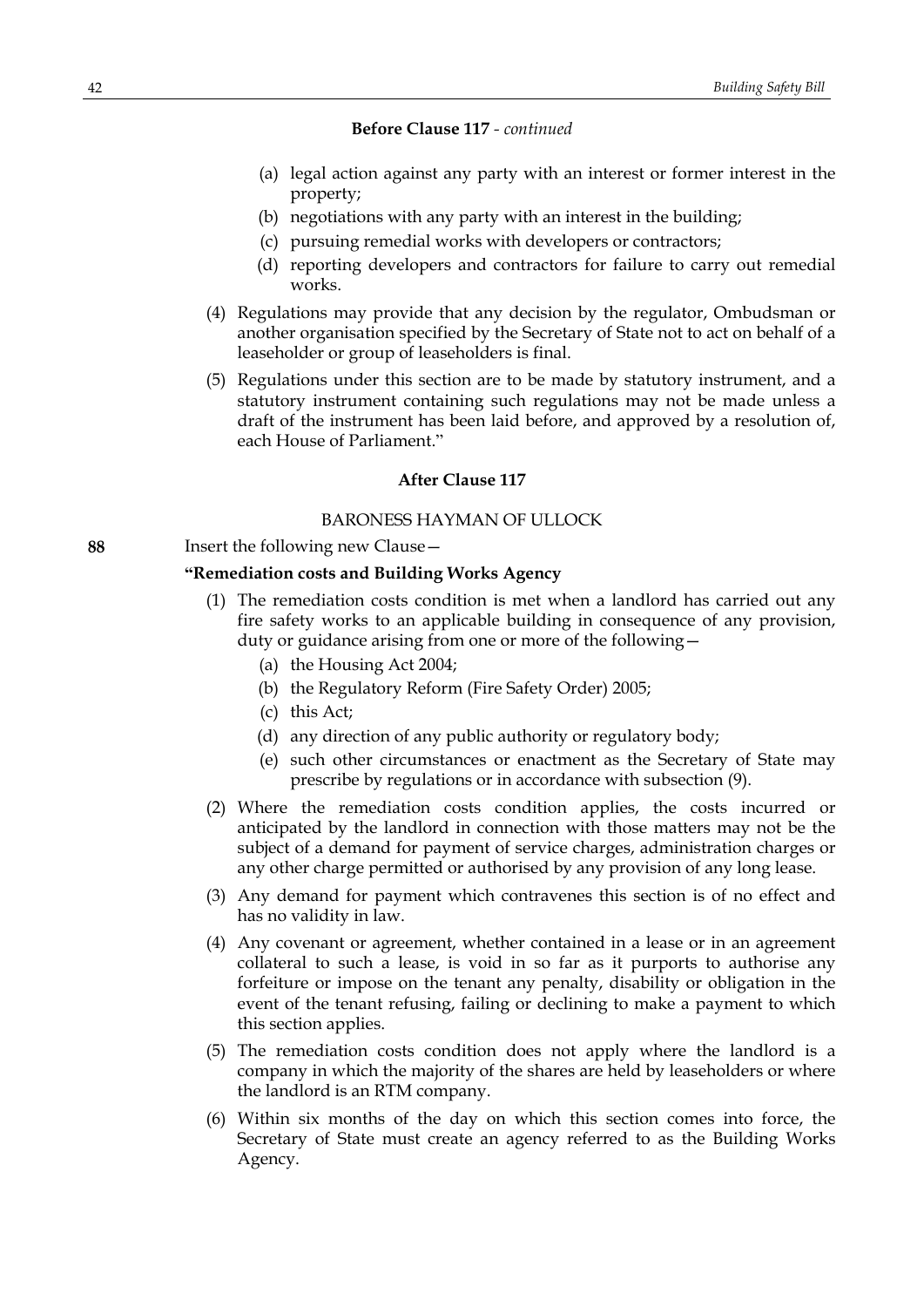- (7) The purpose of the Building Works Agency is to administer a programme of cladding remediation and other building safety works, including—
	- (a) overseeing an audit of cladding, insulation and other building safety issues in buildings over two storeys;
	- (b) prioritising audited buildings for remediation based on risk;
	- (c) determining the granting or refusal of grant funding for cladding remediation work;
	- (d) monitoring progress of remediation work and enforcing remediation work where appropriate;
	- (e) determining buildings to be safe once remediation work has been completed;
	- (f) seeking to recover costs of remediation where appropriate from responsible parties; and
	- (g) providing support, information and advice for owners of buildings during the remediation process.
- (8) The Building Works Agency may recommend that the Secretary of State exercises the power under subsection  $(1)(e)$  in such terms and to such extent that it sees fit, and if such a recommendation is made, the Secretary of State must, within 28 days, either—
	- (a) accept it and exercise the power under subsection  $(1)(e)$  within 28 days of acceptance, or
	- (b) reject it and, within 28 days of rejection, lay before Parliament a report setting out the reasons for rejection.
- (9) In this section—
	- (a) "fire safety works" means any work or service carried out for the purpose of eradicating or mitigating (whether permanently or temporarily) any risk associated with the spread of fire, the structural integrity of the building or the ability of people to evacuate the building;
	- (b) "applicable building" means a building subject to one or more long leases on the day on which section comes into force;
	- (c) "service charge" has the meaning given by section 18 of the Landlord and Tenant Act 1985;
	- (d) "administration charge" has the meaning given by Schedule 11 to the Commonhold and Leasehold Reform Act 2002;
	- (e) "long lease" has the meaning given by sections 76 and 77 of the Commonhold and Leasehold Reform Act 2002;
	- (f) "RTM company" has the meaning given by section 113 of the Commonhold and Leasehold Reform Act 2002.
- (10) This section comes into force on the day on which this Act is passed."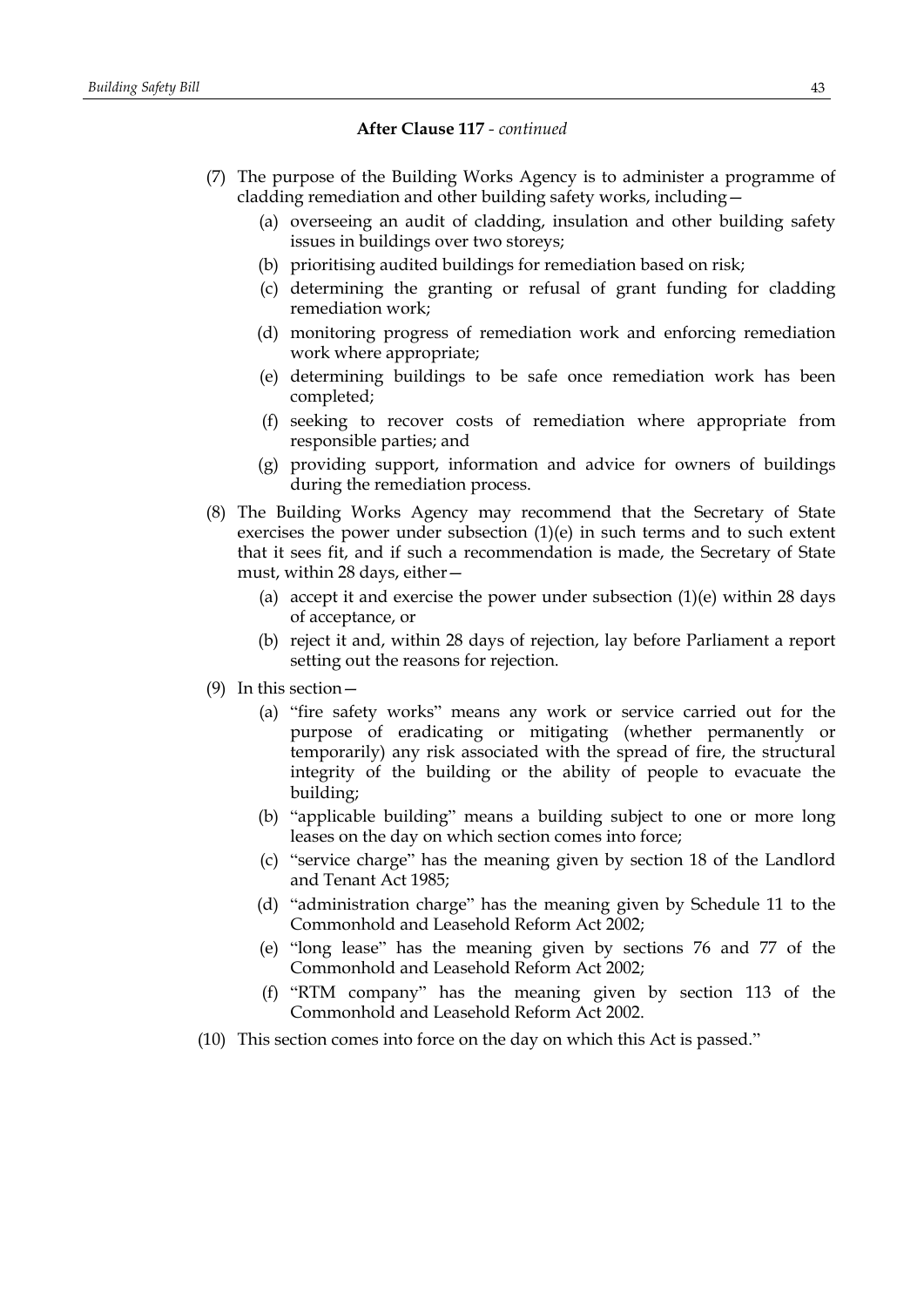## **After Clause 119**

## BARONESS HAYMAN OF ULLOCK

**89** Insert the following new Clause—

#### **"Review of remediation work paid for by leaseholders**

The Secretary of State must, before the end of the period of 12 months beginning on the day this Act is passed, publish an estimate of the total sum that leaseholders have spent on building safety remediation work each year for the past 10 years."

## **Clause 120**

## LORD GREENHALGH

**90** Page 129, line 4, at end insert—

"(c) the relevant Northern Ireland department."

### *Member's explanatory statement*

*This amendment places the Secretary of State under a duty to consult the relevant department in Northern Ireland before making arrangements to establish the new homes ombudsman scheme.*

## **91** Page 129, line 4, at end insert—

- "(5) In this section, "the relevant Northern Ireland department" means—
	- (a) the Northern Ireland department designated for the purposes of this section by the First Minister and deputy First Minister acting jointly, or
	- (b) failing such a designation, the Executive Office in Northern Ireland."

## *Member's explanatory statement*

*This amendment explains which department in Northern Ireland is the relevant Northern Ireland department.*

## **Before Schedule 9**

#### LORD GREENHALGH

**92** Insert the following new Schedule—

#### "SCHEDULE

#### REMEDIATION COSTS UNDER QUALIFYING LEASES

## *Interpretation*

1 In this Schedule—

"associated": see section (*Associated persons*);

"building safety risk" has the meaning given by section (*Meaning of "relevant defect"*);

"qualifying lease": see section (*Meaning of "qualifying lease"*);

"the qualifying time" has the same meaning as in section (*Meaning of "qualifying lease"*);

"relevant building": see section (*Meaning of "relevant building"*);

"relevant defect": see section (*Meaning of "relevant defect"*);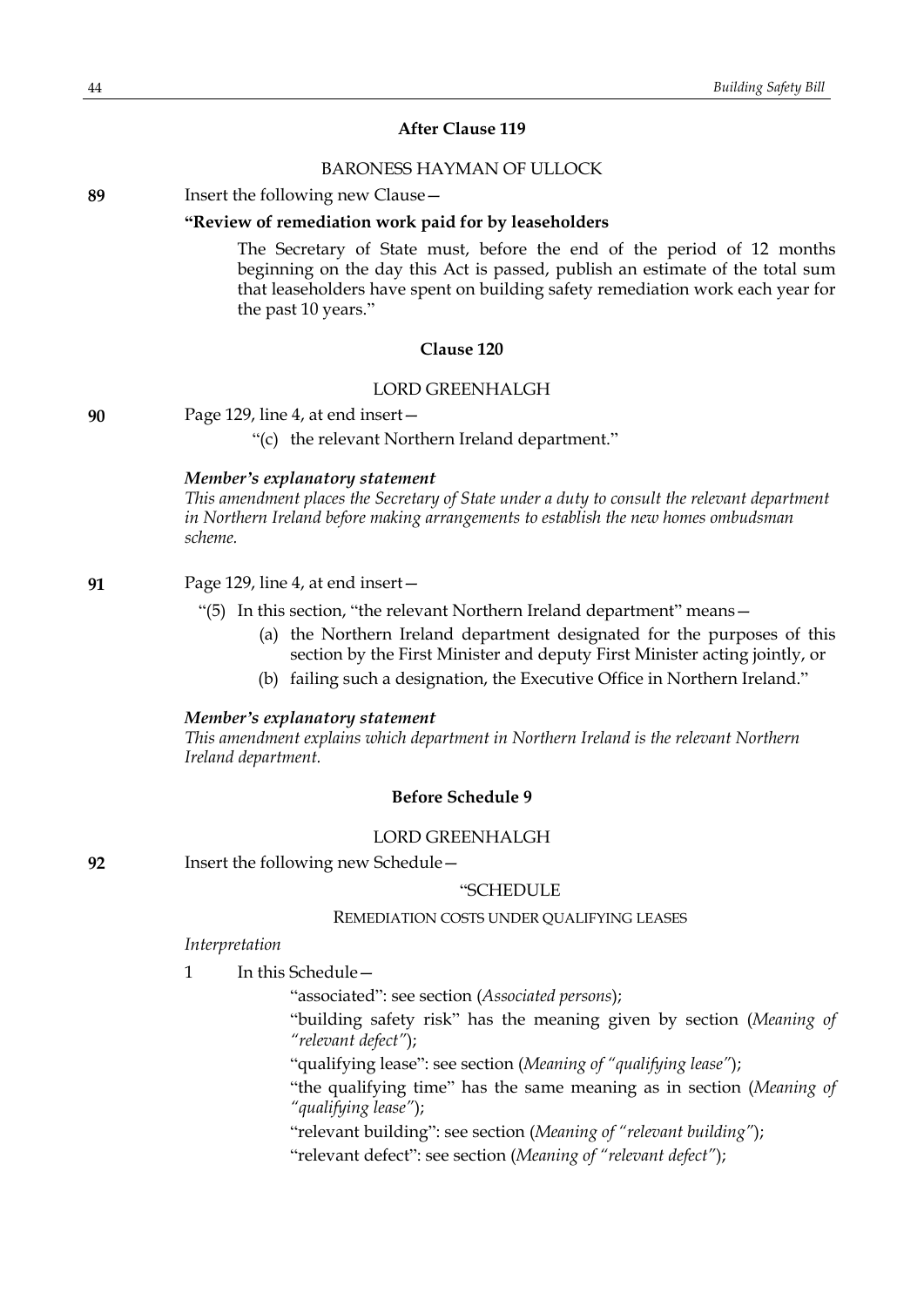"relevant measure", in relation to a relevant defect, means a measure taken—

- (a) to remedy the relevant defect, or
- (b) for the purpose of  $-$ 
	- (i) preventing a relevant risk from materialising, or
	- (ii) reducing the severity of any incident resulting from a relevant risk materialising;

"relevant risk" here means a building safety risk that arises as a result of the relevant defect;

"service charge" has the meaning given by section 18 of the Landlord and Tenant Act 1985.

*No service charge payable for defect for which landlord or associate responsible*

- 2 (1) No service charge is payable under a qualifying lease in respect of a relevant measure relating to a relevant defect if a relevant landlord—
	- (a) is responsible for the relevant defect, or
	- (b) is or has at any time been associated with a person responsible for a relevant defect.
	- (2) For the purposes of this paragraph a person is "responsible for" a relevant defect if—
		- (a) in the case of an initial defect, the person was the developer or carried out works relating to the defect;
		- (b) in any other case, the person carried out works relating to the defect.
	- (3) In this paragraph—

"developer" means a person who undertakes or commissions the construction or conversion of a building (or part of a building) with a view to granting or disposing of interests in the building or parts of it;

"initial defect" means a relevant defect arising in connection with works carried out before completion (within the meaning of section (*Meaning of "relevant defect"*));

"relevant landlord", in relation to a qualifying lease, means the landlord under the lease or any superior landlord.

*Paragraph 2: extension of protection to superior leases*

- 3 (1) This paragraph applies if, as a result of paragraph 2, an amount of service charge (an "unrecoverable amount") that would otherwise be payable under a qualifying lease in respect of a relevant measure is not payable.
	- (2) Any superior lease has effect as if any liability of the tenant under the superior lease to pay an amount in respect of the relevant measure ("the relevant amount") were a liability to pay an amount equal to  $-$ 
		- (a) the relevant amount, minus
		- (b) the unrecoverable amount.
	- (3) In this paragraph "superior lease" means any lease which is superior to the qualifying lease.

*No service charge payable if prescribed conditions are met*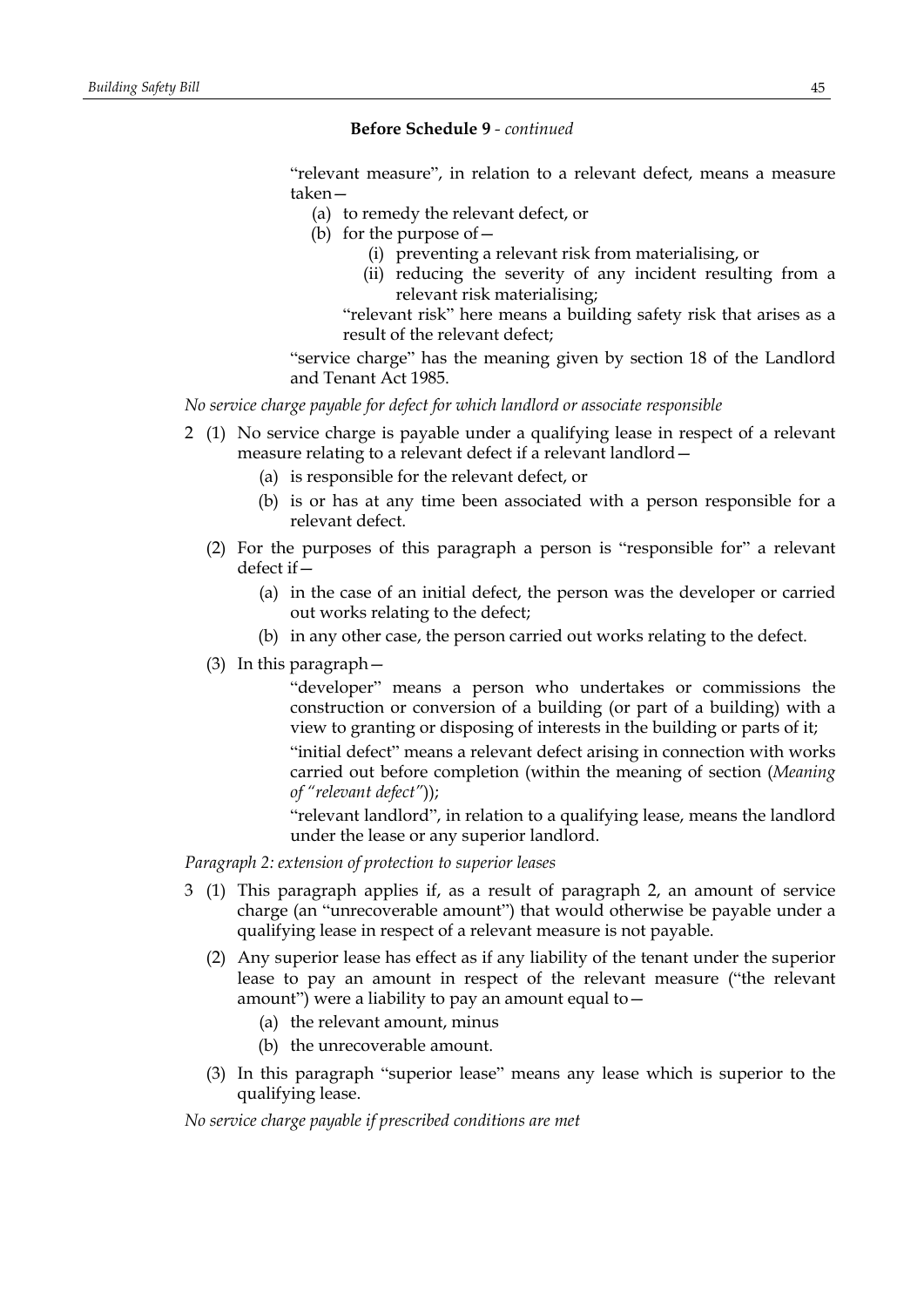- 4 (1) No service charge is payable under a qualifying lease in respect of a relevant measure relating to any relevant defect if any prescribed conditions, relating to a relevant landlord or the value of the qualifying lease, are met.
	- (2) In this paragraph—

"prescribed" means prescribed by regulations made by the Secretary of State;

"relevant landlord" has the same meaning as in paragraph 2.

# *Limit on service charge in other cases*

- 5 (1) A service charge which would otherwise be payable under a qualifying lease in respect of a relevant measure relating to any relevant defect is payable only if (and so far as) the sum of  $-$ 
	- (a) the amount of the service charge, and
	- (b) the total amount of relevant service charges which fell due before the service charge fell due,

does not exceed the permitted maximum.

- (2) In this paragraph "relevant service charge" means a service charge under the lease in respect of a relevant measure relating to any relevant defect that—
	- (a) fell due in the pre-commencement period, or
	- (b) falls due after commencement.
- (3) In sub-paragraph (2) "the pre-commencement period" means the period  $-$ 
	- (a) beginning 5 years before commencement or, if later, on the day the relevant person became the tenant under the qualifying lease, and
	- (b) ending with commencement.

"The relevant person" means the person who was the tenant under the qualifying lease at commencement.

- (4) In this paragraph—
	- "commencement" means the time this paragraph comes into force; "the permitted maximum": see paragraph 6.

*Paragraph 5: the permitted maximum*

- 6 (1) In paragraph 5 "the permitted maximum", in relation to a qualifying lease, has the following meaning.
	- (2) The permitted maximum is (subject to sub-paragraphs  $(3)$  to  $(5)$ )
		- (a) if the premises demised by the qualifying lease are in Greater London, £15,000;
		- (b) otherwise, £10,000.
	- (3) Where the qualifying lease is a shared ownership lease and the tenant's total share was less than 100% at the qualifying time, the permitted maximum is the tenant's total share (as at that time) of what would otherwise be the permitted maximum.
	- (4) Where the value of the qualifying lease at the qualifying time is at least £1,000,000 but does not exceed £2,000,000, the permitted maximum is £50,000.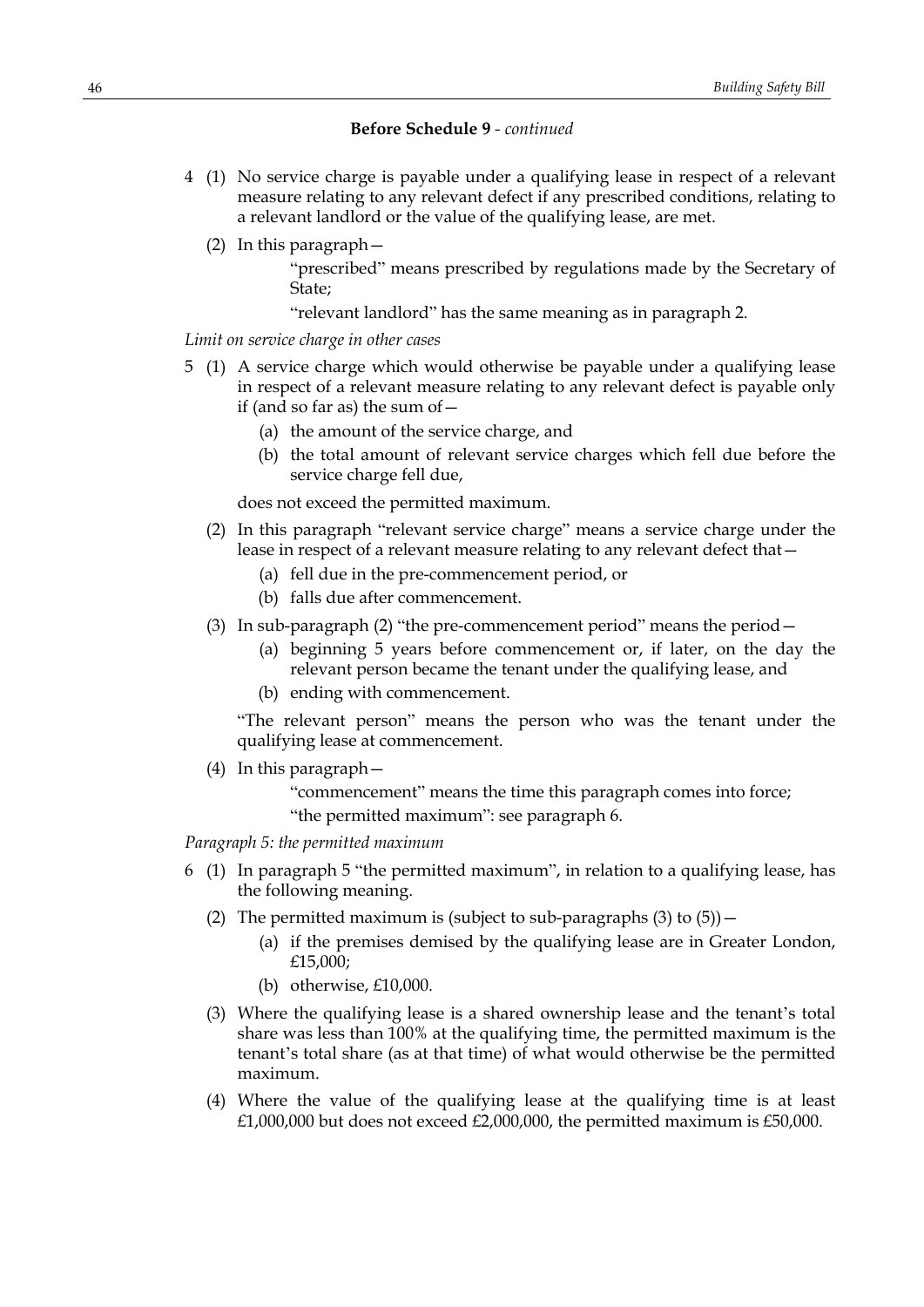- (5) Where the value of the qualifying lease at the qualifying time exceeds  $£2,000,000$ , the permitted maximum is £100,000.
- (6) The Secretary of State may by regulations make provision about the determination of the value of a qualifying lease for the purposes of paragraph 4 and this paragraph.
- (7) In this paragraph "shared ownership lease" and "total share" have the meaning given by section 7 of the Leasehold Reform, Housing and Urban Development Act 1993.

*Annual limit on service charges*

- 7 (1) The Secretary of State may by regulations make provision limiting the total amount of service charges payable in any period of 12 months under a qualifying lease in respect of relevant measures relating to any relevant defect to one fifth of the permitted maximum.
	- (2) In this paragraph "the permitted maximum" means the permitted maximum as defined by paragraph 6 in relation to the lease.

*No service charge payable for cladding remediation where tenant was resident*

- 8 (1) No service charge is payable under a qualifying lease in respect of cladding remediation if the condition in section (*Meaning of "qualifying lease"*)  $(2)(d)(i)$ (resident tenant) was met at the qualifying time.
	- (2) In this paragraph "cladding remediation" has the meaning given by regulations made by the Secretary of State.

*No service charge payable for legal expenses relating to relevant defects*

- 9 (1) No service charge is payable under a qualifying lease in respect of legal expenses relating to the liability (or potential liability) of any person incurred as a result of a relevant defect.
	- (2) In this paragraph "legal expenses" means any costs incurred, or to be incurred, in connection with—
		- (a) obtaining legal advice,
		- (b) any proceedings before a court or tribunal,
		- (c) arbitration, or
		- (d) mediation.

*Paragraphs 2 to 9: supplementary*

- 10 (1) This paragraph supplements paragraphs 2 to 9 (the "relevant paragraphs").
	- (2) Where a relevant paragraph provides that no service charge is payable under a lease in respect of a thing—
		- (a) no costs incurred or to be incurred in respect of that thing (or in respect of that thing and anything else)—
			- (i) are to be regarded for the purposes of the relevant provisions as relevant costs to be taken into account in determining the amount of a service charge payable under the lease, or
			- (ii) are to be met from a relevant reserve fund;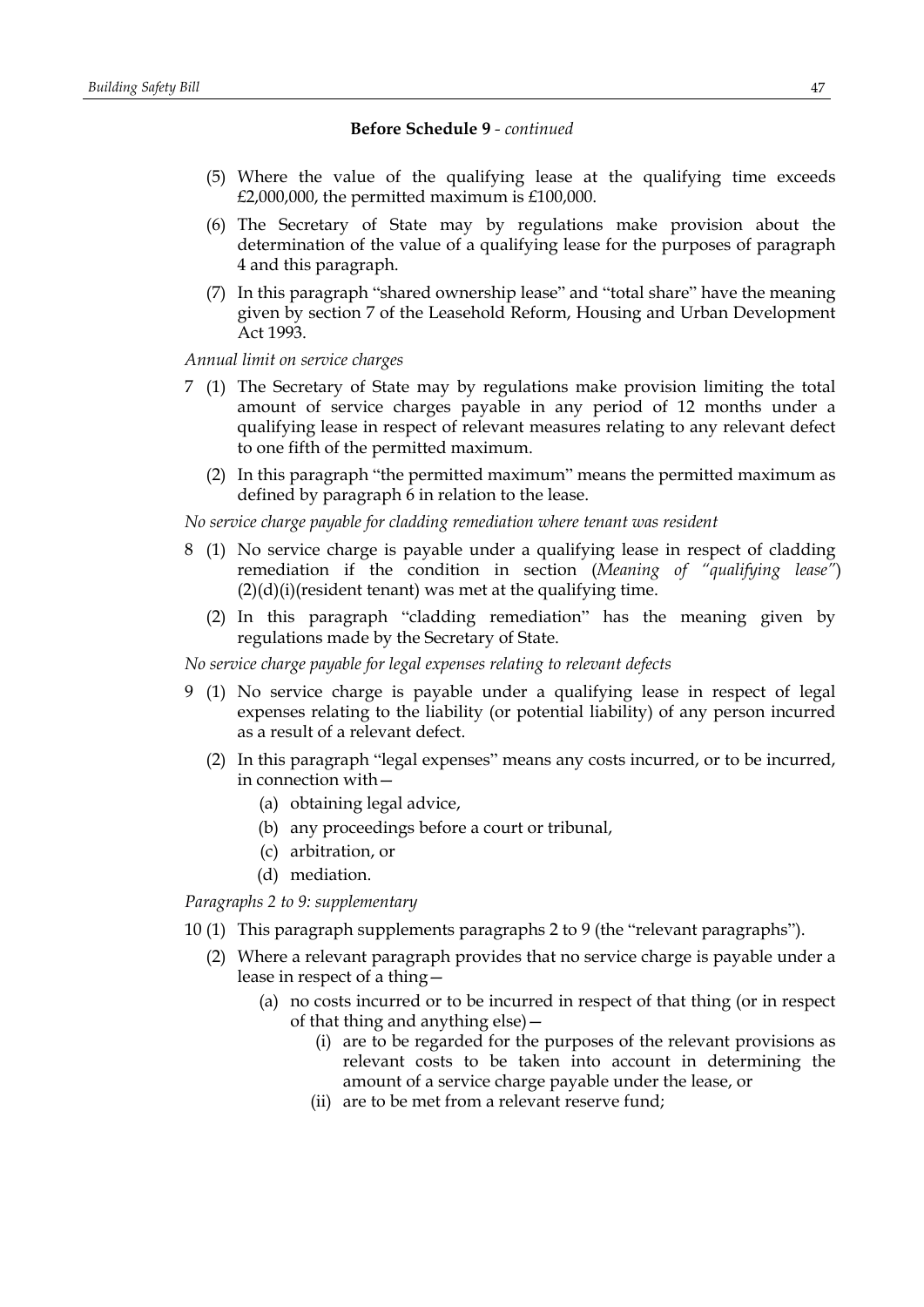- (b) any amount payable under the lease, or met from a relevant reserve fund, is limited accordingly (and any necessary adjustment must be made by repayment, reduction of subsequent charges or otherwise).
- (3) In this paragraph—

"the relevant provisions" means sections 18 to 30 of the Landlord and Tenant Act 1985 (service charges) and section 42 of the Landlord and Tenant Act 1987 (service charge contributions to be held on trust);

"relevant reserve fund" means—

- (a) a trust fund within the meaning of section 42 of the Landlord and Tenant Act 1987,
- (b) an express trust of a kind mentioned in subsection (9) of that section, comprising payments made by the tenant under the qualifying lease and others, or
- (c) any other fund comprising payments made by the tenant under the qualifying lease and others, and held for the purposes of meeting costs incurred or to be incurred in respect of the relevant building in question or any part of it (or in respect of that building or part and anything else).

*No increase in service charge for other tenants*

- 11 Where—
	- (a) an amount ("the original amount") would, apart from this Schedule, be payable by a tenant under a lease of premises in a relevant building, and
	- (b) a greater amount would (apart from this paragraph) be payable under the lease as a result of this Schedule,

the lease has effect as if the amount payable were the original amount.

*Recovery of service charge amounts from landlords*

- 12 (1) The Secretary of State may by regulations make provision for and in connection with the recovery, from a prescribed relevant landlord, of any amount that is not recoverable under a lease as a result of this Schedule.
	- (2) In this paragraph—

"prescribed" means prescribed by regulations under this paragraph;

"relevant landlord", in relation to a lease, means the landlord under the lease or any superior landlord.

# *Information*

- 13 (1) The Secretary of State may by regulations make provision requiring a tenant under a qualifying lease to give prescribed information or documents to the landlord under the lease or any superior landlord.
	- (2) The regulations may provide that the information or documents are to be given in a prescribed way.
	- (3) In this paragraph "prescribed" means prescribed by the regulations.

*Anti-avoidance*

14 A covenant or agreement (whenever made) is void insofar as it purports to exclude or limit any provision made under this Schedule."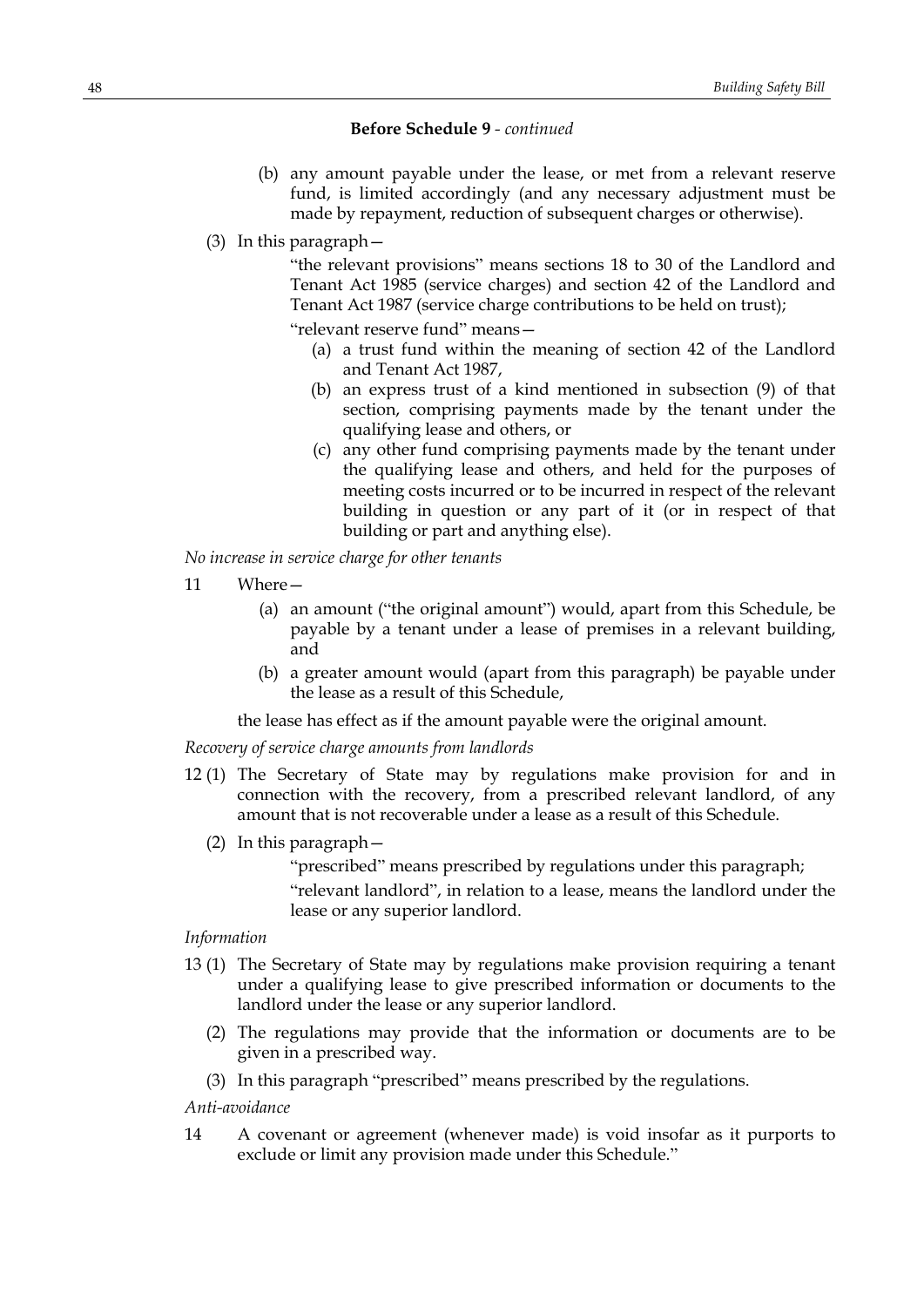#### *Member's explanatory statement*

*This new Schedule contains protections for certain leaseholders and others, relating to certain remediation costs, and imposes corresponding liabilities on certain landlords.*

### BARONESS PINNOCK

*As an amendment to Amendment 92*

**93** In paragraph 6(2), leave out from "is" to the end of the sub-paragraph and insert "one peppercorn"

#### *Member's explanatory statement*

*This amendment would reduce the maximum amount leaseholders could be liable to pay for fire remediation work to a peppercorn, which is effectively zero.*

*As an amendment to Amendment 92*

**94** In paragraph 6, leave out sub-paragraphs (4) to (6)

## *Member's explanatory statement*

*This amendment is consequential on the other amendment to the Government amendment in the name of Baroness Pinnock.*

# **Schedule 9**

### LORD BEST

**94A** Page 211, line 8, after "recommendations" insert "and improvement requirements"

## *Member's explanatory statement*

*These amendments would enable the ombudsman to require changes by members of the scheme where the ombudsman identifies widespread or regular unacceptable standards of conduct or standards of quality of work.*

- **94B** Page 211, line 14, at end insert—
	- "(3) "Improvement requirements" are requirements about changes members must make in order to improve standards of conduct or standards of quality of work."

#### *Member's explanatory statement*

*These amendments would enable the ombudsman to require changes by members of the scheme where the ombudsman identifies widespread or regular unacceptable standards of conduct or standards of quality of work.*

## LORD GREENHALGH

**95** Page 211, line 38, leave out "and the Scottish Ministers" and insert ", the Scottish Ministers and the relevant Northern Ireland department"

## *Member's explanatory statement*

*This amendment is to ensure that the new homes ombudsman scheme includes provision about provision of information to the relevant department in Northern Ireland.*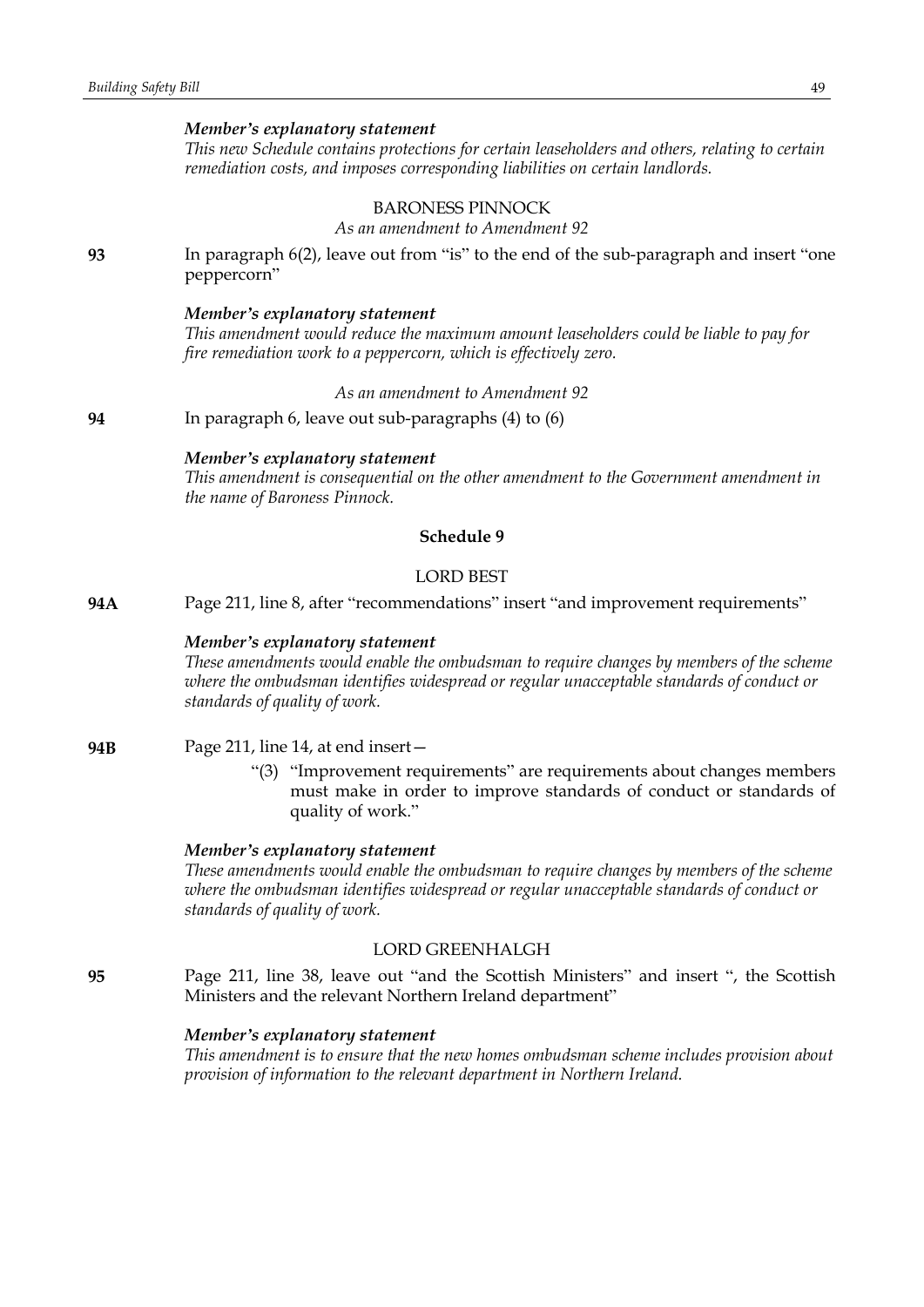**96** Page 211, line 38, at end insert—

"(2) In this paragraph, "the relevant Northern Ireland department" means the Northern Ireland department designated for the purposes of this paragraph by the First Minister and deputy First Minister acting jointly."

#### *Member's explanatory statement*

*This amendment explains which department in Northern Ireland is the relevant Northern Ireland department.*

## **Clause 122**

#### LORD GREENHALGH

**97** Page 130, line 4, after "Scotland" insert "or Northern Ireland"

### *Member's explanatory statement*

*This amendment glosses the meaning of "occupation condition" for homes in Northern Ireland.*

## LORD BEST

**97A** Page 130, line 15, leave out "two" and insert "six"

# *Member's explanatory statement*

*This amendment would enable a relevant owner to have a complaint investigated and determined by the ombudsman within six years, not two years, of the first purchase of a new build home (where the complaint cannot be dealt with under another redress scheme).*

# LORD GREENHALGH

**98** Page 130, line 23, at end insert—

- "(c) in relation to land in Northern Ireland, a legal estate which is  $-$ 
	- (i) an estate in fee simple absolute in possession,
	- (ii) an estate in fee simple in possession subject to a rent payable under a fee farm grant, or
	- (iii) a term of years absolute granted for a term of more than 21 years from the date of the grant."

## *Member's explanatory statement*

*This amendment provides the meaning of "relevant interest" for land in Northern Ireland.*

**99** Page 130, line 43, at end insert—

"(d) in relation to homes in Northern Ireland, the Northern Ireland department designated for the purposes of this section by the First Minister and deputy First Minister acting jointly."

### *Member's explanatory statement*

*This amendment confers power on a Northern Ireland department to make regulations about who is a "developer".*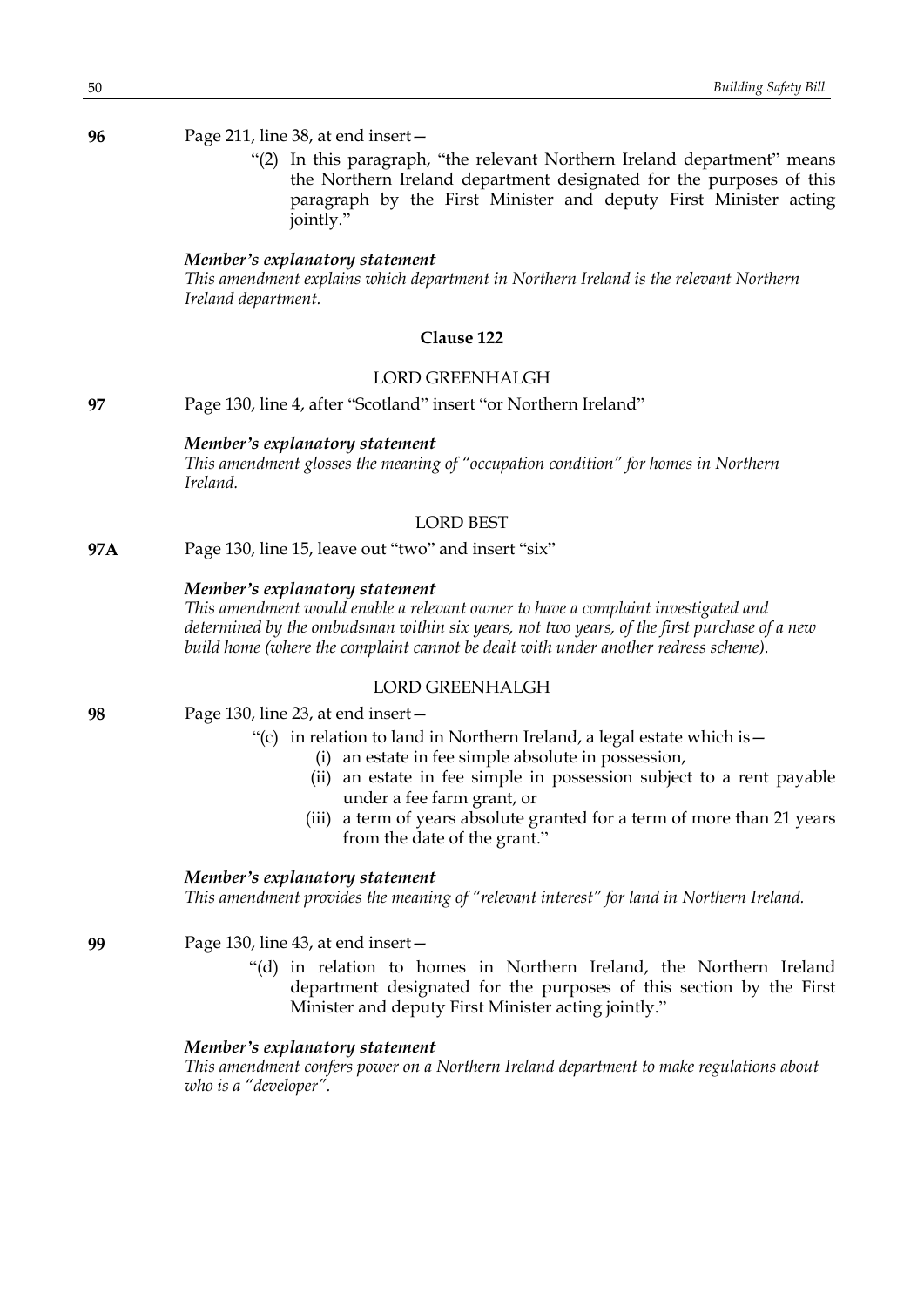"(10A) If no Northern Ireland department has been designated for the purposes of this section then, for the purposes of subsection (10), "the relevant national authority" in relation to homes in Northern Ireland is the Executive Office in Northern Ireland."

### *Member's explanatory statement*

*This amendment is to ensure that the Secretary of State, Welsh Ministers and Scottish Ministers will still be able to make regulations for their own jurisdictions even if there is no Northern Ireland department designated for the purposes of making regulations for homes in Northern Ireland.*

## **Clause 123**

## LORD GREENHALGH

**101** Page 131, line 8, leave out from "exercisable" to end of line 10 and insert "—

- (a) in the case of regulations made by the Secretary of State or the Welsh Ministers, by statutory instrument, and
- (b) in the case of regulations made by a Northern Ireland department, by statutory rule for the purposes of the Statutory Rules (Northern Ireland) Order 1979 (S.I. 1979/1573 (N.I. 12))."

#### *Member's explanatory statement*

*This amendment provides for procedural matters connected to the power conferred on a Northern Ireland department to make regulations.*

**102** Page 131, line 27, at end insert—

"(d) if made by a Northern Ireland department, may not be made unless a draft of the regulations has been laid before, and approved by a resolution of, the Northern Ireland Assembly."

#### *Member's explanatory statement*

*This amendment provides for the parliamentary procedure for regulations made by a Northern Ireland department.*

#### **Clause 124**

#### LORD GREENHALGH

**103** Page 132, line 8, at end insert—

#### *Member's explanatory statement*

*This amendment places the Secretary of State under a duty to consult the relevant department in Northern Ireland before making regulations about the new homes ombudsman scheme.*

#### **104** Page 132, line 31, at end insert—

- "(8) In this section, "the relevant Northern Ireland department" means—
	- (a) the Northern Ireland department designated for the purposes of this section by the First Minister and deputy First Minister acting jointly, or

<sup>&</sup>quot;(c) the relevant Northern Ireland department."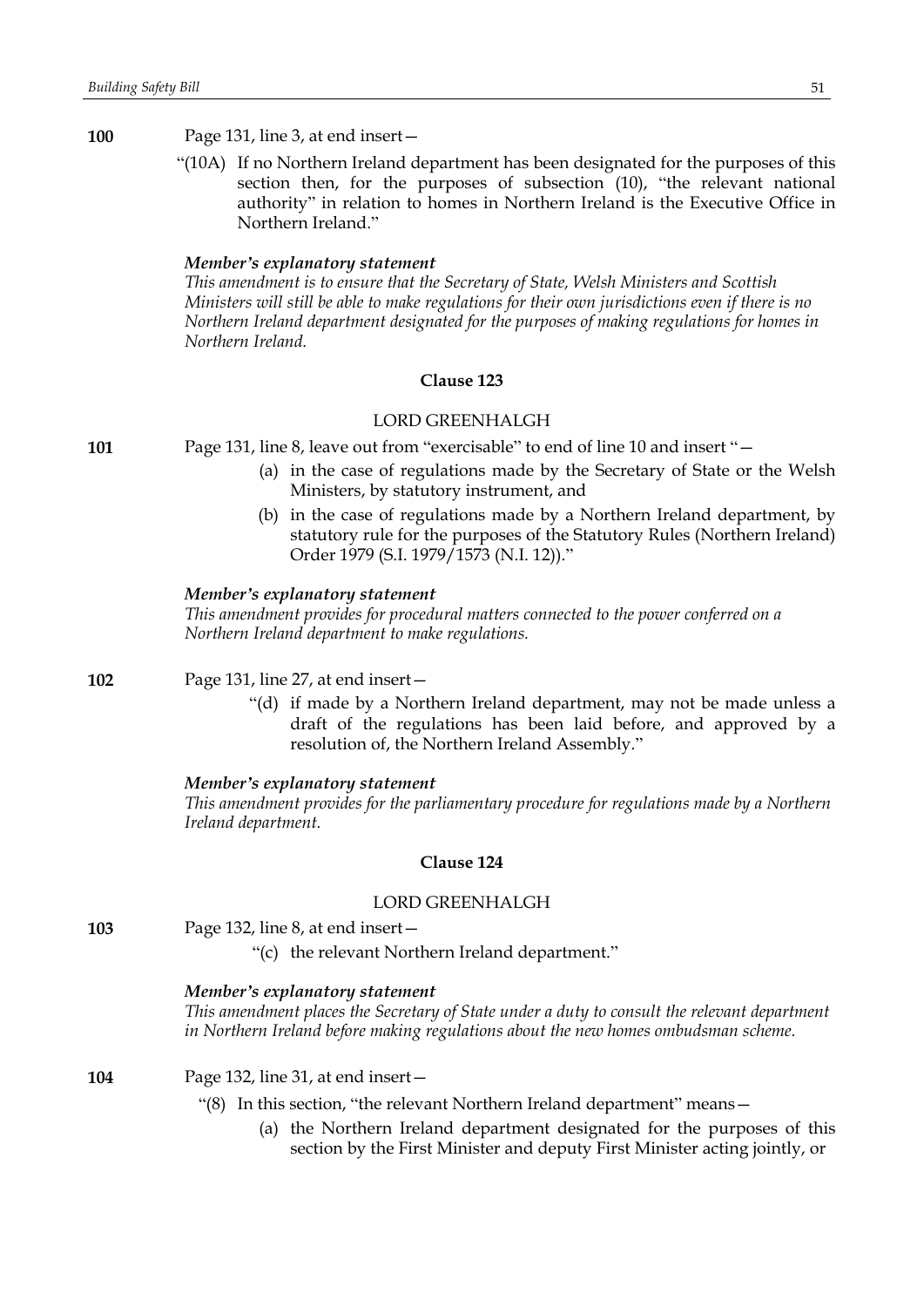#### **Clause 124** *- continued*

(b) failing such a designation, the Executive Office in Northern Ireland."

### *Member's explanatory statement*

*This amendment explains which department in Northern Ireland is the relevant Northern Ireland department.*

#### **Clause 126**

## LORD GREENHALGH

**105** Page 133, line 5, leave out "and the Scottish Ministers" and insert ", the Scottish Ministers and the relevant Northern Ireland department"

#### *Member's explanatory statement*

*This amendment places the Secretary of State under a duty to consult the relevant department in Northern Ireland about the code of practice.*

## **106** Page 133, line 8, at end insert—

- "(5) In this section, "the relevant Northern Ireland department" means—
	- (a) the Northern Ireland department designated for the purposes of this section by the First Minister and deputy First Minister acting jointly, or
	- (b) failing such a designation, the Executive Office in Northern Ireland."

#### *Member's explanatory statement*

*This amendment explains which department in Northern Ireland is the relevant Northern Ireland department.*

# **After Clause 128**

## LORD GREENHALGH

**107** Insert the following new Clause -

## **"Liability for failure to comply with construction product requirements**

- (1) This section applies where Conditions A to D are met.
- (2) Condition A is that, at any time after the coming into force of this section, a person ("the defaulter") fails to comply, in relation to a construction product, with a construction product requirement applicable to that person at that time.
- (3) Condition B is that, after Condition A is met, the construction product is installed in, or applied or attached to, a relevant building in the course of works carried out in relation to the building.

In this section "relevant building" means—

- (a) a building which consists of a dwelling, or
- (b) a building which contains one or more dwellings.
- (4) Condition C is that, in the course of those works or at any time after their completion—
	- (a) in a case where the relevant building consists of a dwelling, the building becomes unfit for habitation, or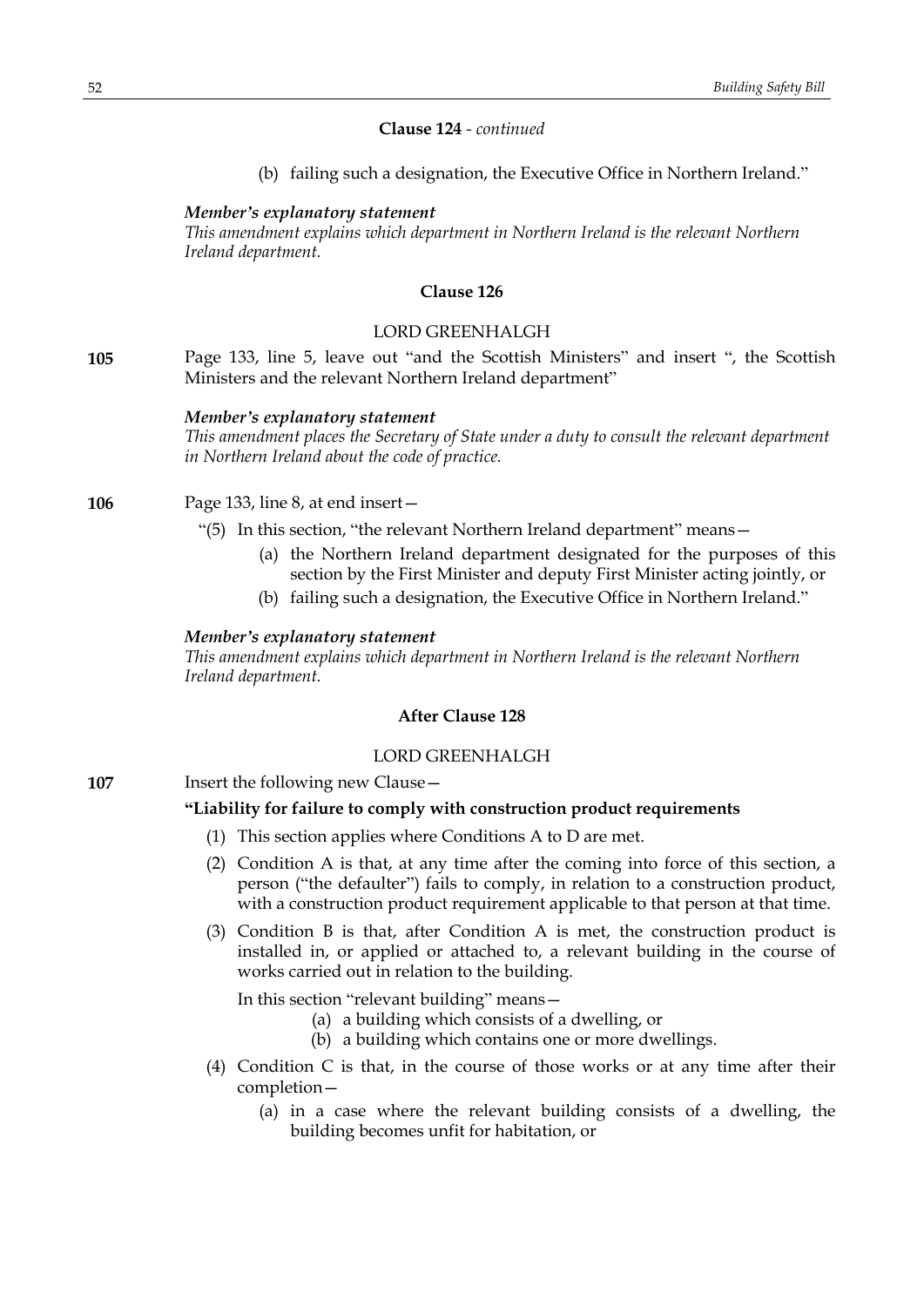- (b) in a case where the relevant building contains one or more dwellings, a dwelling contained in the building becomes unfit for habitation.
- (5) Condition D is that the failure to comply referred to in subsection (2) was the cause, or one of the causes, of the building or dwelling becoming unfit for habitation.
- (6) The defaulter is liable to pay damages to a person with a relevant interest for personal injury, damage to property or economic loss suffered by that person as a result of the facts referred to in subsection (4)(a) or (b).
- (7) For the purposes of section 10B of the Limitation Act 1980, the right of action that a person has by virtue of this section is to be regarded as having accrued—
	- (a) in a case where the works referred to in subsection (3) are carried out in the construction of the relevant building, when the construction is completed, and
	- (b) in any other case, when the works are completed.
- (8) In this section—

"construction product" has the same meaning as in construction product regulations;

"construction product regulations" means regulations under paragraph 1 of Schedule 11;

"construction product requirement" means a requirement under—

- (a) construction product regulations;
- (b) Regulation (EU) No. 305/2011 (regulation laying down harmonised conditions for the marketing of construction products);
- (c) the Construction Products (Amendment etc.) (EU Exit) Regulations 2019 (S.I. 2019/465);

"relevant building" has the meaning given by subsection (3);

"relevant interest" means—

- (a) in relation to a building which consists of a dwelling, a legal or equitable interest in the building, and
- (b) in relation to a building which contains one or more dwellings, a legal or equitable interest in the building or any dwelling contained in it;

"requirement" includes a prohibition or restriction."

## *Member's explanatory statement*

*This new Clause makes provision for a new right of action where breach of regulations relating to construction products causes, or is a factor in, a building or dwelling becoming unfit for habitation.*

## **108** Insert the following new Clause—

### **"Liability relating to cladding products**

- (1) This section applies where Conditions A to D are met.
- (2) Condition A is that, at any time before the coming into force of this section—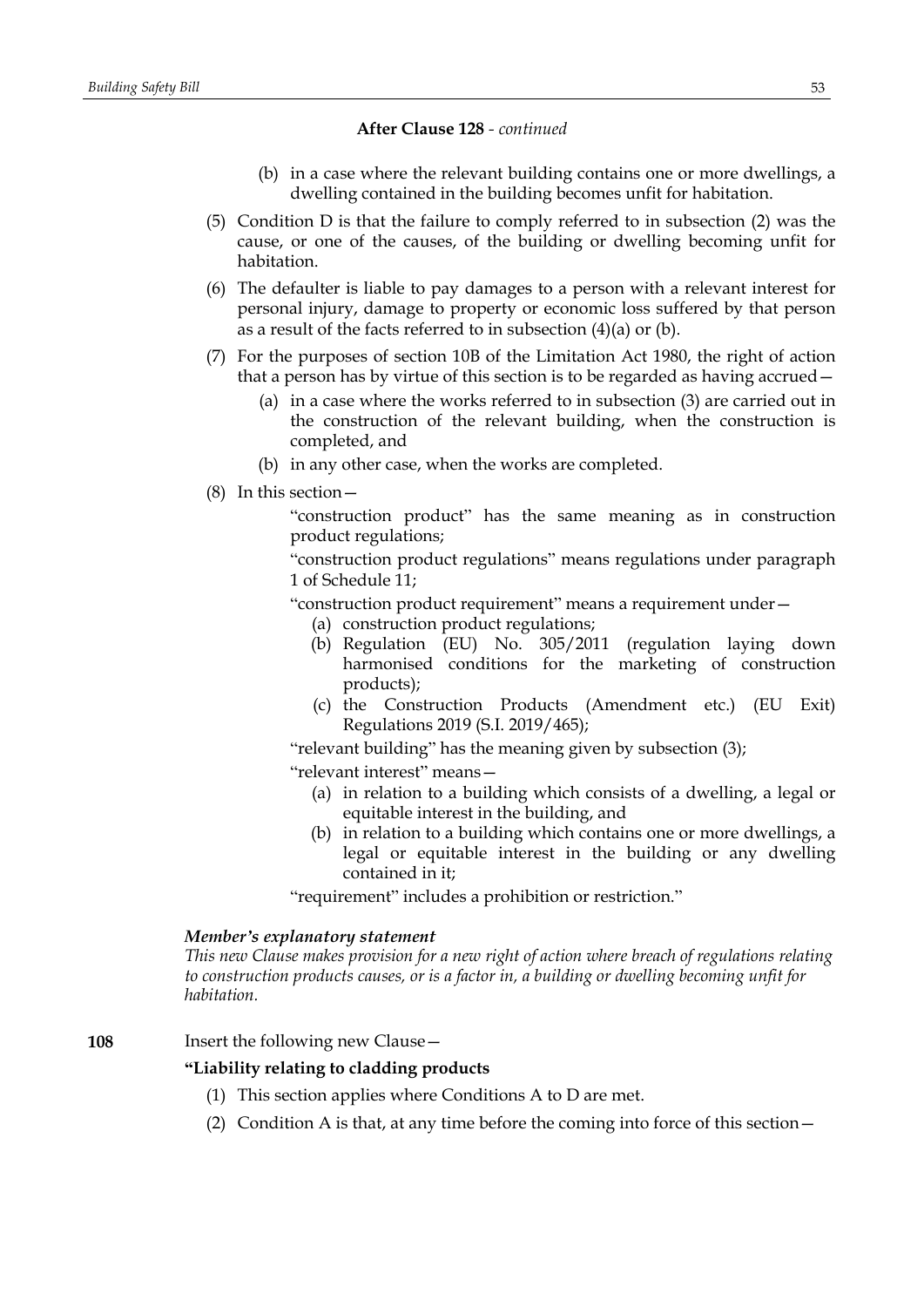- (a) a person fails to comply, in relation to any cladding product, with a cladding product requirement applicable to that person at that time,
- (b) a person who markets or supplies a cladding product makes a misleading statement in relation to it, or
- (c) a person manufactures a cladding product that is inherently defective.
- (3) Condition B is that, after Condition A has been met, the cladding product is attached to, or included in, the external wall of a relevant building in the course of works carried out in relation to the building.

In this section "relevant building" means—

- (a) a building which consists of a dwelling, or
- (b) a building which contains one or more dwellings.
- (4) Condition C is that, in the course of those works or at any time after their completion—
	- (a) in a case where the relevant building consists of a dwelling, the building becomes unfit for habitation, or
	- (b) in a case where the relevant building contains one or more dwellings, a dwelling contained in the building becomes unfit for habitation.
- (5) Condition D is that the facts referred to in subsection  $(2)(a)$ ,  $(b)$  or  $(c)$  were the cause, or one of the causes, of the building or dwelling becoming unfit for habitation.
- (6) The person referred to in subsection  $(2)(a)$ ,  $(b)$  or  $(c)$  is liable to pay damages to a person with a relevant interest for personal injury, damage to property or economic loss suffered by that person as a result of the facts referred to subsection  $(4)(a)$  or  $(b)$ .
- (7) For the purposes of section 10B of the Limitation Act 1980, the right of action that a person has by virtue of this section is to be regarded as having accrued—
	- (a) in a case where the works referred to in subsection (3) are carried out in the construction of the relevant building, when the construction is completed, and
	- (b) in any other case, when the works are completed.
- (8) In subsection (2)(a) "cladding product requirement" means a requirement relating to a cladding product under—
	- (a) in relation to a time before IP completion day, the 1988 Directive or the 2011 Regulation as it had effect in EU law at that time, or
	- (b) in relation to a time after IP completion  $day -$ 
		- (i) the 2011 Regulation as it had effect in the law of England and Wales at that time, or
		- (ii) the 2019 Regulations.
- (9) In this section—

"the 1988 Directive" means Council Directive of 21 December 1988 on the approximation of laws, regulations and administrative provisions of the Member States relating to construction products (89/106/EEC);

"the 2011 Regulation" means Regulation (EU) No. 305/2011 (regulation laying down harmonised conditions for the marketing of construction products);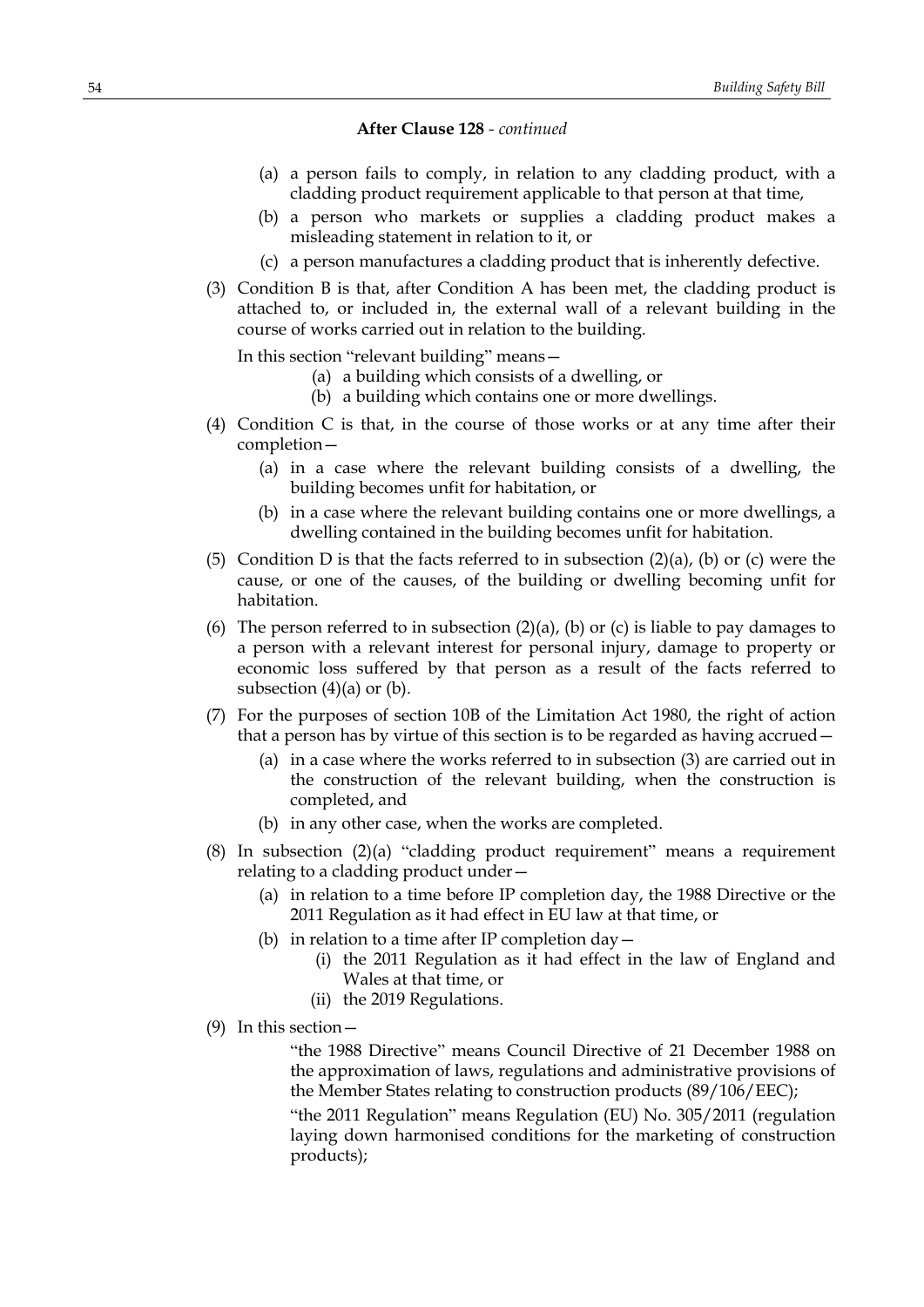"the 2019 Regulations" means the Construction Products (Amendment etc.) (EU Exit) Regulations 2019 (S.I. 2019/465);

"cladding product" means a cladding system or any component of a cladding system;

"external wall", in relation to a building, includes any part of a roof pitched at an angle of more than 70 degrees to the horizontal if that part of the roof adjoins a space within the building to which persons have access otherwise than for the purpose of carrying out repairs or maintenance;

to "make a misleading statement", in relation to a cladding product, has such meaning as the Secretary of State may by regulations prescribe;

"relevant building" has the meaning given by subsection (3);

"relevant interest" means—

- (a) in relation to a building which consists of a dwelling, a legal or equitable interest in the building, and
- (b) in relation to a building which contains one or more dwellings, a legal or equitable interest in the building or any dwelling contained in it;

"requirement" includes a prohibition or restriction."

#### *Member's explanatory statement*

*This new Clause provides for a right of action where historic defaults relating to cladding cause, or are a factor in, a building or dwelling becoming unfit for habitation.*

**109** Insert the following new Clause –

**"Liability for failures relating to construction products: limitation**

- (1) The Limitation Act 1980 is amended as follows.
- (2) After section 10A insert—

## **"10B Special time limit for actions relating to construction products**

- (1) Where by virtue of section (*Liability for failure to comply with construction product requirements)* of the Building Safety Act 2022 a person becomes entitled to bring an action against any person, the action shall not be brought after the expiration of 15 years from the date on which the right of action accrued.
- (2) Where by virtue of section (*Liability relating to cladding products)* of the Building Safety Act 2022 a person becomes entitled to bring an action against another person, the action shall not be brought after—
	- (a) if the right of action accrued before the commencement date, the expiration of the period of 30 years from the date on which it accrued, and
	- (b) if the right of action accrued on or after the commencement date, the expiration of the period of 15 years beginning with the date on which it accrued.
- (3) In a case where  $-$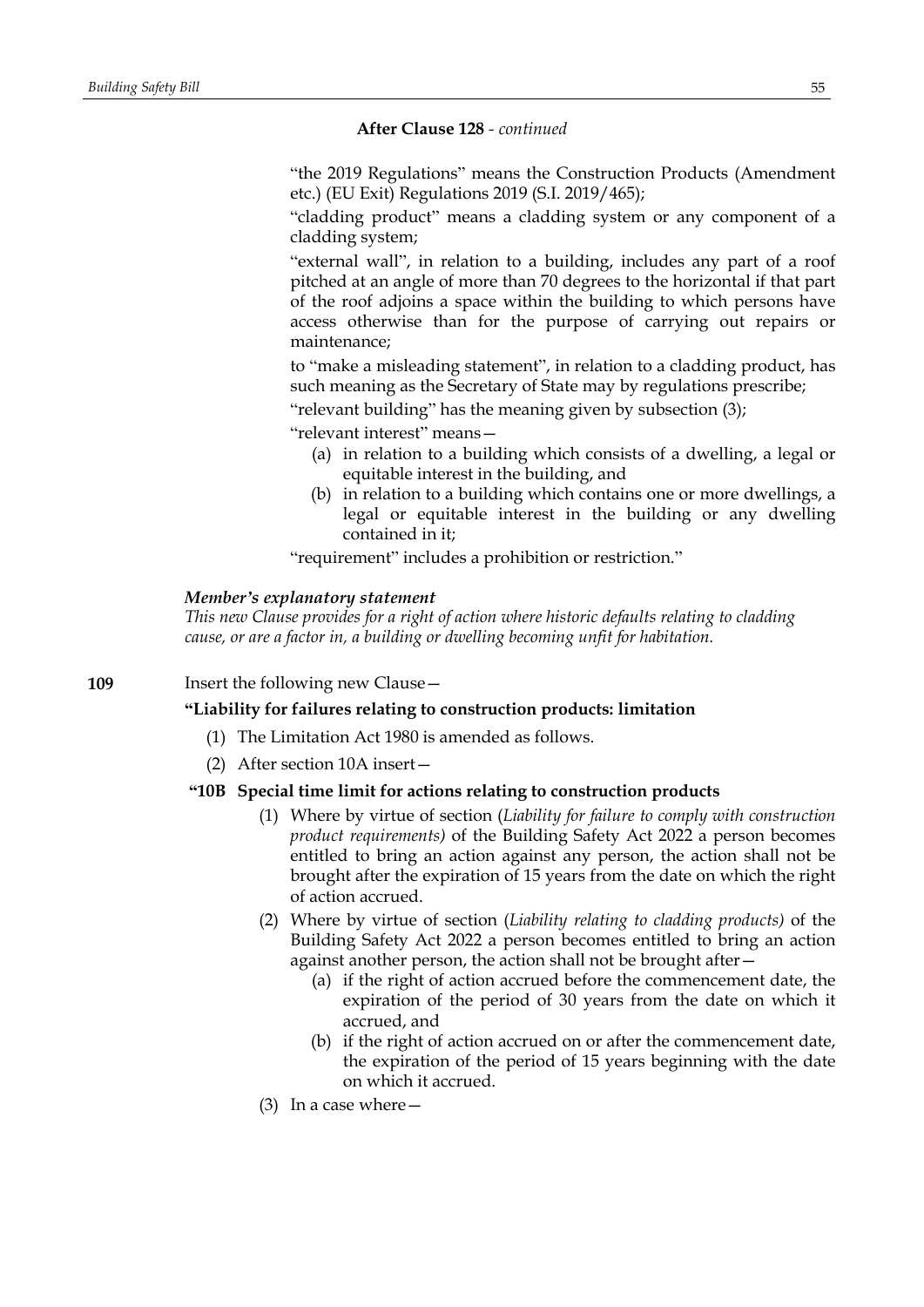- (a) by virtue of section (*Liability relating to cladding products)* of the Building Safety Act 2022 a person is entitled to bring an action against another person,
- (b) the right of action accrued before the commencement date, and
- (c) the expiration of the period of 30 years beginning with the date on which the right of action accrued falls in the year beginning with the commencement date,

subsection (2)(a) has effect as if it referred to the expiration of that year.

- (4) In subsections (2) and (3) "the commencement date" is the day on which section (*Liability relating to cladding products)* of the Building Safety Act 2022 came into force.
- (5) No other period of limitation prescribed by Part 1 of this Act applies in relation to an action referred to in subsection (1) and (2).
- (6) Sections 28, 32 and 35 of this Act apply in relation to an action referred to subsection (1) and (2), but otherwise Parts 2 and 3 of this Act (except sections 37 and 38), do not apply for the purposes of this section.""

#### *Member's explanatory statement*

*This amendment provides for the limitation periods for the rights of action created by the previous two new Clauses.*

## **110** Insert the following new Clause -

# **"Costs contribution notices**

- (1) The Secretary of State may by regulations confer a power on the Secretary of State to impose a costs contribution requirement on a person ("the defaulter") in a case where Conditions A to D are met.
- (2) Condition A is that the defaulter has been convicted of a relevant offence under construction product regulations.

A "relevant offence" is an offence consisting of a failure to comply, in relation to a construction product, with a construction product requirement applicable to that person.

(3) Condition B is that, after the failure to comply referred to in subsection (2), the construction product is installed in, or applied or attached to, a relevant building in the course of works carried out in relation to the building.

In this section "relevant building" means—

- (a) a building which consists of a dwelling, or
- (b) a building which contains one or more dwellings.
- (4) Condition C is that, in the course of those works or at any time after their completion—
	- (a) in a case where the relevant building consists of a dwelling, the building becomes unfit for habitation, or
	- (b) in a case where the relevant building contains one or more dwellings, a dwelling contained in the building becomes unfit for habitation.
- (5) Condition D is that the failure to comply referred to in subsection (2) was the cause, or one of the causes, of the building or dwelling becoming unfit for habitation.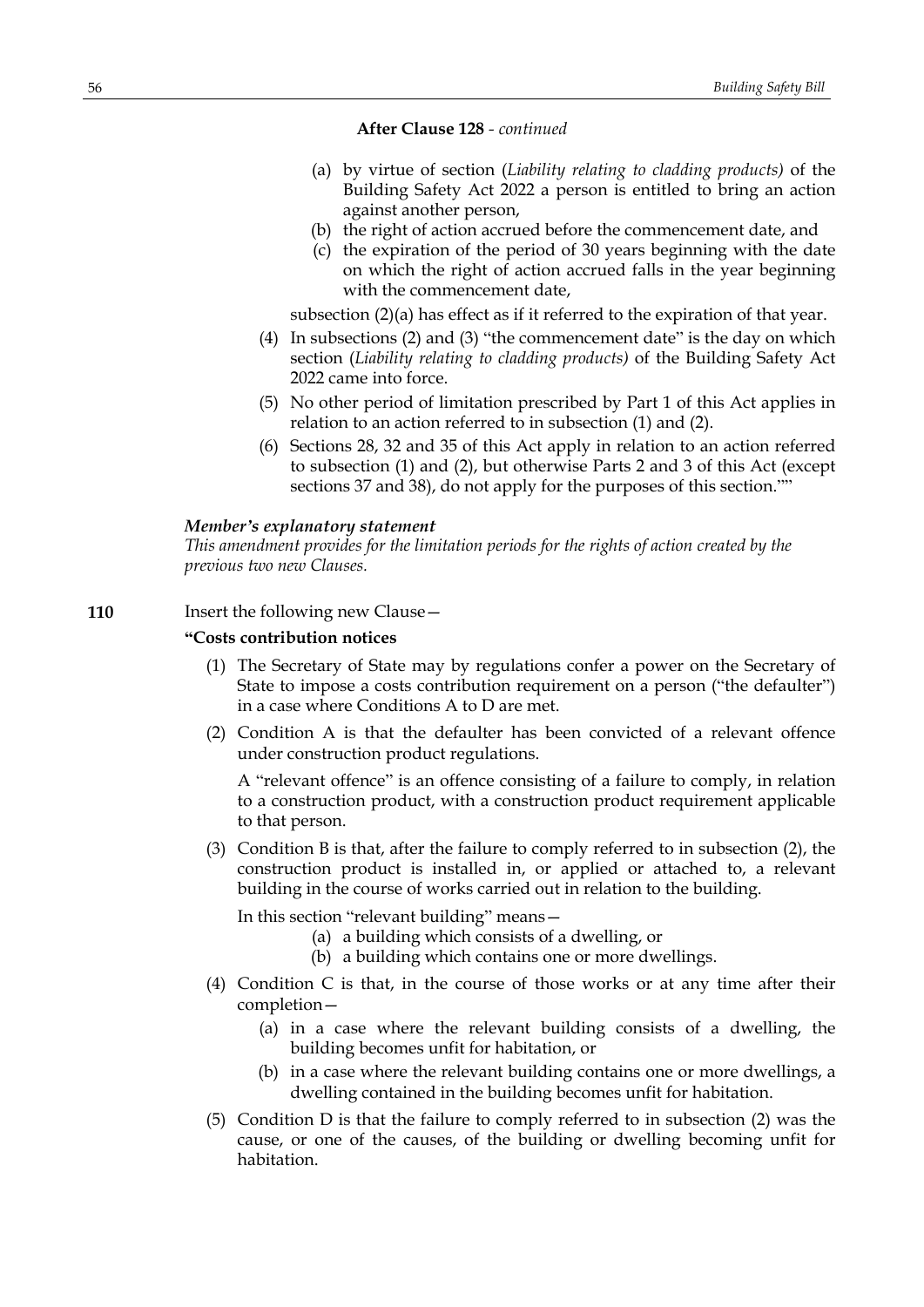- (6) The regulations may specify other conditions which must be met before the Secretary of State may impose a costs contribution requirement on a person.
- (7) A "costs contribution requirement" requires the defaulter to pay to a person with a relevant interest such amount as the Secretary of State considers just and equitable in respect of the costs that the person has reasonably incurred, or in the view of the Secretary of State is likely to reasonably incur, in respect of works to make the building or dwelling fit for habitation.
- (8) The regulations must provide for a costs contribution requirement to be imposed by means of a notice (a "costs contribution notice").
- (9) For more about the provision that may be made by regulations under this section, see Schedule (*Costs contributions notices*).
- (10) In this section—

"construction product" has the same meaning as in construction product regulations;

"construction product regulations" means regulations under paragraph 1 of Schedule 11;

"construction product requirement" means a requirement under—

- (a) construction product regulations;
- (b) Regulation (EU) No. 305/2011 (regulation laying down harmonised conditions for the marketing of construction products);
- (c) the Construction Products (Amendment etc.) (EU Exit) Regulations 2019 (S.I. 2019/465);

"relevant building" has the meaning given in subsection (3); "relevant interest" means—

- (a) in a case where the building consists of a dwelling, a legal or equitable interest in the building, and
- (b) in a case where the building contains one or more dwellings, a legal or equitable interest in—
	- (i) the building, or
	- (ii) any dwelling contained in the building;

"relevant offence" has the meaning given in subsection (2);

"requirement" includes a prohibition or restriction."

## *Member's explanatory statement*

*This new Clause confers a regulation-making power authorising the Secretary of State by notice to require persons convicted of certain offences relating to breaches of construction product regulations to contribute to the costs of making a dwelling or building fit for habitation.*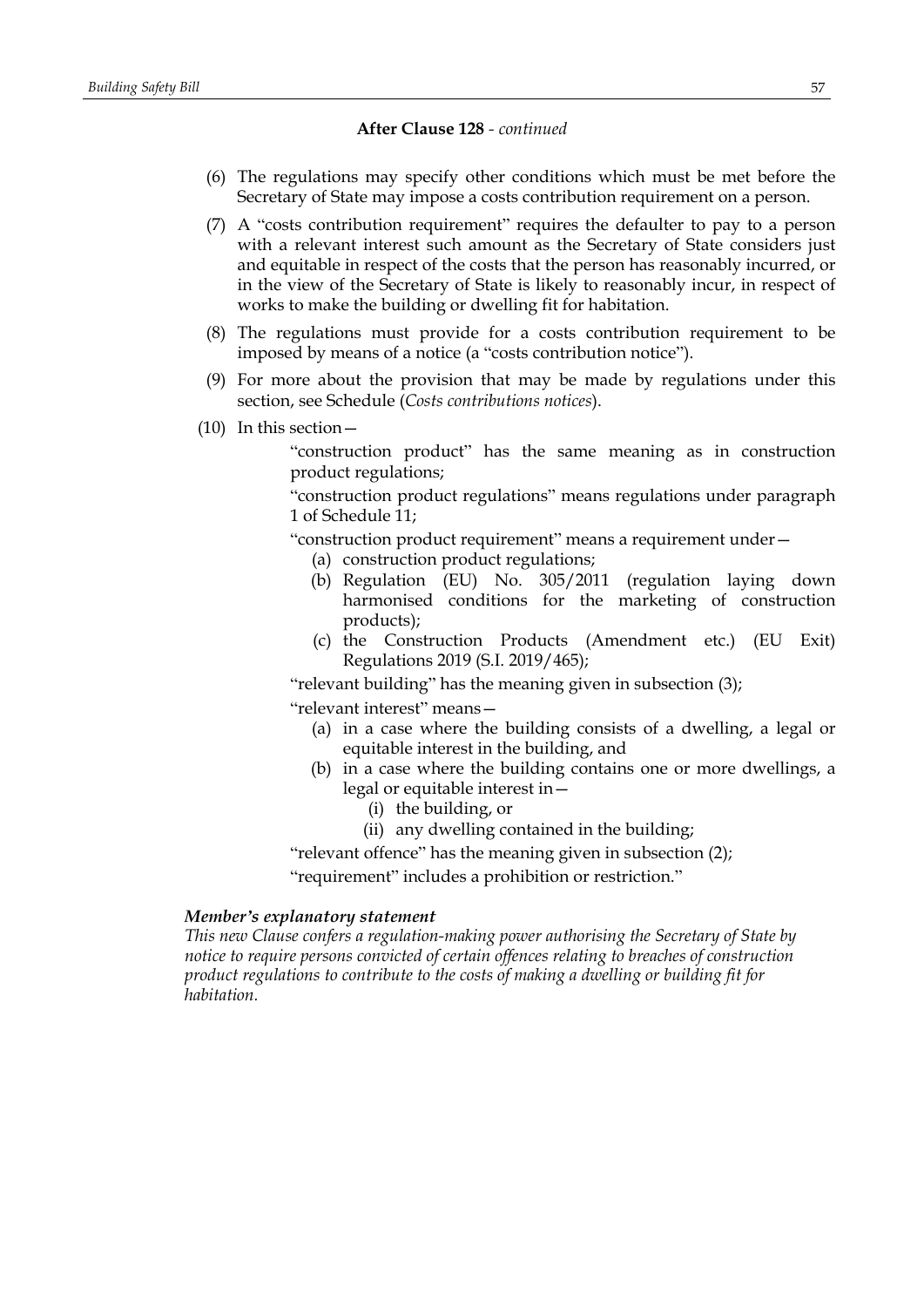## LORD FOSTER OF BATH BARONESS BRINTON

**111** Insert the following new Clause -

## **"Sale of goods online for use in buildings**

- (1) The Secretary of State must, within one year of the passing of this Act, make regulations placing requirements on operators of online marketplaces to take reasonable steps to identify and remove from the online marketplace items which—
	- (a) do not comply with safety legislation, or
	- (b) have been withdrawn or recalled by any person in accordance with safety legislation,

and that are of such a kind that are, or may be reasonably assumed to be, for use in buildings.

- (2) Regulations made pursuant to subsection  $(1)$  -
	- (a) must specify what in the opinion of the Secretary of State constitutes "reasonable steps",
	- (b) may specify which items this section applies to, and
	- (c) may specify penalties for failure to comply with the regulations."

### *Member's explanatory statement*

*The purpose of this Clause is to improve the safety of buildings by preventing the sale of faulty electrical goods that can cause fires. This is particularly important in high-rise buildings in which fires can, and in the past have, spread causing fatalities.*

### BARONESS PINNOCK

**112** Insert the following new Clause -

### **"Construction products regulations**

- (1) Within six months of the day on which this Act is passed the Secretary of State must lay before Parliament regulations on the testing and certification of construction products and materials.
- (2) The regulations must make provision for—
	- (a) a public register of construction products and materials with information about the testing record of and any safety concerns relating to those products,
	- (b) the mandatory retesting of products that are critical to the safety of buildings,
	- (c) a consistent labelling and traceability system for construction products and materials, and
	- (d) any other measures the Secretary of State deems appropriate to implement recommendations made in Chapter 7 of the report of the Independent Review of Building Regulations and Fire Safety carried out by Dame Judith Hackitt.
- (3) The regulations required by this section are to be made under paragraph 1 of Schedule 11 to this Act."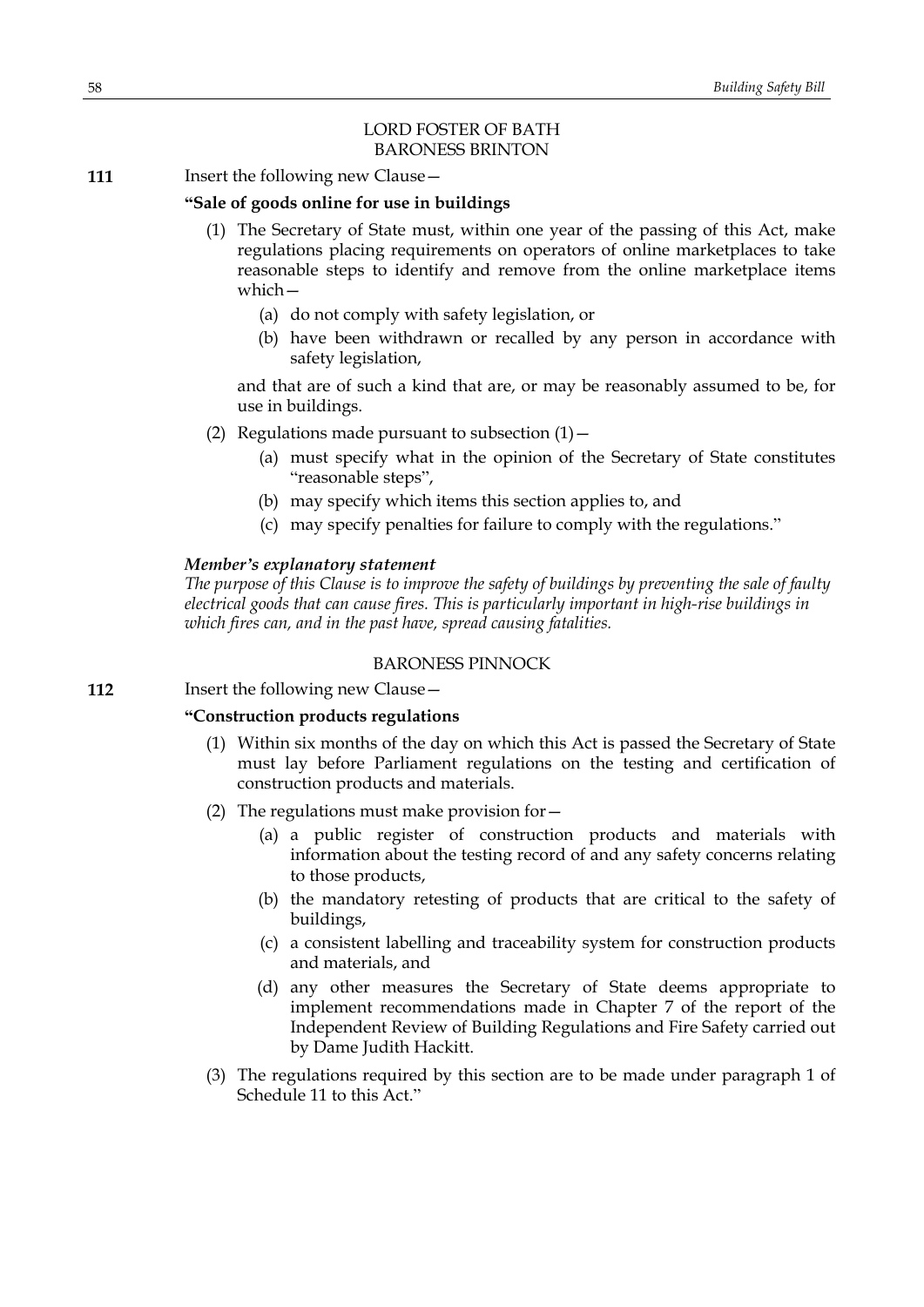#### *Member's explanatory statement*

*This amendment would require the Secretary of State to make regulations on the testing and certification of construction products and materials.*

### **Schedule 11**

## LORD GREENHALGH

**113** Page 222, line 23, leave out "sub-paragraph (2) does" and insert "the requirements specified in sub-paragraph (2) do"

#### *Member's explanatory statement*

*This amendment is to ensure a statutory instrument may contain both construction product regulations and regulations under the new Clause relating to cost contributions notices provided that the instrument is made subject to the draft affirmative procedure.*

## **After Schedule 11**

## LORD GREENHALGH

**114** Insert the following new Schedule—

#### "SCHEDULE

#### COSTS CONTRIBUTION NOTICES

#### *Introduction*

1 This Schedule is about further provision that may be made by regulations under section (*Costs contribution notices*) ("the regulations").

# *Applications*

- 2 (1) The regulations may make provision for the Secretary of State to impose a costs contribution requirement—
	- (a) on application, or
	- (b) otherwise than on application.
	- (2) Regulations under sub-paragraph (1)(a) may in particular include provision as  $to-$ 
		- (a) who may apply;
		- (b) the procedure for applications;
		- (c) time-limits on applications.

*Assessments*

- 3 (1) The regulations may make provision for the appointment by the Secretary of State of persons to assess—
	- (a) whether the conditions for the imposition of a costs contribution requirement are met;
	- (b) the works required to make a building or dwelling fit for habitation;
	- (c) the costs that any person with a relevant interest has reasonably incurred or is likely to reasonably incur in respect of such works;
	- (d) the amount that a person should be required to pay under a costs contribution requirement.
	- (2) Regulations under sub-paragraph (1) may include provision about the criteria to met by a person before they may be appointed as an assessor.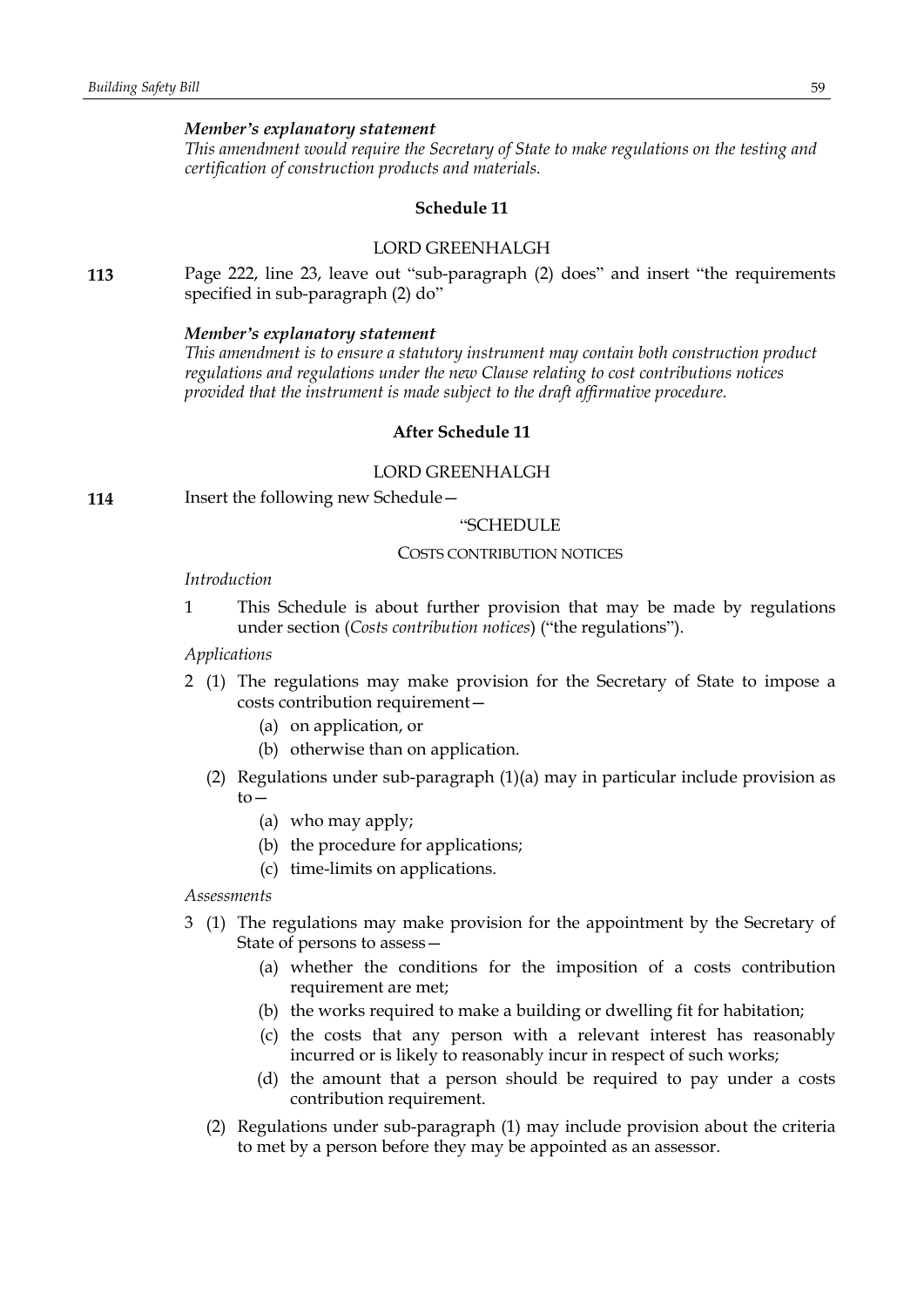- 4 (1) The regulations may make provision about assessments, including provision conferring power on an assessor to require that persons provide such information as the assessor may reasonably require for the purposes of an assessment.
	- (2) Regulations under sub-paragraph (1) may include provision for criminal offences relating to a failure to provide information, or to the provision of false or misleading information.
	- (3) An offence under sub-paragraph (2) must be one that is punishable only on summary conviction with a fine (which, in Scotland and Northern Ireland, must not exceed level 5 on the standard scale).
- 5 The regulations may include provision for a costs contribution notice to require a person on whom it is imposed to pay an amount specified in the notice to the Secretary of State in respect of the costs of an assessment.

*Decision to impose notice*

- 6 The regulations may make provision as to the matters which may or must be taken into account by the Secretary of State in determining—
	- (a) whether to impose a costs contribution requirement;
	- (b) on whom, and in favour of whom, to impose a costs contribution requirement;
	- (c) the amount required to be paid by any person under a costs contribution requirement.
- 7 (1) The regulations may make provision about how a costs contribution requirement relates to other obligations.
	- (2) The regulations may in particular make provision to secure that, taking a costs contribution requirement together with other obligations—
		- (a) a person does not incur liability more than once in respect of the same costs;
		- (b) a person is not entitled to be reimbursed more than once for the same costs.
	- (3) That may in particular include making provision preventing a person to whom any amount is payable under a costs contribution requirement from pursuing any other legal remedy.

*Form of notice and methods of service*

- 8 The regulations may make provision requiring that a costs contribution notice—
	- (a) be given in a specified form;
	- (b) contain specified information.
- 9 The regulations may make provision about service of a costs contribution notice including—
	- (a) how a notice is to be served;
	- (b) when a notice is to be taken as having been served;
	- (c) the persons on whom a notice must be served.

*Review and appeals*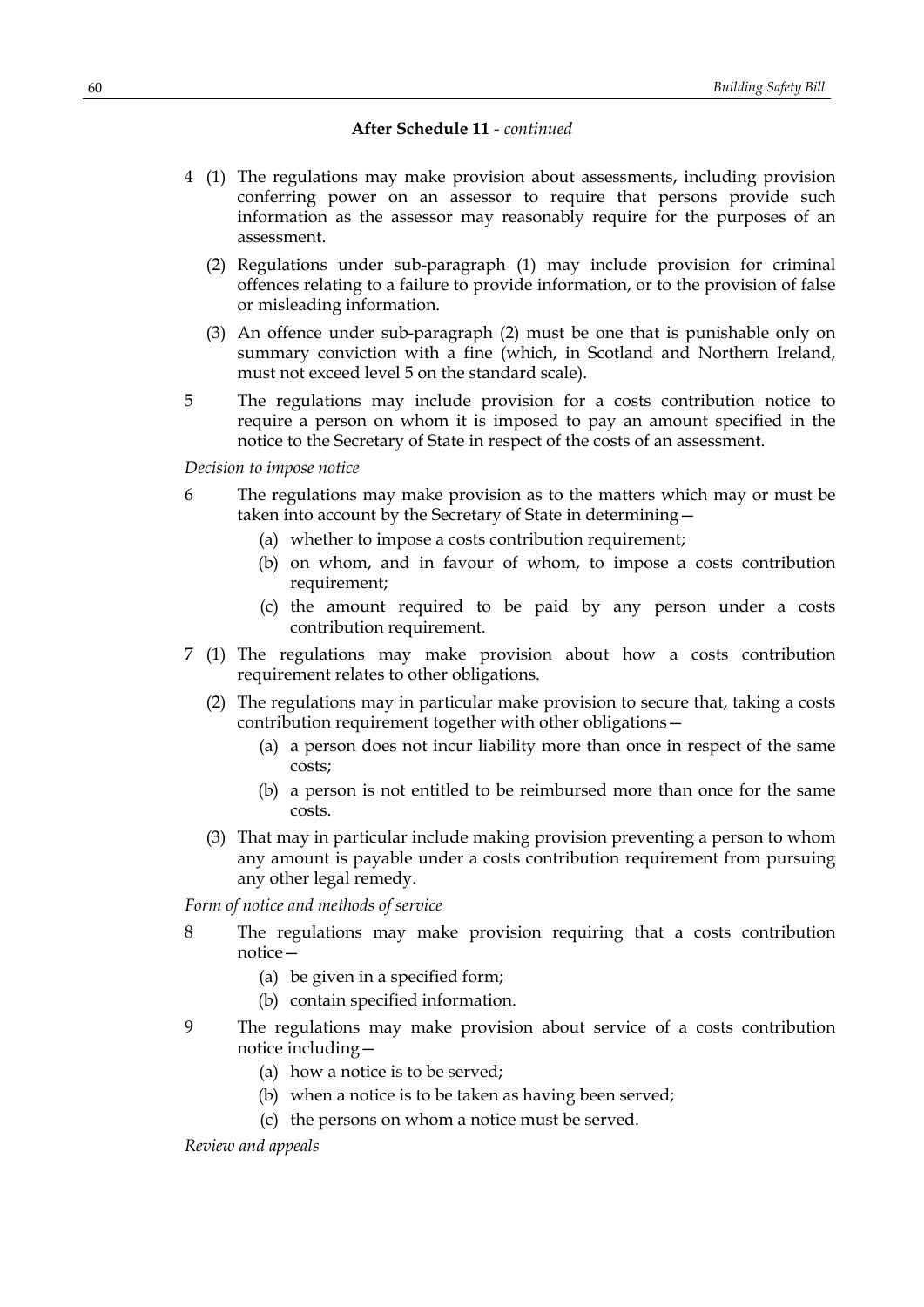- 10 The regulations may make provision for persons to apply to the Secretary of State for a review of a costs contribution notice.
- 11 The regulations may make provision for appeals against—
	- (a) a refusal by the Secretary of State to review a costs contribution notice;
	- (b) the outcome of that review.
- 12 Regulations under paragraph 10 or 11 may in particular include provision suspending a requirement to pay an amount due under a costs contribution notice pending the determination or withdrawal of a review or appeal.

*Enforcement*

13 The regulations may make provision for the enforcement of a costs contribution notice by a person to whom any amount is payable under the notice."

#### *Member's explanatory statement*

*This new Schedule sets out further provision which may be made by regulations made under the new Clause relating to cost contributions notices.*

# THE EARL OF LYTTON

**115** Insert the following new Schedule -

## "FIRE HAZARD REMEDIATION SCHEME

#### *Duty to establish the scheme*

- 1 (1) The Secretary of State must establish, or make arrangements for the establishment of, a Fire Hazard Remediation Scheme ("the FHRS").
	- (2) The purpose of the FHRS must be to ensure that residential blocks of flats with fire hazards are made safe—
		- (a) speedily, efficiently, effectively and proportionately,
		- (b) without recourse to lengthy and expensive legal proceedings,
		- (c) without cost to leaseholders or occupiers, and
		- (d) in accordance with the perpetrator pays principle.
	- (3) For the purposes of this Schedule "the perpetrator pays principle" is the principle that—
		- (a) so far as reasonably practicable, remediation costs for residential blocks of flats with fire hazards should be met by the persons responsible for the hazards, and
		- (b) where that is not reasonably practicable, costs should so far as reasonably practicable be met by the construction industry.

*Scope of the scheme*

- 2 (1) The FHRS must be framed so as to apply to residential blocks of flats which—
	- (a) were constructed, or subject to additional building work, on or after 1 June 1992, and
	- (b) present fire hazards as a result of defective construction or other building.
	- (2) For the purposes of sub-paragraph (1) "defective construction or other building" means construction or additional building work that—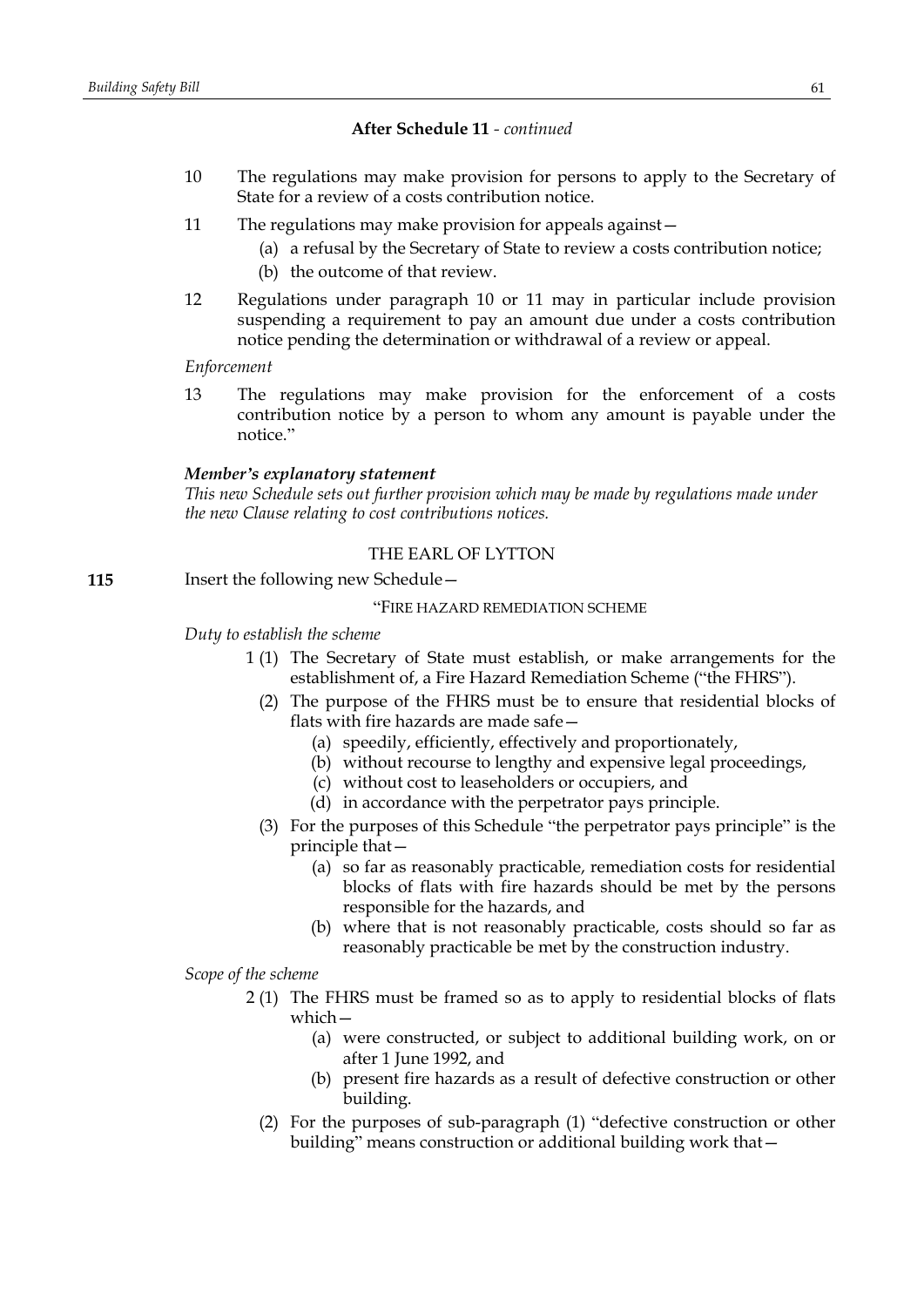- (a) contravened building regulations or other enactments in force at the time of the construction or other building work; or
- (b) satisfies any other criteria specified in the FHRS or in scheme supplementary regulations.

## *Operation of the scheme*

- 3 (1) The FHRS must provide for persons (including freeholders and leaseholders) to apply—
	- (a) for a block to be recognised as falling within the scope of the scheme;
	- (b) for a block falling within the scope of the scheme to be recognised as eligible for grants in respect of the cost of remediation works.
	- (2) The FHRS must provide—
		- (a) for the appointment of persons ("FHRS assessors") with appropriate expertise to determine, on behalf of the Secretary of State, applications under sub-paragraph (1)(a) and (b); and
		- (b) for FHRS assessors to be required to exercise operational independence in making determinations under the scheme.
	- (3) For the purposes of sub-paragraph (2) the FHRS may provide for appointments to be made by the Secretary of State or by one or more persons designated for that purpose by the Secretary of State under the scheme.
	- (4) The FHRS must provide that determinations of FHRS assessors are final (but nothing in this sub-paragraph prevents the exercise by the High Court of its judicial review jurisdiction).

## *Scheme supplementary regulations*

- 4 (1) The Secretary of State must make regulations ("scheme supplementary regulations") in respect of the FHRS.
	- (2) Scheme supplementary regulations, in particular—
		- (a) may make provision for determining what is to be, or not to be, treated as a residential block of flats for the purposes of the scheme;
		- (b) may make provision for determining the date on which buildings were constructed or subject to additional building work;
		- (c) may make provision for determining who is entitled to make an application under the scheme in respect of a block of flats;
		- (d) may specify criteria to be applied by FHRS assessors in determining whether a block presents fire hazards as a result of defective construction (and the criteria may, in particular, make provision wholly or partly by reference to building regulations or other enactments in force at the time of construction or by reference to specified classes of document);
		- (e) may make provision permitting or requiring FHRS assessors to conduct tests, and requiring owners and occupiers of buildings to cooperate with FHRS assessors in conducting tests;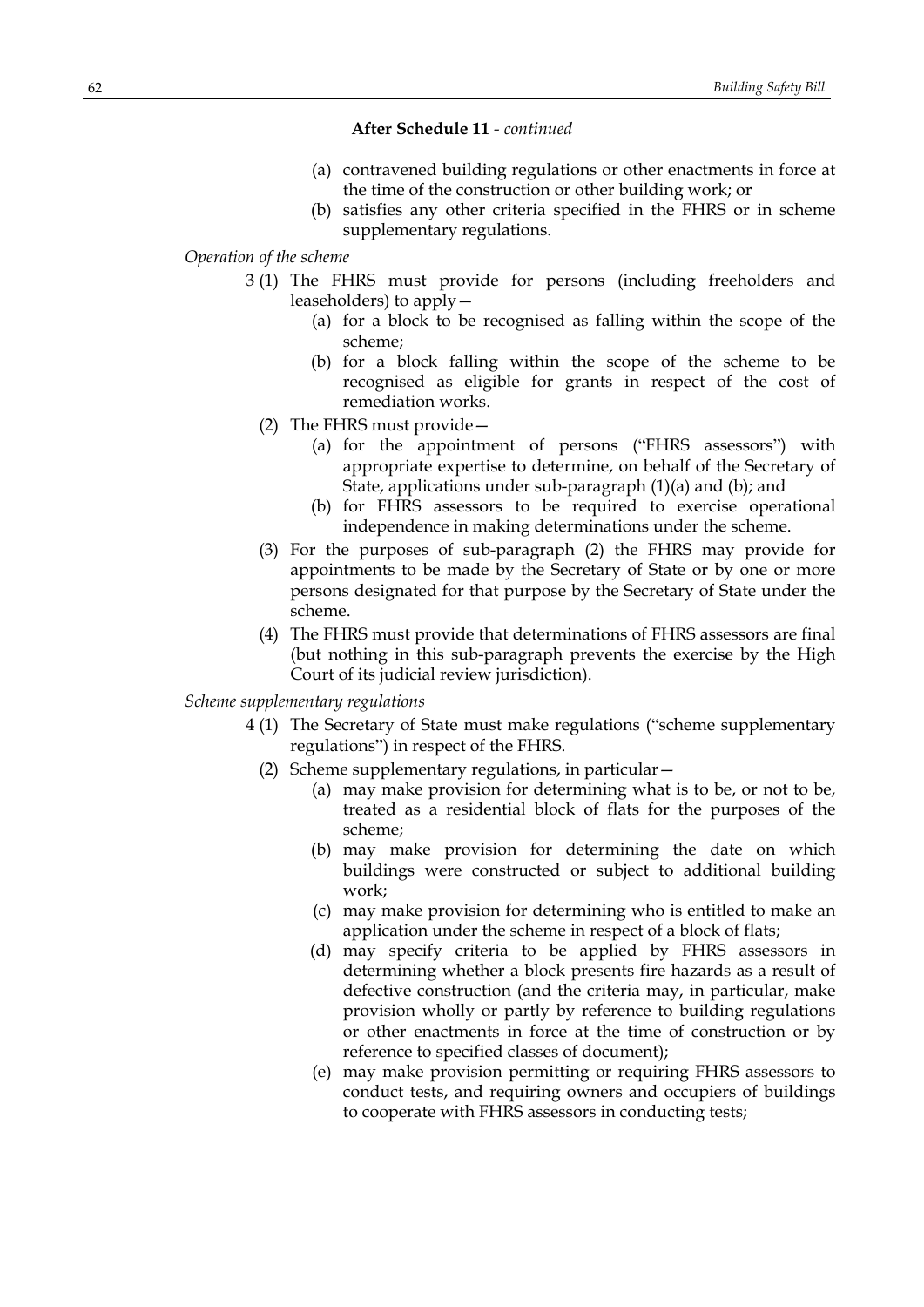- (f) may make provision permitting FHRS assessors to require local authorities or other specified classes of person to provide information or documents, and requiring persons to comply with any requirements imposed;
- (g) may make provision about the timing of applications and determinations;
- (h) may make provision about evidence to be adduced in support of an application;
- (i) may require or permit FHRS assessors to operate a rebuttable presumption of defective construction where specified classes of fact have been proved (for which purpose the regulations may make provision similar to, or applying with or without modification, any enactment);
- (j) may make provision about the making, processing and determination of applications under the scheme;
- (k) may make provision about the giving of notice to developers and others;
- (l) may make provision about the payment of awards;
- (m) may make provision about monitoring expenditure on remediation works;
- (n) may set a threshold for the estimated or quoted cost of remediation works below which an application for recognition cannot be made;
- (o) may make provision for determining, having regard in particular to the need for proportionality, the nature and extent of remediation costs which may be funded by the scheme (for which purpose "remediation costs" means any class of expenditure related to fire hazards, including, in particular, repair costs, the costs of interim mitigation or safety measures and reimbursement of or compensation for increases in insurance premiums);
- (p) may make provision for account to be taken of grants provided in respect of remediation works by any other scheme established by enactment or by a public authority;
- (q) may make provision for financial assistance provided by any other scheme established by enactment or by a public authority to be repaid out of grants under the remediation scheme;
- (r) may permit or require the amalgamation of multiple applications in respect of one block, or of applications on behalf of the residents of one or more blocks;
- (s) may permit or require representative applications on behalf of the residents of one or more blocks;
- (t) may make provision about the qualifications, appointment, remuneration and conduct of FHRS assessors, and the regulations may, in particular—
	- (i) provide for assessors to be remunerated from FHRS funds;
	- (ii) provide for indemnities in respect of decisions taken by assessors (for which purpose the regulations may apply an enactment (with or without modification)); and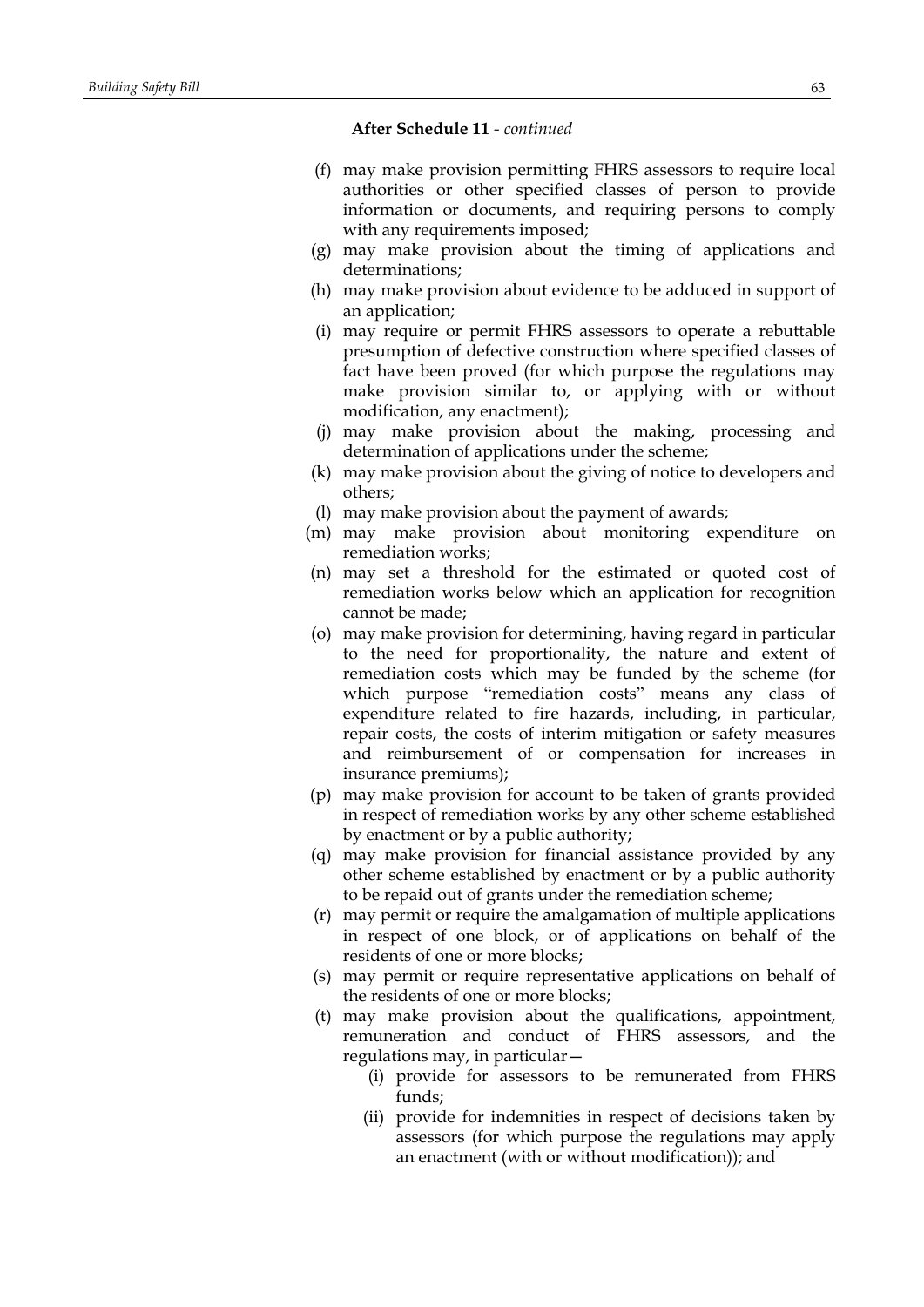(u) must include provision requiring the maintenance and publication of records of applications and determinations under the scheme.

## *Scheme funding regulations*

- 5 (1) The Secretary of State must make regulations about the funding of grants under the FHRS scheme ("scheme funding regulations").
	- (2) Scheme funding regulations must aim to apply the perpetrator pays principle so far as practicable.
	- (3) For that purpose, scheme funding regulations must aim to ensure that a grant awarded under the scheme is funded—
		- (a) so far as possible, by the developer of the building in respect of which the grant is awarded (or, where there is more than one developer, by the developers together, with the regulations imposing joint and several liability); and
		- (b) failing that (whether by reason of the dissolution of a development company, insolvency or otherwise), by money paid into a fund maintained through a levy on the construction industry in general, or specified parts of the construction industry.
	- (4) For the purposes of achieving the objective in sub-paragraph  $(3)(a)$  -
		- (a) the reference to the developer of a building includes a reference to any person who—
			- (i) undertakes or commissions the construction of a building,
			- (ii) undertakes or commissions building work on an existing building, or
			- (iii) arranges for the construction of a building and for the sale of units in it;
		- (b) scheme funding regulations must permit an FHRS assessor to provide for an award under the scheme to be paid by one or more persons specified by the assessor (and awards may, in particular, provide for joint and several liability);
		- (c) scheme funding regulations must confer a right to appeal to the First-tier Tribunal;
		- (d) scheme funding regulations may include provision permitting an FHRS to permit or require an award for payment by a specified person to be satisfied wholly or partly by a person connected to that person (within the meaning of the regulations, for which purpose the regulations may apply, with or without modification, section 1162 of the Companies Act 2006 (parent and subsidiary undertakings) and any enactment relating to joint ventures); and
		- (e) scheme funding regulations may include provision about enforcement of liability to satisfy awards, which may, in particular—
			- (i) provide for collection of awards as a statutory debt;
			- (ii) include provision for interest or penalties;
			- (iii) provide for liability to make payments pending appeal or review; and
			- (iv) create criminal offences in connection with evasion.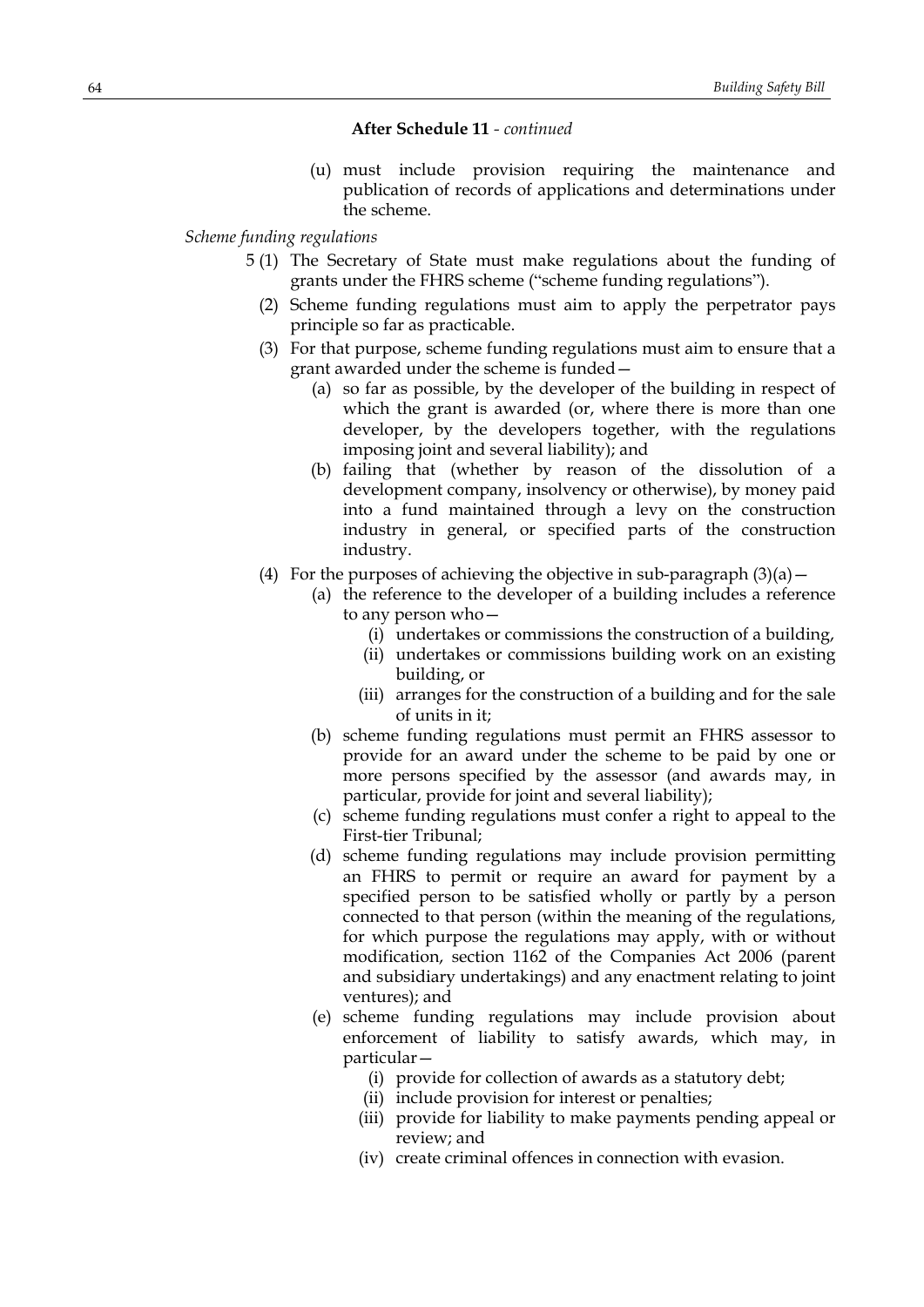- (5) For the purposes of achieving the objective in sub-paragraph (3)(b), scheme funding regulations—
	- (a) must establish one or more levies to be paid by specified businesses or classes of business;
	- (b) must make provision for determining liability to pay the levy;
	- (c) may confer functions on FHRS assessors or other specified persons (which may include the Secretary of State) in respect of determination of liability to pay the levy;
	- (d) must confer on a person determined to be liable to pay the levy the right to appeal to the First-tier Tribunal;
	- (e) may provide for different amounts of levy to be paid by different classes of person;
	- (f) may provide for the levy to be paid by way of once-off payments, periodic payments or both;
	- (g) may include provision about enforcement of liability to pay the levy (which may, in particular, provide for collection of the levy as a statutory debt, include provision for interest or penalties and create criminal offences in connection with evasion);
	- (h) must include provision about the administration of the levy by the Secretary of State, including provision as to the maintenance and publication of estimates, accounts and other records; and
	- (i) may include supplemental provision about the levy.
- (6) In making regulations under sub-paragraph (5), and in particular in assessing the proportionality and other fairness of any levy imposed by regulations under sub-paragraph (5), the Secretary of State must—
	- (a) have regard to any other levy or similar imposition that appears to have a similar purpose as a levy under the scheme funding regulations, and
	- (b) must consult persons appearing to him to represent the interests of persons affected by other relevant levies and impositions.
- (7) Scheme funding regulations may include provision about—
	- (a) application of awards, levies and grants, including provision for holding (or return) of surplus funds;
	- (b) the nature and extent of obligations imposed by awards (which may, in particular, provide for payments in money or services or money's worth);
	- (c) processes and procedures to be applied in determining applications for grants and questions of liability to awards (which may, in particular, include provision for determination wholly, partly, absolutely or contingently by arbitration, mediation or any other kind of process or procedure the Secretary of State thinks appropriate);
	- (d) terms and conditions of awards, levies and grants; and
	- (e) appraisals, appeals and enforcement.

*Apportionment*

6 (1) Scheme funding regulations may make provision about apportionment of liability for defective construction.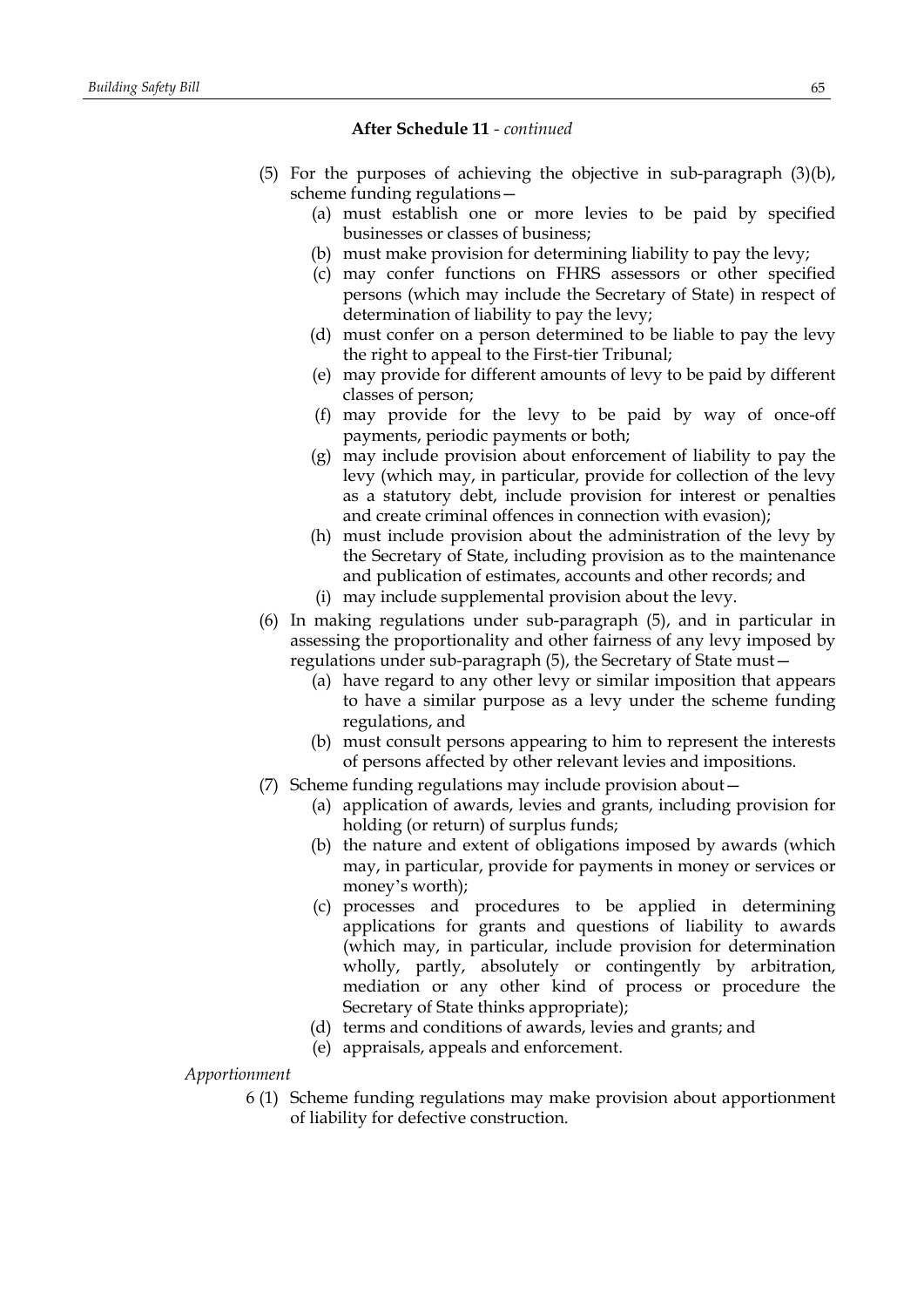- (2) In particular, scheme funding regulations may provide that where a person is required to pay an award under the FHRS scheme, that person may bring proceedings to recover a contribution from one or more persons who share responsibility for the defects in respect of which the award is made.
- (3) Provision made by virtue of this paragraph may—
	- (a) confer jurisdiction on the First-tier Tribunal or on any other specified court or tribunal;
	- (b) apply (with or without modifications) any enactment about third-party liability.

### *Interim payments*

- 7 (1) The Secretary of State may make interim grants to persons whom the Secretary of State believes are likely to be entitled to benefit from the remediation scheme.
	- (2) Interim grants may be made on such terms and conditions (including as to repayment) as the Secretary of State may specify.
	- (3) Scheme supplementary regulations—
		- (a) may include provision for account to be taken of interim grants under this sub-paragraph; and
		- (b) may include other provision about interim grants under this paragraph (including provision about applications for grants, eligibility for grants and determination of applications for grants).

#### *Interpretation*

8 For the purposes of this Schedule—

"construction" includes any kind of building work (whether part of the original construction of a building or not) including works of improvement, repair and extension;

"class" includes description;

- "FHRS funding regulations" has the meaning given by paragraph 5;
- "FHRS scheme" has the meaning given by paragraph 1;

"FHRS assessor" has the meaning given by paragraph 2;

"grant" includes loans and any other form of financial assistance (for which purpose a reference to payment includes a reference to the provision of assistance);

"perpetrator pays principle" has the meaning given by paragraph 1;

"remediation costs" has the meaning given by paragraph 4; and

"scheme supplementary regulations" has the meaning given by paragraph 4.

## *Consultation*

- 9 Before making the scheme, the scheme supplementary regulations and the scheme funding regulations, the Secretary of State must consult—
	- (a) persons appearing to represent the interests of leaseholders or occupiers of blocks of flats with fire hazards;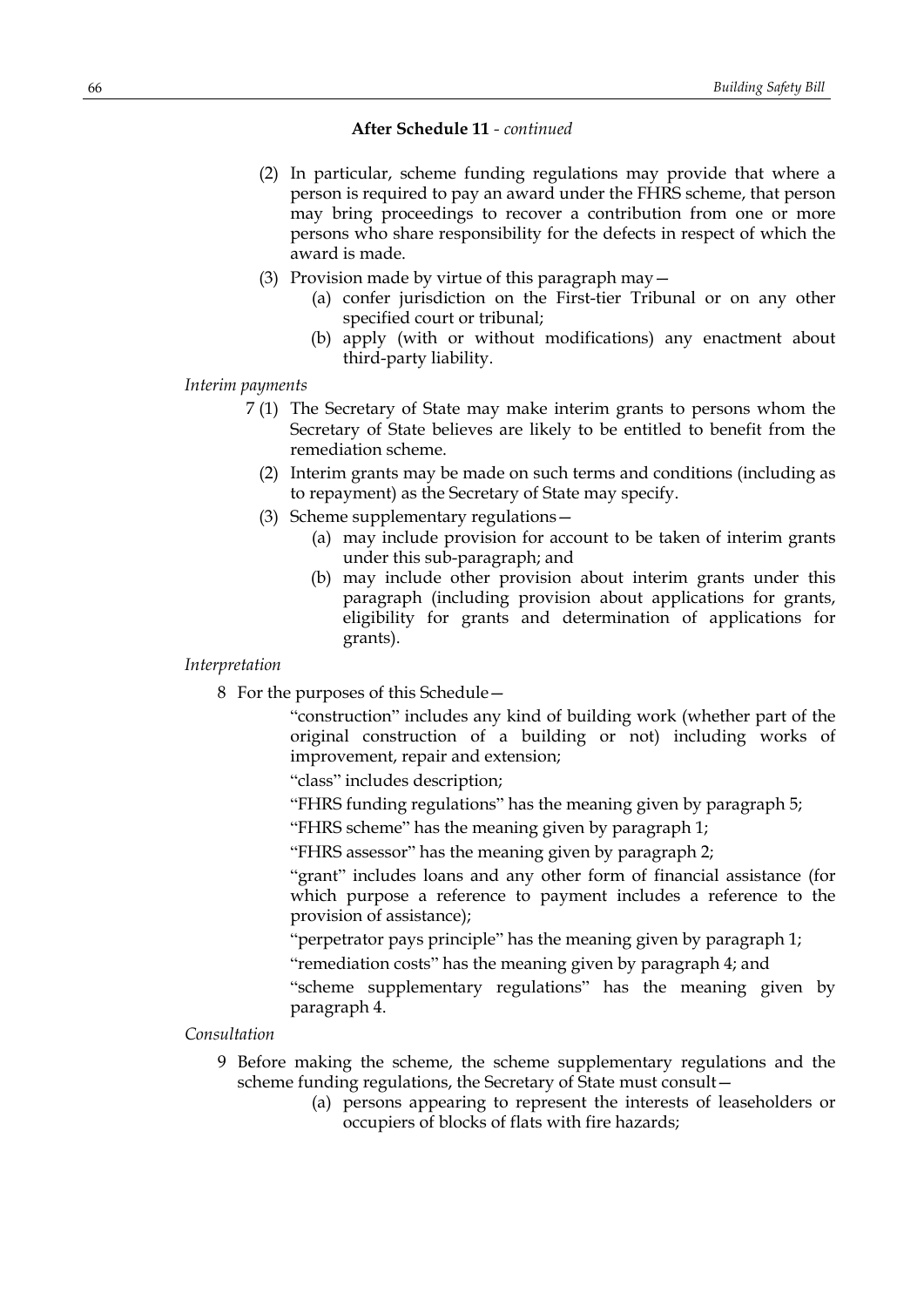- (b) persons appearing to represent the interests of the construction industry and related industries; and
- (c) such other persons as the Secretary of State thinks appropriate.

*Regulations*

10 (1) Scheme supplementary regulations and scheme funding regulations—

- (a) shall be made by statutory instrument;
- (b) may make provision that applies generally or only for specified purposes;
- (c) may make different provision for different purposes;
- (d) may confer functions (including discretionary functions) on specified persons or classes of person, and may provide for the Secretary of State to appoint persons to exercise functions under the regulations or the remediation scheme (whether or not on behalf of the Secretary of State); and
- (e) may include supplemental, consequential or transitional provision.
- (2) Scheme funding regulations may not be made unless a draft has been laid before, and approved by resolution of, each House of Parliament.
- (3) Scheme supplementary regulations are subject to annulment in pursuance of a resolution of either House of Parliament."

### *Member's explanatory statement*

*This new Schedule would implement a "polluter pays" principle (here described as "perpetrator pays") to ensure that buildings with fire risks due to defective construction are put right without cost to leaseholders.*

## **After Clause 129**

#### LORD STUNELL BARONESS PINNOCK

**116** Insert the following new Clause -

#### **"Public register of fire risk assessors**

- (1) The Secretary of State must, by regulations, make provision for a register of individuals who are qualified to make fire risk assessments under article 9 of the Regulatory Reform (Fire Safety) Order 2005 (S.I. 2005/1541) (risk assessment).
- (2) Those regulations must provide that only persons on the register may make such assessments.
- (3) Those regulations must provide that the register is—
	- (a) publicly available, and
	- (b) kept up-to-date.
- (4) Regulations under this section are—
	- (a) to be made by statutory instrument; and
	- (b) subject to annulment in pursuance of a resolution of either House of Parliament."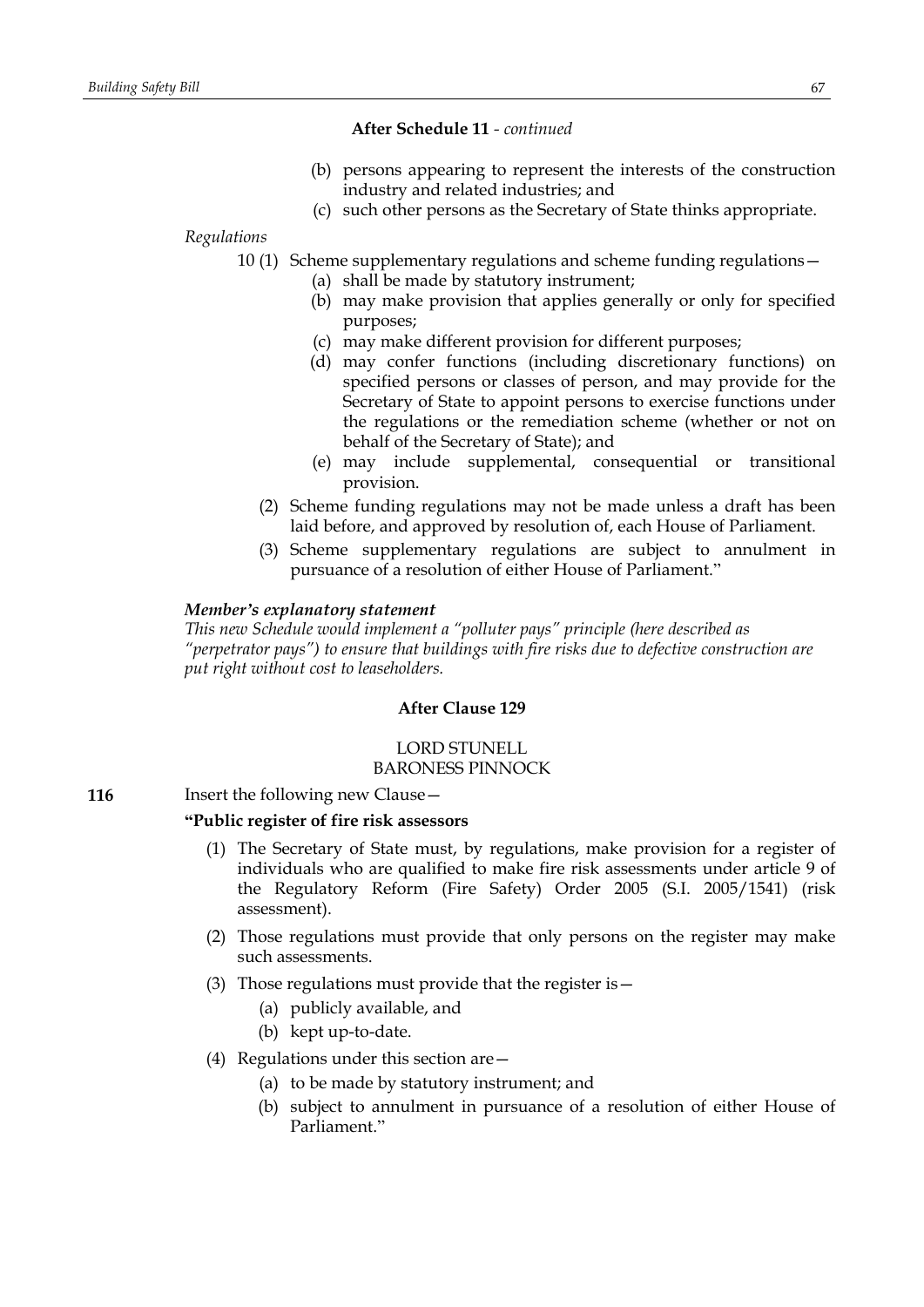### *Member's explanatory statement*

*This new Clause would enable building owners and accountable persons to verify the competencies of fire assessors before appointing them to conduct fire safety assessments required by this Bill, and would enable government and industry to assess the numbers of assessors to be trained.*

## BARONESS FINLAY OF LLANDAFF LORD HUNT OF KINGS HEATH

**117** Insert the following new Clause -

# **"Carbon monoxide detectors and alarms**

- (1) Where necessary (whether due to the features of the premises, the activity carried on there, any hazard present or any other relevant circumstances) in order to safeguard the safety of relevant persons, the responsible person in relation to any premises must ensure that the premises are, to the extent that it is appropriate, equipped with carbon monoxide detectors and alarms.
- (2) "Relevant persons" means—
	- (a) any person (including the employer) who is or may be lawfully on the premises; and
	- (b) any person in the immediate vicinity of the premises who is at risk from a fire on the premises.
- (3) "Responsible person" means—
	- (a) in relation to a workplace, the employer, if the workplace is to any extent under their control;
	- (b) in relation to any premises not falling within paragraph  $(a)$  -
		- (i) the person who has control of the premises (as occupier or otherwise) in connection with the carrying on by them of a trade, business or other undertaking (for profit or not); or
		- (ii) the owner, where the person in control of the premises does not have control in connection with the carrying on by that person of a trade, business or other undertaking."

#### *Member's explanatory statement*

*This would place a duty on the responsible person to ensure that CO detectors and alarms are provided where appropriate.*

## THE EARL OF LYTTON LORD BLENCATHRA

**118** Insert the following new Clause -

## **"Fire hazard remediation: perpetrator pays principle**

- (1) The Secretary of State must make arrangements as soon as reasonably practicable to ensure that residential blocks of flats with fire hazards are made safe—
	- (a) speedily, efficiently, effectively and proportionately,
	- (b) without recourse to lengthy and expensive legal proceedings,
	- (c) without cost to leaseholders or occupiers,
	- (d) in accordance with enforcement and implementation mechanisms that prevent delay and avoidance of responsibility, and
	- (e) in accordance with the perpetrator pays principle.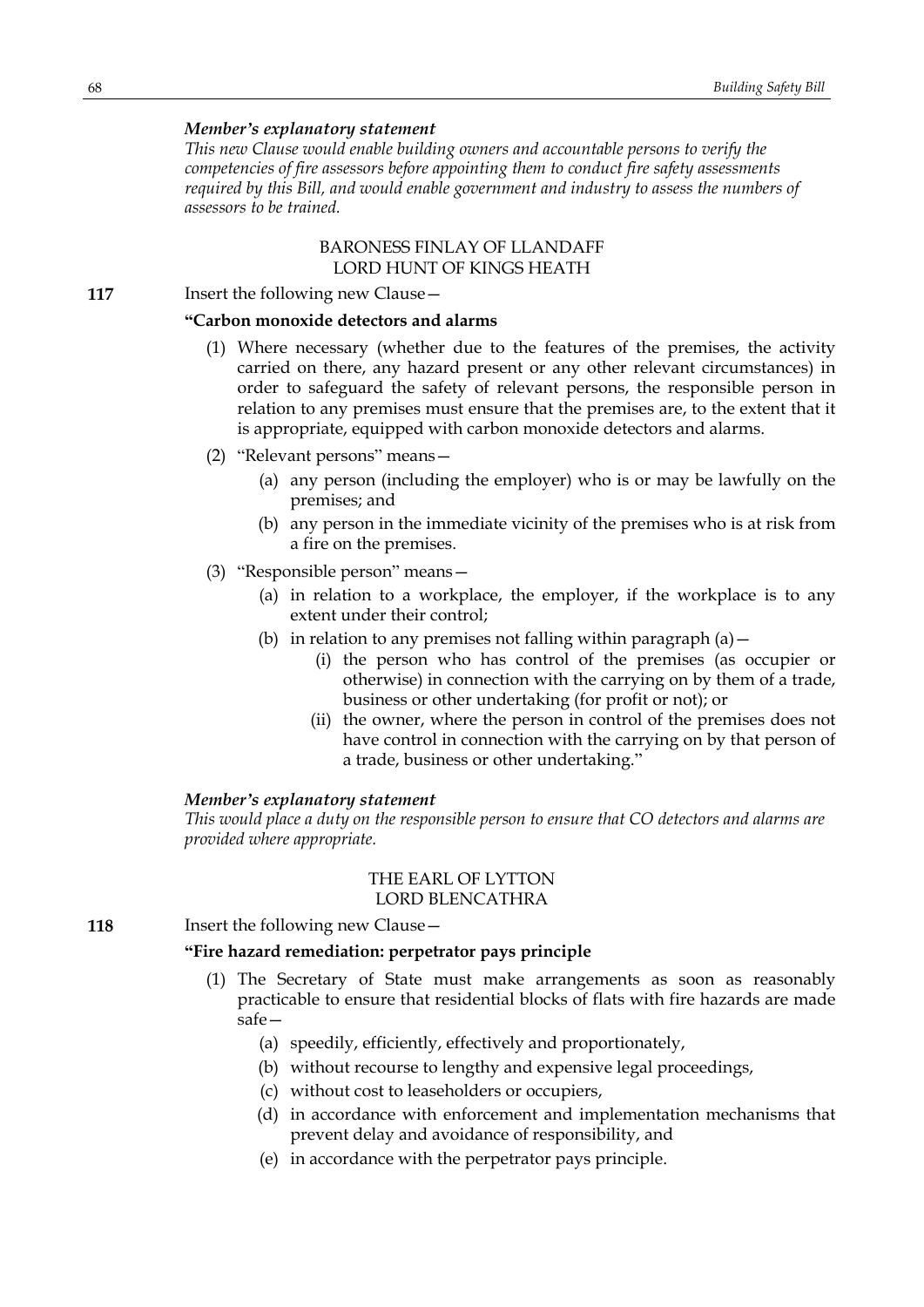- (2) In sub-paragraph (1) "the perpetrator pays principle" is the principle that—
	- (a) so far as reasonably practicable, remediation costs for residential blocks of flats with fire hazards should be met by the persons responsible for the hazards; and
	- (b) where that is not reasonably practicable, costs should so far as reasonably practicable be met by the construction industry.
- (3) In subsection (1) the reference to residential blocks of flats with fire hazards is a reference to residential blocks of flats which—
	- (a) were constructed, or subject to additional building work, at any time on or after 1 June 1992; and
	- (b) present fire hazards as a result of construction or additional building work that contravened building regulations or other enactments in force at the time of the construction or other building work.
- (4) Arrangements for the purposes of subsection  $(1)$  -
	- (a) may consist of or include making regulations under section 142(5) to bring into force one or more provisions of this Act; and
	- (b) may consist of any other arrangements that the Secretary of State considers sufficient for achieving the objectives in subsection (1)."

### *Member's explanatory statement*

*This new Clause would implement a "polluter pays" principle (here described as "perpetrator pays") to ensure that buildings with fire risks due to defective construction are put right without cost to leaseholders.*

# THE EARL OF LYTTON

**119** Insert the following new Clause -

#### "**Fire Hazard Remediation Scheme**

Schedule (*Fire Hazard Remediation Scheme*) makes provision for the introduction of a fire hazard remediation scheme."

#### *Member's explanatory statement*

*This new Clause introduces Schedule (Fire Hazard Remediation Scheme).*

## LORD STUNELL BARONESS PINNOCK

**119A**★ Insert the following new Clause —

## **"Training and qualifications of fire risk assessors**

- (1) The Secretary of State must, by regulations, make provision for standard qualifications and compulsory and regular training for fire risk assessors.
- (2) Regulations under this section are—
	- (a) to be made by statutory instrument; and
	- (b) subject to annulment in pursuance of a resolution of either House of Parliament."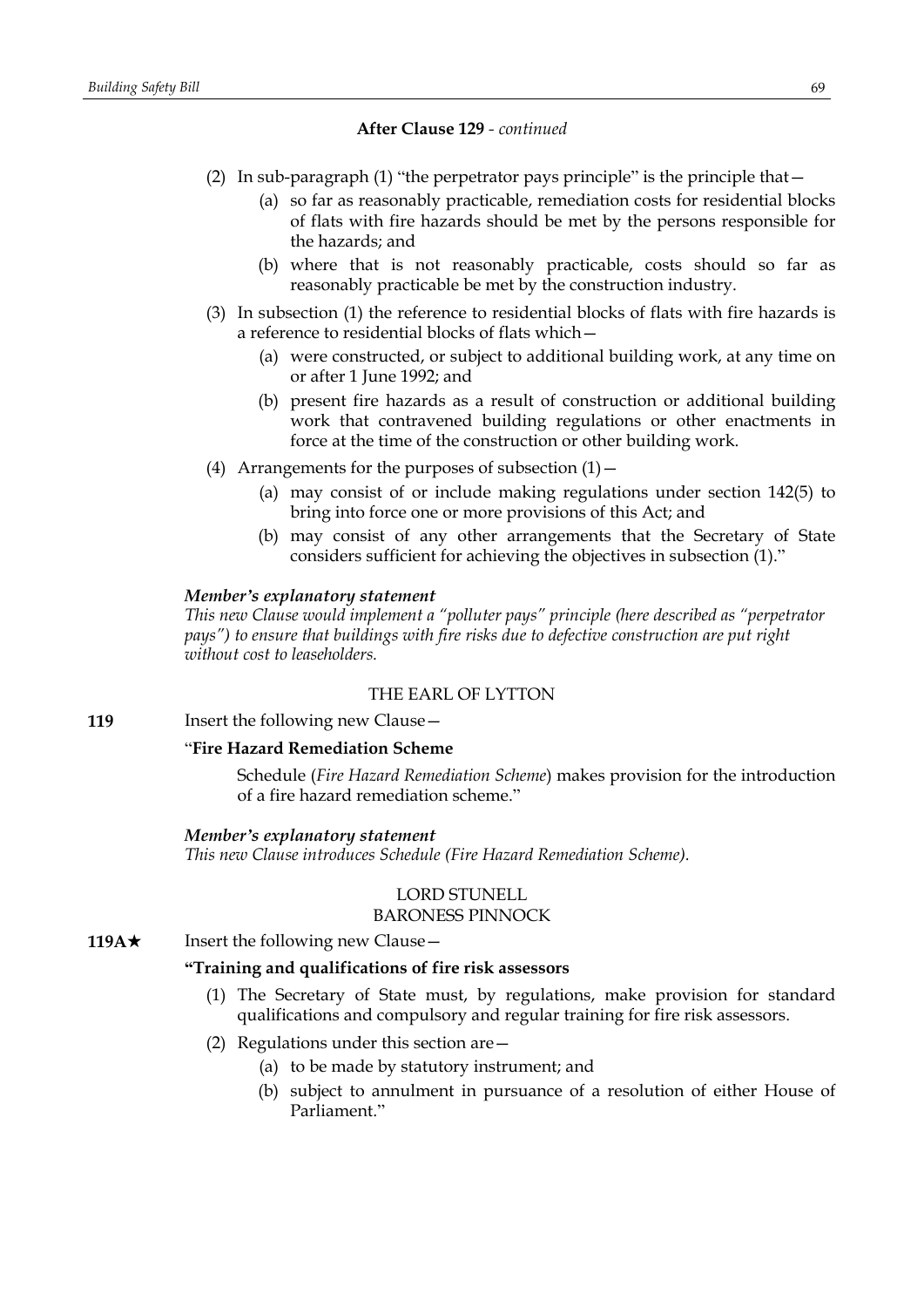#### *Member's explanatory statement*

*This amendment makes provision for standard qualifications and compulsory and regular training for fire risk assessors.*

#### **After Clause 133**

# BARONESS JOLLY BARONESS FINLAY OF LLANDAFF LORD JORDAN BARONESS YOUNG OF OLD SCONE

#### **120** Insert the following new Clause—

#### **"Consultation on staircase regulations**

The Secretary of State must, within 6 months of the day on which this Act is passed, consult on regulations requiring staircases in all new build properties to comply with British Standard 5395-1."

# LORD FOSTER OF BATH LORD STUNELL LORD KENNEDY OF SOUTHWARK

**121** Insert the following new Clause—

### **"Existing homes: standards**

- (1) This section applies to domestic properties that have been used as such since before this Act is passed.
- (2) The Secretary of State must ensure that—
	- (a) all domestic properties achieve a minimum standard by 2035, and
	- (b) those domestic premises that, because of their standard, present a serious risk to the health, wellbeing or safety of people living in them, that the occupant is unable to rectify for financial or other reasons, achieve a minimum standard by 2030,

where practical, cost-effective and affordable.

- (3) In this section a "minimum standard" is the achievement by the property of  $-$ 
	- (a) Level C on an Energy Performance Certificate issued under section 43 of the Energy Act 2011 (domestic energy efficiency regulations) or any amendment to that section made by the Secretary of State by regulations; or
	- (b) an equivalent level on any new method of measuring the energy efficiency of properties that may be adopted by the Secretary of State by regulations.
- (4) The duty in subsection (2) does not apply to a domestic property where the following exemptions apply—
	- (a) an occupant or anyone else whose permission is needed for works to be carried out has explicitly refused such permission; or
	- (b) it is not technically feasible to fulfil the duty; or
	- (c) the cost of carrying out works to fulfil the duty would exceed £20,000.
- (5) The Secretary of State may by regulations add to or change the exemptions referred to in subsection (4).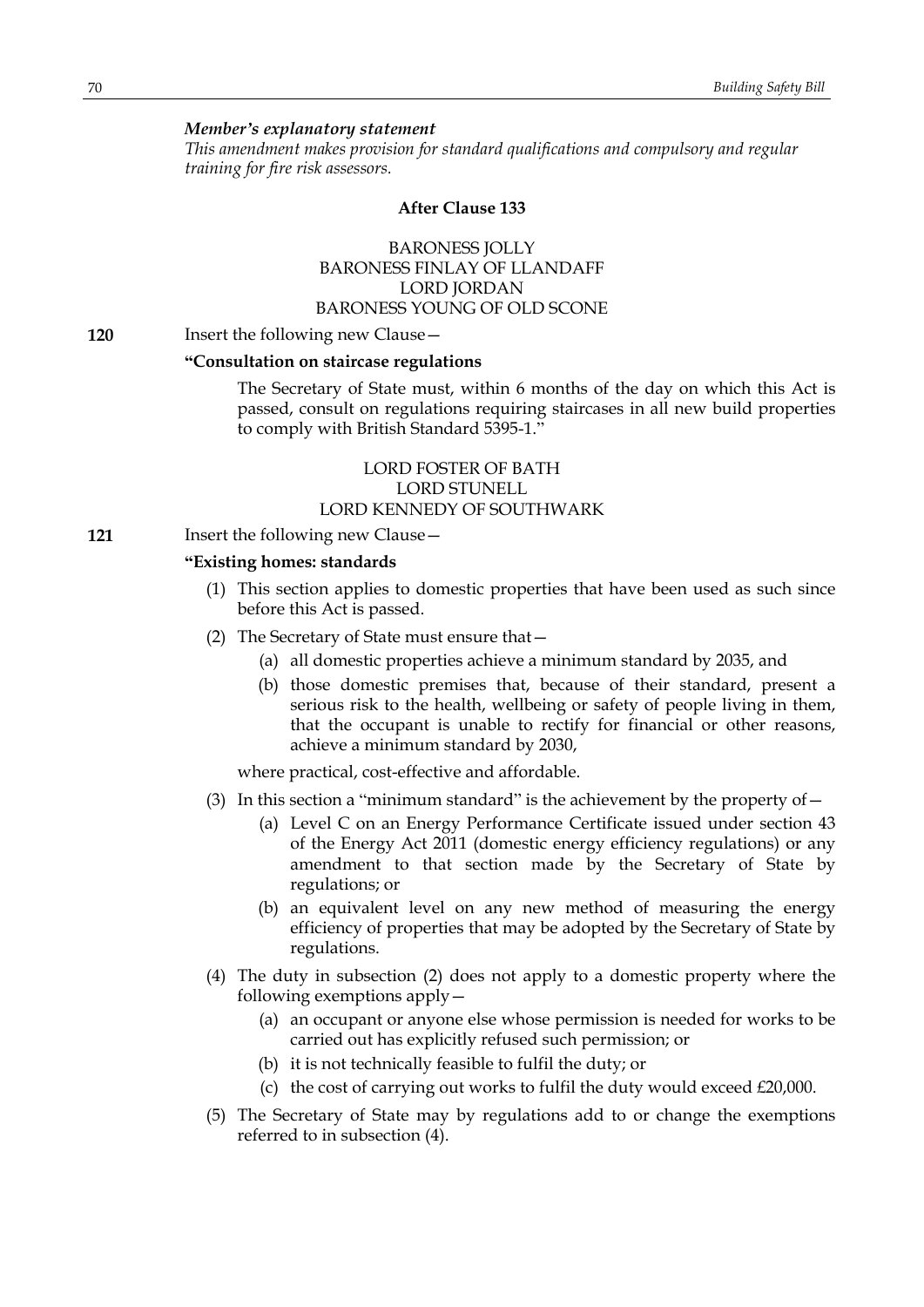- (6) The Secretary of State may by regulations define the terms "practical", "costeffective" and "affordable".
- (7) In this section "wellbeing" includes the ability of an occupant to keep warm at reasonable cost."

### *Member's explanatory statement*

*This Clause requires that existing homes achieve a minimum standard in order to protect the safety, health and wellbeing of occupants.*

# LORD FOSTER OF BATH BARONESS BRINTON LORD KENNEDY OF SOUTHWARK LORD WHITTY

**122** Insert the following new Clause—

# **"Electrical safety: leasehold dwellings in high rise residential buildings**

- (1) From a date to be specified by the Secretary of State, all residential leasehold dwellings in high rise residential buildings must have a valid Electrical Installation Condition Report (EICR) for that dwelling.
- (2) Within 12 months of the passing of this Act, the Secretary of State must make regulations specifying—
	- (a) the date referred to in subsection  $(1)$ ;
	- (b) who must pay for the EICR; and
	- (c) any other relevant matters that in the opinion of the Secretary of State are necessary to ensure the safety of such buildings.
- (3) In this section a "valid Electrical Installation Condition Report" is one which—
	- (a) is dated within the previous five years;
	- (b) covers the whole fixed electrical installation of the dwelling;
	- (c) has a satisfactory outcome;
	- (d) was completed by a qualified and competent person; and
	- (e) is based on the model forms in BS 7671 or equivalent."

## *Member's explanatory statement*

*This new Clause requires leaseholders to ensure the safety of electrical installations in high rise buildings and will reduce risk of spread of fires between flats.*

**123** Insert the following new Clause—

# **"Electrical safety: leasehold dwellings in mixed tenure high rise residential buildings**

- (1) From a date to be specified by the Secretary of State, all residential leasehold dwellings in mixed tenure high rise residential buildings must have a valid Electrical Installation Condition Report (EICR) for that dwelling.
- (2) Within 12 months of the passing of this Act, the Secretary of State must make regulations specifying—
	- (a) the date referred to in subsection (1);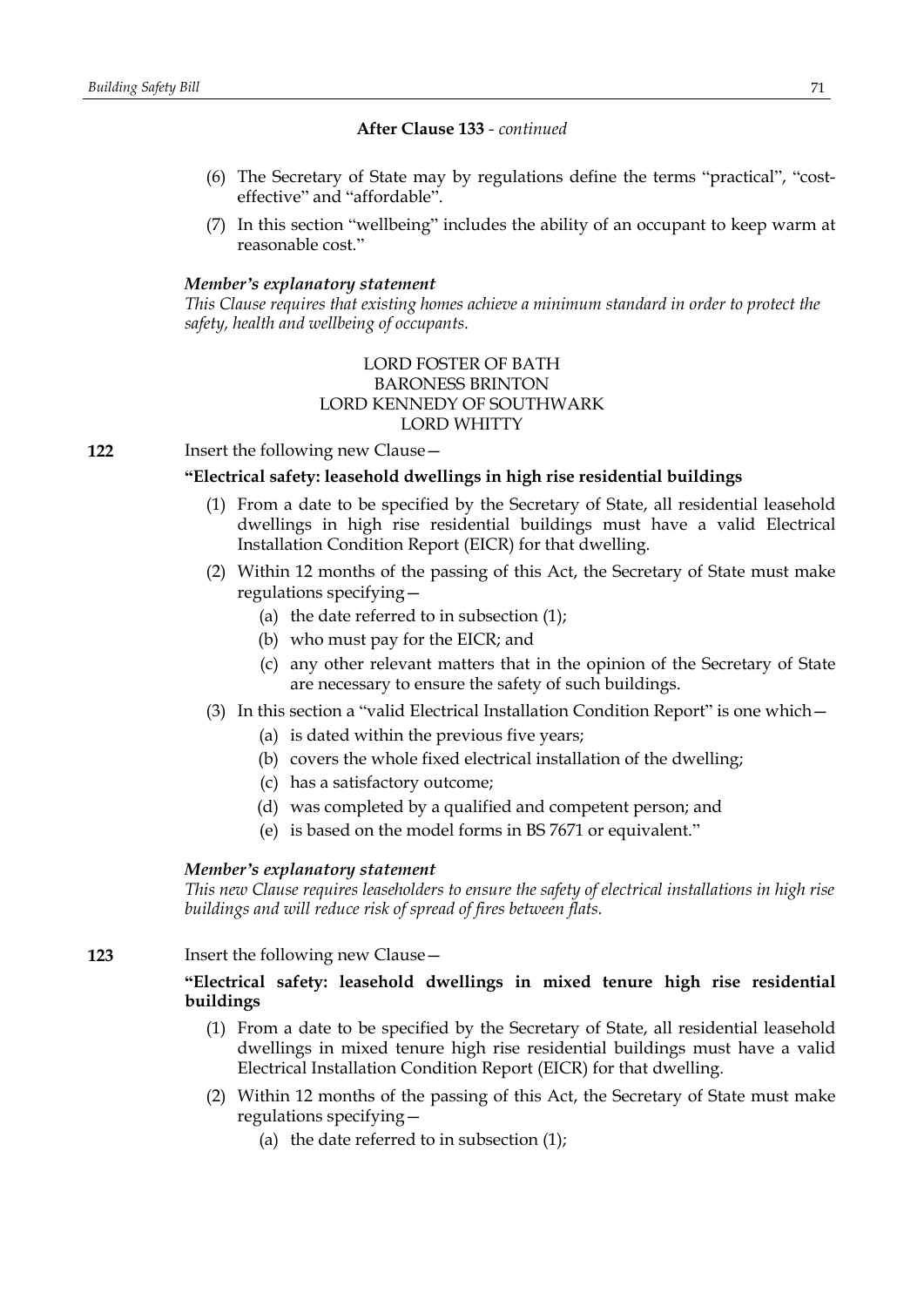- (b) who must pay for the EICR; and
- (c) any other relevant matters that in the opinion of the Secretary of State are necessary to ensure the safety of such buildings.
- (3) In this section the following terms have the following meanings—

"mixed tenure" means a high rise residential building in which there are, in addition to leaseholders, also social housing or private rented tenancies;

a "valid Electrical Installation Condition Report" is one which—

- (a) is dated within the previous five years;
- (b) covers the whole fixed electrical installation of the dwelling;
- (c) has a satisfactory outcome;
- (d) was completed by a qualified and competent person; and
- (e) is based on the model forms in BS 7671 or equivalent."

#### *Member's explanatory statement*

*This new Clause requires leaseholders in mixed tenure high rise residential buildings to ensure the safety of their electrical installations to reduce the risk of the spread of fires between flats.*

# **124** Insert the following new Clause—

## **"Duty of social landlords to undertake electrical safety inspections**

- (1) A social landlord of a residential dwelling in a high-rise building must—
	- (a) hold a valid Electrical Installation Condition Report (EICR) for that dwelling;
	- (b) provide to the tenant of the dwelling, including any new tenant— (i) a copy of that EICR, and
		- (ii) a document explaining the provisions of this Act;
	- (c) handle any valid complaint about the safety of the electrical installations of the dwelling in accordance with subsection (5).
- (2) A person who fails to comply with a duty under subsection (1) commits an offence.
- (3) A person guilty of an offence under this section is liable on summary conviction to a fine.
- (4) A complaint is valid if  $-$ 
	- (a) it relates to the safety of the electrical installations of the dwelling;
	- (b) it is made in writing by, or on behalf of, the tenant of the dwelling; and
	- (c) it is not frivolous or vexatious.
- (5) The landlord must investigate any valid complaint within 28 days of receiving that complaint.
- (6) If such an investigation shows that the electrical installations are unsafe, the landlord must rectify the situation using a qualified and competent person within 28 days of the completion of the investigation.
- (7) If the landlord believes that a complaint is not valid, they must write to the tenant within 28 days of receiving that complaint explaining why they do not think it is valid.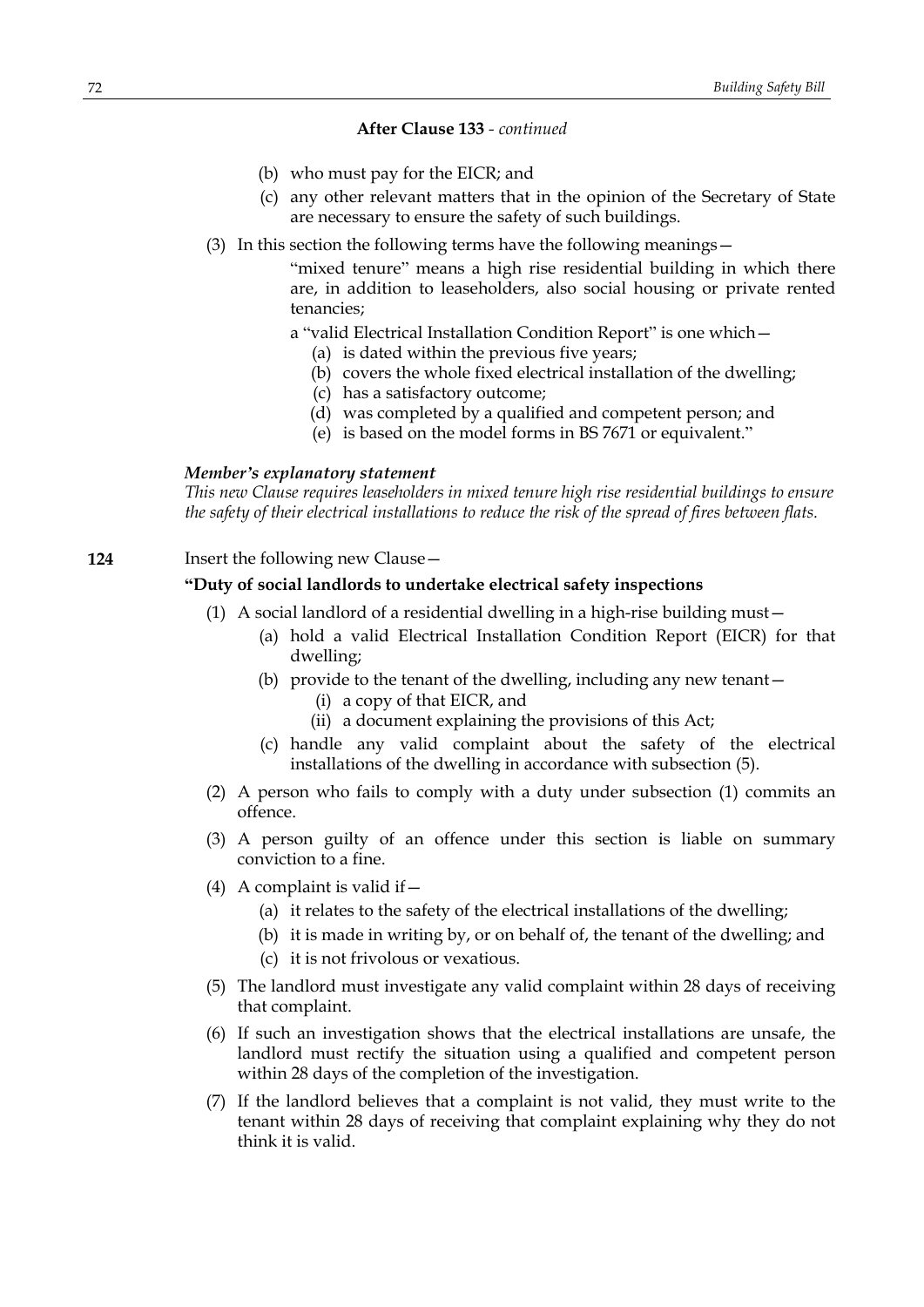### (8) In this section—

- a "valid Electrical Installation Condition Report" is one which—
	- (a) is dated within the previous five years;
	- (b) covers the whole fixed electrical installation of the dwelling;
	- (c) has a satisfactory outcome;
	- (d) was completed by a qualified and competent person; and
	- (e) is based on the model forms in BS 7671 or equivalent;

"social landlord" has the same meaning as in section 219 of the Housing Act 1996."

#### *Member's explanatory statement*

*This new Clause requires social landlords to ensure the safety of electrical installations in high rise buildings in order to reduce risk of the spread of fires between flats.*

### BARONESS HAYMAN OF ULLOCK

**125** Insert the following new Clause—

# **"Fire safety defects and defective dwellings**

- (1) The Housing Act 1985 is amended as follows.
- (2) In section  $528(1)(a)$ , for "their design or construction, and" substitute
	- "(i) their design or construction,
	- (ii) their external walls or any attachment to the external walls, whether as a result of the design or construction of the external walls or the attachment in question, or
	- (iii) anything which in the opinion of the Secretary of State poses a building safety risk or a risk to the ability of anyone to evacuate the building, whether or not the building is a higher-risk building, and".
- (3) In section 528(1)(b), at the end insert ", or in the opinion of the Secretary of State is materially difficult to mortgage, insure or sell compared to nondefective dwellings."
- (4) In section 528, after subsection (4) insert—
	- "(4A) A designation may identify any part of a building or class of buildings, any design feature, any material used in the construction of that building, any error in workmanship or installation or anything missing from that building, whether or not it should have been included when the building was constructed.
		- (4B) A designation may be made if the defect requires the employment of any person, whether on a permanent or temporary basis, specifically to assist with the evacuation of that building or part of that building."
- (5) In section 528, after subsection (6) insert—
	- "(7) In this section—

"building safety risk" has the same meaning as in section 59 of the Building Safety Act 2022;

"external wall" has the same meaning as in Article 6 of the Regulatory Reform (Fire Safety) Order 2005 (S.I. 2005/1541);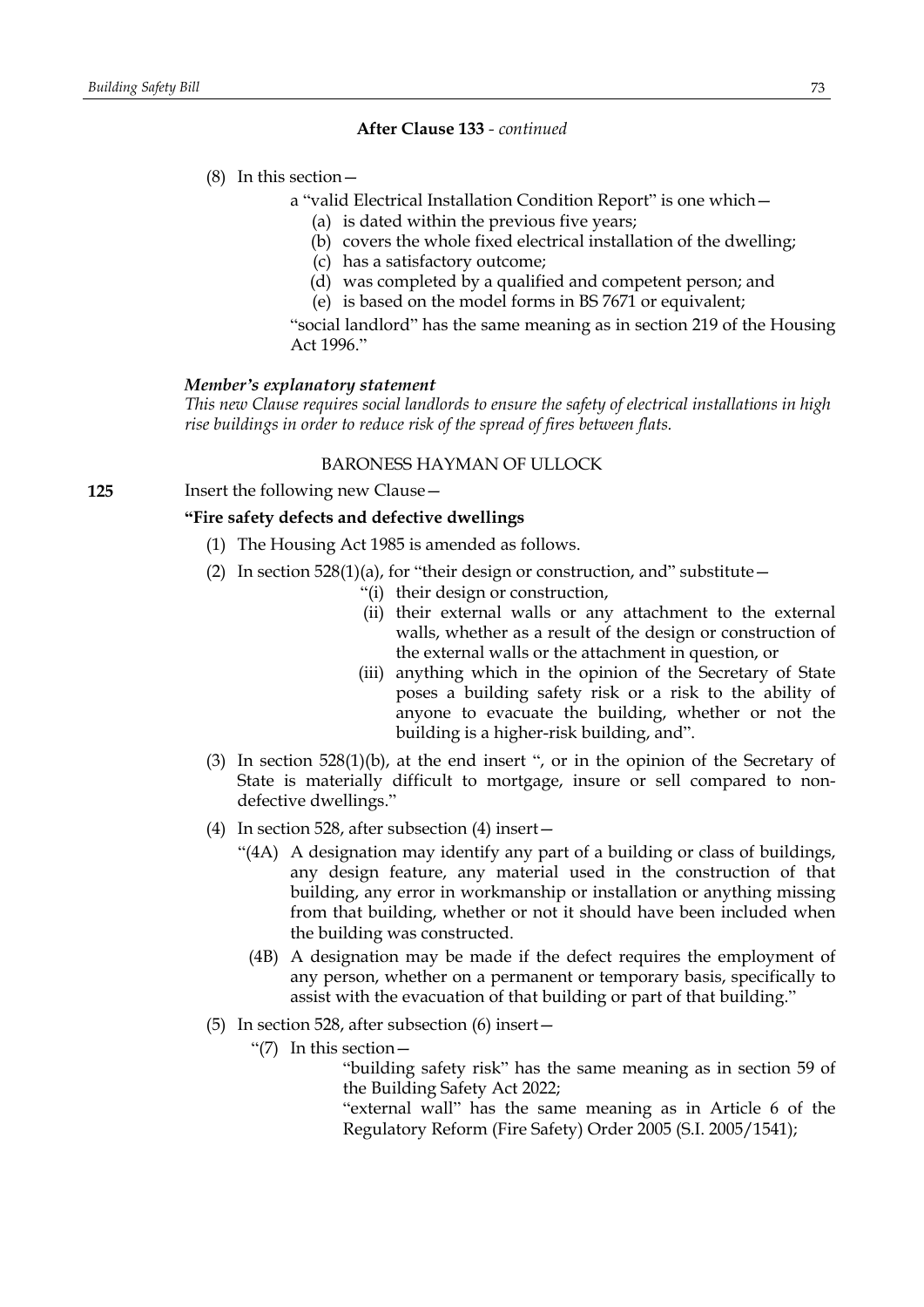"higher-risk building" has the same meaning as in section 62 of the Building Safety Act 2022."

- (6) In section 559(1)(a), for "their design or construction, and" substitute  $-$ 
	- "(i) their design or construction,
	- (ii) buildings in the proposed class are defective as a result of their external walls or any attachment to the external walls, whether as a result of the design or construction of the external walls or the attachment in question, or
	- (iii) buildings in the proposed class are defective as a result of anything which in the opinion of the local housing authority poses a building safety risk or a risk to the ability of anyone to evacuate the building, whether or not the building is a higher-risk building, and".
- (7) In section 559(1)(b), at end insert "or in the opinion of the local housing authority materially difficult to mortgage, insure or sell compared to nondefective dwellings."
- (8) In section 559, after subsection (4) insert—
	- "(4A) A designation may identify any part of a building or class of buildings, any design feature, any material used in the construction of that building, any error in workmanship or installation or anything missing from that building, whether or not it should have been included when the building was constructed.
		- (4B) A designation may be made if the defect requires the employment of any person, whether on a permanent or temporary basis, specifically to assist with the evacuation of that building or part of that building."
- (9) In section 559, after subsection (6) insert—
	- "(7) In this section—

"building safety risk" has the same meaning as in section 59 of the Building Safety Act 2022;

"external wall" has the same meaning as in Article 6 of the Regulatory Reform (Fire Safety) Order 2005 (S.I. 2005/1541);

"higher-risk building" has the same meaning as in section 62 of the Building Safety Act 2022."

(10) This section comes into force on the day this Act is passed."

### **126** Insert the following new Clause—

### **"Fitness for human habitation**

- (1) The Secretary of State must, before the end of the period of 12 months beginning with the day this Act is passed, make a statement to Parliament which includes an assessment of the effectiveness of the Homes (Fitness for Human Habitation) Act 2018.
- (2) The statement must include proposals to increase the number of homes which comply with the Homes (Fitness for Human Habitation) Act 2018."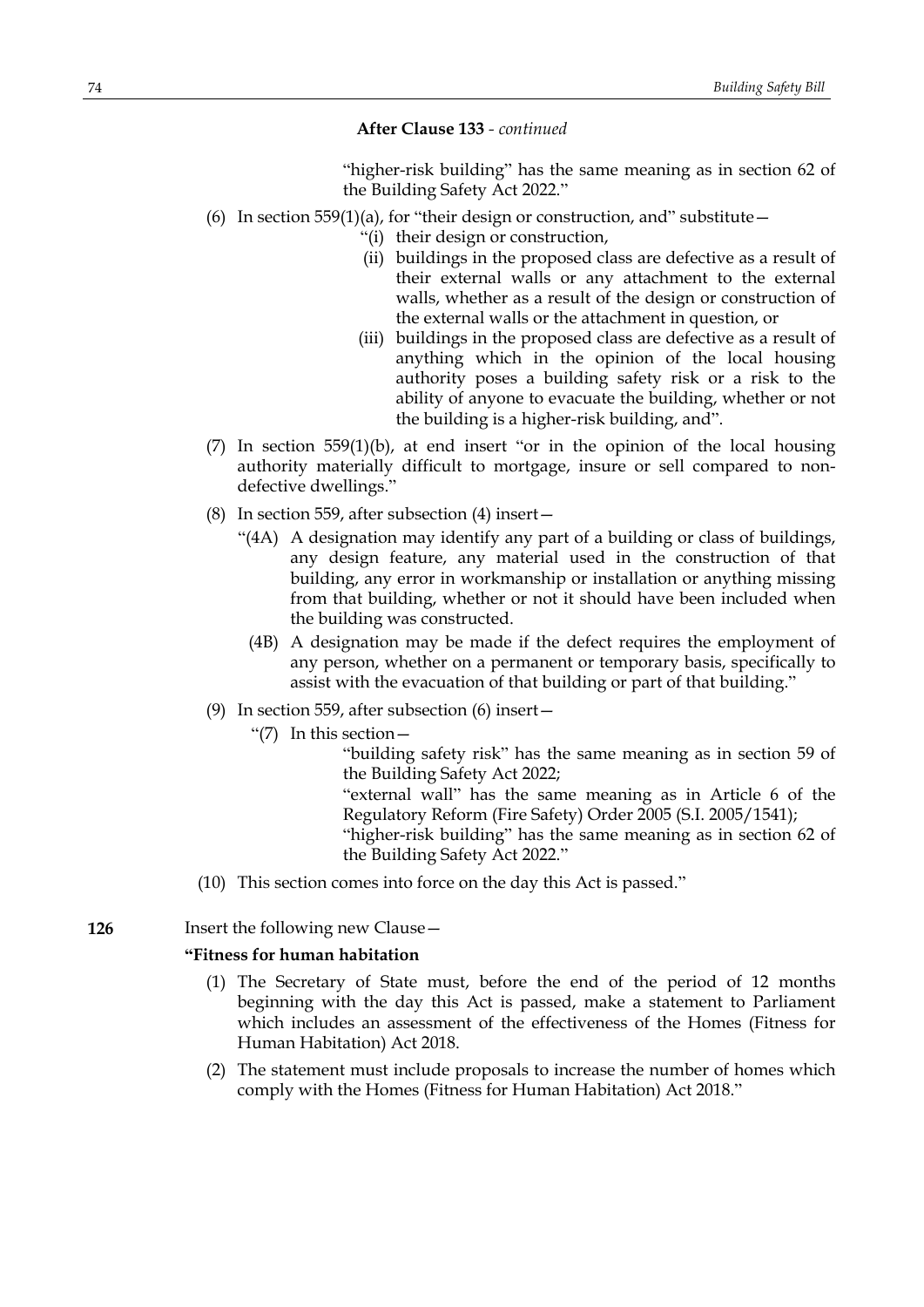**127** Insert the following new Clause -

### **"Property flood resilience**

The Secretary of State must, before the end of the period of 12 months beginning with the day this Act is passed, make regulations under section 1 of the Building Act 1984 for the purpose of property flood resilience insofar as it relates to building safety."

#### **128** Insert the following new Clause –

# **"Property energy efficiency**

The Secretary of State must, in making regulations under section 1 of the Building Act 1984 for the purpose of building safety, have consideration for the impact on energy efficiency."

### LORD FOSTER OF BATH LORD STUNELL

**129** Insert the following new Clause -

# **"Report on impact of climate change on building safety**

In section 56 of the Climate Change Act 2008 (report on impact of climate change), after subsection (1) insert—

- "(1A) A report published pursuant to subsection (1) must include an assessment by the Secretary of State of the number and location of buildings whose safety is threatened by  $-$ 
	- (a) coastal erosion,
	- (b) soil erosion,
	- (c) flooding, and
	- (d) any other threat caused by climate change.""

# LORD YOUNG OF COOKHAM LORD BLENCATHRA

**130** Insert the following new Clause—

### "**Building Safety Indemnity Scheme**

- (1) There shall be a body corporate called the "Building Safety Indemnity Scheme" (referred to in this Act as "the Scheme").
- (2) The Scheme must hold, manage and apply, in accordance with this section—
	- (a) a fund to disburse grants to leaseholders, or persons acting for the benefit of leaseholders, to pay costs of the type specified in subsection (13); and
	- (b) a system of levies described in subsections (4) to (9) to raise contributions to the fund.
- (3) The Scheme must create and maintain a public register of persons liable to make levy payments.
- (4) The following persons are liable to pay contributions to the Scheme—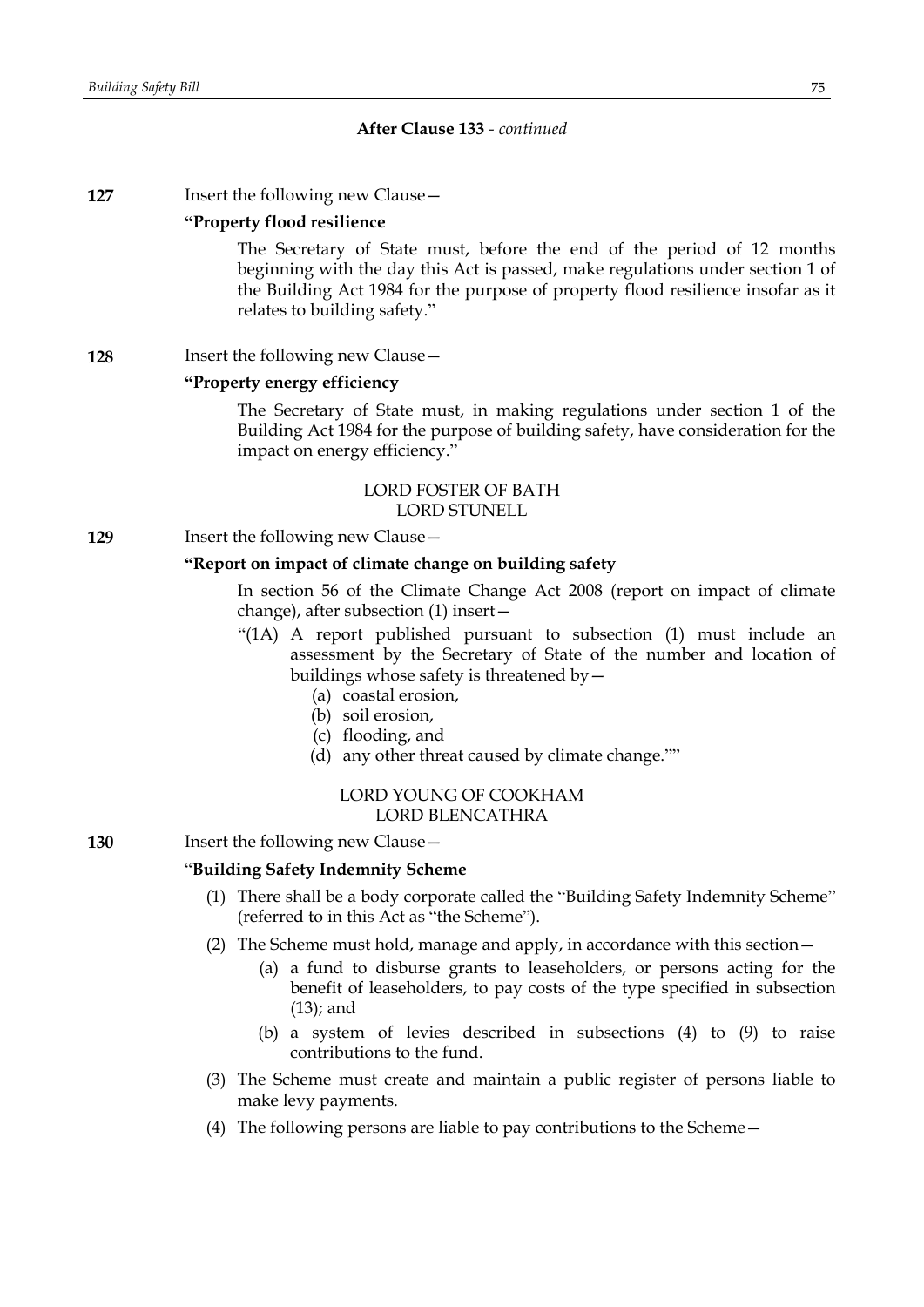- (a) any person seeking building control approval in respect of a higher-risk building;
- (b) any prescribed supplier of construction products subject to regulations made under Schedule 9 to this Act;
- (c) any person who is an architect registered under section 3 of the Architects Act 1997;
- (d) any registered building control approver; or
- (e) any other person specified in regulations made by the Secretary of State under this section.
- (5) The Scheme is to determine the levy for successive periods of 12 months beginning on 1 September 2022 and in two stages—
	- (a) first it must determine the aggregate amount of levy required in accordance with subsection (6); and
	- (b) second it must determine the amount of levy payable by each individual levy payer in accordance with subsection  $(8)$ .
- (6) In determining the aggregate amount of any levy for the purposes of subsection  $(5)(a)$  the Scheme must take into account  $-$ 
	- (a) the estimated cost of administering the levy described in subsection (2);
	- (b) the estimated cost of holding funds raised by the levy described in subsection (2);
	- (c) the estimated cost of maintaining the register described in subsection (3); and
	- (d) the estimated amount of grants payable in respect of costs under subsection (13) in any 12 month period.
- (7) In making any determination under subsection (6), the Scheme must—
	- (a) consult with persons liable to pay levies under subsection (4);
	- (b) take into account information from any source relevant to any estimate being made; and
	- (c) take into account guidance issued by the Secretary of State under this section.
- (8) In determining the individual amount of levy payable by any individual levy payer under subsection (5)(b), the Scheme may make levies on up to the higher of any one or more of the following limits—
	- (a) a percentage of annual turnover not to exceed 15%;
	- (b) a percentage of pre-tax profits not to exceed 50%; or
	- (c) in respect of bodies corporate, a percentage of any distribution to members not to exceed 80% of the value of any distribution to members.
- (9) In making any determinations under subsection  $(8)$ , the Scheme may also  $-$ 
	- (a) apply different measures under subsection (8) to different types or classes of levy payer under subsection (4);
	- (b) apply different rates of levy to different types or classes of levy payer under subsection (4);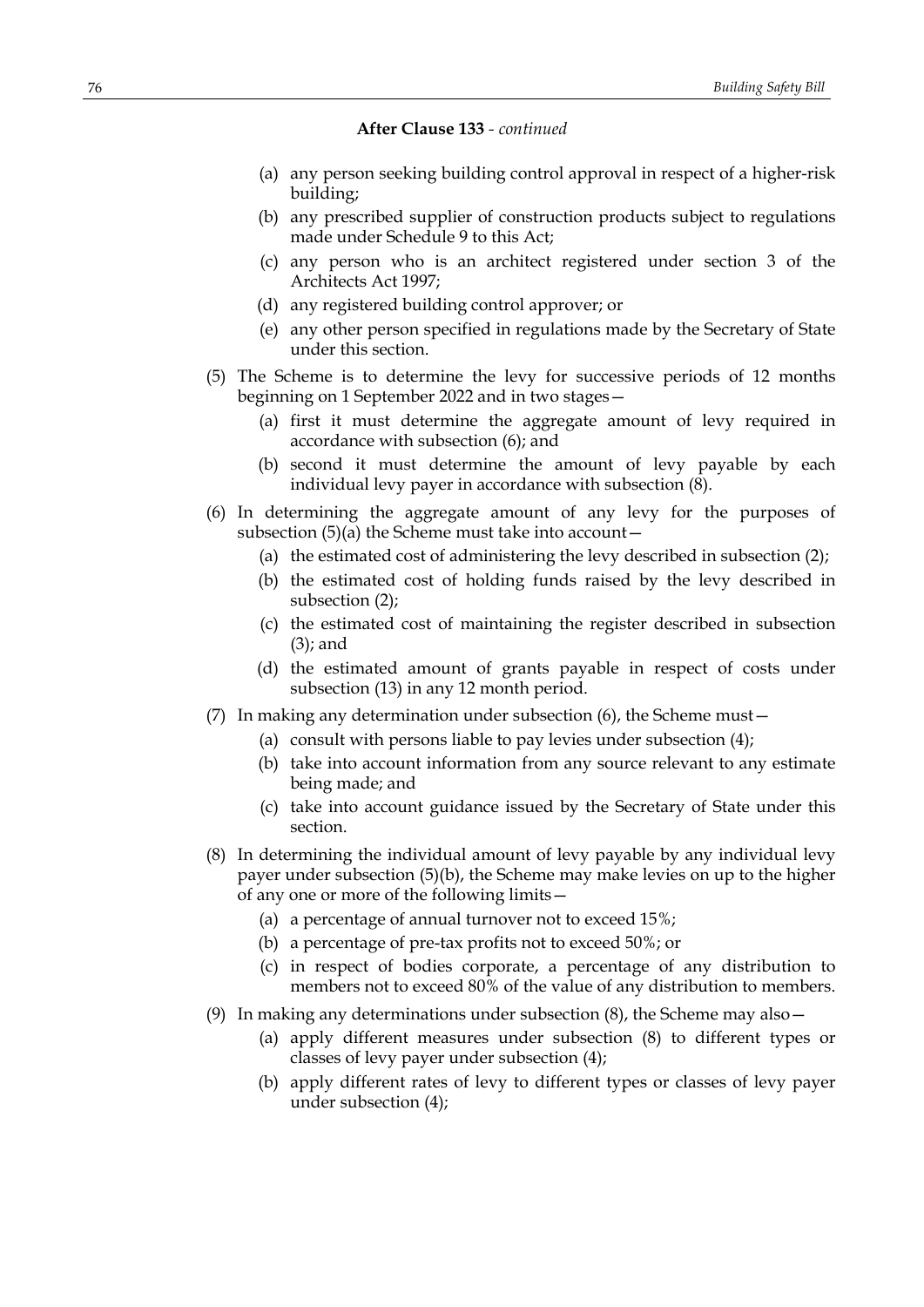- (c) take into account the history of any matter specified in subsection (8) for a period of 10 years ending on the day the first levy is made under the Scheme.
- (10) The Scheme must provide a review process for the Scheme's decisions regarding—
	- (a) any determination in respect of an individual levy payment under subsection (8); or
	- (b) the determination of any grant application made by or on behalf of leaseholders under subsection (13).
- (11) Anyone aggrieved by a decision under the Scheme and who has exhausted the review process in subsection (10) may appeal to the First-tier Tribunal.
- (12) The Scheme must provide a process by which leaseholders, or persons acting on behalf of leaseholders, can apply for grants from the fund maintained by the Scheme under subsection (2) to cover costs of the type specified by subsection (13).
- (13) The Scheme may make grants from the fund maintained under subsection (2) to leaseholders or persons acting for the benefit of leaseholders to pay all or any part of the following types of costs—
	- (a) remediation of any defect in any external wall of any building containing two or more residential units;
	- (b) remediation of any defect in any attachment to any external wall of any building containing two or more residential units;
	- (c) remediation of any internal or external defect other than a defect described in paragraphs (a) or (b);
	- (d) any works carried out by an accountable person under section 86;
	- (e) planning, design, tendering, project management or administrative costs incurred in relation to any type of cost described in paragraphs (a) to (d) above; or
	- (f) any other cost relating to building safety of a type specified by the Secretary of State in regulations made under this section.
- (14) The Scheme may disburse money for the benefit of leaseholders in any type of building, whether or not a higher-risk building and whether or not the building was first occupied before the coming into force of this Act.
- (15) The Scheme must not disburse money in respect of any building remediated under section 36A of the Building Act 1984.
- (16) A building control authority must not give building control approval to any person required to be a member of the Scheme unless, on or before the day on which building control approval is given—
	- (a) that person is or becomes a registered levy payer to the Scheme; and
	- (b) the person seeking building control approval pays any levies made on that person by the Scheme.
- (17) The Secretary of State must provide that any regulations made under Schedule 11 to this Act provide, as a condition of approval of any regulated construction product, that any prescribed supplier of such a product—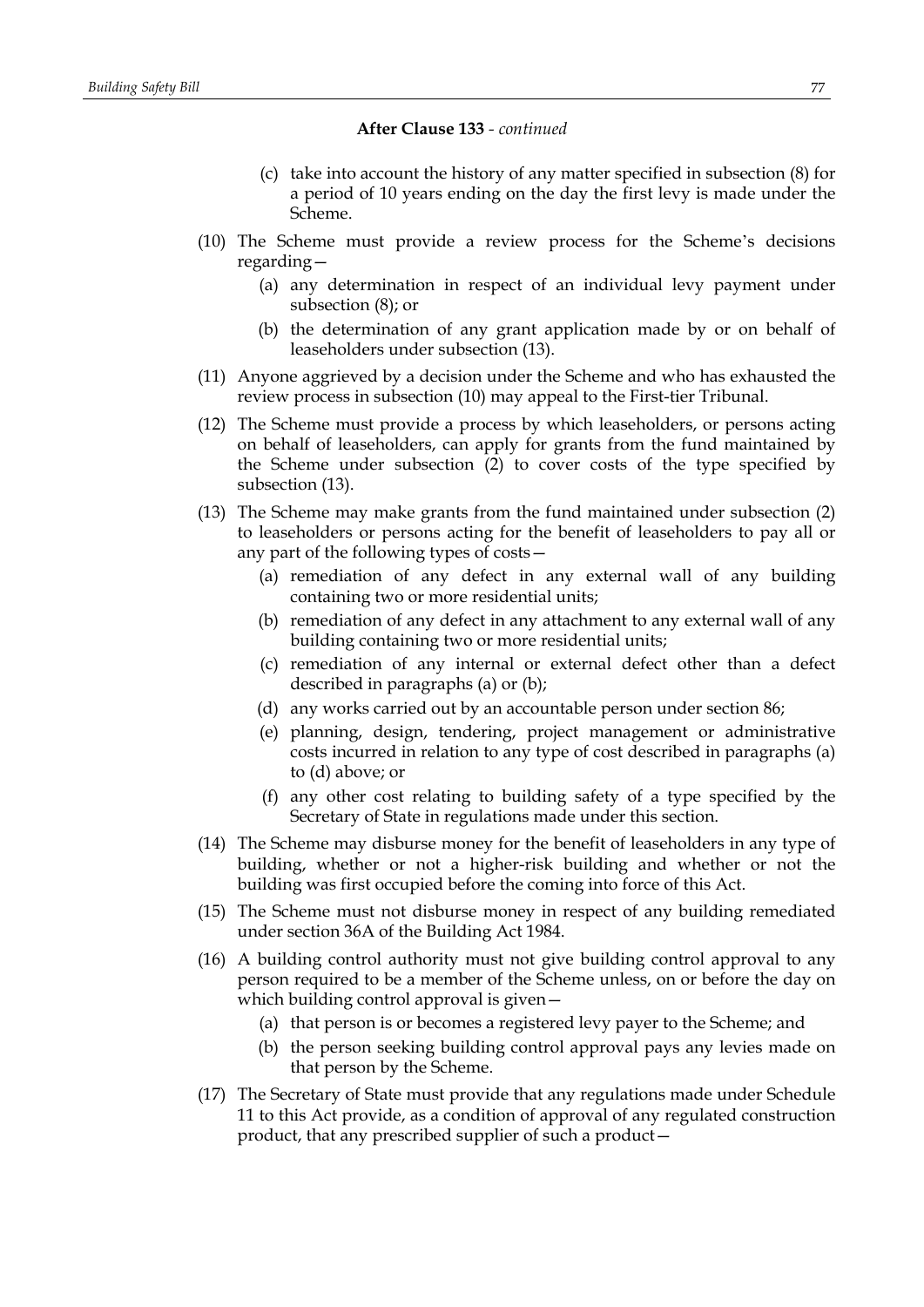- (a) is a registered member of the Scheme, or that prescribed supplier becomes a registered member of the Scheme; and
- (b) that the prescribed supplier pays any levies made on that person by the Scheme.
- (18) Any liability to pay a levy under this section does not affect the liability of the same person to pay an additional levy under section 57 of this Act, but the Scheme may reduce pro-rata any levy made by reference to some or all of the payments made under section 57.
- (19) Within a period of 1 month beginning with the passing of this Act, the Secretary of State must make regulations providing for—
	- (a) the appointment of a board to oversee the Scheme;
	- (b) the staffing of the Scheme;
	- (c) the creation and maintenance of a public register of levy payers to the Scheme under subsection (3);
	- (d) the preparation of the estimates described in subsection (6);
	- (e) the amount, manner and timing of payment of the levies on members of the Scheme under this section;
	- (f) the method of identifying and calculating the limits specified in subsection (8);
	- (g) the method of pro-rating to be employed under subsection (18);
	- (h) the process of leaseholders applying to the Scheme for grants towards any of the types of costs specified in subsection (13);
	- (i) the process for handling any applications for review against decisions of the Scheme on any levy or any grant;
	- (j) the keeping of the Scheme's accounts;
	- (k) the Scheme to make an annual report to Parliament including its accounts;
	- (l) any other matters consequential to the Scheme's operation.
- (20) Regulations made under this section are to be made by statutory instrument.
- (21) A statutory instrument under this section may not be made unless a draft of the instrument has been laid before and approved by a resolution of each House of Parliament.
- (22) In this section—

"building" has the same meaning as in section 29;

"building control approval" has the same meaning as in paragraph 1B of Schedule 1 to the Building Act 1984;

"building control authority" has the same meaning as in section 121A of the Building Act 1984;

"defect" means anything posing any risk to the spread of fire, the structural integrity of the building or the ability of people to evacuate the building, including but not limited to any risk identified in guidance issued under Article 50 of the Regulatory Reform (Fire Safety) Order 2005 (S.I. 2005/1541) or any risk identified in regulations made under section 59;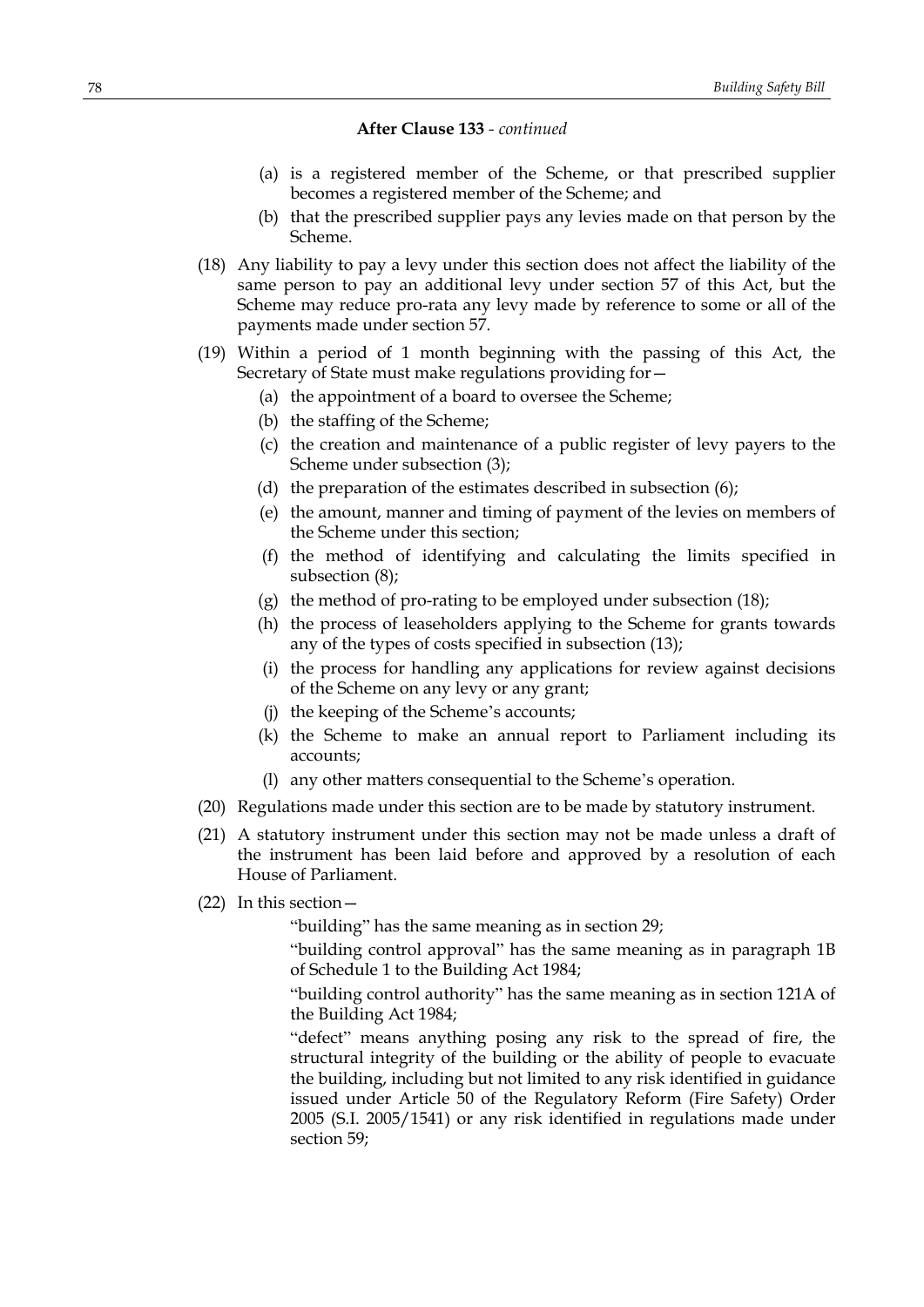"external wall" has the same meaning as in Article 6 of the Regulatory Reform (Fire Safety) Order 2005 (S.I. 2005/1541);

"higher-risk building" has the same meaning as in section 62;

"persons acting for the benefit of leaseholders" shall include the appropriate national authority or building control authority when acting under section 36A of the Building Act 1984;

"prescribed" means prescribed by regulations made by the Secretary of State;

"registered building control approver" has the same meaning as in section 42;

"regulated construction product" means any product subject to regulation from time to time under Schedule 11 to this Act;

"remediation" means any step taken to eradicate or to mitigate a defect, including employment of any person to temporarily assist in evacuation of any part of a building, and whether or not the defect in question existed at the date any residential unit in the building was first occupied; but remediation does not include anything required in consequence of omitting to effect reasonable repairs or maintenance to all or any part of the building over time, or anything which is the responsibility of an occupant of a residential unit within the building;

"residential unit" has the same meaning as in section 29.

(23) This section comes into force on the day this Act is passed."

### *Member's explanatory statement*

*This probing amendment proposes that the government establishes a comprehensive prospective levy scheme on all developers of higher-risk buildings and all manufacturers and suppliers of regulated construction products. Money raised by the levy would go toward remediating defective buildings.*

**131** Insert the following new Clause—

#### **"Inquiry into leaseholder remedial costs**

- (1) Within a period of 30 days beginning on the day this Act is passed, the Secretary of State must—
	- (a) commence a statutory public inquiry under section 1 of the Inquiries Act 2005, to be known as the "Cladding Inquiry", and
	- (b) provide terms of reference for the Cladding Inquiry in accordance with this section.
- (2) The purpose of the Cladding Inquiry shall be to inquire into costs leaseholders have paid since 10 January 2022 and which are not recoverable by those leaseholders under this Act, any other enactment, or any public funding scheme relating to all or any of the following—
	- (a) remedial works of any kind to the external walls or internal common parts of any building containing two or more residential dwellings to eliminate a fire safety risk; and
	- (b) waking watch costs; and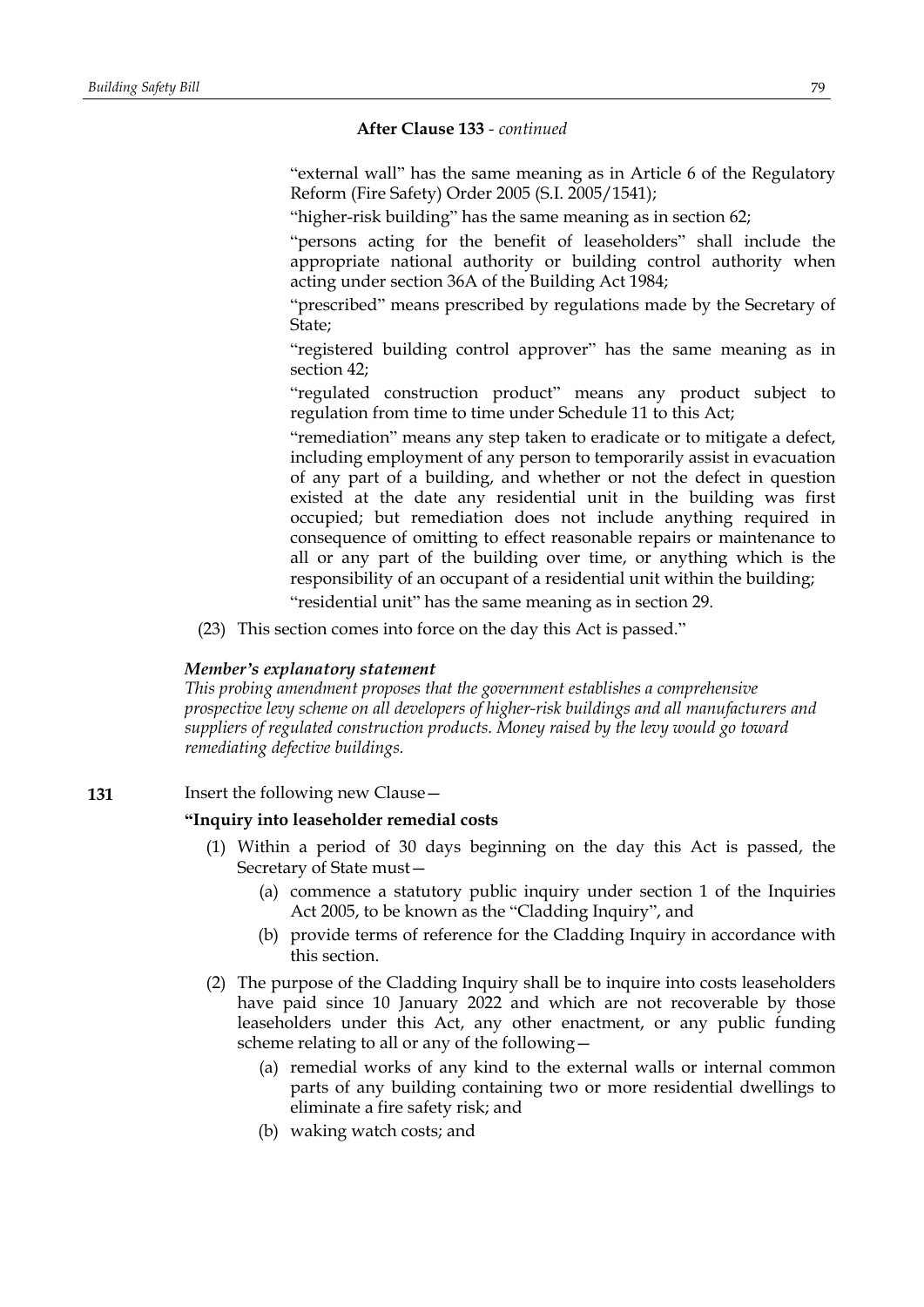- (c) increased buildings insurance relative to the premium for the same or similar insurance payable on or before 14 June 2017.
- (3) The Cladding Inquiry's terms of reference must also include—
	- (a) the obligation to make an interim report to the Secretary of State within 6 months of the setting-up date; and
	- (b) the obligation to make a final report within 18 months of the setting-up date.
- (4) In this section—

"fire safety risk" means a risk regarding the spread of fire, flame or smoke insofar as that risk affects the ordinary residential occupation of the building, to evacuate the building, or which affects the structural integrity of the building;

"setting-up date" has the same meaning as in section 4 of the Inquiries Act 2005.

(5) This section comes into force on the day this Act is passed."

# *Member's explanatory statement*

*This probing amendment proposes that the Secretary of State sets up a statutory public inquiry to make recommendations for the compensation of leaseholders who have paid fire safety remedial costs since the Commons First Reading of this Bill that they cannot otherwise recover.*

#### BARONESS NEVILLE-ROLFE

**132** Insert the following new Clause—

# **"Review of external wall fire assessments**

Within 12 months of the passing of this Act, the Secretary of State must review the process used by chartered surveyors for assessing external walls of tall buildings for fire risks, in particular the EWS1 form produced by the Royal Institute of Chartered Surveyors, and must lay a report before Parliament."

# BARONESS BENNETT OF MANOR CASTLE

**132A**★ Insert the following new Clause —

# **"Local authorities: impact of land contamination on building safety**

Local authorities must assess, within their local areas, the risk posed by land contamination to building safety."

# **132B**★ Insert the following new Clause —

# **"Review of the impact of land contamination on building safety**

- (1) Within 12 months of the passing of this Act, the Secretary of State must publish a review of the impact of land contamination on building safety.
- (2) In conducting the review, the Secretary of State must consult with local authorities."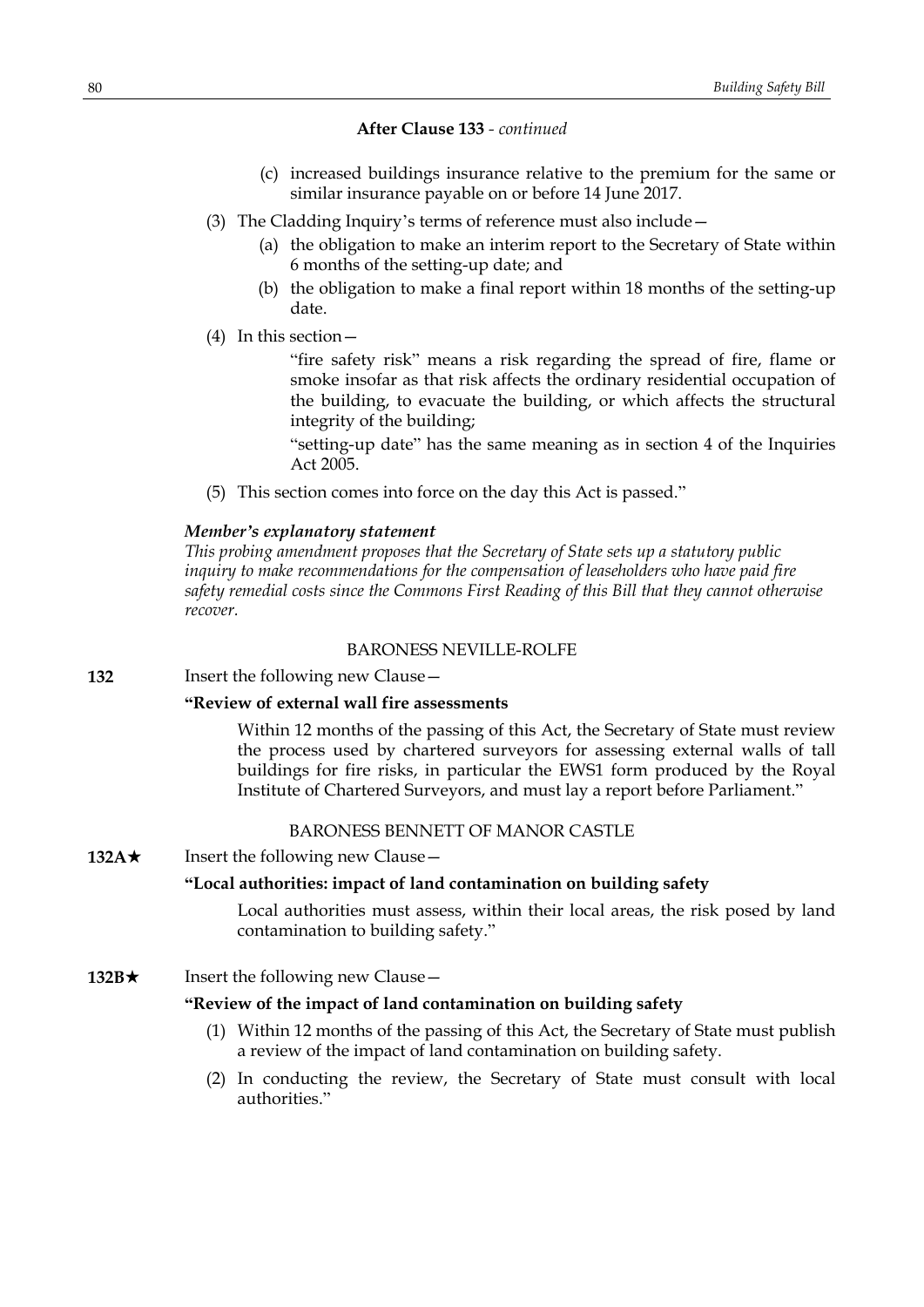# **Clause 135**

# LORD GREENHALGH

**133** Page 142, line 20, at end insert—

""building function" has the meaning given by section 3;"

# *Member's explanatory statement*

*This amendment defines "building function" for the purposes of Clause 135.*

### **After Clause 135**

### BARONESS HAYMAN OF ULLOCK

# **134** Insert the following new Clause—

### **"Annual data and transparency report**

- (1) The Secretary of State must, before the end of the period of 12 months beginning on the day this Act is passed, and every 12 months thereafter, publish an annual report on data collected as part of the implementation and monitoring of this Act.
- (2) The report must include details on steps taken by the Secretary of State to increase transparency as part of the implementation and monitoring of this Act."

# LORD SHIPLEY

# **135** Insert the following new Clause—

# **"Permitted development**

Nothing in the Town and Country Planning (General Permitted Development) (England) Order 2015 (S.I. 2015/596) permits development which would convert offices to residential accommodation if such development is contrary to the provisions of this Act."

#### BARONESS PINNOCK

# **136** Insert the following new Clause -

# **"Report on the built environment industry workforce**

- (1) The Secretary of State must, at least once every two years, lay a report before Parliament outlining the current state of the built environment industry workforce, in relation to its ability to uphold building safety.
- (2) This report must include, but is not limited to  $-$ 
	- (a) an independently verified assessment of fire risk assessor workforce numbers;
	- (b) a review of safety-related training available to and undertaken by  $-$ 
		- (i) building safety managers,
		- (ii) accountable persons,
		- (iii) responsible persons;
	- (c) an update on the impact of the regime established by this Act on the built environment industry culture with reference to—
		- (i) the building safety regulator,
		- (ii) the duty holder structure,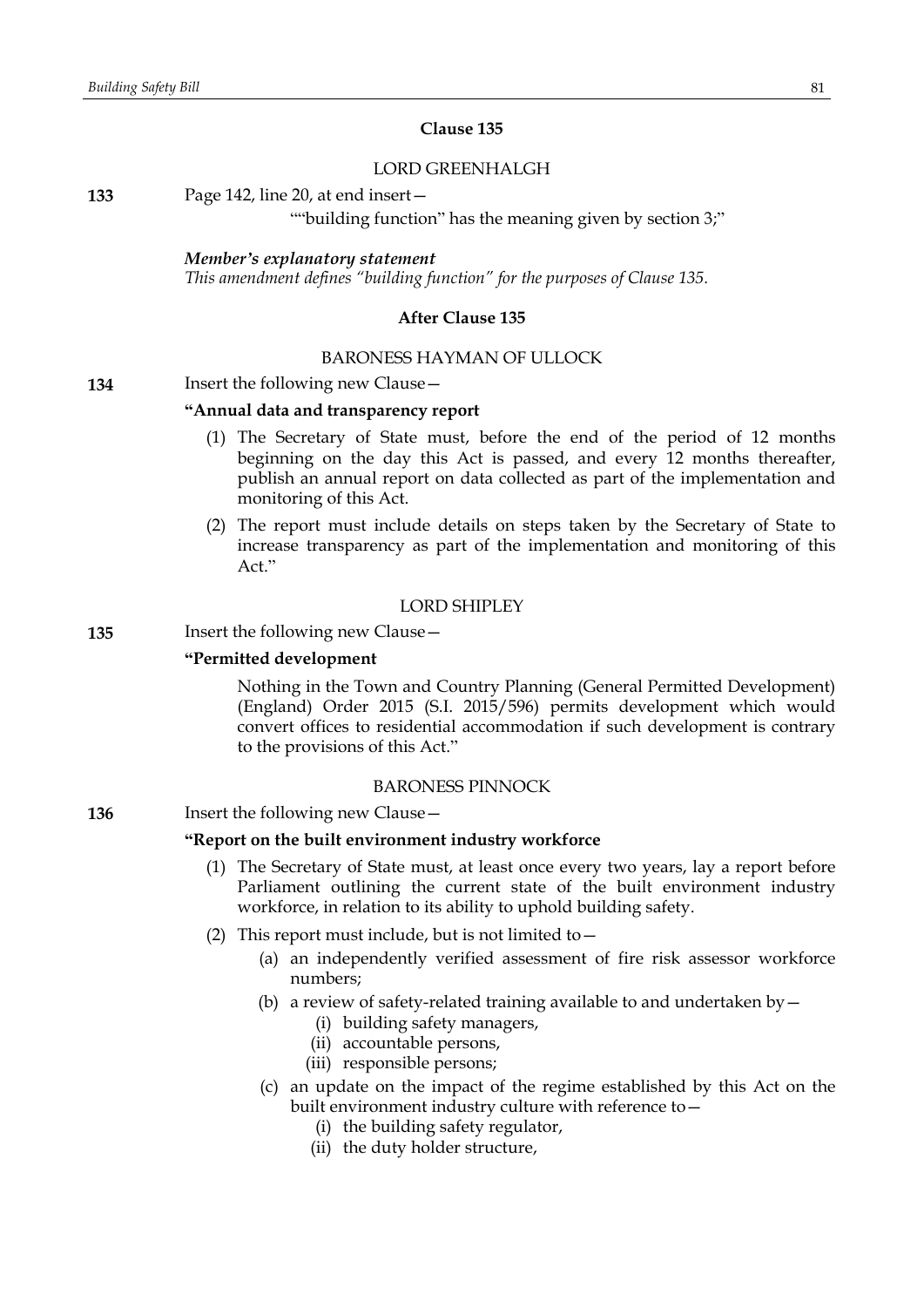- (iii) the gateway points,
- (iv) the 'golden thread', and
- (v) accountable persons.
- (3) The Secretary of State must consult the Health and Safety Executive, fire safety accreditors, local authorities, fire and rescue authorities, leasehold campaign groups, renters' unions, the built environment industry, and any other persons deemed necessary for the preparation of the report."

#### *Member's explanatory statement*

*This amendment would require the Government to publish regular assessments of the current state of the built environment industry workforce, in relation to its ability to uphold building safety.*

# LORD ABERDARE

# LORD BLENCATHRA

**136A** Insert the following new Clause –

# **"Review of safety impact of retention**

- (1) Within 12 months of the passing of this Act the Secretary of State must publish a review of the impact on building standards and safety of retention of payments due to sub-contractors by building contractors.
- (2) Matters which the review may consider include, but are not limited to  $-$ 
	- (a) cash flow difficulties sustained by sub-contractors as a result of retention,
	- (b) ability of sub-contractors, as a result of retention, to afford materials of a suitable quality for future contracts,
	- (c) ability of sub-contractors, as a result of retention, to recruit sufficiently qualified staff, and
	- (d) other factors which may cause sub-contractors to make savings on building standards and safety because of retention."

# **Clause 137**

# LORD GREENHALGH

**137** Page 143, line 2, at end insert—

"(ba) sections (*Remediation of certain defects*) to (*Meeting remediation costs of insolvent landlord*) and Schedule (*Remediation costs under qualifying leases*) (remediation of certain defects);"

#### *Member's explanatory statement*

*This amendment provides for the new clauses and Schedule relating to the remediation of certain defects to bind the Crown.*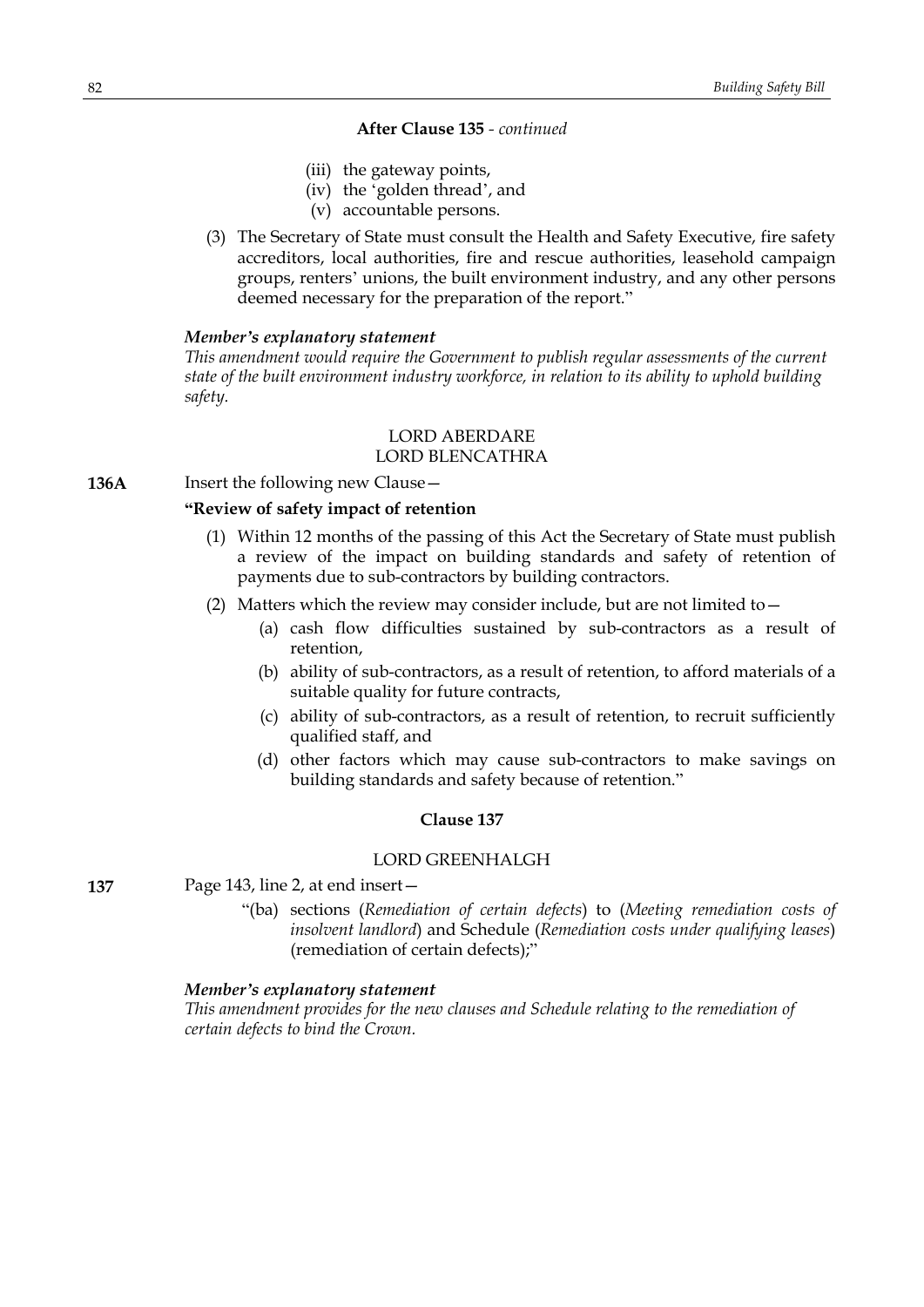# **After Clause 137**

# LORD GREENHALGH

**138** Insert the following new Clause—

# **"Application to Parliament**

- (1) The following provisions do not apply in relation to the Parliamentary Estate—
	- (a) sections 101, 102 and 105 (compliance notices under Part 4);
	- (b) paragraphs 1 to 3 of Schedule 2 (powers of entry of authorised officers).
- (2) If the Palace of Westminster (or any part of it) is a higher-risk building within the meaning of Part 4, for the purposes of that Part the accountable persons for the building are the Corporate Officer of the House of Lords and the Corporate Officer of the House of Commons, acting jointly.
- (3) No contravention by a Corporate Officer of a provision made by or under Part 2 or 4 makes the Corporate Officer criminally liable.
- (4) Subsection (3) does not affect the criminal liability of relevant members of the House of Lords staff or of the House of Commons staff (as defined by sections 194 and 195 of the Employment Rights Act 1996).
- (5) In subsection (3) "Corporate Officer" means—
	- (a) the Corporate Officer of the House of Lords,
	- (b) the Corporate Officer of the House of Commons, or
	- (c) the Corporate Officers acting jointly.
- (6) In this section "Parliamentary Estate" means any building or other premises occupied for the purposes of either House of Parliament."

# *Member's explanatory statement*

*This new Clause makes provision about the application of Parts 2 and 4 to Parliament.*

# **Clause 140**

# LORD GREENHALGH

**139** Page 144, line 19, after "71" insert ", (*Meaning of "relevant building"*)(2)(c), (*Remediation orders*)"

# *Member's explanatory statement*

*This amendment provides for the draft affirmative procedure to apply to certain regulations.*

**140** Page 144, line 21, at end insert "or paragraph 4, 12 or 13 of Schedule (*Remediation costs under qualifying leases*),"

# *Member's explanatory statement*

*This amendment provides for the draft affirmative procedure to apply to certain regulations.*

# **141** Page 144, line 30, at end insert—

"(g) regulations under section (*Costs contribution notices*),".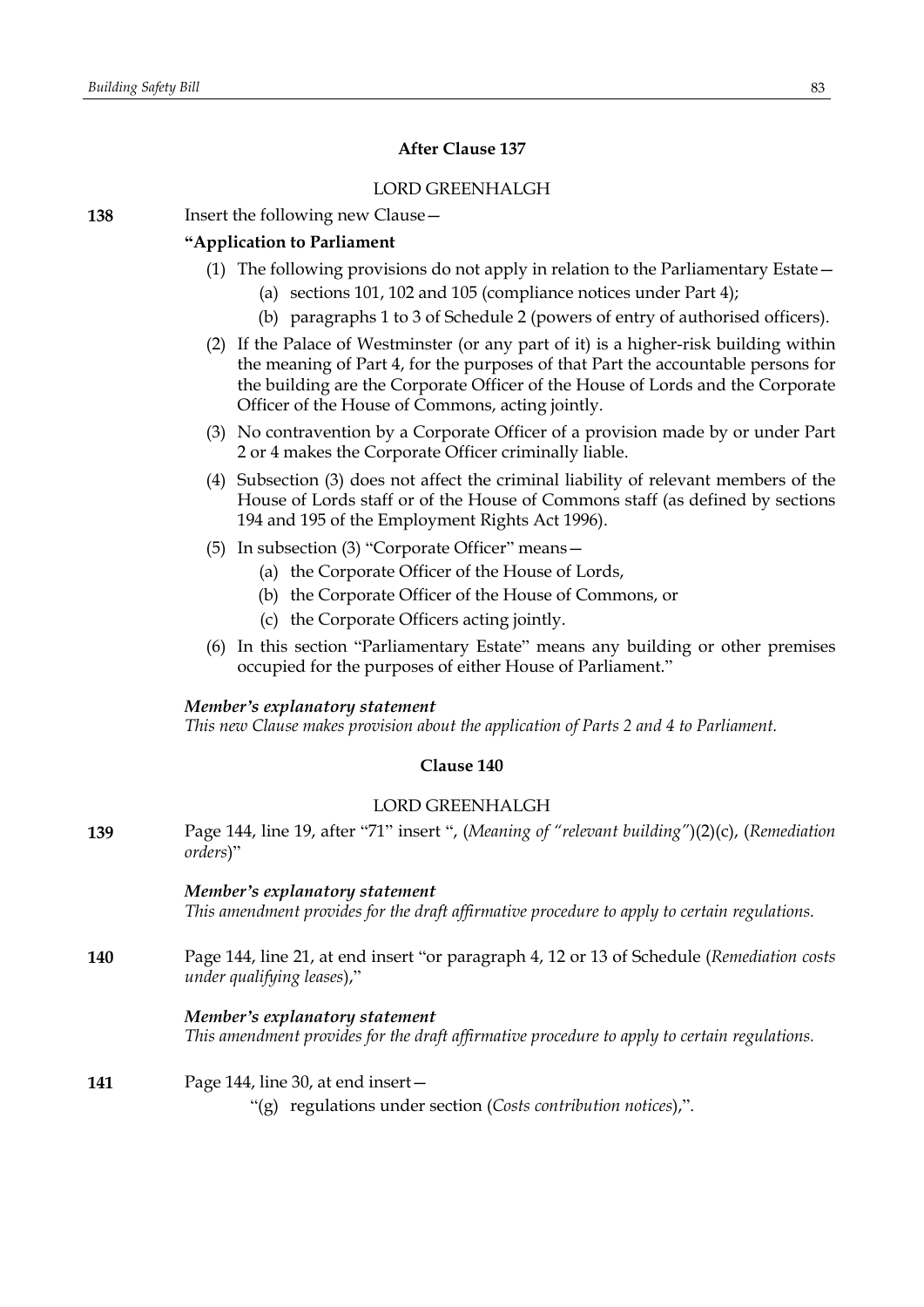# *Member's explanatory statement*

*This amendment makes provision for regulations under the new Clause relating to costs contribution notices to be subject to the draft affirmative procedure.*

#### **Clause 141**

#### LORD GREENHALGH

**142** Page 144, line 41, at end insert—

"(ba) sections 120 to 127 and Schedule 9 (new homes ombudsman scheme);"

#### *Member's explanatory statement*

*This amendment provides for certain provisions about the new homes ombudsman scheme to form part of the law of England and Wales, Scotland and Northern Ireland.*

**143** Page 145, line 4, leave out subsection (3) and insert—

"(3) Section 2(2) and Schedule 1 (amendments of the Health and Safety at Work etc Act 1974) extend to England and Wales and Scotland."

### *Member's explanatory statement*

*This amendment is consequential on the amendment to page 144, line 41 that appears in the Minister's name, providing for the new homes provisions to form part of the law of England and Wales, Scotland and Northern Ireland.*

# **Clause 142**

# LORD GREENHALGH

| 144 | Page 145, line 32, at end insert- |
|-----|-----------------------------------|
|-----|-----------------------------------|

"(ca) section (*Liability relating to cladding products)* and section (*Liability for failures relating to construction products: limitation)*;"

### *Member's explanatory statement*

*This amendment provides for the clauses mentioned to come into force two months after Royal Assent.*

**145** Page 145, line 32, at end insert—

"(cb) section (*Costs contribution notices*) and Schedule (*Costs contribution* notices) (costs contribution notices);"

### *Member's explanatory statement*

*This amendment provides for the new clause and Schedule relating to costs contribution notices to come into force two months after Royal Assent.*

**146** Page 146, line 18, leave out ", 39 and 86 to 88" and insert "and 87 to 89"

#### *Member's explanatory statement*

*This amendment is consequential on the first amendment of Schedule 5 in the name of the Minister (and also corrects the numbering of the paragraphs referred to).*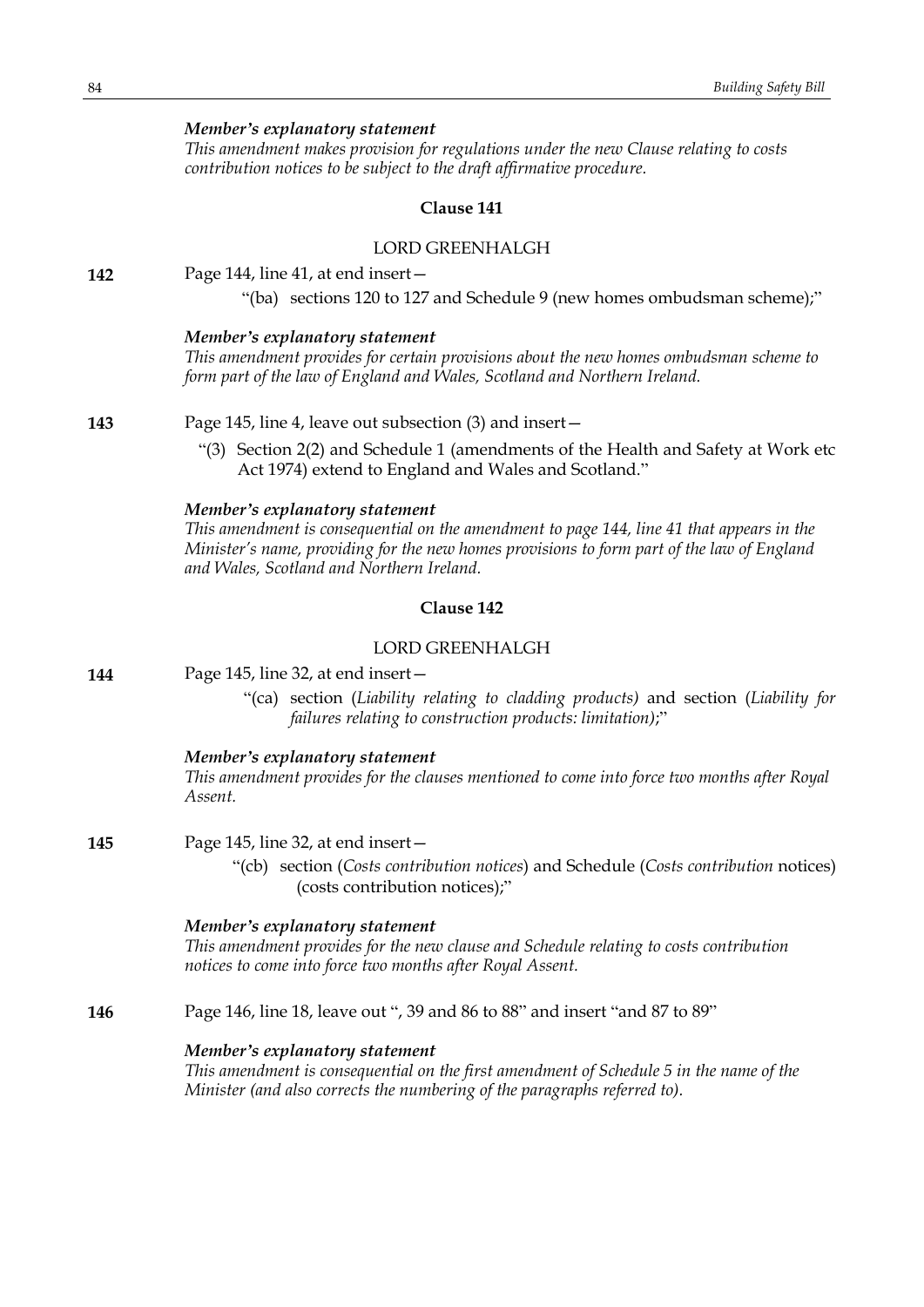#### BARONESS NEVILLE-ROLFE

- **147** Page 146, line 32, at end insert—
	- "(5A) Regulations may not be made to appoint a day on which sections (*Remediation of certain defects*) to (*Building liability orders: associates*) come into force until the Secretary of State has published a detailed impact assessment on all the business likely to be affected by those provisions."

### **Clause 1**

# BARONESS GREY-THOMPSON BARONESS BRINTON

**147A** Page 1, line 5, after "people" insert "including disabled people"

#### *Member's explanatory statement*

*This amendment is intended to ensure the Secretary of State has particular regard to the needs of disabled people.*

# **After Clause 1**

# LORD BLENCATHRA

**148** Insert the following new Clause -

# **"Implementation of Act: the building safety objectives**

- (1) The Secretary of State must, in implementing the provisions of this Act, have regard to the building safety objectives.
- (2) Any person on whom functions have been conferred under or by virtue of this Act must, in exercising those functions, have regard to the building safety objectives.
- (3) The building safety objectives are as follows.
- (4) The time objective is that high-rise buildings in England and Wales which are fitted with dangerous and unsafe cladding should be made safe with regard to that cladding as soon as is practicable.
- (5) The accountability objective is that mechanisms should be in operation which enable persons in England and Wales who have manufactured products which have endangered the safety of high-rise buildings, and persons in the United Kingdom who have developed dangerous high-rise buildings, to be held accountable for those actions.
- (6) The building assessment objective is that assessments of building safety should be proportionate.
- (7) The leaseholder protection objective is that leaseholders should—
	- (a) not pay a disproportionate amount of the costs of remedying building safety defects with regard to their leasehold property,
	- (b) not suffer disadvantage from those failures with respect to being able to sub-let their properties, and
	- (c) be protected from forfeiture and eviction due to those costs.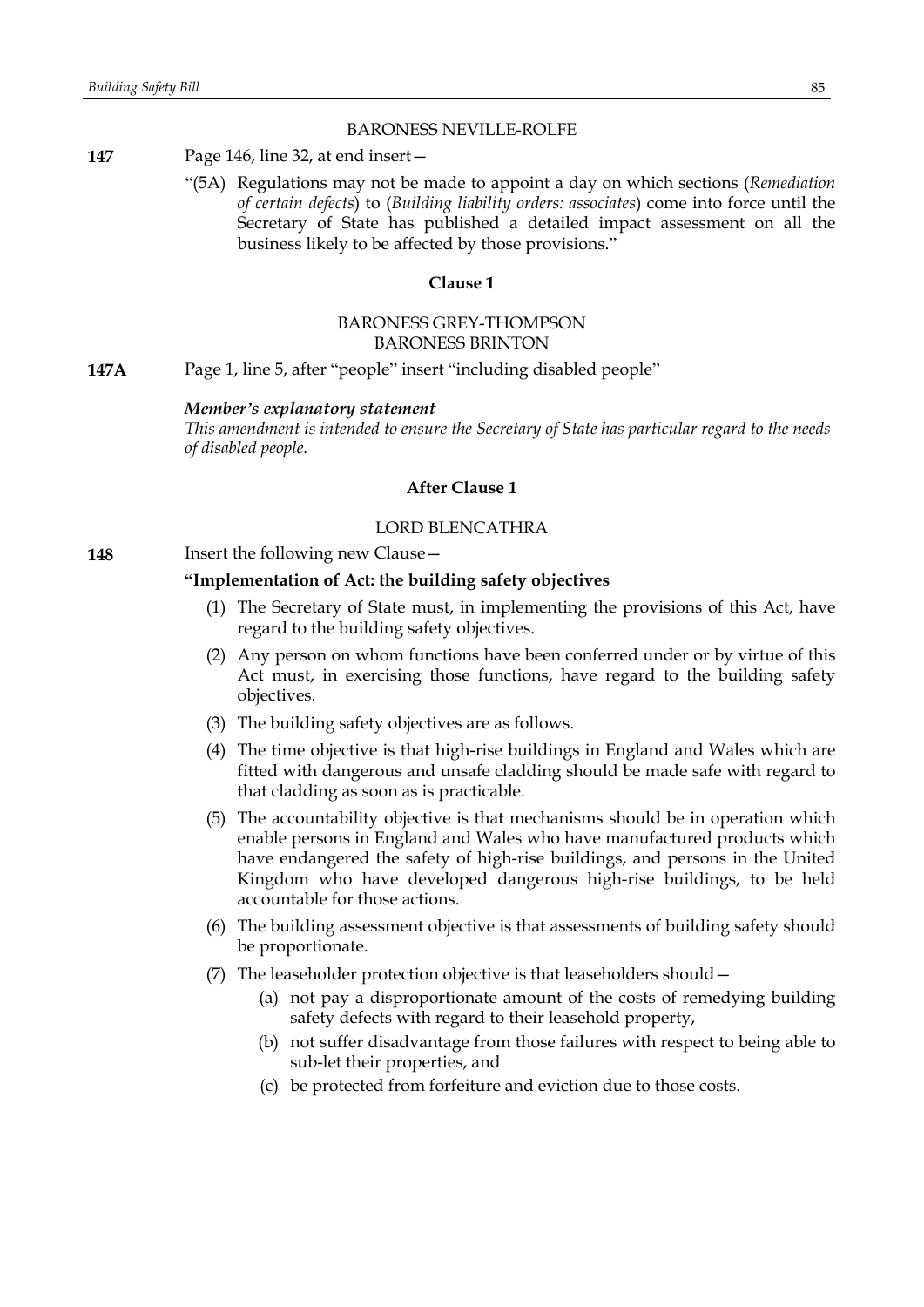- (8) The building safety mitigation objective is that where a high-rise building can be made safe through the use of mitigations such as water sprinklers and fire alarms, these mitigations should be used in preference to remediation work where that remediation work would be more costly than the mitigations, and in preference to waking watches where those watches would be more costly than the mitigations.
- (9) The developer responsibility objective is that where persons in England and Wales have developed dangerous high-rise buildings, they should be responsible, in financial and practical terms, for the mitigations or remediations required to make those buildings safe.
- (10) The leaseholder information objective is that leaseholders who own leasehold property in dangerous high-rise buildings should have access to comprehensive information about their rights with regard to those buildings being made safe.
- (11) The building assessor indemnification objective is that building assessors who conduct external wall assessments should be audited and indemnified in such a way that they can exercise balanced professional judgement about external walls.
- (12) The building industry responsibility objective is that persons in England and Wales who have manufactured products which have endangered the safety of high-rise buildings, and persons in England and Wales who have developed dangerous high-rise buildings, should as far as possible meet the costs arising from that endangerment and from making those high-rise buildings safe."

# LORD STUNELL

# BARONESS PINNOCK

**149** Insert the following new Clause –

# **"Report on safety of people in or about buildings**

- (1) The Secretary of State must—
	- (a) for the period of two years beginning with the commencement of this section, and
	- (b) for each succeeding period of two years,

prepare a report on progress in England during the period in connection with the purposes set out in section 1(1).

- (2) A report under this section must in particular deal with—
	- (a) building regulations made during the period for any of those purposes;
	- (b) proposals current at the end of the period to make building regulations for any of those purposes;
	- (c) effects or likely effects of regulations or proposals dealt with in the report under paragraphs (a) and (b);
	- (d) proposals submitted by the building safety regulator to the Secretary of State but not proceeded with during the period;
	- (e) overall changes during the period in—
		- (i) the building types and number of buildings deemed higher-risk by virtue of section 62;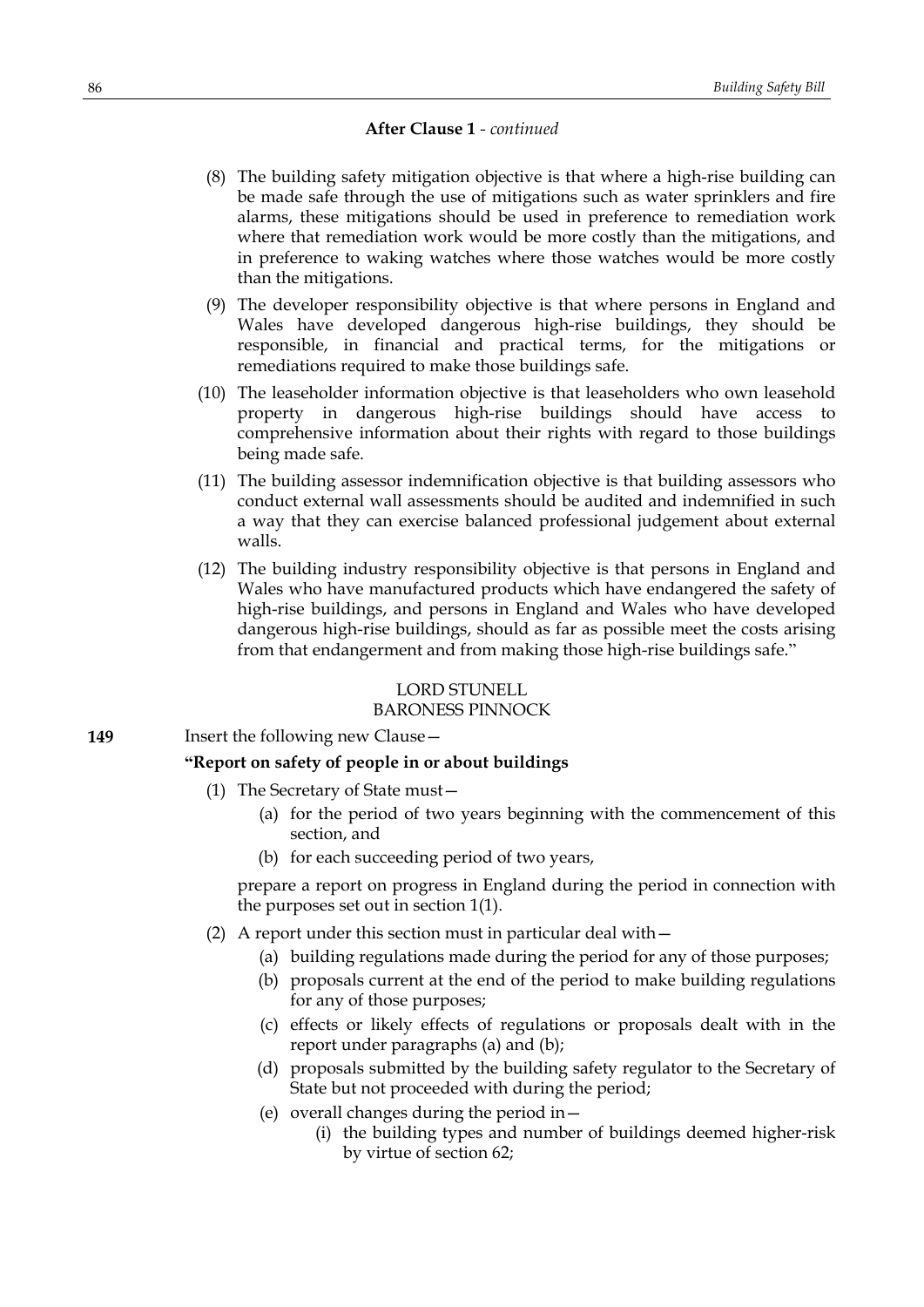- (ii) the proportion of higher-risk buildings without a building assessment certificate displayed in accordance with section 79;
- (iii) the efficacy of the building regulatory system for buildings other than higher-risk buildings in achieving the purposes set out in section 1(1);
- (iv) the number of persons who are currently certified Fire Risk Assessors and Building Safety Managers.
- (3) The Secretary of State must lay before Parliament a copy of each report prepared under this section."

#### *Member's explanatory statement*

*This new Clause seeks to ensure transparency and accountability to Parliament of the enhanced building regulation regimes.*